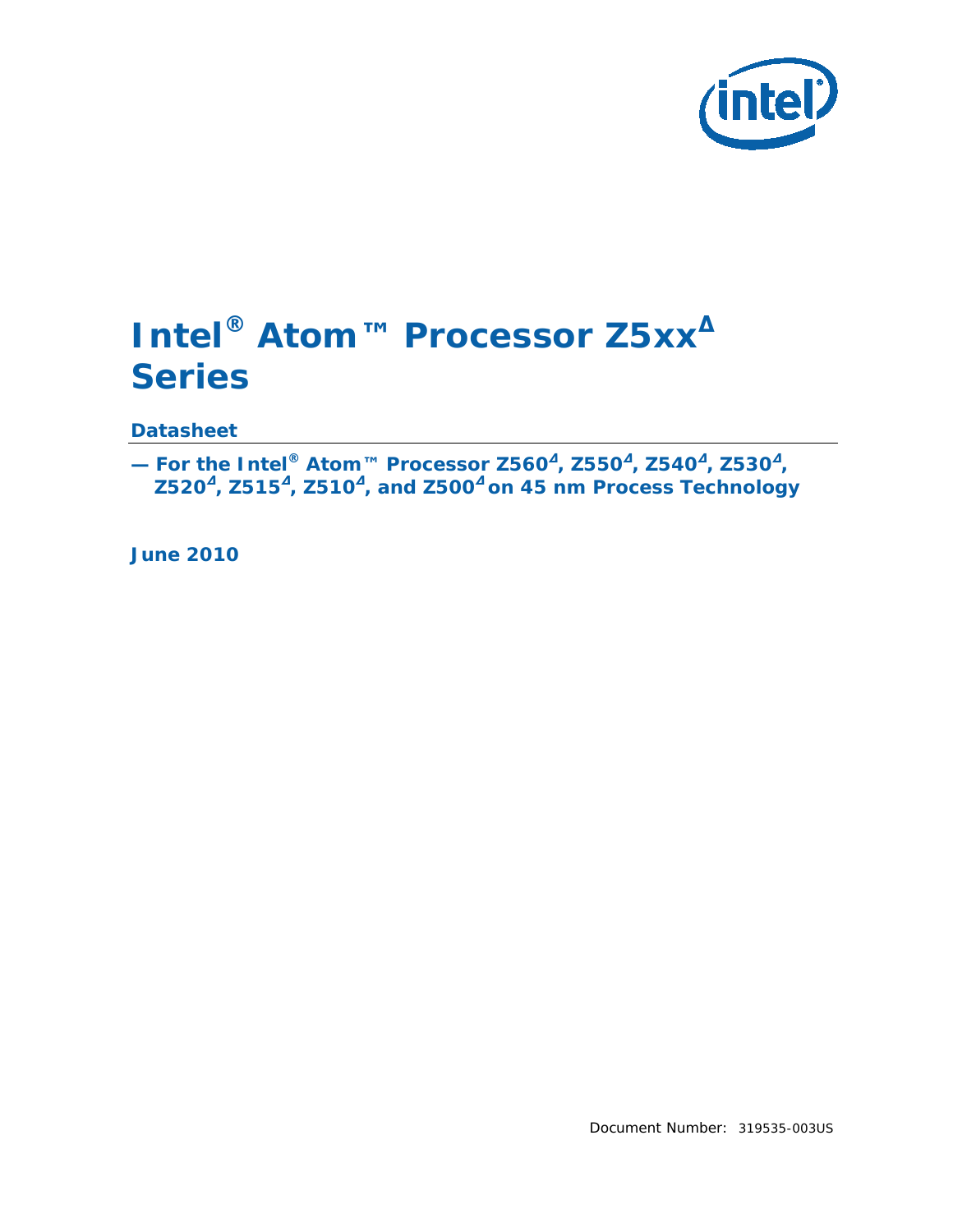

INFORMATION IN THIS DOCUMENT IS PROVIDED IN CONNECTION WITH INTEL® PRODUCTS. NO LICENSE, EXPRESS OR IMPLIED, BY ESTOPPEL OR OTHERWISE, TO ANY INTELLECTUAL PROPERTY RIGHTS IS GRANTED BY THIS DOCUMENT. EXCEPT AS PROVIDED IN INTEL'S TERMS AND CONDITIONS OF SALE FOR SUCH PRODUCTS, INTEL ASSUMES NO LIABILITY WHATSOEVER, AND INTEL DISCLAIMS ANY EXPRESS OR IMPLIED WARRANTY, RELATING TO SALE AND/OR USE OF INTEL PRODUCTS INCLUDING LIABILITY OR WARRANTIES RELATING TO FITNESS FOR A PARTICULAR PURPOSE, MERCHANTABILITY, OR INFRINGEMENT OF ANY PATENT, COPYRIGHT OR OTHER INTELLECTUAL PROPERTY RIGHT.

UNLESS OTHERWISE AGREED IN WRITING BY INTEL, THE INTEL PRODUCTS ARE NOT DESIGNED NOR INTENDED FOR ANY APPLICATION IN WHICH THE FAILURE OF THE INTEL PRODUCT COULD CREATE A SITUATION WHERE PERSONAL INJURY OR DEATH MAY OCCUR.

Intel may make changes to specifications and product descriptions at any time, without notice. Designers must not rely on the absence or characteristics of any features or instructions marked "reserved" or "undefined." Intel reserves these for future definition and shall have no responsibility whatsoever for conflicts or incompatibilities arising from future changes to them. The information here is subject to change without notice. Do not finalize a design with this information.

The products described in this document may contain design defects or errors known as errata which may cause the product to deviate from published specifications. Current characterized errata are available on request.

Contact your local Intel sales office or your distributor to obtain the latest specifications and before placing your product order.

Copies of documents which have an order number and are referenced in this document, or other Intel literature, may be obtained by calling 1-800-548-4725, or by visitin[g Intel's Web Site.](http://www.intel.com/)

∆ Intel processor numbers are not a measure of performance. Processor numbers differentiate features within each processor family, not across different processor families. See http://www.intel.com/products/processor\_number for details.

Intel® Virtualization Technology (Intel® VT) requires a computer system with an enabled Intel® processor, BIOS, virtual machine monitor (VMM) and, for some uses, certain platform software enabled for it. Functionality, performance or other benefits will vary depending on hardware and software configurations and may require a BIOS update. Software applications may not be compatible with all operating systems. Please check with your application vendor.

Hyper-Threading Technology requires a computer system with a processor supporting Hyper-Threading Technology and HT Technology enabled chipset, BIOS and operating system. Performance will vary depending on the specific hardware and software you see. See http://www.intel.com/technology/hypertheading/ for more information including details on which processor supports HT Technology.

Intel®, Intel® AtomTM, Intel® Centrino®, Enhanced Intel SpeedStep® Technology, Intel® Virtualization Technology (Intel® VT), Intel® Thermal Monitor, Intel® Streaming SIMD Extensions 2 and 3 (Intel® SSE2 and Intel® SSE3), Intel® Burst Performance Technology (Intel® BPT), Intel® Hyper-Threading Technology (Intel® HT Technology), and the Intel logo are trademarks of Intel Corporation in the U.S. and other countries.

\*Other names and brands may be claimed as the property of others.

Copyright © 2007–2010 Intel Corporation. All rights reserved.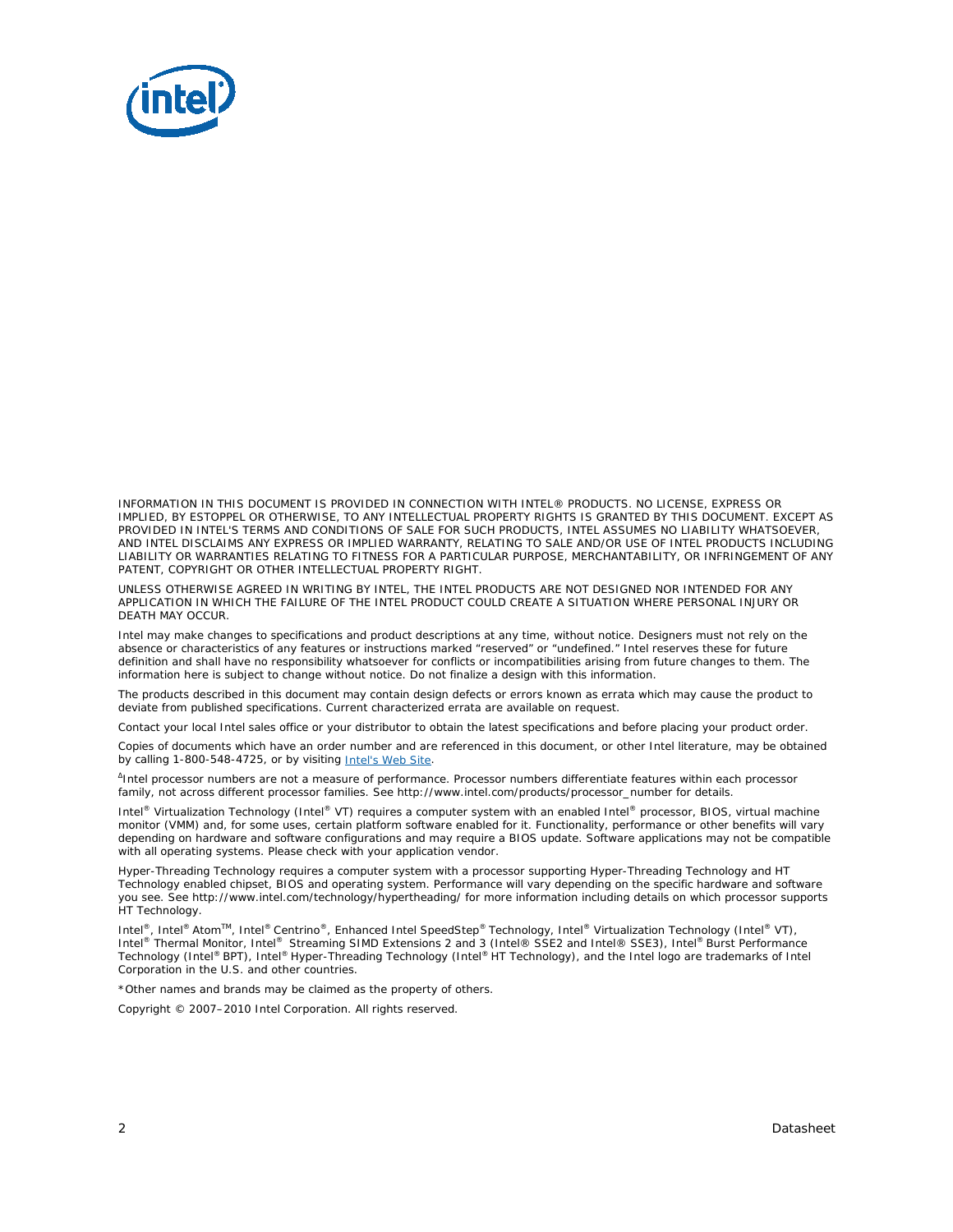

# **Contents**

| $\mathbf{1}$ |      |                                                     |  |
|--------------|------|-----------------------------------------------------|--|
|              | 1.1  |                                                     |  |
|              | 1.2  |                                                     |  |
|              | 1.3  |                                                     |  |
|              | 1.4  |                                                     |  |
|              |      |                                                     |  |
| 2            |      |                                                     |  |
|              | 2.1  |                                                     |  |
|              |      | 2.1.1                                               |  |
|              | 2.2  |                                                     |  |
|              | 2.3  |                                                     |  |
|              | 2.4  |                                                     |  |
|              | 2.5  |                                                     |  |
|              |      | 2.5.1                                               |  |
|              | 2.6  | Intel® Burst Performance Technology (Intel® BPT) 26 |  |
| 3            |      |                                                     |  |
|              | 3.1  |                                                     |  |
|              | 3.2  |                                                     |  |
|              | 3.3  |                                                     |  |
|              |      | 3.3.1                                               |  |
|              |      | 3.3.2                                               |  |
|              | 3.4  |                                                     |  |
|              | 3.5  |                                                     |  |
|              | 3.6  |                                                     |  |
|              | 3.7  |                                                     |  |
|              | 3.8  |                                                     |  |
|              | 3.9  |                                                     |  |
|              | 3.10 |                                                     |  |
|              | 3.11 |                                                     |  |
|              | 3.12 |                                                     |  |
|              | 3.13 |                                                     |  |
| 4            |      |                                                     |  |
|              | 4.1  |                                                     |  |
|              |      | 4.1.1                                               |  |
|              | 4.2  |                                                     |  |
|              | 4.3  |                                                     |  |
| 5            |      |                                                     |  |
|              | 5.1  |                                                     |  |
|              |      | 5.1.1                                               |  |
|              |      | 5.1.2                                               |  |
|              |      | 5.1.3                                               |  |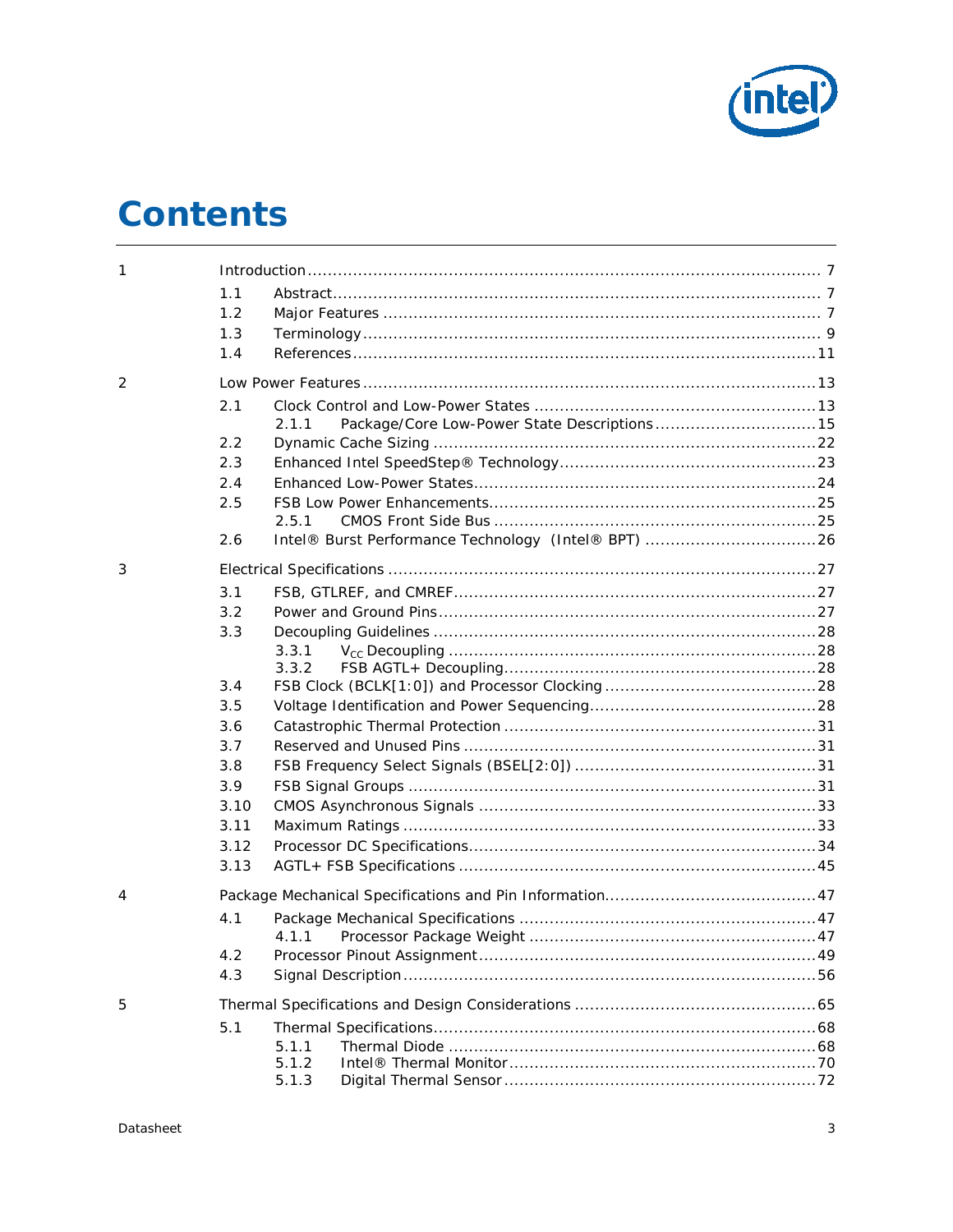

# **Figures**

# **Tables**

| Table 2. Coordination of Thread Low-Power States at the Package/Core Level15       |  |
|------------------------------------------------------------------------------------|--|
|                                                                                    |  |
|                                                                                    |  |
|                                                                                    |  |
|                                                                                    |  |
| Table 7. Voltage and Current Specifications for the Intel® Atom™ Processor Z560,   |  |
|                                                                                    |  |
| Table 8. Voltage and Current Specifications for the Intel® Atom™ Processor Z500 37 |  |
| Table 9. Voltage and Current Specifications for the Intel® Atom™ Processor Z515 38 |  |
|                                                                                    |  |
|                                                                                    |  |
|                                                                                    |  |
|                                                                                    |  |
|                                                                                    |  |
|                                                                                    |  |
| Table 16. Power Specifications for Intel® Atom™ Processors Z560, Z550, Z540,       |  |
|                                                                                    |  |
| Table 17. Power Specifications for Intel® Atom™ Processors Z515 and Z50067         |  |
|                                                                                    |  |
|                                                                                    |  |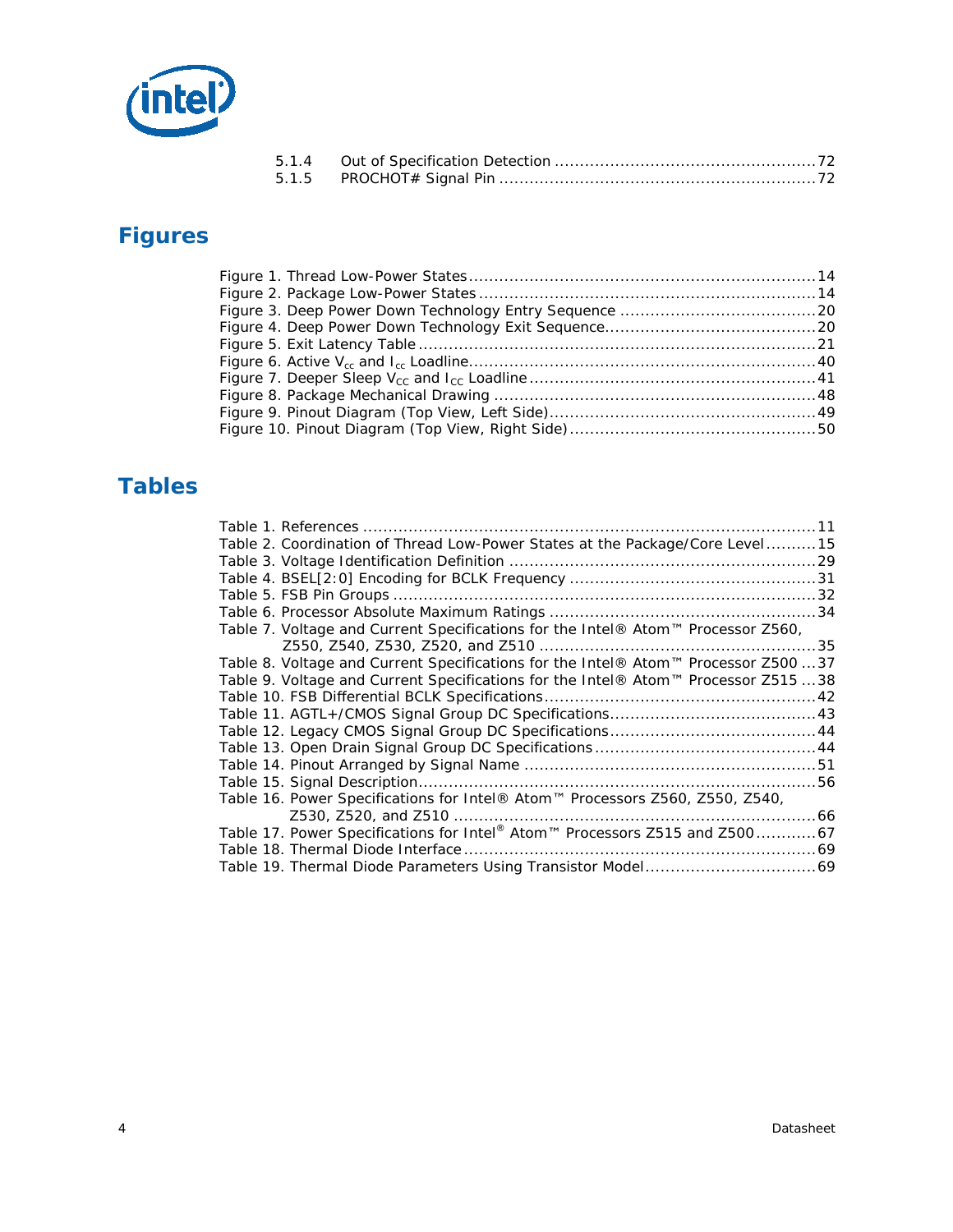

# *Revision History*

| <b>Document</b><br><b>Number</b> | <b>Revision</b><br><b>Number</b> | <b>Description</b>                                                                         | <b>Revision Date</b> |
|----------------------------------|----------------------------------|--------------------------------------------------------------------------------------------|----------------------|
| 319535                           | 001                              | • Initial release                                                                          | April 2008           |
| 319535                           | 002                              | • Updated information about Intel <sup>®</sup> Atom processors<br>Z515 and Z550.           | March 2009           |
|                                  |                                  | • Added Intel <sup>®</sup> Atom processor Z550 specifications to<br>Table 7                |                      |
|                                  |                                  | • Changed VccBoot value to VccLFM in Table 7 and<br>Table 8.                               |                      |
|                                  |                                  | • Added new Table 9, Voltage and Current<br>Specifications for Intel® Atom processor Z515. |                      |
|                                  |                                  | • Removed EMTTM references as it is not a supported<br>feature.                            |                      |
| 319535                           | 003                              | • Added Z560 information                                                                   | June 2010            |
|                                  |                                  | • Defeatured and removed mention of C6 Split $V_{TT}$                                      |                      |

**§**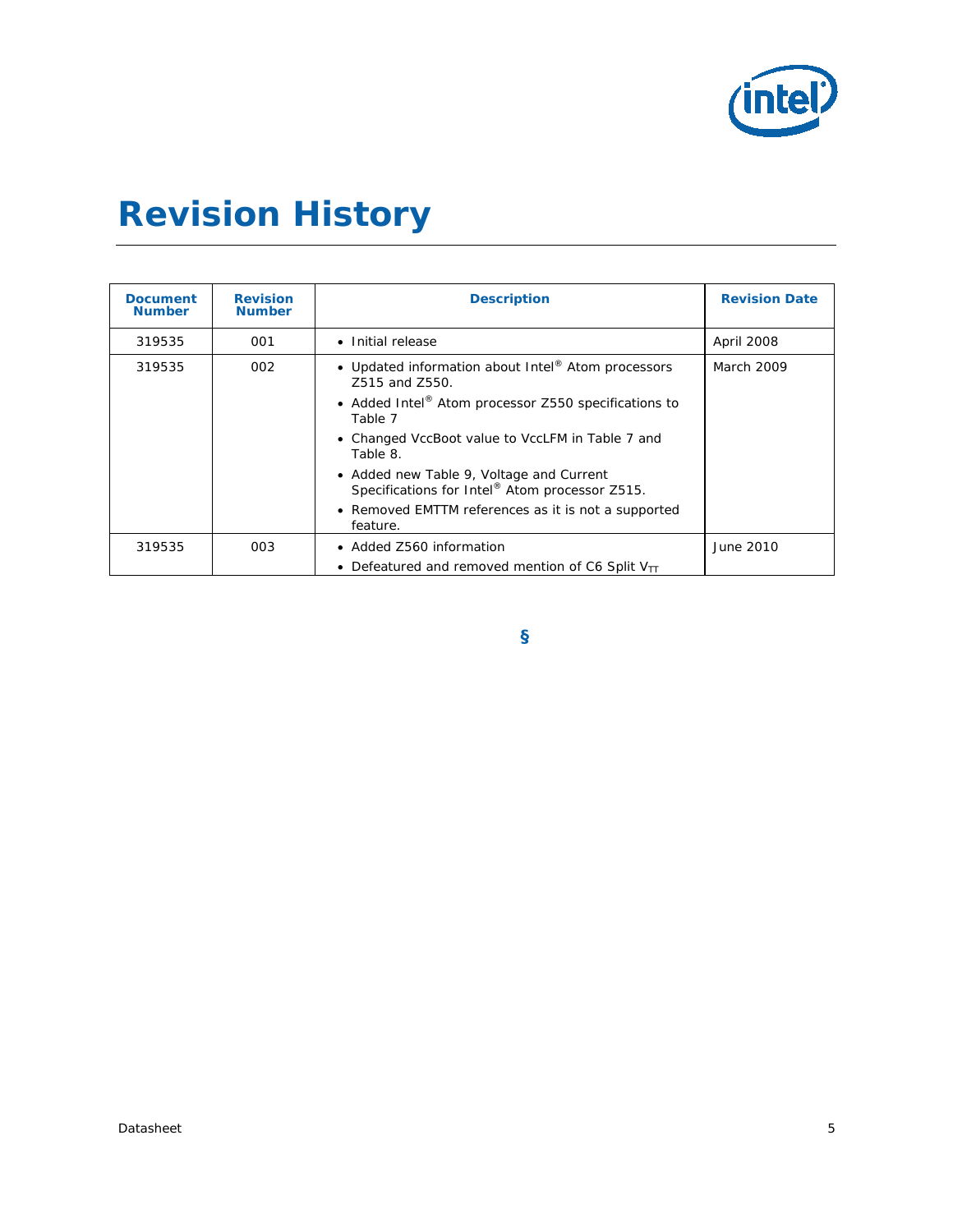

This page intentionally left blank.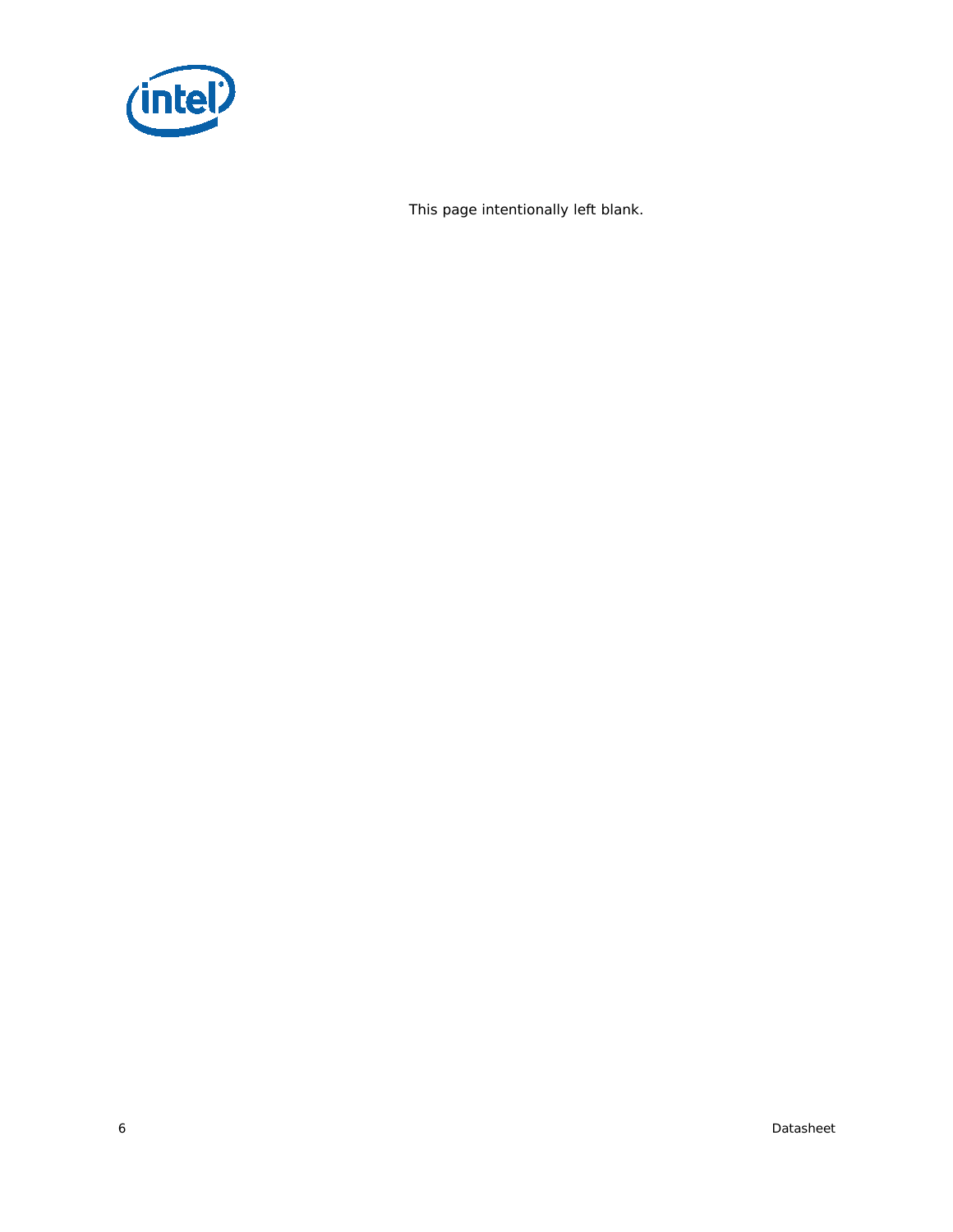

# *1 Introduction*

<span id="page-6-0"></span>The Intel® Atom™ processor Z5xx series is built on a new 45-nanometer Hi-k low power micro-architecture and 45 nm process technology—the first generation of lowpower IA-32 micro-architecture specially designed for the new class of Mobile Internet Devices (MIDs). The Intel Atom processor Z5xx series supports the Intel® System Controller Hub (Intel® SCH), a single-chip component designed for low-power operation.

### **1.1 Abstract**

<span id="page-6-1"></span>This document contains electrical, mechanical, and thermal specifications for Intel Atom processors Z560, Z550, Z540, Z530, Z520, Z515, Z510, and Z500.

- *Note:* In this document, Intel Atom processor Z5xx series refers to the Intel Atom processors Z560, Z550, Z540, Z530, Z520, Z515, Z510, and Z500.
- <span id="page-6-2"></span>**Note:** In this document, the Intel Atom processor Z5xx series is referred to as "processor". The Intel® System Controller Hub (Intel® SCH) is referred to as the "Intel® SCH".

### **1.2 Major Features**

The following list provides some of the key features on this processor:

- New single-core processor for mobile devices offering enhanced performance
- On die, primary 32-kB instructions cache and 24-kB write-back data cache
- 100-MHz and 133-MHz Source-Synchronous front side bus (FSB)
	- $-$  100 MHz: Intel Atom processor Z515, Z510, and Z500 133 MHz: Intel Atom processor Z560, Z550, Z540, Z530, and Z520.
- Supports Hyper-Threading Technology 2-threads
- On die 512-kB, 8-way L2 cache
- Support for IA 32-bit architecture
- Intel® Virtualization Technology (Intel® VT)
- Intel® Streaming SIMD Extensions 2 and 3 (Intel® SSE2 and Intel® SSE3) and Supplemental Streaming SIMD Extensions 3 (SSSE3) support
- Supports new CMOS FSB signaling for reduced power
- Micro-FCBGA8 packaging technologies
- Thermal management support using TM1 and TM2
- On die Digital Thermal Sensor (DTS) for thermal management support using Thermal Monitor (TM1 and TM2)
- FSB Lane Reversal for flexible routing
- Supports C0/C1(e)/C2(e)/C4(e) power states
- Intel Deep Power Down Technology (C6)
- L2 Dynamic Cache Sizing
- Advanced power management features including Enhanced Intel SpeedStep® Technology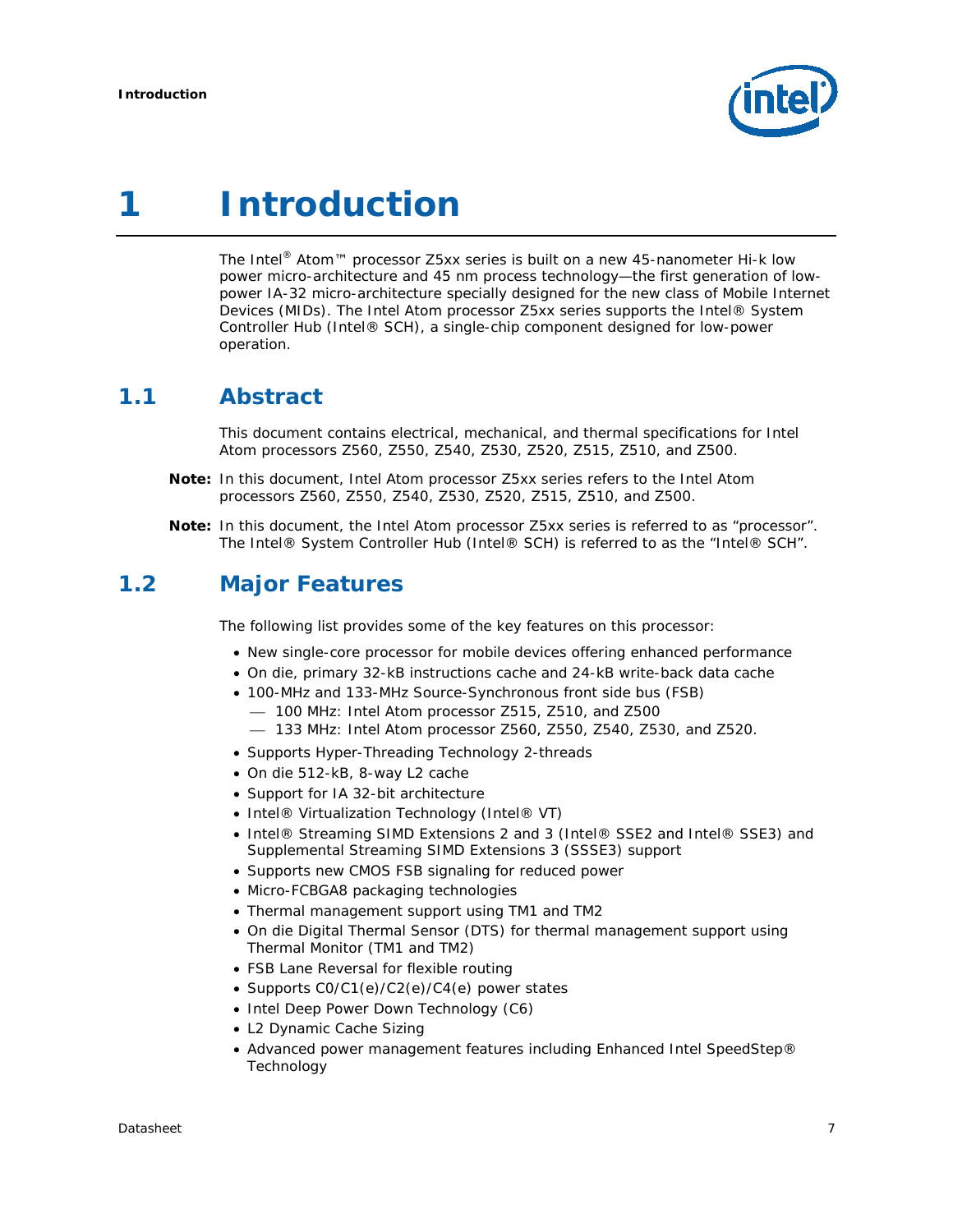

- Execute Disable Bit support for enhanced security
- Intel® Burst Performance Technology (Intel® BPT) (Intel Atom processor Z515 only)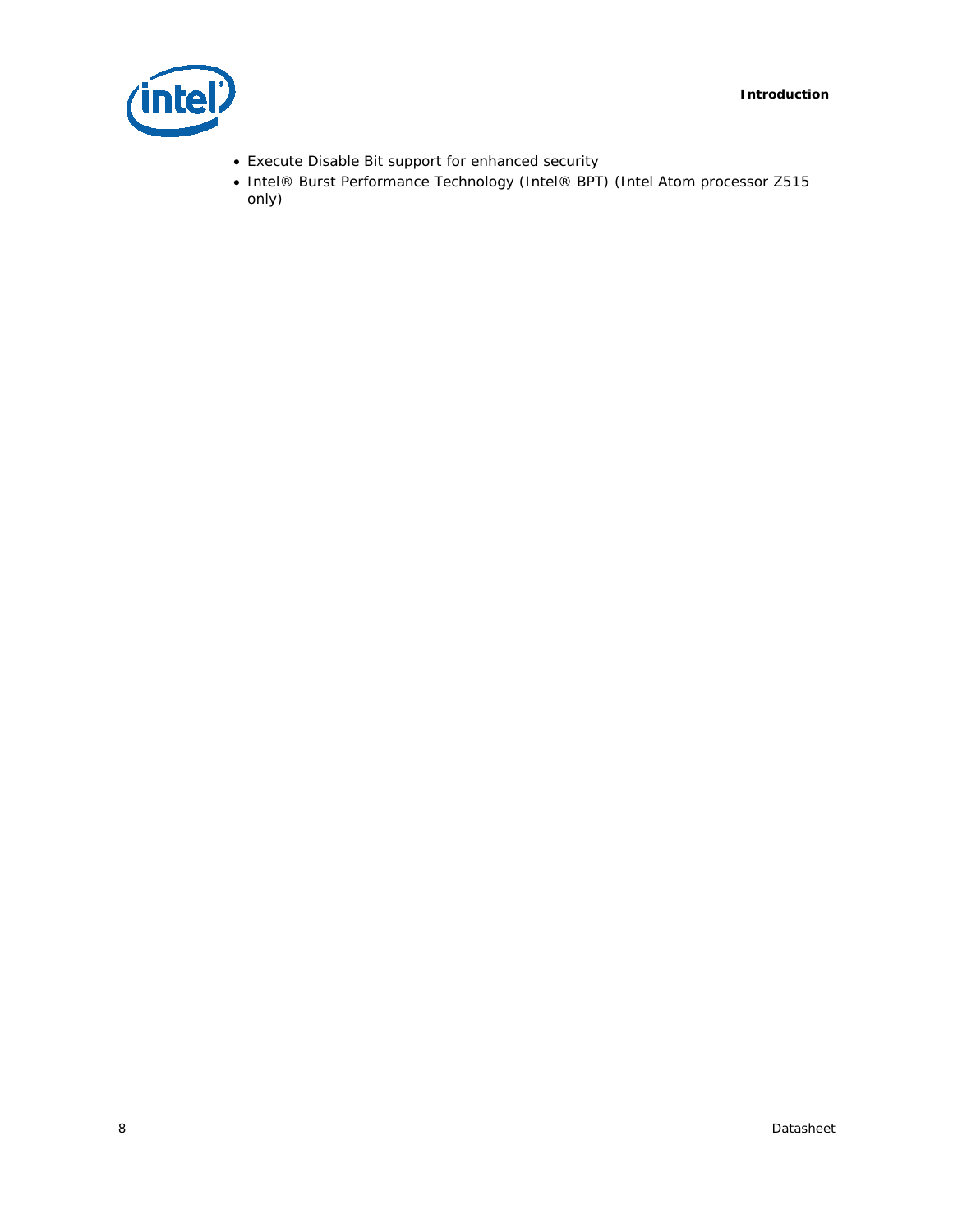

# **1.3 Terminology**

<span id="page-8-0"></span>

| <b>Term</b>                                                                       | <b>Definition</b>                                                                                                                                                                                                                                                                                                                                                                                                                                                                                                                                                                                                                                |
|-----------------------------------------------------------------------------------|--------------------------------------------------------------------------------------------------------------------------------------------------------------------------------------------------------------------------------------------------------------------------------------------------------------------------------------------------------------------------------------------------------------------------------------------------------------------------------------------------------------------------------------------------------------------------------------------------------------------------------------------------|
| #                                                                                 | A "#" symbol after a signal name refers to an active low signal, indicating<br>a signal is in the active state when driven to a low level. For example,<br>when RESET# is low, a reset has been requested. Conversely, when NMI<br>is high, a non-maskable interrupt has occurred. In the case of signals<br>where the name does not imply an active state but describes part of a<br>binary sequence (such as address or data), the "#" symbol implies that<br>the signal is inverted. For example, $D[3:0] =$ "HLHL" refers to a hex 'A',<br>and $D[3:0]$ # = "LHLH" also refers to a hex "A" (H= High logic level,<br>$L = Low logic level$ . |
| Front Side Bus<br>(FSB)                                                           | Refers to the interface between the processor and system core logic (also<br>known as the Intel® SCH chipset components).                                                                                                                                                                                                                                                                                                                                                                                                                                                                                                                        |
| $AGTL+$                                                                           | Advanced Gunning Transceiver Logic is used to refer to Assisted GTL+<br>signaling technology on some Intel processors.                                                                                                                                                                                                                                                                                                                                                                                                                                                                                                                           |
| Intel <sup>®</sup> Burst<br>Performance<br>Technology<br>(Intel <sup>®</sup> BPT) | Enables on-demand performance, without impacting or raising MID<br>thermal design point.                                                                                                                                                                                                                                                                                                                                                                                                                                                                                                                                                         |
| <b>BFM</b>                                                                        | <b>Burst Frequency Mode</b>                                                                                                                                                                                                                                                                                                                                                                                                                                                                                                                                                                                                                      |
| <b>CMOS</b>                                                                       | Complementary Metal-Oxide Semiconductor                                                                                                                                                                                                                                                                                                                                                                                                                                                                                                                                                                                                          |
| Storage<br>Conditions                                                             | Refers to a non-operational state—the processor may be installed in a<br>platform, in a tray, or loose. Processors may be sealed in packaging or<br>exposed to free air. Under these conditions, processor landings should<br>not be connected to any supply voltages, or have any I/Os biased, or<br>receive any clocks. Upon exposure to "free air" (that is, unsealed<br>packaging or a device removed from packaging material) the processor<br>must be handled in accordance with moisture sensitivity labeling (MSL)<br>as indicated on the packaging material.                                                                            |
| Enhanced Intel<br>SpeedStep®<br>Technology                                        | Technology that provides power management capabilities to low power<br>devices.                                                                                                                                                                                                                                                                                                                                                                                                                                                                                                                                                                  |
| Processor Core                                                                    | Processor core die with integrated L1 and L2 cache. All AC timing and<br>signal integrity specifications are at the pads of the processor core.                                                                                                                                                                                                                                                                                                                                                                                                                                                                                                  |
| Intel<br>Virtualization<br>Technology                                             | Processor virtualization which when used in conjunction with Virtual<br>Machine Monitor software enables multiple, robust independent software<br>environments inside a single platform.                                                                                                                                                                                                                                                                                                                                                                                                                                                         |
| TDP                                                                               | Thermal Design Power                                                                                                                                                                                                                                                                                                                                                                                                                                                                                                                                                                                                                             |
| $V_{CC}$                                                                          | The processor core power supply.                                                                                                                                                                                                                                                                                                                                                                                                                                                                                                                                                                                                                 |
| <b>VR</b>                                                                         | Voltage Regulator                                                                                                                                                                                                                                                                                                                                                                                                                                                                                                                                                                                                                                |
| $V_{SS}$                                                                          | The processor ground                                                                                                                                                                                                                                                                                                                                                                                                                                                                                                                                                                                                                             |
| V <sub>CC</sub> HFM                                                               | V <sub>CC</sub> at Highest Frequency Mode (HFM)                                                                                                                                                                                                                                                                                                                                                                                                                                                                                                                                                                                                  |
| VccLFM                                                                            | V <sub>cc</sub> at Lowest Frequency Mode (LFM)                                                                                                                                                                                                                                                                                                                                                                                                                                                                                                                                                                                                   |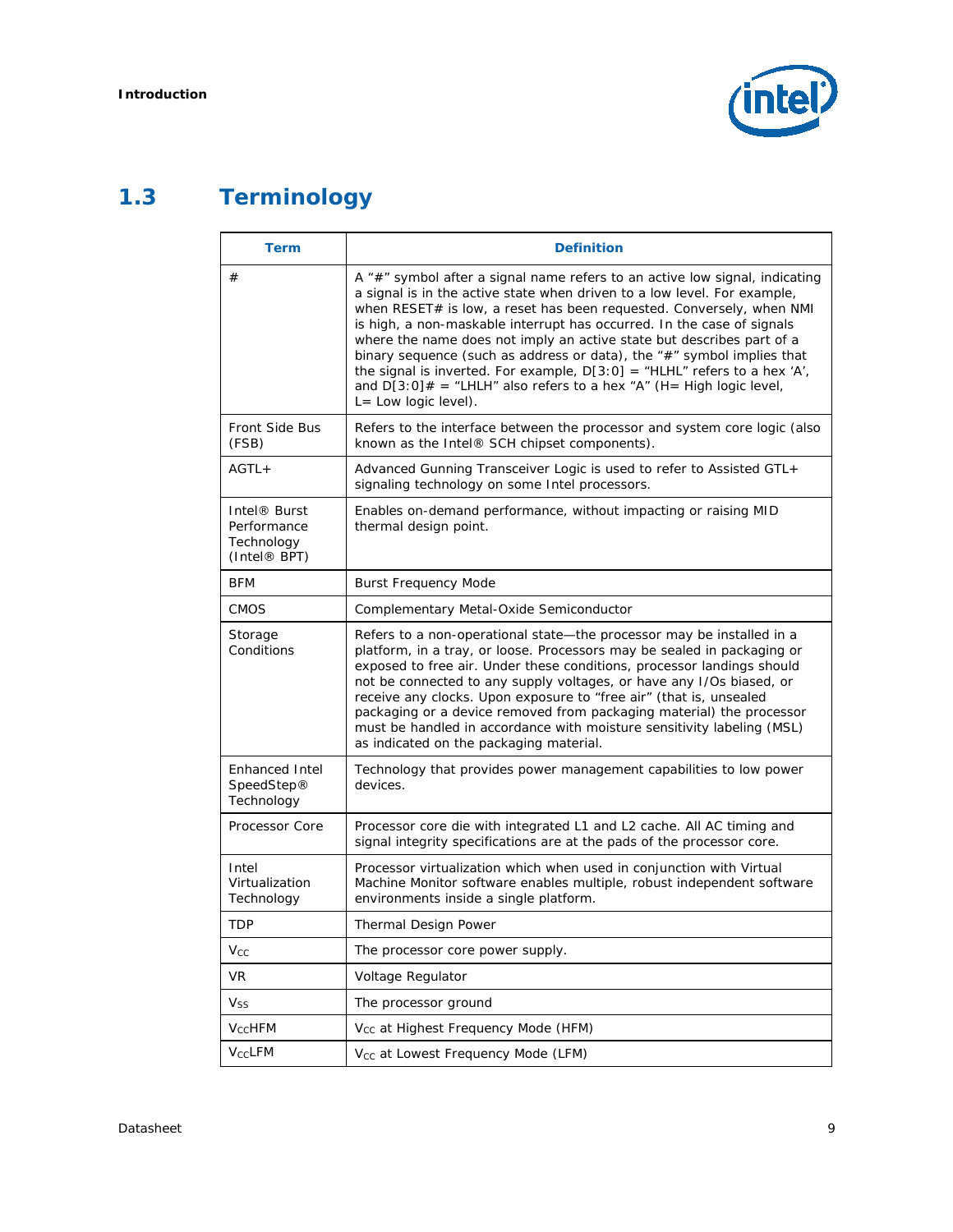

| <b>Term</b>           | <b>Definition</b>                                                                                                                  |
|-----------------------|------------------------------------------------------------------------------------------------------------------------------------|
| $V_{\text{CC, BOOT}}$ | Default V <sub>cc</sub> Voltage for Initial Power Up                                                                               |
| $V_{CCP}$             | AGTL+ Termination Voltage                                                                                                          |
| <b>VCCPC6</b>         | AGTL+ Termination Voltage                                                                                                          |
| $V_{\text{CCA}}$      | PLL Supply voltage                                                                                                                 |
| <b>VCCDPPWDN</b>      | V <sub>CC</sub> at Deep Power Down Technology (C6)                                                                                 |
| V <sub>CCDPRSLP</sub> | V <sub>cc</sub> at Deeper Sleep (C4)                                                                                               |
| $V_{CCF}$             | <b>Fuse Power Supply</b>                                                                                                           |
| <b>I</b> CCDES        | I <sub>CCDES</sub> for Intel Atom processors Z5xx Series Recommended Design<br>Target power delivery (Estimated)                   |
| $I_{\rm CC}$          | I <sub>cc</sub> for Intel Atom processors Z5xx Series is the number that can be use<br>as a reflection on a battery life estimates |
| I <sub>АН,</sub>      | <b>Icc Auto-Halt</b>                                                                                                               |
| <b>I</b> SGNT         | I <sub>CC</sub> Stop-Grant                                                                                                         |
| <b>I</b> DSLP         | I <sub>CC</sub> Deep Sleep                                                                                                         |
| $dI_{CC/dt}$          | V <sub>CC</sub> Power Supply Current Slew Rate at Processor Package Pin<br>(Estimated)                                             |
| $I_{\text{CCA}}$      | $I_{CC}$ for $V_{CCA}$ Supply                                                                                                      |
| P <sub>AH</sub>       | Auto Halt Power                                                                                                                    |
| P <sub>SGNT</sub>     | Stop Grant Power                                                                                                                   |
| P <sub>DPRSI P</sub>  | Deeper Sleep Power                                                                                                                 |
| $P_{DC6}$             | Deep Power Down Technology (C6).                                                                                                   |
| $T_{\perp}$           | Junction Temperature                                                                                                               |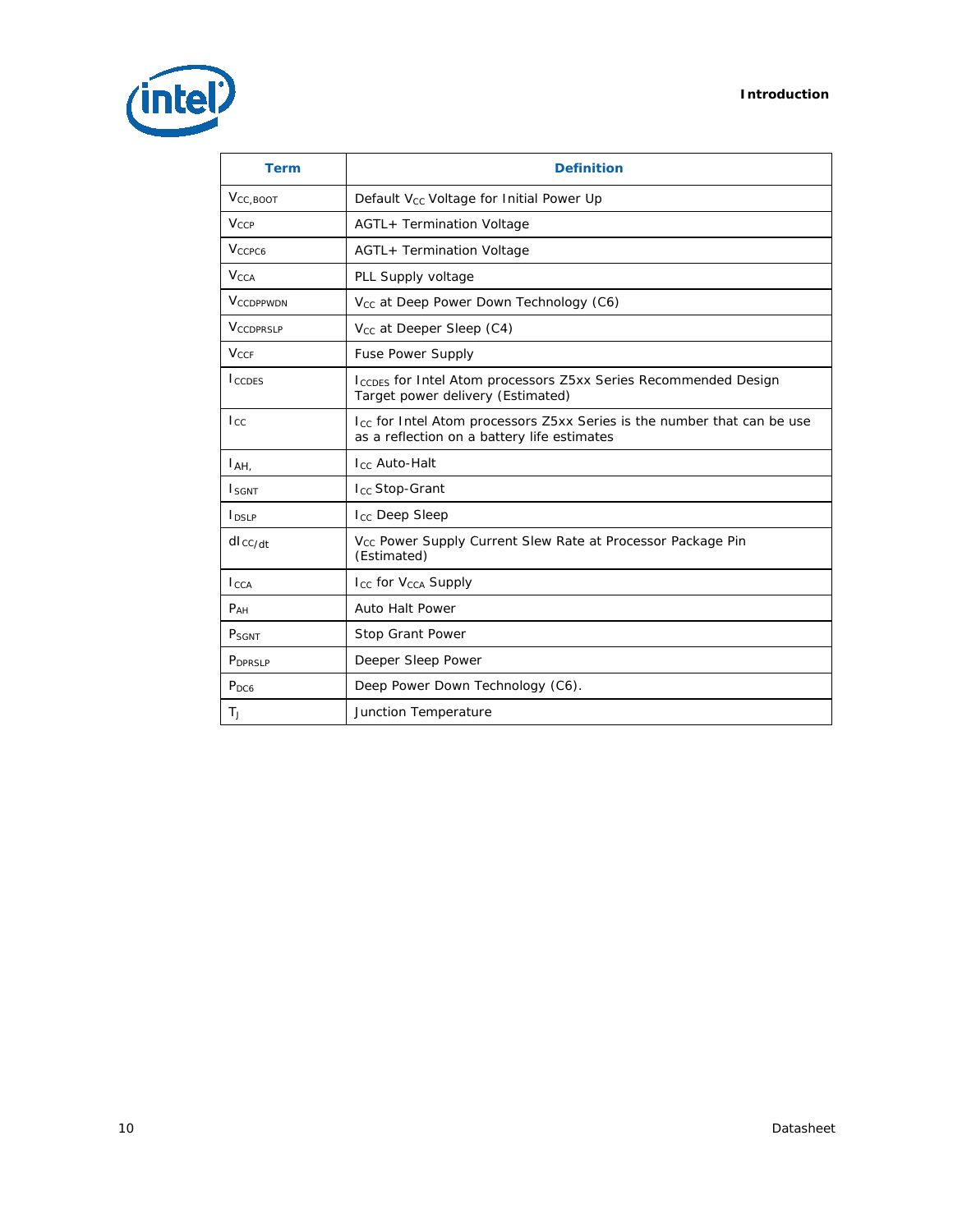

# **1.4 References**

<span id="page-10-0"></span>Material and concepts available in the following documents may be beneficial when reading this document.

### **Table 1. References**

| <b>Document</b>                                                                                                                                                                                      | <b>Document Number</b>                                                      |
|------------------------------------------------------------------------------------------------------------------------------------------------------------------------------------------------------|-----------------------------------------------------------------------------|
| Intel® System Controller Hub (Intel® SCH) Datasheet                                                                                                                                                  | http://www.intel.com/desi<br>gn/chipsets/embedded/S<br>CHUS15W/techdocs.htm |
| Intel® Atom™ Processor Z5xx Series Specification Update                                                                                                                                              | http://www.intel.com/desi<br>gn/chipsets/embedded/S<br>CHUS15W/techdocs.htm |
| Intel® 64 and IA-32 Architectures Software Developer's<br>Manuals                                                                                                                                    |                                                                             |
| Volume 1: Basic Architecture<br>Volume 2A: Instruction Set Reference, A-M<br>Volume 2B: Instruction Set Reference, N-Z<br>Volume 3A: System Programming Guide<br>Volume 3B: System Programming Guide | http://www.intel.com/pro<br>ducts/processor/<br>manuals/index.htm           |
| AP-485, Intel® Processor Identification and CPUID Instruction<br><b>Application Note</b>                                                                                                             | http://www.intel.com/desi<br>qn/processor/applnots/24<br>1618.htm           |

**§**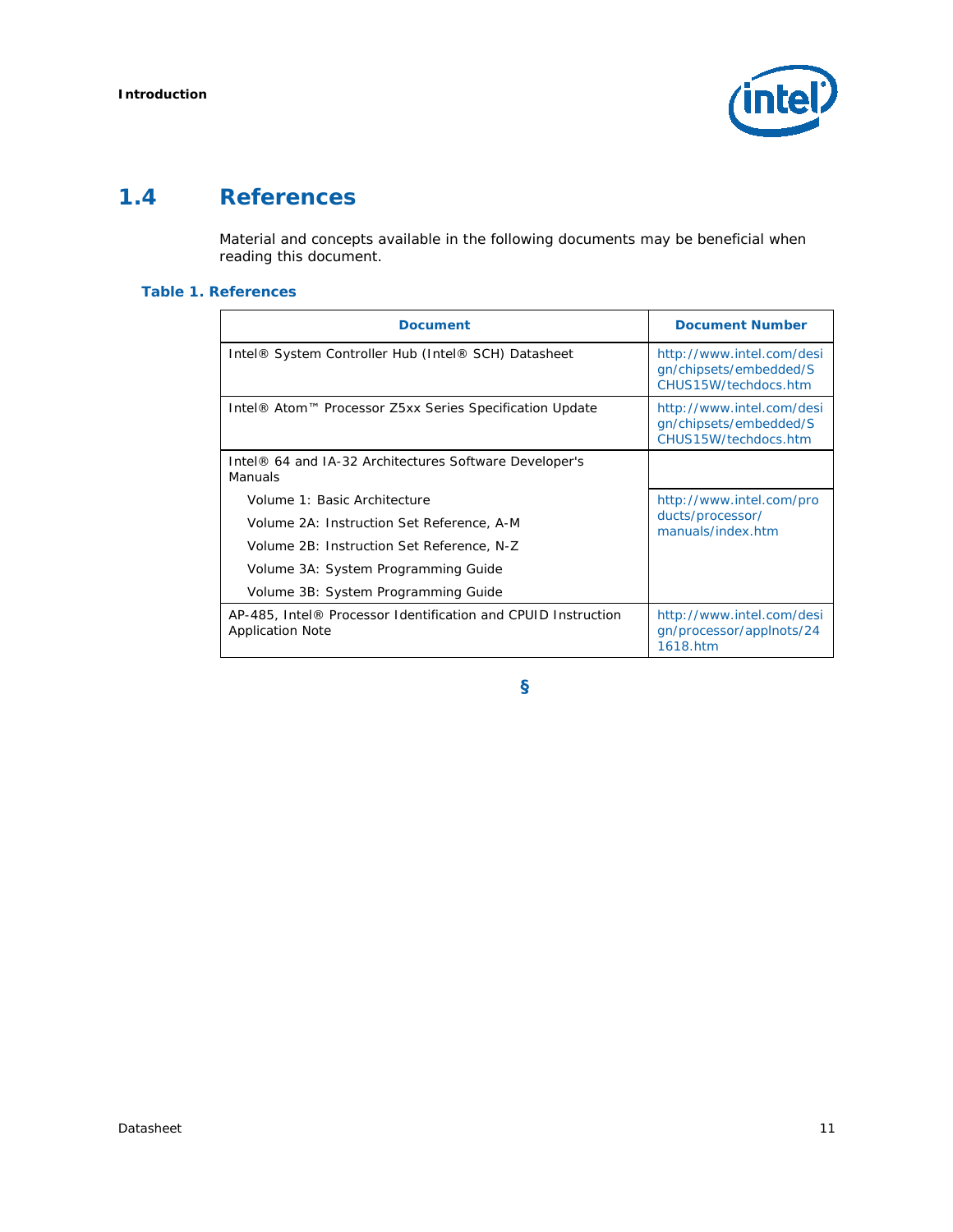*Introduction*



This page intentionally left blank.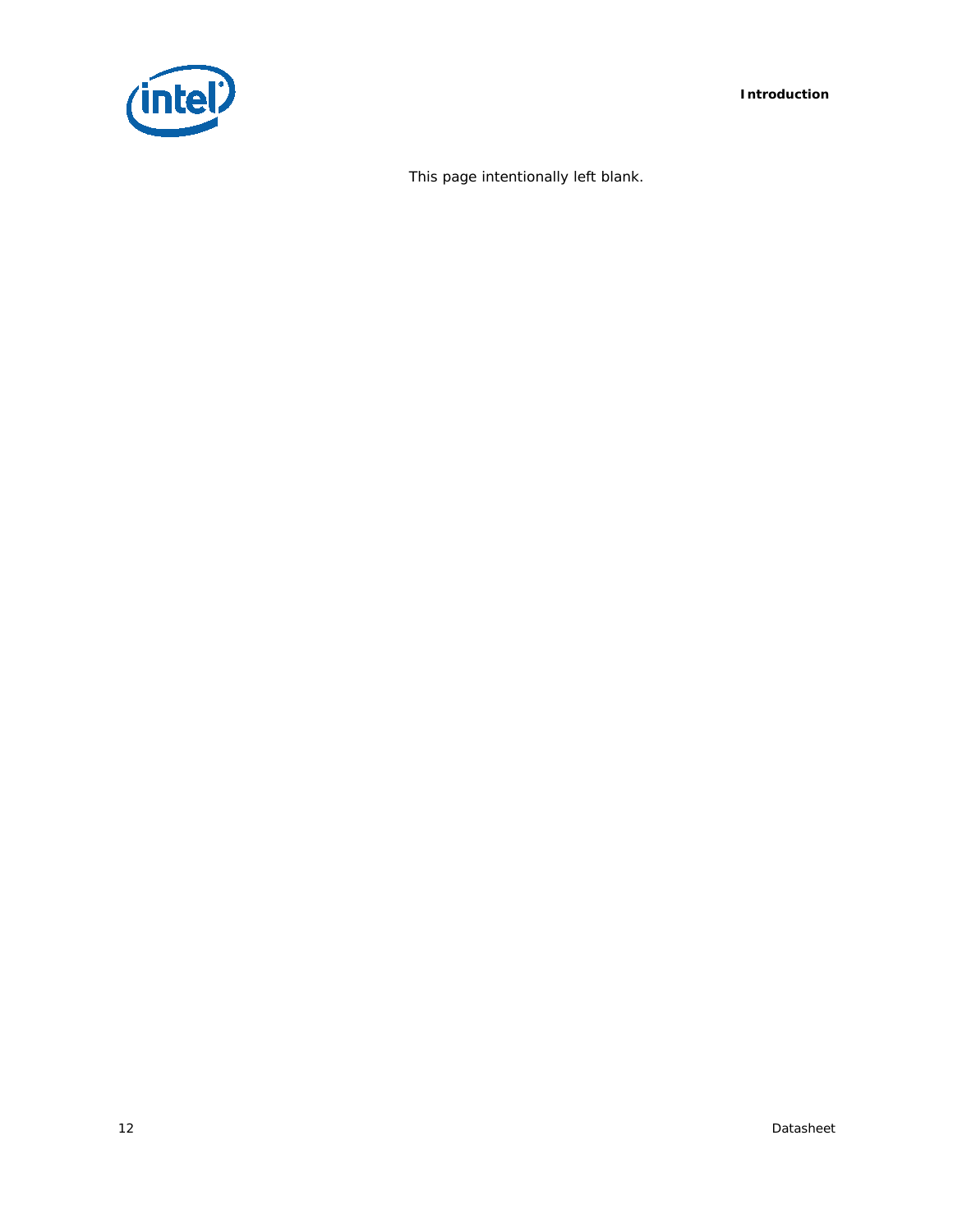

# <span id="page-12-0"></span>*2 Low Power Features*

# **2.1 Clock Control and Low-Power States**

<span id="page-12-1"></span>The processor supports low power states at the thread level and the core/package level. Thread states (TCx) loosely correspond to ACPI processor power states (Cx). A thread may independently enter the TC1/AutoHALT, TC1/MWAIT, TC2, TC4, or TC6 low power states, but this does not always cause a power state transition. Only when both threads request a low-power state (TCx) greater than the current processor state will a transition occur. The central power management logic ensures the entire processor enters the new common processor power state. For processor power states higher than C1, this would be done by initiating a P\_LVLx (P\_LVL2 and P\_LVL3) I/O read to the chipset by both threads. Package states are states that require external intervention and typically map back to processor power states. Package states for the processor include Normal (C0, C1), Stop Grant and Stop Grant Snoop (C2), Deeper Sleep (C4), and Deep Power Down Technology (C6).

The processor implements two software interfaces for requesting low power states: MWAIT instruction extensions with sub-state hints and P\_LVLx reads to the ACPI P\_BLK register block mapped in the processor's I/O address space. The P\_LVLx I/O reads are converted to equivalent MWAIT C-state requests inside the processor and do not directly result in I/O reads on the processor FSB. The monitor address does not need to be setup before using the P\_LVLx I/O read interface. The sub-state hints used for each P\_LVLx read can be configured in a software programmable MSR by BIOS. If a thread encounters a chipset break event while  $STPCLK#$  is asserted, then it asserts the PBE# output signal. Assertion of PBE# when STPCLK# is asserted indicates to system logic that individual threads should return to the C0 state and the processor should return to the Normal state.

[Figure 1](#page-13-0) shows the thread low-power states. [Figure 2](#page-13-1) shows the package low-power states. [Table 2](#page-14-1) provides a mapping of thread low-power states to package low power states.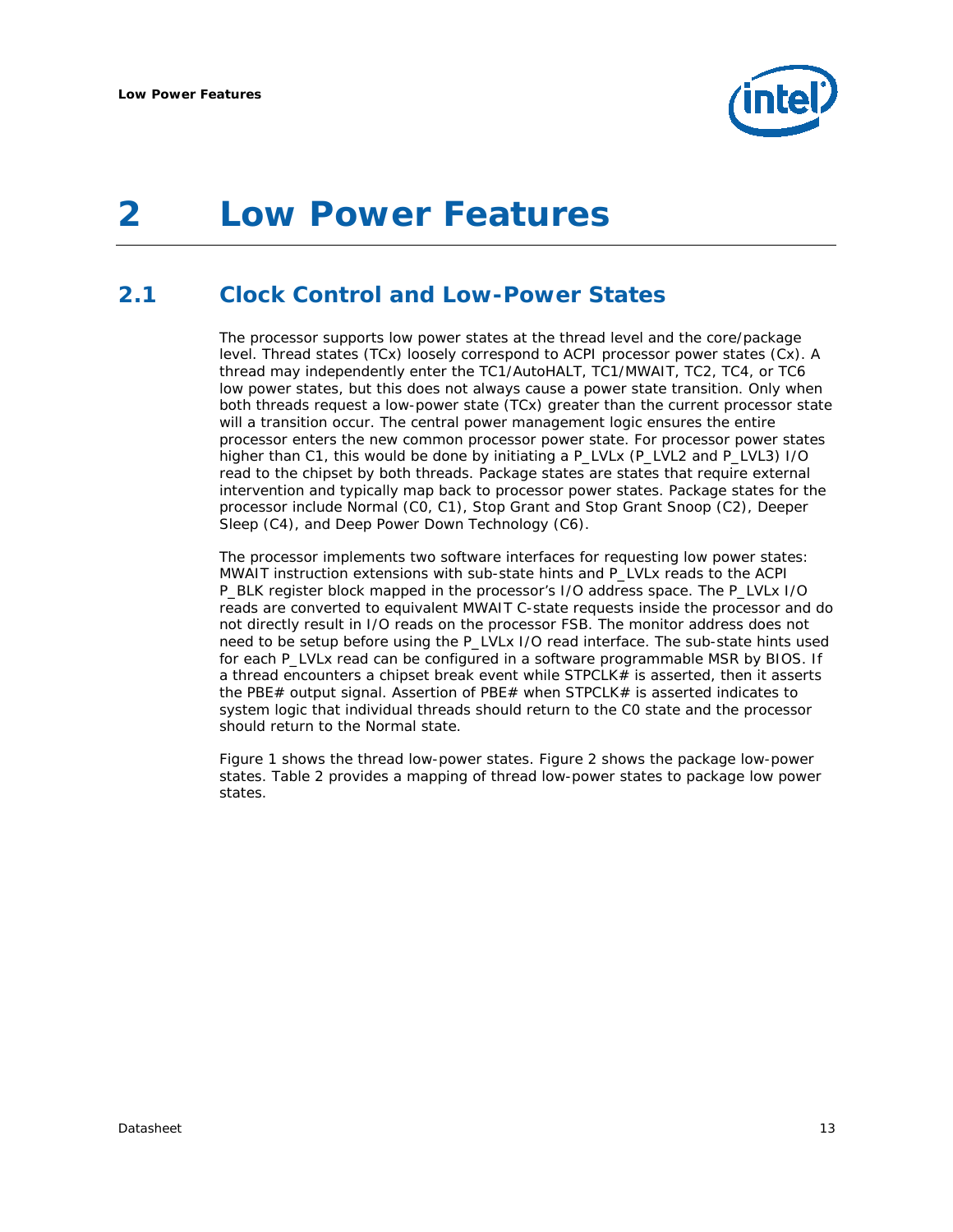



#### <span id="page-13-0"></span>**Figure 1. Thread Low-Power States**



#### <span id="page-13-1"></span>**Figure 2. Package Low-Power States**

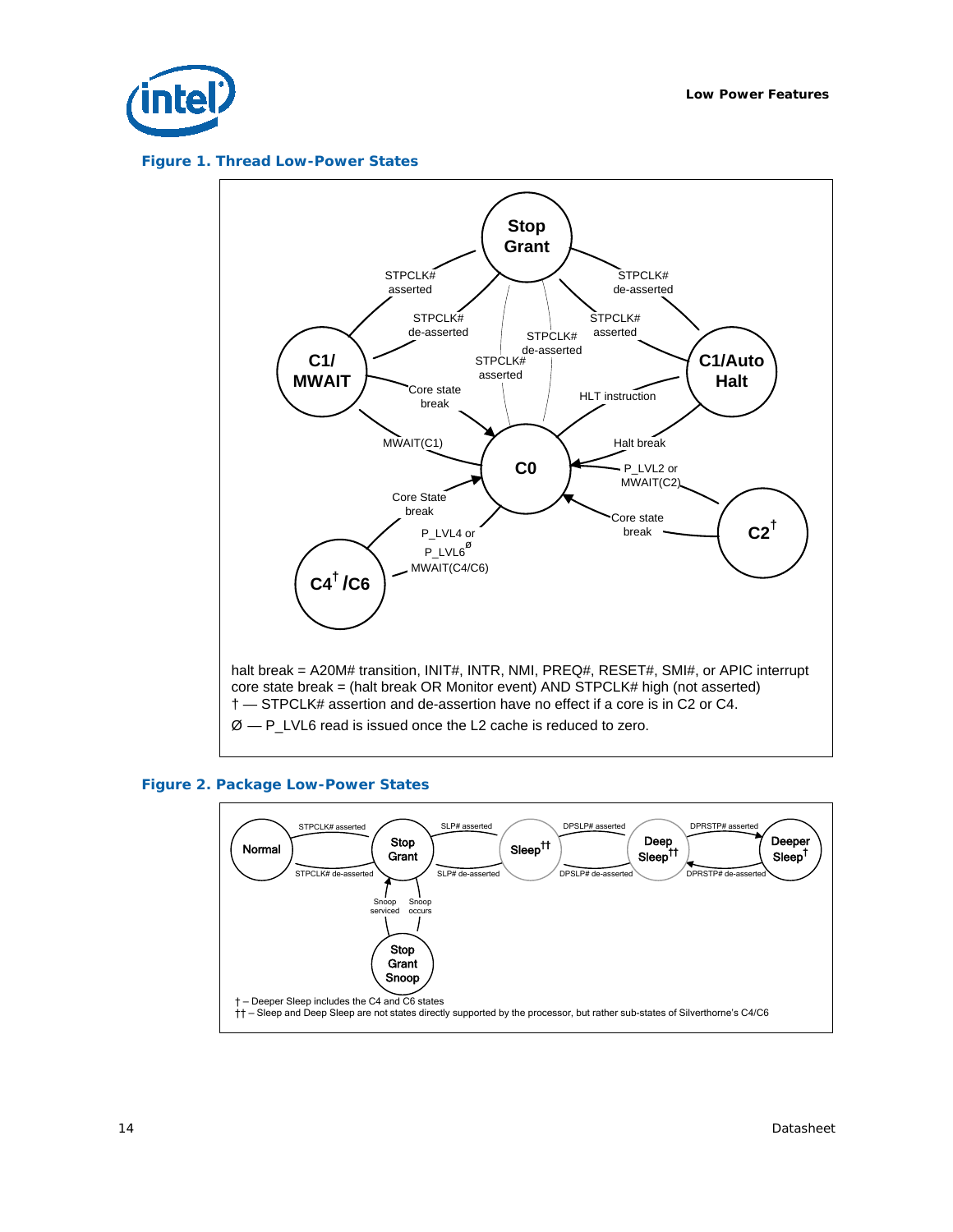

#### <span id="page-14-1"></span>**Table 2. Coordination of Thread Low-Power States at the Package/Core Level**

| <b>Thread 0</b><br><b>Thread 1</b> | <b>TCO</b>  | TC1 <sup>1</sup> | TC <sub>2</sub> | TC4/TC6                                      |
|------------------------------------|-------------|------------------|-----------------|----------------------------------------------|
| <b>TCO</b>                         | Normal (CO) | Normal (CO)      | Normal (CO)     | Normal (CO)                                  |
| TC1 <sup>1</sup>                   | Normal (CO) | AutoHalt (C1)    | AutoHalt (C1)   | AutoHalt (C1)                                |
| TC <sub>2</sub>                    | Normal (CO) | AutoHalt (C1)    | Stop-Grant (C2) | Stop-Grant (C2)                              |
| TC4/TC6                            | Normal (CO) | AutoHalt (C1)    | Stop-Grant (C2) | Deeper Sleep<br>(C4)/Deep Power<br>Down (C6) |

**NOTE:** AutoHalt or MWAIT/C1

<span id="page-14-0"></span>To enter a package/core state, both threads must share a common low power state. If the threads are not in a common low power state, the package state will resolve to the highest common power C-state.

### **2.1.1 Package/Core Low-Power State Descriptions**

The following state descriptions assume that both threads are in a common low power state. For cases when only one thread is in a low power state no change in power state will occur.

### **2.1.1.1 Normal States (C0, C1)**

These are the normal operating states for the processor. The processor remains in the Normal state when the processor/core is in the C0, C1/AutoHALT, or C1/MWAIT states. C0 is the active execution state.

### **2.1.1.1.1 C1/AutoHalt Powerdown State**

C1/AutoHALT is a low-power state entered when one thread executes the HALT instruction while the other is in the TC1 or greater thread state. The processor will transition to the C0 state upon occurrence of SMI#, INIT#, LINT[1:0] (NMI, INTR), or FSB interrupt messages. RESET# will cause the processor to immediately initialize itself.

A System Management Interrupt (SMI) handler will return execution to either Normal state or the AutoHALT Powerdown state. See the *Intel® 64 and IA-32 Architectures Software Developer's Manuals, Volume 3A/3B: System Programmer's Guide* for more information.

The system can generate a STPCLK# while the processor is in the AutoHALT Powerdown state. When the system de-asserts the STPCLK# interrupt, the processor will return to the HALT state.

While in AutoHALT Powerdown state, the processor will process bus snoops. The processor will enter an internal snoopable sub-state (not shown in [Figure 1\)](#page-13-0) to process the snoop and then return to the AutoHALT Powerdown state.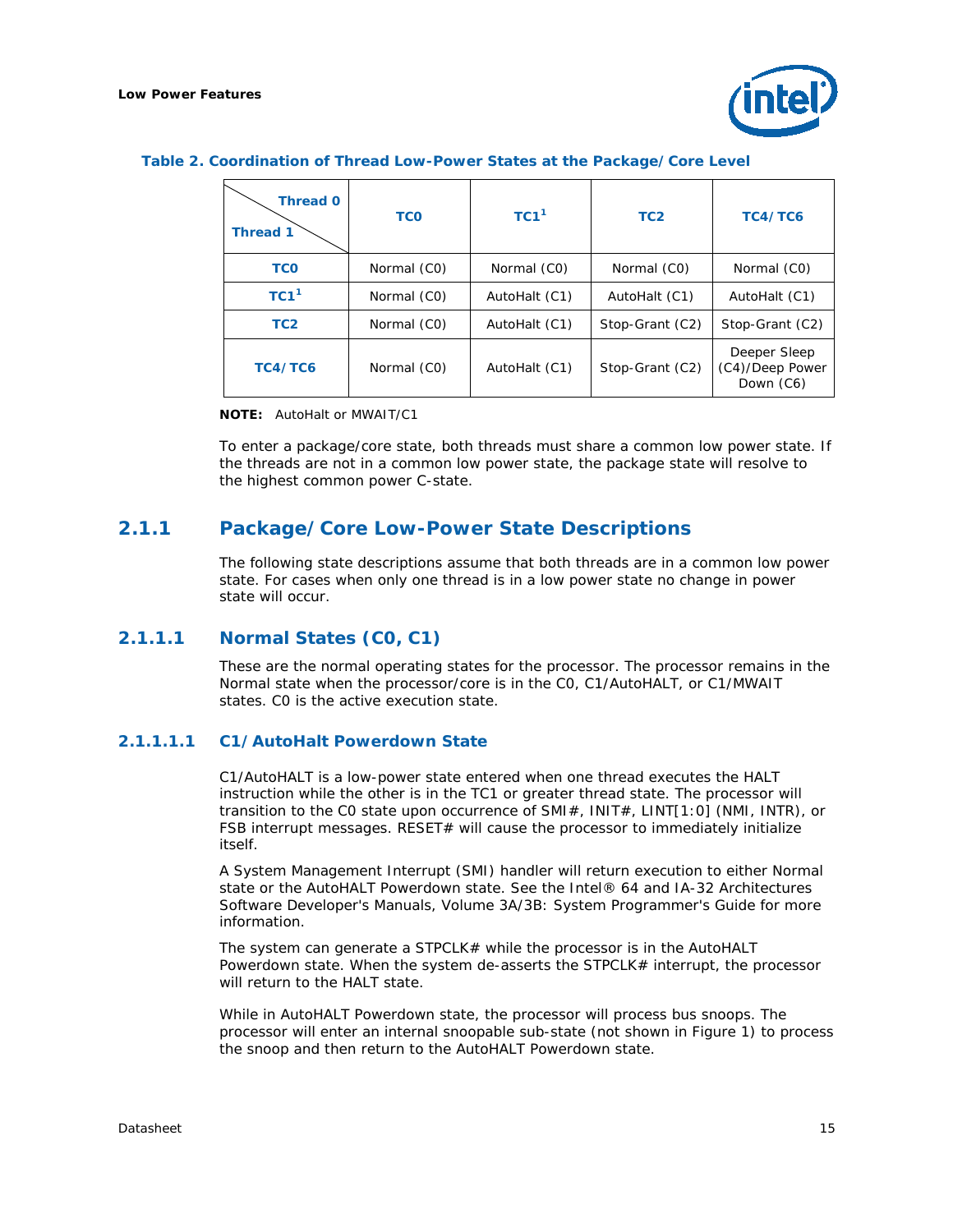

### **2.1.1.1.2 C1/MWAIT Powerdown State**

C1/MWAIT is a low-power state entered when one thread executes the MWAIT(C1) instruction while the other thread is in the TC1 or greater thread state. Processor behavior in the MWAIT state is identical to the AutoHALT state except that Monitor events can cause the processor to return to the C0 state. See the *Intel® 64 and IA-32 Architectures Software Developer's Manuals, Volume 2A: Instruction Set Reference, A-M* and *Volume 2B: Instruction Set Reference, N-Z*, for more information.

### **2.1.1.2 C2 State**

Individual threads of the dual-threaded processor can enter the TC2 state by initiating a P\_LVL2 I/O read to the P\_BLK or an MWAIT(C2) instruction. Once both threads have C2 as a common state, the processor will transition to the C2 state—however, the processor will not issue a Stop-Grant Acknowledge special bus cycle unless the STPCLK# pin is also asserted by the chipset.

While in the C2 state, the processor will process bus snoops. The processor will enter a snoopable sub-state described the following section (and shown in [Figure 1\)](#page-13-0), to process the snoop and then return to the C2 state.

### **2.1.1.2.1 Stop-Grant State**

When the STPCLK# pin is asserted, each thread of the processors enters the Stop-Grant state within 1384 bus clocks after the response phase of the processor-issued Stop-Grant Acknowledge special bus cycle. When the STPCLK# pin is de-asserted, the core returns to its previous low-power state.

Since the AGTL+ signal pins receive power from the FSB, these pins should not be driven (allowing the level to return to  $V_{CCP}$ ) for minimum power drawn by the termination resistors in this state. In addition, all other input pins on the FSB should be driven to the inactive state.

RESET# causes the processor to immediately initialize itself, but the processor will stay in Stop-Grant state. When RESET# is asserted by the system, the STPCLK#, SLP#, DPSLP#, and DPRSTP# pins must be de-asserted prior to RESET# de-assertion. When re-entering the Stop-Grant state from the Sleep state, STPCLK# should be deasserted after the de-assertion of SLP#.

While in Stop-Grant state, the processor will service snoops and latch interrupts delivered on the FSB. The processor will latch SMI#, INIT#, and LINT[1:0] interrupts and will service only one of each upon return to the Normal state.

The PBE $#$  signal may be driven when the processor is in Stop-Grant state. The PBE $#$ signal will be asserted if there is any pending interrupt or Monitor event latched within the processor. Pending interrupts that are blocked by the EFLAGS.IF bit being clear will still cause assertion of PBE#. Assertion of PBE# indicates to system logic that the entire processor should return to the Normal state.

A transition to the Stop-Grant Snoop state occurs when the processor detects a snoop on the FSB (see Section [2.1.1.2.2\)](#page-16-0). A transition to the Sleep state (see Section [2.1.1.3.1\)](#page-16-1) occurs with the assertion of the SLP# signal.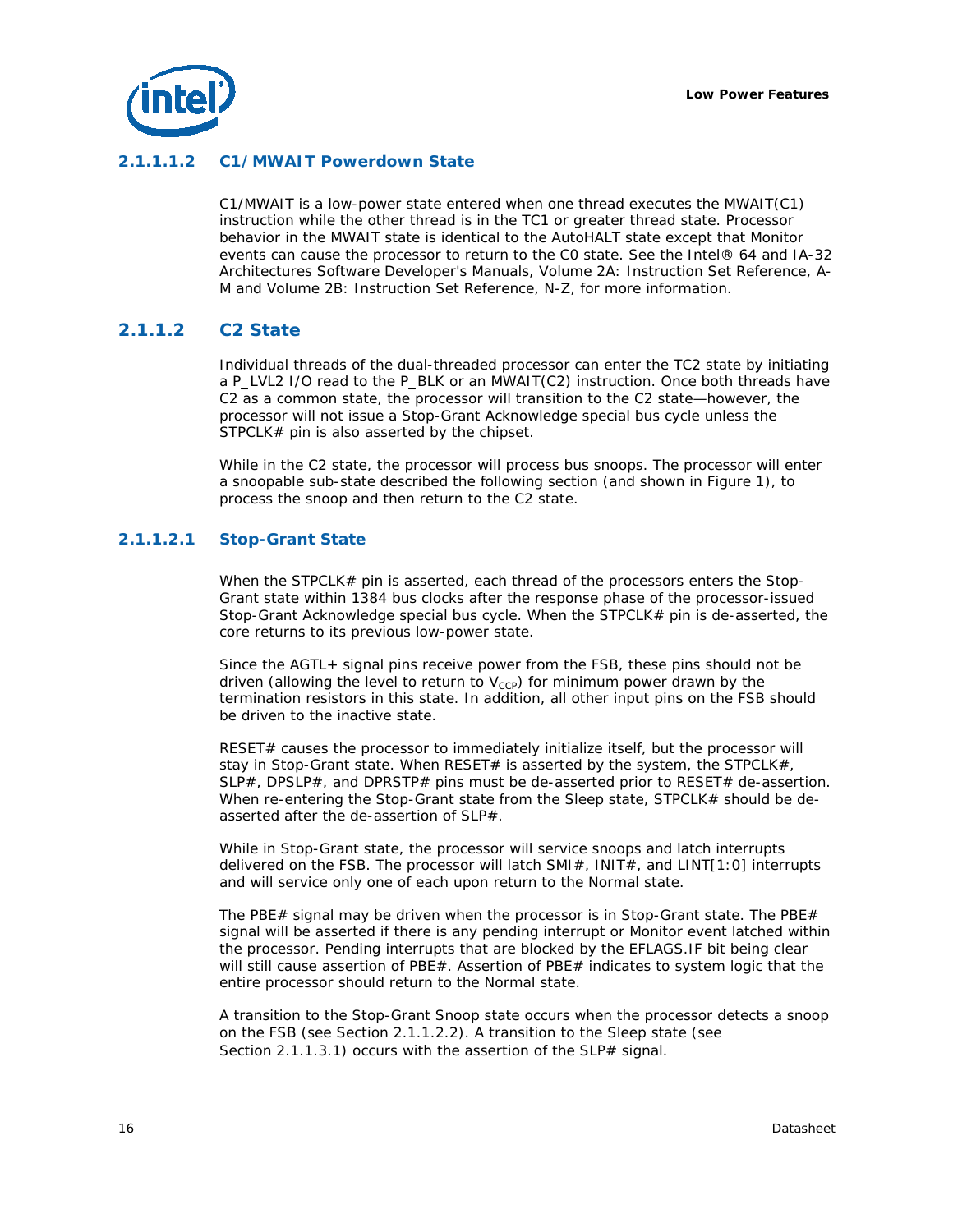

### **2.1.1.2.2 Stop-Grant Snoop State**

<span id="page-16-0"></span>The processor responds to snoop or interrupt transactions on the FSB while in Stop-Grant state by entering the Stop-Grant Snoop state. The processor will stay in this state until the snoop on the FSB has been serviced (whether by the processor or another agent on the FSB) or the interrupt has been latched. The processor returns to the Stop-Grant state once the snoop has been serviced or the interrupt has been latched.

### **2.1.1.3 C4 State**

Individual threads of the processor can enter the C4 state by initiating a P\_LVL4 I/O read to the P\_BLK or an MWAIT(C4) instruction. Attempts to request C3 will also covert to C4 requests. If both processor threads are in C4, the central power management logic will request that the entire processor enter the Deeper Sleep package low-power state using the sequence through the Sleep and Deep Sleep states all described in the following sections.

<span id="page-16-1"></span>To enable the package level Intel Enhanced Deeper Sleep state, Dynamic Cache Sizing and Intel Enhanced Deeper Sleep state fields must be configured in the PMG\_CST\_CONFIG\_CONTROL MSR. Refer to Section [2.1.1.3.3](#page-17-0) for further details on Intel Enhanced Deeper Sleep state.

### **2.1.1.3.1 Sleep State**

The Sleep state is a low-power state in which the processor maintains its context, maintains the phase-locked loop (PLL), and stops all internal clocks. The Sleep state is entered through assertion of the SLP# signal while in the Stop-Grant state and is only a transition state for Intel Atom processor Z5xx series. The SLP# pin should only be asserted when the processor is in the Stop-Grant state. SLP# assertion while the processor is not in the Stop-Grant state is out of specification and may result in unapproved operation.

In the Sleep state, the processor is incapable of responding to snoop transactions or latching interrupt signals. No transitions or assertions of signals (with the exception of SLP#, DPSLP#, or RESET#) are allowed on the FSB while the processor is in Sleep state. Snoop events that occur while in Sleep state or during a transition into or out of Sleep state will cause unpredictable behavior. Any transition on an input signal before the processor has returned to the Stop-Grant state will result in unpredictable behavior.

If RESET# is driven active while the processor is in the Sleep state, and held active as specified in the RESET# pin specification, then the processor will reset itself, ignoring the transition through Stop-Grant state. If RESET $#$  is driven active while the processor is in the Sleep state, the SLP $#$  and STPCLK $#$  signals should be de-asserted immediately after RESET# is asserted to ensure the processor correctly executes the Reset sequence.

While in the Sleep state, the processor is capable of entering an even lower power state, the Deep Sleep state, by asserting the DPSLP# pin (see Section [2.1.1.3.2\)](#page-17-1). While the processor is in the Sleep state, the SLP# pin must be de-asserted if another asynchronous FSB event occurs.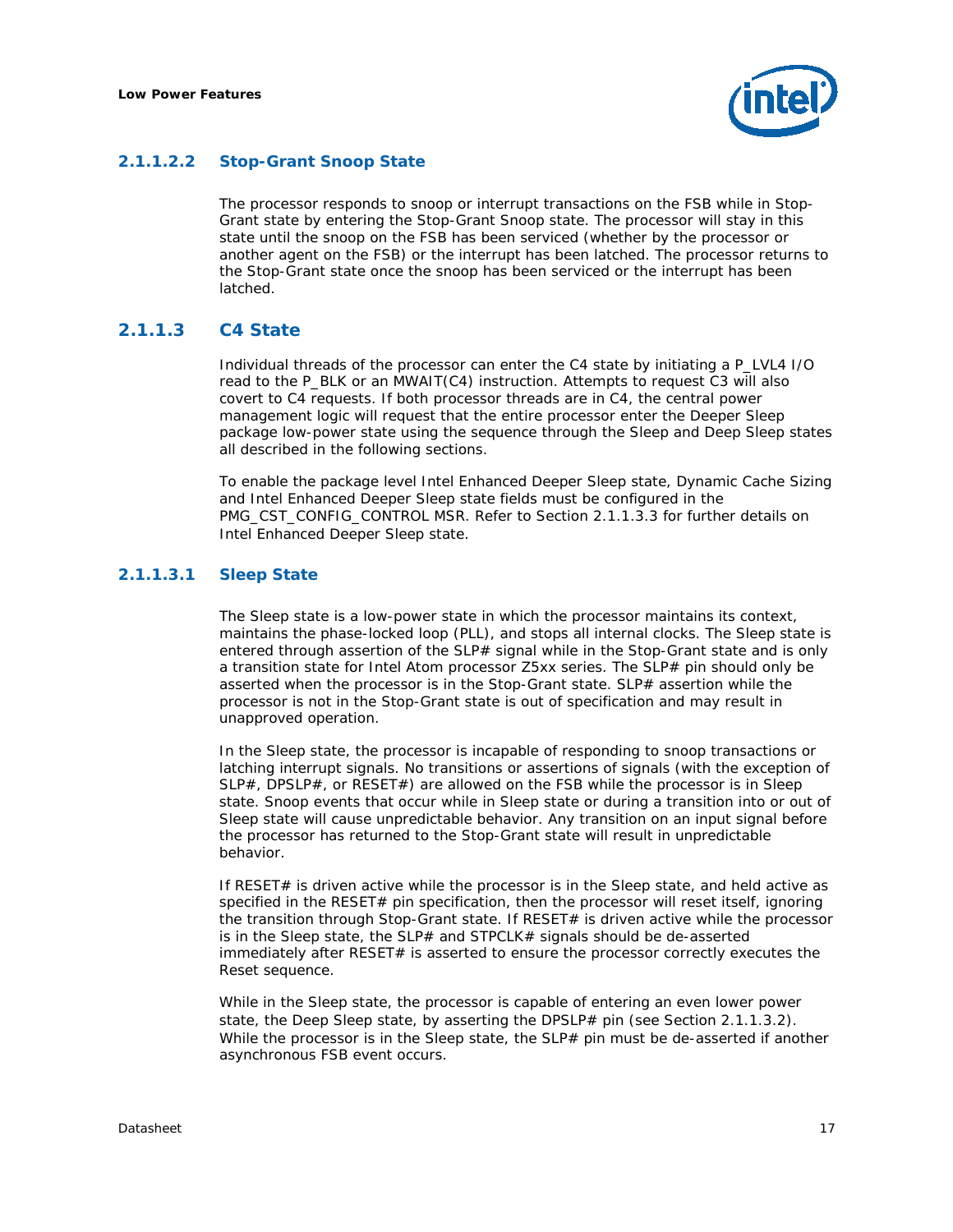

### **2.1.1.3.2 Deep Sleep State**

<span id="page-17-1"></span>The Deep Sleep state is entered through assertion of the DPSLP# pin while in the Sleep state and is also only a transition state for the Intel Atom processor Z5xx series. BCLK may be stopped during the Deep Sleep state for additional platform level power savings. As an example, BCLK stop/restart timings on appropriate chipset-based platforms with the CK540 clock chip are as follows:

- **Deep Sleep entry**: the system clock chip may stop/tristate BCLK within 2 BCLKs of DPSLP# assertion. It is permissible to leave BCLK running during Deep Sleep.
- **Deep Sleep exit**: the system clock chip must start toggling BCLK within 10 BCLK periods within DPSLP# de-assertion.

To re-enter the Sleep state, the DPSLP# pin must be de-asserted. BCLK can be restarted after DPSLP# de-assertion as described above. A period of 15 microseconds (to allow for PLL stabilization) must occur before the processor can be considered to be in the Sleep state. Once in the Sleep state, the SLP# pin must be de-asserted to re-enter the Stop-Grant state.

While in Deep Sleep state, the processor is incapable of responding to snoop transactions or latching interrupt signals. No transitions of signals are allowed on the FSB while the processor is in Deep Sleep state. When the processor is in Deep Sleep state, it will not respond to interrupts or snoop transactions. Any transition on an input signal before the processor has returned to Stop-Grant state will result in unpredictable behavior.

### **2.1.1.3.3 Deeper Sleep State**

<span id="page-17-0"></span>The Deeper Sleep state is similar to the Deep Sleep state, but further reduces core voltage levels. One of the potential lower core voltage levels is achieved by entering the base Deeper Sleep state. The Deeper Sleep state is entered through assertion of the DPRSTP# pin while in the Deep Sleep state. The following lower core voltage level is achieved by entering the Intel Enhanced Deeper Sleep state which is a sub-state of Deeper Sleep state. Intel Enhanced Deeper Sleep state is entered through assertion of the DPRSTP# pin while in the Deep Sleep only when the L2 cache has been completely shut down. Refer to Section [2.1.1.3.4](#page-18-0) for further details on reducing the L2 cache and entering Intel Enhanced Deeper Sleep state.

In response to entering Deeper Sleep, the processor drives the VID code corresponding to the Deeper Sleep core voltage on the VID[6:0] pins.

Exit from Deeper Sleep or Intel Enhanced Deeper Sleep state is initiated by DPRSTP# de-assertion when the core requests a package state other than C4 or the core requests a processor performance state other than the lowest operating point.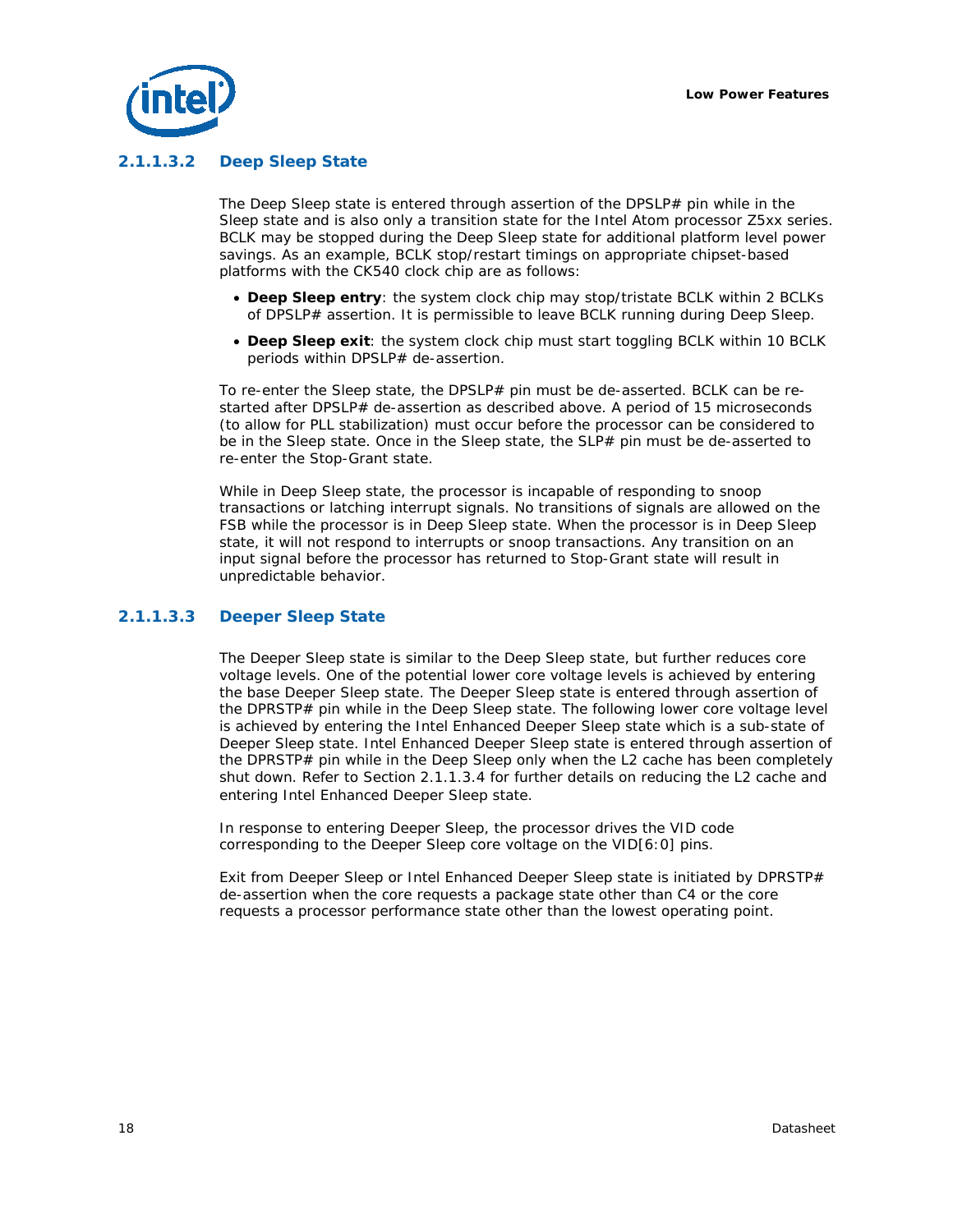

### **2.1.1.3.4 Intel® Atom™ Processor Z5xx Series C5**

<span id="page-18-0"></span>As mentioned previously in this document, each C-state has latency and transitory power costs associated with entering/exiting idle states. When the processor is interrupted, it must awake to service requests. If these requests occur at a high frequency, it is possible that more power will be consumed entering/exiting the states than will be saved. To alleviate this concern, the Intel Atom processor Z5xx series implements a new state called "Intel Atom processor Z5xx series C5". The Intel Atom processor Z5xx series C5 is not exposed to software. The only way to enter the C5 state is using a hardware promotion of C4 (with the cache ways shrunk to zero).

When the processor is in C4, the chipset assumes the processor has data in its cache. Often, the processor has fully flushed its cache. To avoid waking up the processor to service snoops when there is no data in its caches, the processor will automatically promote C4 requests to C5 (when the cache is flushed). The chipset treats C5 as a non-snoopable state. Therefore, all snoops will be completed from the I/O DMA masters without waking up the processor.

While similar, the Intel Atom processor Z5xx series C5 differs from the Core 2 Duo T5000/T7000 C5 implementation. In the Intel Atom processor Z5xx series C5, the  $V_{CC}$ will not be powered below the retention of caches voltage— there is no need to initialize the processor's caches on a C5 exit, and C5 is not architecturally enumerated to software. This state is the same as the Intel Atom processor Z5xx series C5 state.

### **2.1.1.4 C6 State**

C6 is a new low power state being introduced on the Intel Atom processor Z5xx series. C6 behavior is the same as Intel Enhanced Deeper Sleep with the addition of an on-die SRAM. This memory saves the processor state allowing the processor to lower its main core voltage closer to 0 V. It is important to note that  $V_{CC}$  cannot be lower while only 1 (one) thread is in C6 state.

The processor threads can enter the C6 state by initiating a P\_LVL6 I/O read to the P\_BLK or an MWAIT(C6) instruction. To enter C6, the processor's caches must be flushed. The primary method to enter C6 used by newer operating systems (that support MWAIT) will be through the MWAIT instruction.

When the thread enters C6, it saves the processor state that is relevant to the processor context in an on-die SRAM that resides on a separate power plane  $V_{CCP}$  (I/O power supply). This allows the core  $V_{CC}$  to be lowered to any arbitrary voltage including 0 V. The microcode performs the save and restore of the processor state on entry and exit from C6 respectively.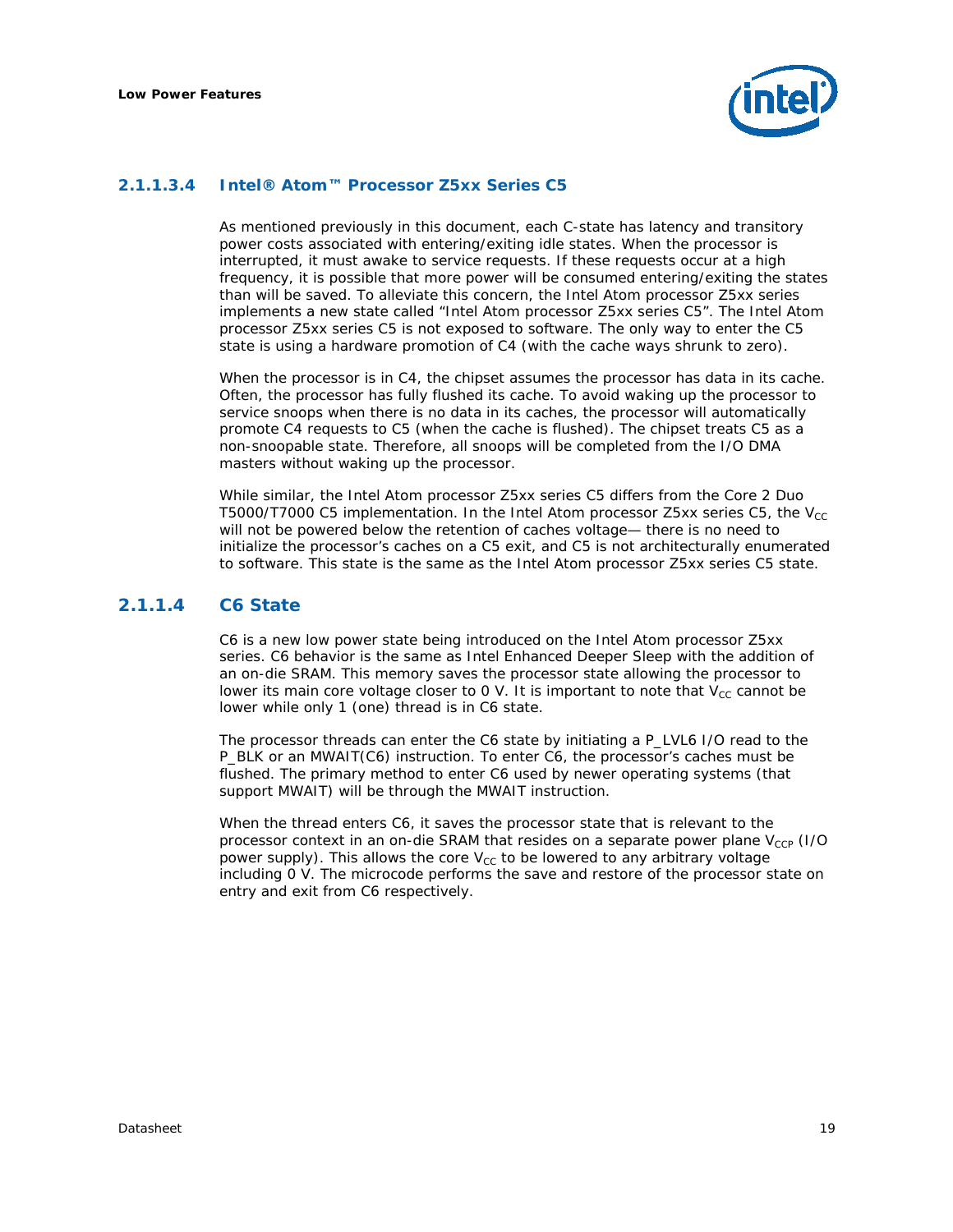

### **2.1.1.4.1 Intel® Deep Power Down Technology State (Package C6 State)**

When both threads have entered the C6 state and the L2 cache has been shrunk down to zero ways, the processor will enter the Package Deep Power Down Technology state. To do so, the processor saves its architectural states in the on-die SRAM that resides in the  $V_{CCP}$  domain. At this point, the core  $V_{CC}$  will be dropped to the lowest core voltage (closer to 0.3 V). The processor is now in an extremely low-power state. While in this state, the processor does not need to be snooped as all the caches were flushed before entering the C6 state.

The Deep Power Down Technology exit sequence is triggered by the chipset when it detects a break event. It de-asserts the DPRSTP#, DPSLP#, SLP#, and STPCLK# pins to return to C0. At DPSLP# de-assertion, the core  $V_{cc}$  ramps up to the LFM value and the processor starts up its internal PLLs. At SLP# de-assertion the processor is reset and the architectural state is read back into the threads from an on-die SRAM.

Refer to [Figure 3](#page-19-0) and [Figure 4](#page-19-1) for Deep Power Down Technology entry sequence and exit sequences.



### <span id="page-19-0"></span>**Figure 3. Deep Power Down Technology Entry Sequence**





#### <span id="page-19-1"></span>**Figure 4. Deep Power Down Technology Exit Sequence**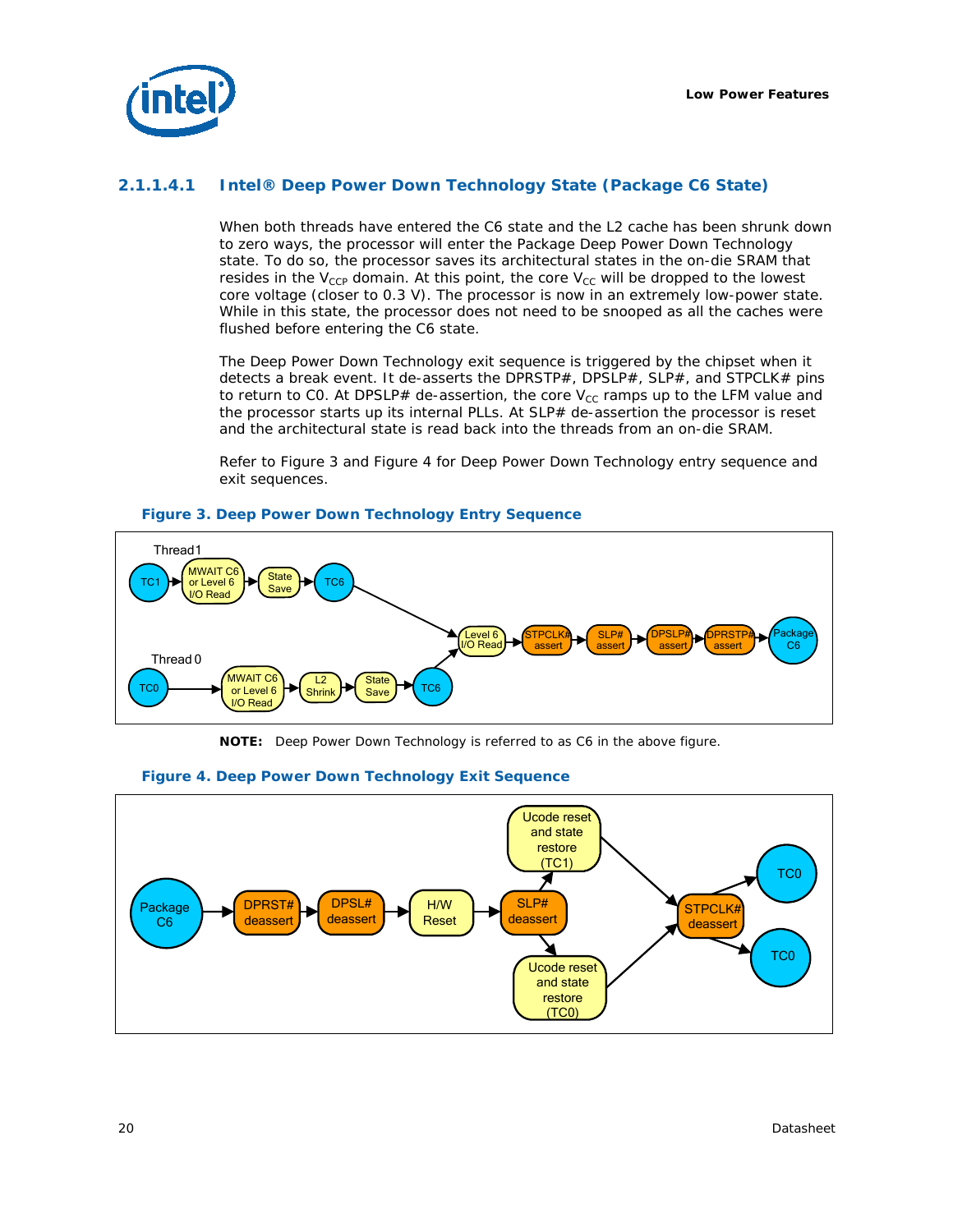

[Figure 5](#page-20-0) shows the relative exit latencies of the package sleep states discussed above.

*Note:* [Figure 5](#page-20-0) uses pre-silicon estimates. Silicon based data will be provided in a future revision of this document.

<span id="page-20-0"></span>

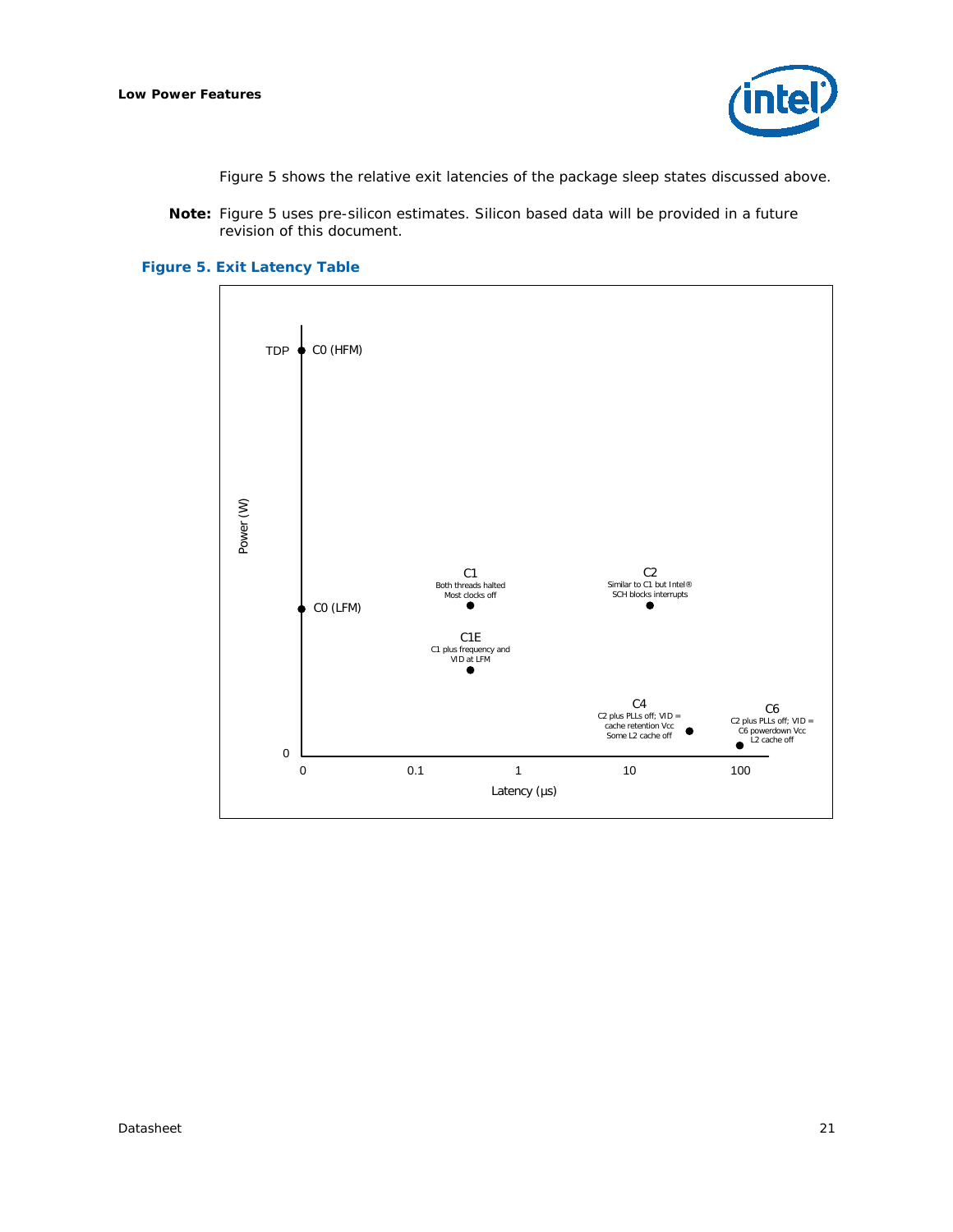

# **2.2 Dynamic Cache Sizing**

<span id="page-21-0"></span>Dynamic Cache Sizing allows the processor to flush and disable a programmable number of L2 cache ways upon each Deeper Sleep entry under the following conditions:

- The C0 timer that tracks continuous residency in the Normal package state has not expired. This timer is cleared during the first entry into Deeper Sleep to allow consecutive Deeper Sleep entries to shrink the L2 cache as needed.
- The FSB speed to processor core speed ratio is below the predefined L2 shrink threshold.

The number of L2 cache ways disabled upon each Deeper Sleep entry is configured in the BBL\_CR\_CTL3 MSR. The C0 timer is referenced through the CLOCK\_CORE\_CST\_CONTROL\_STT MSR. The shrink threshold under which the L2 cache size is reduced is configured in the PMG\_CST\_CONFIG\_CONTROL MSR. If the FSB speed to processor core speed ratio is above the predefined L2 shrink threshold, then L2 cache expansion will be requested. If the ratio is zero, then the ratio will not be taken into account for Dynamic Cache Sizing decisions.

Upon STPCLK# de-assertion, the core exiting Intel Enhanced Deeper Sleep state or C6 will expand the L2 cache to two ways and invalidate previously disabled cache ways. If the L2 cache reduction conditions stated above still exist when the core returns to C4 then package enters Intel Enhanced Deeper Sleep state or C6, then the L2 will be shrunk to zero again. If the core requests a processor performance state resulting in a higher ratio than the predefined L2 shrink threshold, the C0 timer expires, and then the whole L2 will be expanded upon the next interrupt event.

In addition, the processor supports Full Shrink on L2 cache. When the MWAIT C6 instruction is executed with a hint=0x2 in  $ECX[3:0]$ , the micro code will shrink all the active ways of the L2 cache in one step. This ensures that the package enters C6 immediately when it is in TC6 instead of iterating until the cache is reduced to zero. The operating system (OS) is expected to use this hint when it wants to enter the lowest power state and can tolerate the longer entry latency.

L2 cache shrink prevention may be enabled as needed on occasion through an MWAIT(C4) sub-state field. If shrink prevention is enabled, the processor does not enter Intel Deeper Sleep state or C6 since the L2 cache remains valid and in full size.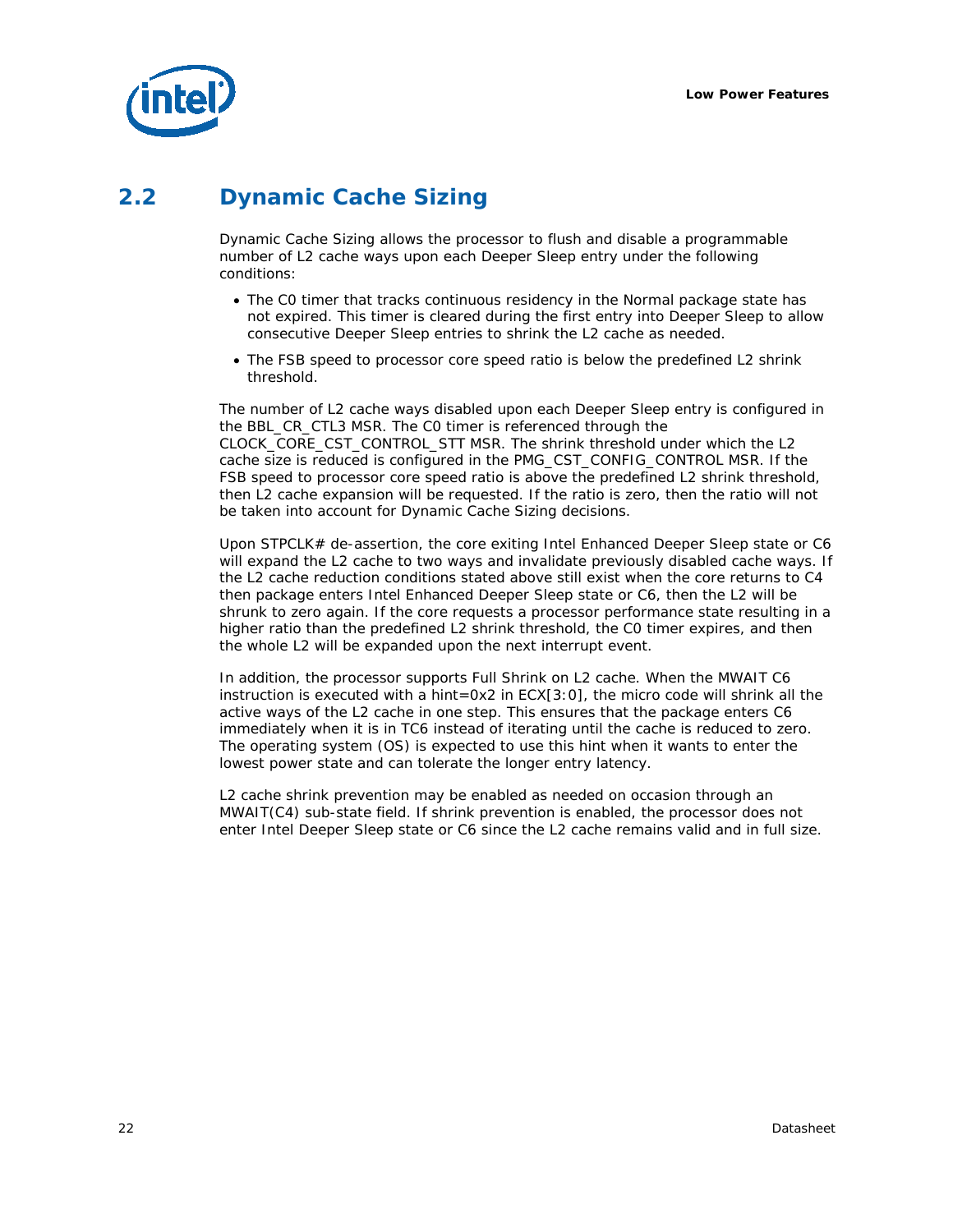

# **2.3 Enhanced Intel SpeedStep® Technology**

<span id="page-22-0"></span>The processor features Enhanced Intel SpeedStep® Technology. The following are the key features of Enhanced Intel SpeedStep® Technology:

- Multiple voltage and frequency operating points providing optimal performance at the lowest power.
- Voltage and frequency selection is software controlled by writing to processor MSRs:
	- $-$  If the target frequency is higher than the current frequency,  $V_{\text{cc}}$  is ramped up in steps by placing new values on the VID pins and the PLL then locks to the new frequency.
	- If the target frequency is lower than the current frequency, the PLL locks to the new frequency and the  $V_{cc}$  is changed through the VID pin mechanism.
	- Software transitions are accepted at any time. If a previous transition is in progress, the new transition is deferred until the previous transition completes.
- The processor controls voltage ramp rates internally to ensure glitch free transitions.
- Low transition latency and a large number of transitions are possible per second:
	- $-$  Processor core (including L2 cache) is unavailable for up to 10  $\mu$ s during the frequency transition.
	- The bus protocol (BNR# mechanism) is used to block snooping.
- Improved Intel Thermal Monitor mode:
	- When the on-die thermal sensor indicates that the die temperature is too high, the processor can automatically perform a transition to a lower frequency and voltage specified in a software programmable MSR.
	- The processor waits for a fixed time period. If the die temperature is down to acceptable levels, an up transition to the previous frequency and voltage point occurs.
	- An interrupt is generated for the up and down Intel Thermal Monitor transitions enabling better system level thermal management.
- Enhanced thermal management features:
	- Digital Thermal Sensor and Out of Specification detection
	- Intel Thermal Monitor 1 (TM1) in addition to Intel Thermal Monitor 2 (TM2) in case of unsuccessful TM2 transition.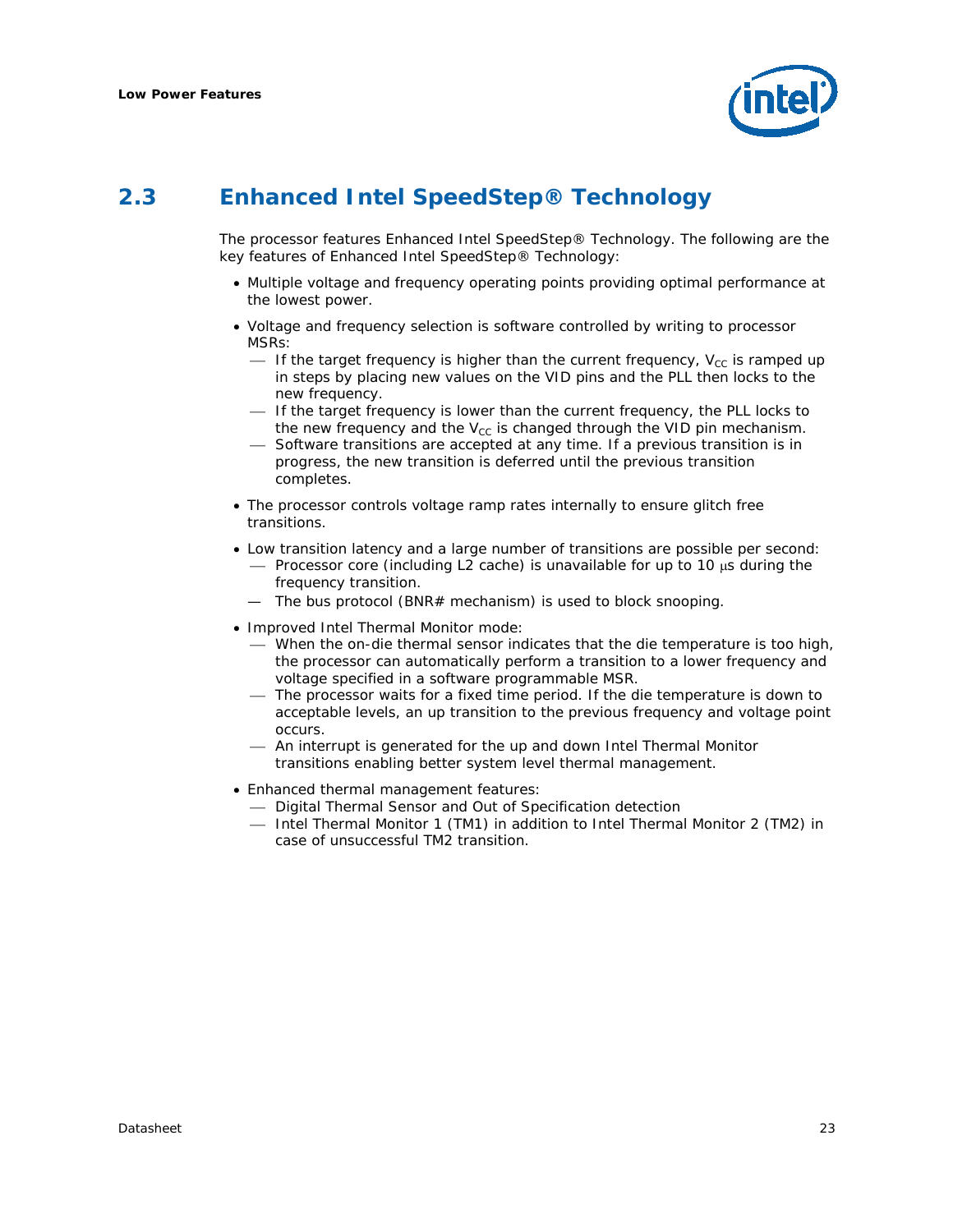

## **2.4 Enhanced Low-Power States**

<span id="page-23-0"></span>Enhanced low-power states (C1E, C2E, and C4E) optimize for power by forcibly reducing the performance state of the processor when it enters a package low-power state. Instead of directly transitioning into the package low-power state, the enhanced package low-power state first reduces the performance state of the processor by performing an Enhanced Intel SpeedStep Technology transition down to the lowest operating point. Upon receiving a break event from the package low-power state, control will be returned to software while an Enhanced Intel SpeedStep Technology transition up to the initial operating point occurs. The advantage of this feature is that it significantly reduces leakage while in the Stop-Grant and Deeper Sleep states.

*Note:* Long-term reliability cannot be assured unless all the Enhanced Low-Power States are enabled.

The processor implements two software interfaces for requesting enhanced package low-power states: MWAIT instruction extensions with sub-state hints and using BIOS by configuring IA32\_MISC\_ENABLES MSR bits to automatically promote package lowpower states to enhanced package low-power states.

*Caution:* **Enhanced Stop-Grant and Enhanced Deeper Sleep must be enabled using the BIOS for the processor to remain within specification.** Not complying with this guideline may affect the long-term reliability of the processor.

> Enhanced Intel SpeedStep® Technology transitions are multi-step processes that require clocked control. These transitions cannot occur when the processor is in the Sleep or Deep Sleep package low-power states since processor clocks are not active in these states. Enhanced Deeper Sleep is an exception to this rule when the Hard C4E configuration is enabled in the IA32\_MISC\_ENABLES MSR. This Enhanced Deeper Sleep state configuration will lower core voltage to the Deeper Sleep level while in Deeper Sleep and, upon exit, will automatically transition to the lowest operating voltage and frequency to reduce snoop service latency. The transition to the lowest operating point or back to the original software requested point may not be instantaneous. Furthermore, upon very frequent transitions between active and idle states, the transitions may lag behind the idle state entry resulting in the processor either executing for a longer time at the lowest operating point or running idle at a high operating point. Observations and analyses show this behavior should not significantly impact total power savings or performance score while providing power benefits in most other cases.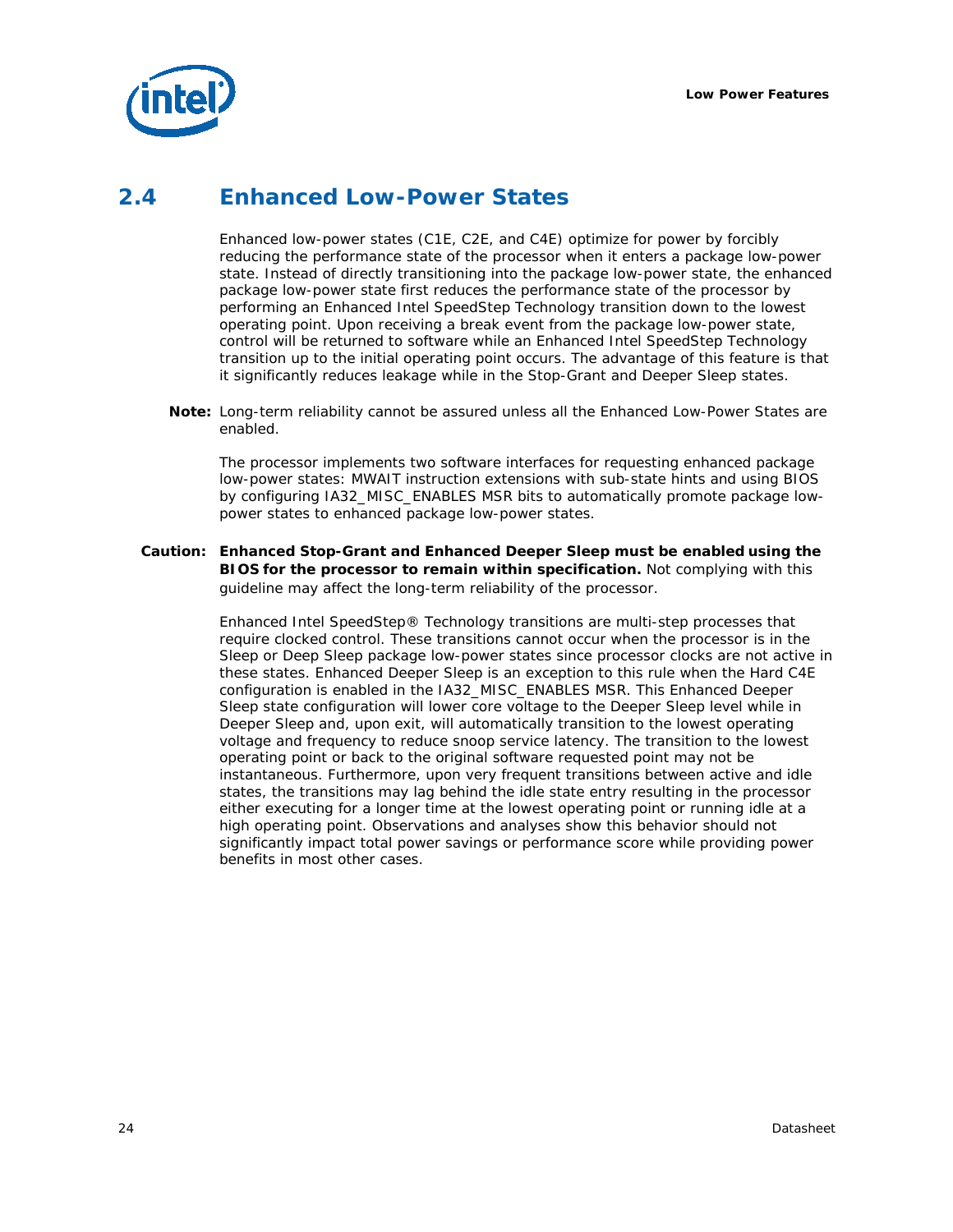

# **2.5 FSB Low Power Enhancements**

<span id="page-24-0"></span>The processor incorporates FSB low power enhancements:

- BPRI# control for address and control input buffers
- Dynamic Bus Parking
- Dynamic On Die Termination disabling
- Low  $V_{CCP}$  (I/O termination voltage)
- CMOS Front Side Bus

The processor incorporates the DPWR# signal that controls the data bus input buffers on the processor. The DPWR# signal disables the buffers when not used and activates them only when data bus activity occurs, resulting in significant power savings with no performance impact. BPRI# control also allows the processor address and control input buffers to be turned off when the BPRI# signal is inactive. Dynamic Bus Parking allows a reciprocal power reduction in chipset address and control input buffers when the processor de-asserts its BR0# pin. The On-Die Termination on the processor FSB buffers is disabled when the signals are driven low, resulting in additional power savings. The low I/O termination voltage is on a dedicated voltage plane independent of the core voltage, enabling low I/O switching power at all times.

### **2.5.1 CMOS Front Side Bus**

<span id="page-24-1"></span>The processor has a hybrid signaling mode—where data and address busses run in CMOS mode and strobe signals operate in GTL mode. The reason to use GTL on strobe signals is to improve signal integrity. The implementation of a CMOS bus offers substantial power savings when compared with the traditional AGTL+ bus.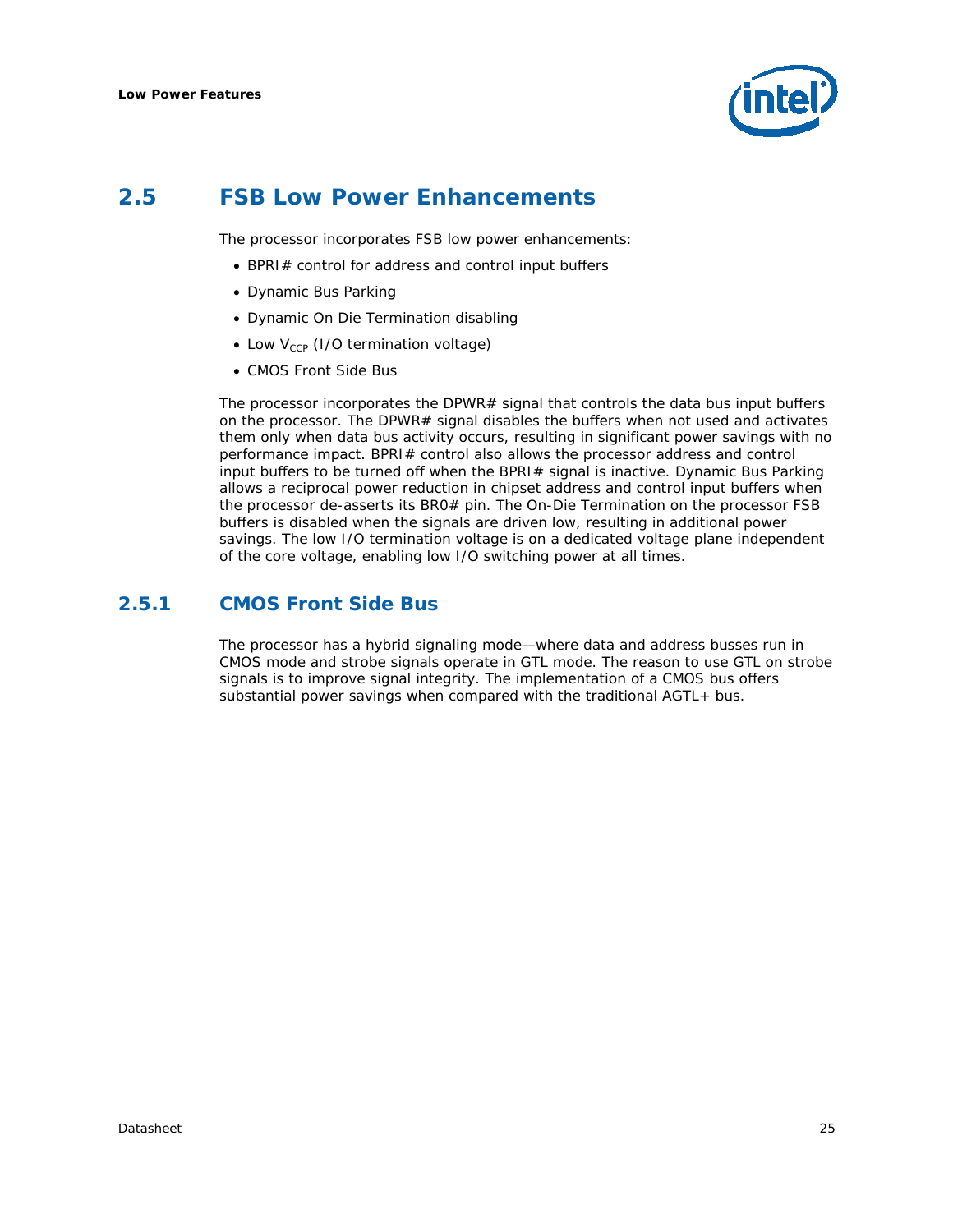

# **2.6 Intel® Burst Performance Technology (Intel® BPT)**

<span id="page-25-0"></span>The processor supports ACPI Performance States (P-States). The P-state referred to as P0 will be a request for Intel® Burst Performance Technology (Intel® BPT). Intel BPT opportunistically, and automatically, allows the processor to run faster than the marked frequency if the part is operating within the thermal design limits of the platform. Intel BPT mode provides more performance on demand without impacting or raising MID thermals. Intel BPT can be enabled or disabled by BIOS*.*

**§**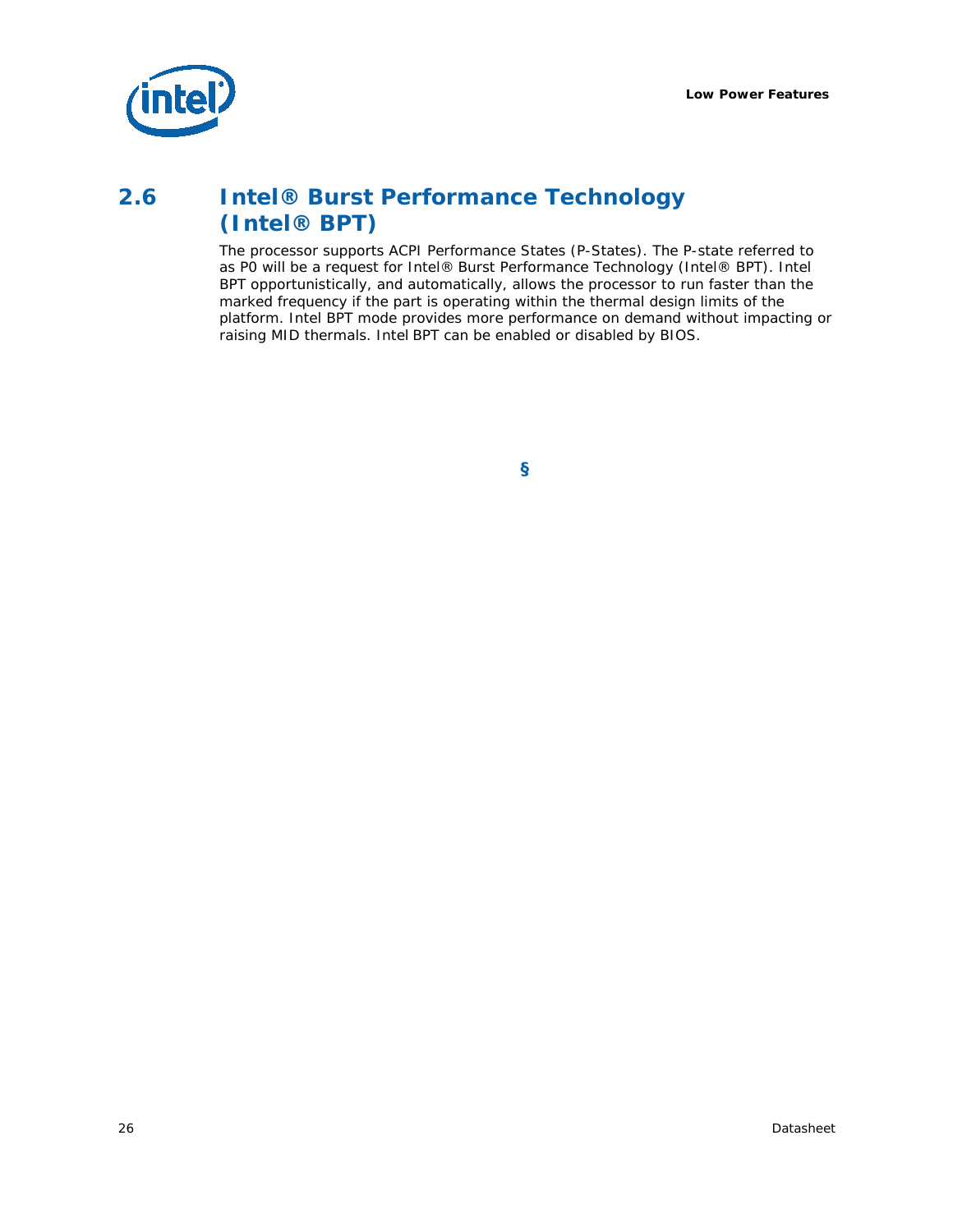

# <span id="page-26-0"></span>*3 Electrical Specifications*

<span id="page-26-1"></span>This chapter contains signal group descriptions, absolute maximum ratings, voltage identification, and power sequencing. The chapter also includes DC specifications.

### **3.1 FSB, GTLREF, and CMREF**

The processor supports two kinds of signalling protocol: Complementary Metal Oxide Semiconductor (CMOS), and Advanced Gunning Transceiver Logic (AGTL+).

The "CMOS FSB" terminology used in this document refers to a hybrid signaling mode, where data and address busses run in CMOS mode and strobe signals operate in GTL mode. The reason to use GTL on strobe signals is to improve signal integrity.

The termination voltage level for the processor CMOS and AGTL+ signals is  $V_{CCP}$  = 1.05 V (nominal). Due to speed improvements to data and address bus, signal integrity and platform design methods have become more critical than with previous processor families.

The CMOS data and address busses require a reference voltage (CMREF) that is used by the receivers to determine if a signal is a logical 0 or a logical 1. CMREF is only applicable to data and address signals—not to the sideband signals listed in [Table 5.](#page-31-0) CMREF must be generated on the system board. In CMOS mode, there is no receiverside termination to I/O voltage  $(V_{CCP})$ .

The AGTL+ inputs, including the sideband signals listed in [Table 5,](#page-31-0) require a reference voltage (GTLREF) that is used by the receivers to determine if a signal is a logical 0 or a logical 1. GTLREF must be generated on the system board. Termination resistors are provided on the processor silicon and are terminated to its I/O voltage  $(V_{CCP})$ . The appropriate chipset will also provide on-die termination, thus eliminating the need to terminate the bus on the system board for most AGTL+ signals.

<span id="page-26-2"></span>The CMOS bus depends on reflected wave switching and the AGTL+ bus depends on incident wave switching. Timing calculations for CMOS and AGTL+ signals are based on flight time as opposed to capacitive deratings. Analog signal simulation of the FSB, including trace lengths, is highly recommended when designing a system.

### **3.2 Power and Ground Pins**

For clean, on-chip power distribution, the processor will have a large number of VCC (power) and VSS (ground) inputs. All power pins must be connected to  $V_{CC}$  power planes while all VSS pins must be connected to system ground planes. Use of multiple power and ground planes is recommended to reduce I\*R drop. The processor VCC pins must be supplied by the voltage determined by the VID (Voltage ID) pins.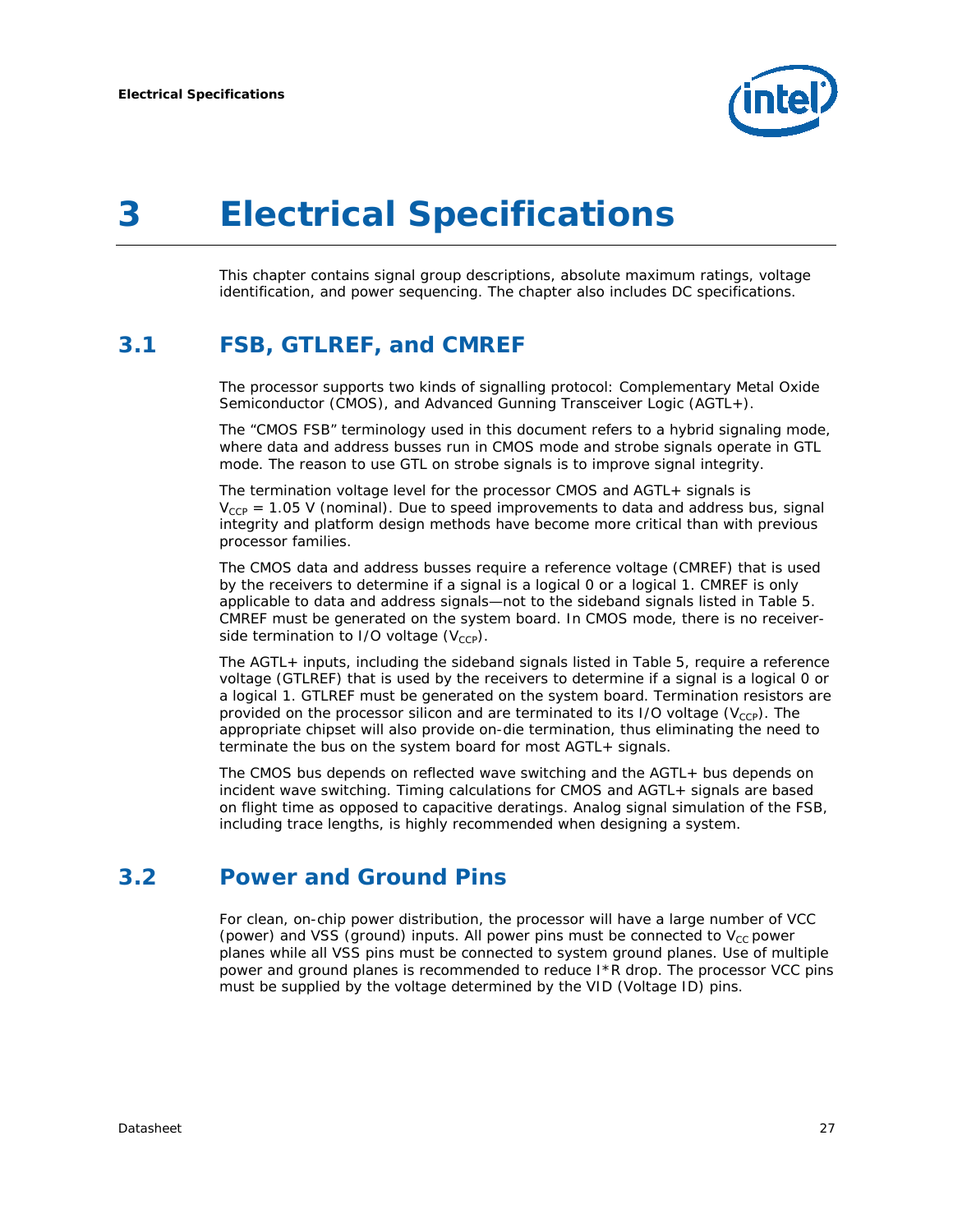

# **3.3 Decoupling Guidelines**

<span id="page-27-0"></span>Due to its large number of transistors and high internal clock speeds, the processor is capable of generating large average current swings between low and full power states. This may cause voltages on power planes to sag below their minimum values if bulk decoupling is not adequate. Larger bulk storage, such as electrolytic capacitors, supplies current during longer lasting changes in current demand by the component (such as, coming out of an idle condition). Similarly, they act as storage well for current when entering an idle condition from a running condition. Care must be taken in the board design to ensure that the voltage provided to the processor remains within the specifications listed in [Table 7, Table 7,](#page-34-0) and [Table 7.](#page-34-0) Failure to do so can result in timing violations or reduced lifetime of the component.

### **3.3.1 V<sub>CC</sub> Decoupling**

<span id="page-27-2"></span><span id="page-27-1"></span> $V_{\text{CC}}$  regulator solutions need to provide bulk capacitance with a low Effective Series Resistance (ESR) and keep a low interconnect resistance from the regulator to the socket. Bulk decoupling for the large current swings when the part is powering on or entering/exiting low-power states must be provided by the voltage regulator solution*.* 

### **3.3.2 FSB AGTL+ Decoupling**

<span id="page-27-3"></span>The processor integrates signal termination on the die. Decoupling must also be provided by the system motherboard for proper AGTL+ bus operation.

# **3.4 FSB Clock (BCLK[1:0]) and Processor Clocking**

BCLK[1:0] directly controls the FSB interface speed as well as the core frequency of the processor. As in previous generation processors, the processor core frequency is a multiple of the BCLK[1:0] frequency. The processor bus ratio multiplier will be set at its default ratio at manufacturing. The processor uses a differential clocking implementation.

# **3.5 Voltage Identification and Power Sequencing**

<span id="page-27-4"></span>The processor uses seven voltage identification pins (VID[6:0]) to support automatic selection of power supply voltages. The VID pins for the processor are CMOS outputs driven by the processor VID circuitry. [Table 3](#page-28-0) specifies the voltage level corresponding to the state of VID[6:0]. A "1" (one) in this refers to a high-voltage level and a "0" (zero) refers to low-voltage level.

Power source characteristics must be stable whenever the supply to the voltage regulator is stable.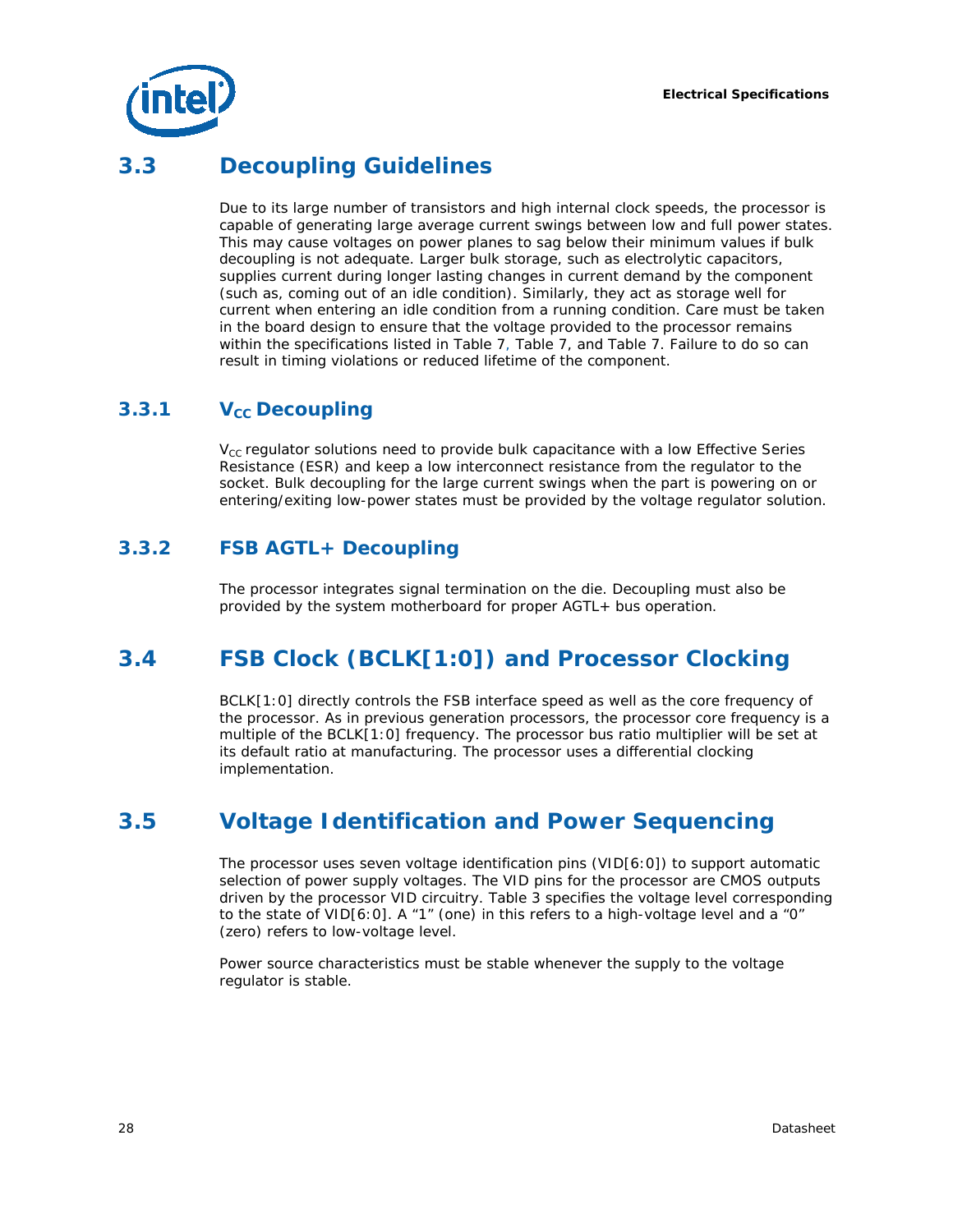

### <span id="page-28-0"></span>**Table 3. Voltage Identification Definition**

| VID <sub>6</sub> | VID5         | VID4         | VID <sub>3</sub> | VID <sub>2</sub>    | VID1                | <b>VIDO</b>  | $V_{CC}$ (V) |
|------------------|--------------|--------------|------------------|---------------------|---------------------|--------------|--------------|
| 0                | 0            | 1            | $\mathbf{1}$     | 0                   | 0                   | 0            | 1.2000       |
| 0                | 0            | 1            | 1                | 0                   | 0                   | 1            | 1.1875       |
| 0                | 0            | 1            | 1                | 0                   | 1                   | 0            | 1.1750       |
| 0                | 0            | 1            | $\mathbf{1}$     | $\mathsf{O}\xspace$ | 1                   | 1            | 1.1625       |
| 0                | 0            | $\mathbf{1}$ | 1                | 1                   | 0                   | 0            | 1.1500       |
| 0                | 0            | 1            | $\mathbf{1}$     | 1                   | 0                   | 1            | 1.1375       |
| 0                | 0            | 1            | 1                | 1                   | 1                   | 0            | 1.1250       |
| 0                | $\mathbf 0$  | 1            | 1                | 1                   | 1                   | 1            | 1.1125       |
| 0                | 1            | 0            | 0                | 0                   | 0                   | 0            | 1.1000       |
| 0                | 1            | 0            | 0                | 0                   | 0                   | 1            | 1.0875       |
| 0                | 1            | 0            | 0                | $\mathsf{O}\xspace$ | 1                   | $\mathsf O$  | 1.0750       |
| 0                | $\mathbf{1}$ | 0            | 0                | $\mathbf 0$         | $\mathbf{1}$        | $\mathbf{1}$ | 1.0625       |
| 0                | $\mathbf{1}$ | 0            | 0                | $\mathbf{1}$        | 0                   | 0            | 1.0500       |
| 0                | 1            | 0            | 0                | 1                   | 0                   | $\mathbf{1}$ | 1.0375       |
| 0                | 1            | 0            | 0                | 1                   | 1                   | 0            | 1.0250       |
| 0                | 1            | 0            | $\mathbf 0$      | $\mathbf{1}$        | 1                   | 1            | 1.0125       |
| 0                | 1            | 0            | 1                | $\mathsf{O}\xspace$ | 0                   | 0            | 1.0000       |
| 0                | $\mathbf{1}$ | 0            | 1                | 0                   | 0                   | 1            | 0.9875       |
| 0                | 1            | 0            | $\mathbf{1}$     | 0                   | $\mathbf{1}$        | 0            | 0.9750       |
| 0                | 1            | 0            | $\mathbf{1}$     | 0                   | 1                   | 1            | 0.9625       |
| 0                | $\mathbf{1}$ | 0            | $\mathbf{1}$     | 1                   | 0                   | 0            | 0.9500       |
| 0                | 1            | 0            | 1                | 1                   | 0                   | 1            | 0.9375       |
| 0                | 1            | 0            | 1                | 1                   | 1                   | 0            | 0.9250       |
| 0                | 1            | 0            | 1                | 1                   | 1                   | $\mathbf{1}$ | 0.9125       |
| 0                | $\mathbf{1}$ | 1            | 0                | $\mathbf 0$         | 0                   | 0            | 0.9000       |
| 0                | 1            | 1            | 0                | 0                   | 0                   | $\mathbf{1}$ | 0.8875       |
| 0                | 1            | 1            | 0                | 0                   | 1                   | 0            | 0.8750       |
| 0                | 1            | 1            | 0                | $\mathsf{O}\xspace$ | 1                   | 1            | 0.8625       |
| 0                | 1            | $\mathbf{1}$ | 0                | $\mathbf{1}$        | $\mathsf{O}\xspace$ | 0            | 0.8500       |
| 0                | $\mathbf{1}$ | 1            | 0                | 1                   | 0                   | 1            | 0.8375       |
| 0                | $\mathbf{1}$ | 1            | 0                | 1                   | 1                   | 0            | 0.8250       |
| 0                | 1            | 1            | 0                | 1                   | 1                   | $\mathbf{1}$ | 0.8125       |
| 0                | 1            | 1            | 1                | 0                   | 0                   | 0            | 0.8000       |
| 0                | 1            | 1            | 1                | 0                   | 0                   | 1            | 0.7875       |
| 0                | 1            | 1            | $\mathbf{1}$     | 0                   | 1                   | 0            | 0.7750       |
| 0                | 1            | 1            | 1                | 0                   | 1                   | 1            | 0.7625       |
| 0                | 1            | 1            | 1                | 1                   | 0                   | 0            | 0.7500       |
| 0                | $\mathbf{1}$ | 1            | $\mathbf{1}$     | 1                   | 0                   | 1            | 0.7375       |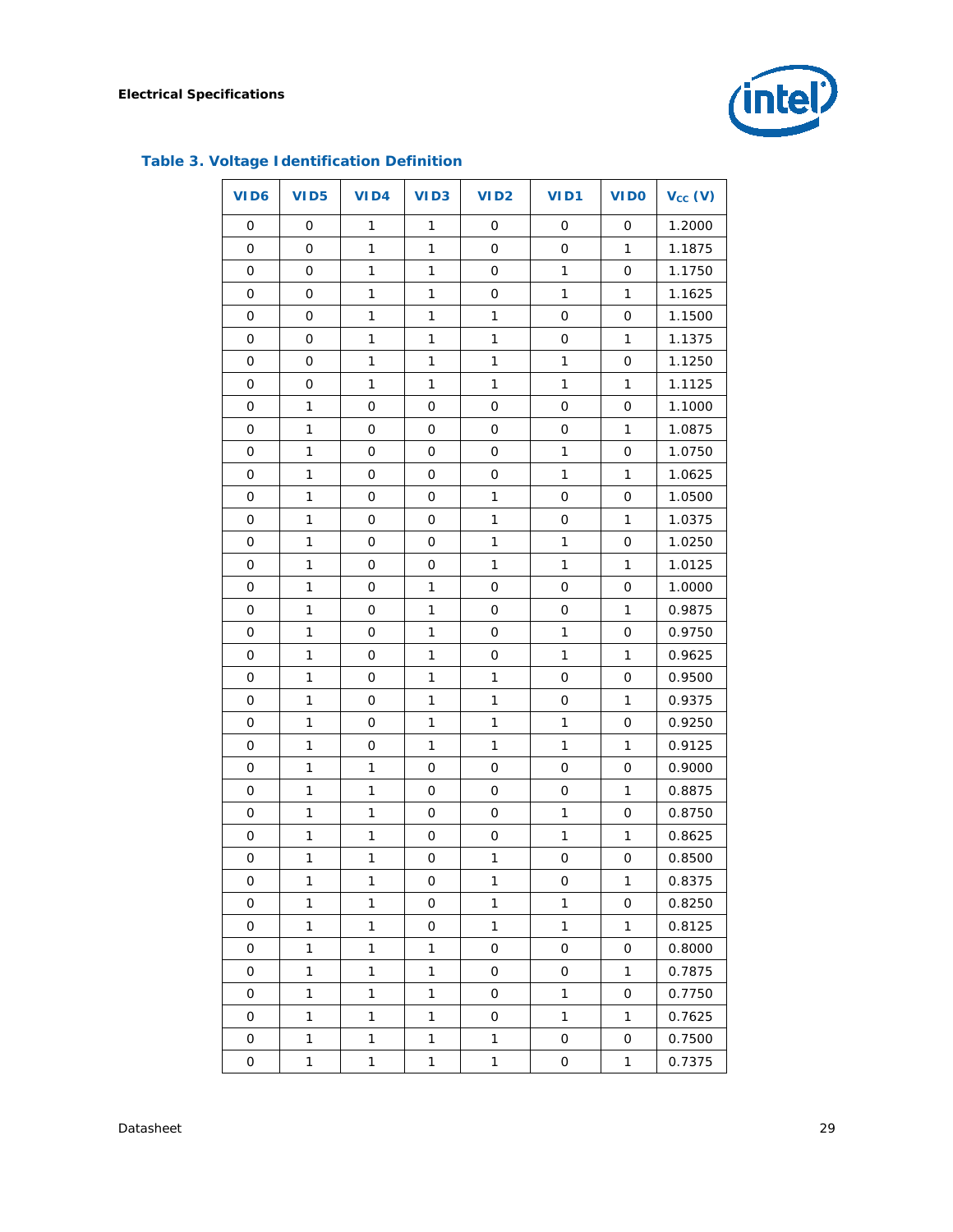

| VID6         | VID <sub>5</sub> | VID4         | VID3         | <b>VID2</b>         | VID1                | <b>VIDO</b>  | $V_{CC}$ (V) |
|--------------|------------------|--------------|--------------|---------------------|---------------------|--------------|--------------|
| 0            | 1                | 1            | 1            | 1                   | 1                   | 0            | 0.7250       |
| 0            | 1                | 1            | 1            | 1                   | $\mathbf{1}$        | 1            | 0.7125       |
| 1            | $\mathbf 0$      | 0            | 0            | $\mathbf 0$         | $\mathbf 0$         | 0            | 0.7000       |
| $\mathbf{1}$ | 0                | 0            | 0            | 0                   | 0                   | $\mathbf{1}$ | 0.6875       |
| $\mathbf{1}$ | 0                | 0            | 0            | 0                   | $\mathbf{1}$        | 0            | 0.6750       |
| 1            | 0                | 0            | 0            | 0                   | 1                   | 1            | 0.6625       |
| 1            | 0                | 0            | 0            | 1                   | 0                   | 0            | 0.6500       |
| $\mathbf{1}$ | 0                | 0            | 0            | 1                   | 0                   | $\mathbf{1}$ | 0.6375       |
| 1            | $\mathbf 0$      | 0            | 0            | 1                   | 1                   | $\mathsf O$  | 0.6250       |
| 1            | 0                | 0            | 0            | 1                   | $\mathbf{1}$        | $\mathbf{1}$ | 0.6125       |
| $\mathbf{1}$ | 0                | 0            | 1            | 0                   | $\mathsf{O}\xspace$ | 0            | 0.6000       |
| $\mathbf 1$  | 0                | 0            | 1            | 0                   | $\mathsf{O}\xspace$ | $\mathbf{1}$ | 0.5875       |
| 1            | 0                | 0            | 1            | 0                   | 1                   | 0            | 0.5750       |
| 1            | 0                | 0            | 1            | $\mathsf{O}\xspace$ | $\mathbf{1}$        | 1            | 0.5625       |
| $\mathbf{1}$ | 0                | 0            | 1            | 1                   | 0                   | 0            | 0.5500       |
| 1            | 0                | 0            | 1            | 1                   | 0                   | $\mathbf{1}$ | 0.5375       |
| $\mathbf{1}$ | 0                | 0            | 1            | 1                   | $\mathbf{1}$        | 0            | 0.5250       |
| 1            | 0                | 0            | 1            | 1                   | 1                   | 1            | 0.5125       |
| 1            | 0                | 1            | 0            | 0                   | 0                   | 0            | 0.5000       |
| 1            | 0                | 1            | 0            | 0                   | 0                   | 1            | 0.4875       |
| $\mathbf{1}$ | 0                | 1            | 0            | 0                   | $\mathbf{1}$        | 0            | 0.4750       |
| 1            | 0                | 1            | 0            | 0                   | $\mathbf{1}$        | $\mathbf{1}$ | 0.4625       |
| 1            | 0                | 1            | 0            | 1                   | 0                   | 0            | 0.4500       |
| $\mathbf{1}$ | 0                | 1            | 0            | 1                   | 0                   | 1            | 0.4375       |
| 1            | 0                | 1            | 0            | 1                   | 1                   | 0            | 0.4250       |
| 1            | 0                | $\mathbf{1}$ | 0            | 1                   | $\mathbf{1}$        | $\mathbf{1}$ | 0.4125       |
| 1            | 0                | 1            | 1            | 0                   | 0                   | 0            | 0.4000       |
| 1            | $\mathbf 0$      | 1            | 1            | $\mathsf{O}\xspace$ | $\mathsf{O}\xspace$ | $\mathbf{1}$ | 0.3875       |
| $\mathbf{1}$ | 0                | $\mathbf 1$  | 1            | 0                   | $\mathbf{1}$        | 0            | 0.3750       |
| 1            | 0                | 1            | 1            | 0                   | $\mathbf{1}$        | 1            | 0.3625       |
| 1            | 0                | 1            | 1            | 1                   | 0                   | 0            | 0.3500       |
| 1            | 0                | 1            | 1            | 1                   | 0                   | 1            | 0.3375       |
| 1            | 0                | 1            | $\mathbf{1}$ | 1                   | 1                   | 0            | 0.3250       |
| 1            | 0                | 1            | 1            | 1                   | 1                   | $\mathbf{1}$ | 0.3125       |
| 1            | 1                | 0            | 0            | 0                   | 0                   | 0            | 0.3000       |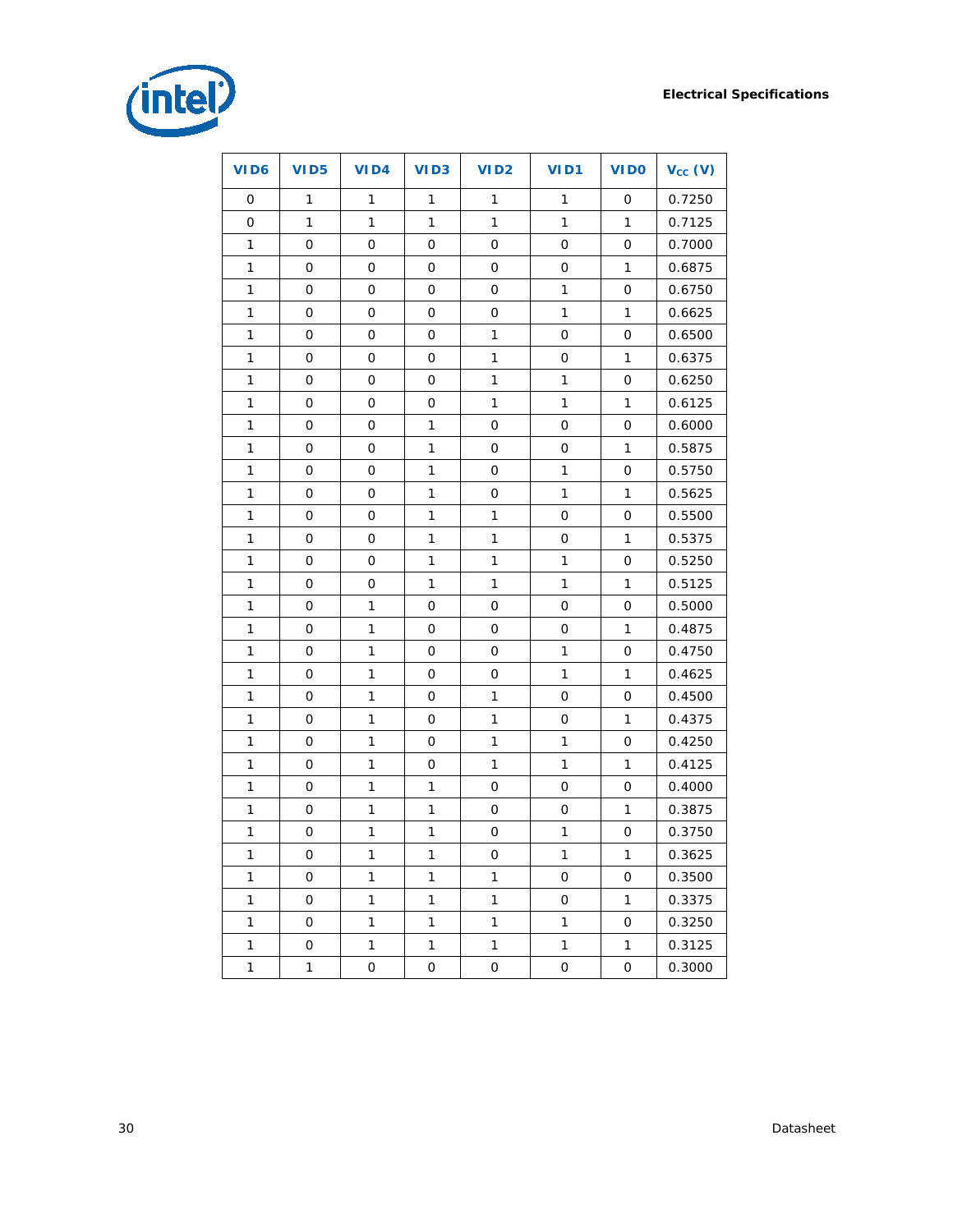

# **3.6 Catastrophic Thermal Protection**

<span id="page-30-0"></span>The processor supports the THERMTRIP# signal for catastrophic thermal protection. An external thermal sensor should also be used to protect the processor and the system against excessive temperatures. Even with the activation of THERMTRIP#, which halts all processor internal clocks and activity, leakage current can be high enough such that the processor cannot be protected in all conditions without the removal of power to the processor. If the external thermal sensor detects a catastrophic processor temperature of 120°C (maximum), or if the THERMTRIP# signal is asserted, the  $V_{CC}$  supply to the processor must be turned off within 500 ms to prevent permanent silicon damage due to thermal runaway of the processor. THERMTRIP# functionality is not ensured if the PWRGOOD signal is not asserted.

### **3.7 Reserved and Unused Pins**

<span id="page-30-1"></span>RSVD[3:0] must be tied directly to  $V_{CCP}$  (1.05 V)—non C6 rail to ensure proper operation of the processor. All other RSVD signals can be left as No Connect. Connection of these pins to  $V_{CC}$ ,  $V_{SS}$ , or to any other signal (including each other) can result in component malfunction or incompatibility with future processors. See Section [4.2](#page-48-0) for a pin listing of the processor and the location of all RSVD pins.

For reliable operation, always connect unused inputs or bidirectional signals to an appropriate signal level. Unused active low AGTL+ inputs may be left as no connects if AGTL+ termination is provided on the processor silicon. Unused active high inputs should be connected through a resistor to ground  $(V_{SS})$ . Unused outputs can be left unconnected.

# **3.8 FSB Frequency Select Signals (BSEL[2:0])**

<span id="page-30-2"></span>The BSEL[2:0] signals are used to select the frequency of the processor input clock (BCLK[1:0]). These signals should be connected to the clock chip and the appropriate chipset on the platform. The BSEL encoding for BCLK[1:0] is shown in [Table 4.](#page-30-4)

| <b>BSEL[2]</b> | BSEL[1] | BSEL[0] | <b>BCLK Frequency</b> |
|----------------|---------|---------|-----------------------|
|                |         |         | 133 MHz               |

H L H 100 MHz

### <span id="page-30-4"></span>**Table 4. BSEL[2:0] Encoding for BCLK Frequency**

<span id="page-30-3"></span>**NOTE:** All other bus selections reserved.

# **3.9 FSB Signal Groups**

To simplify the following discussion, the FSB signals have been combined into groups by buffer type. AGTL+ input signals have differential input buffers, which use GTLREF as a reference level. In this document, the term "AGTL+ Input" refers to the AGTL+ input group as well as the AGTL+ I/O group when receiving. Similarly, "AGTL+ Output" refers to the AGTL+ output group as well as the AGTL+ I/O group when driving.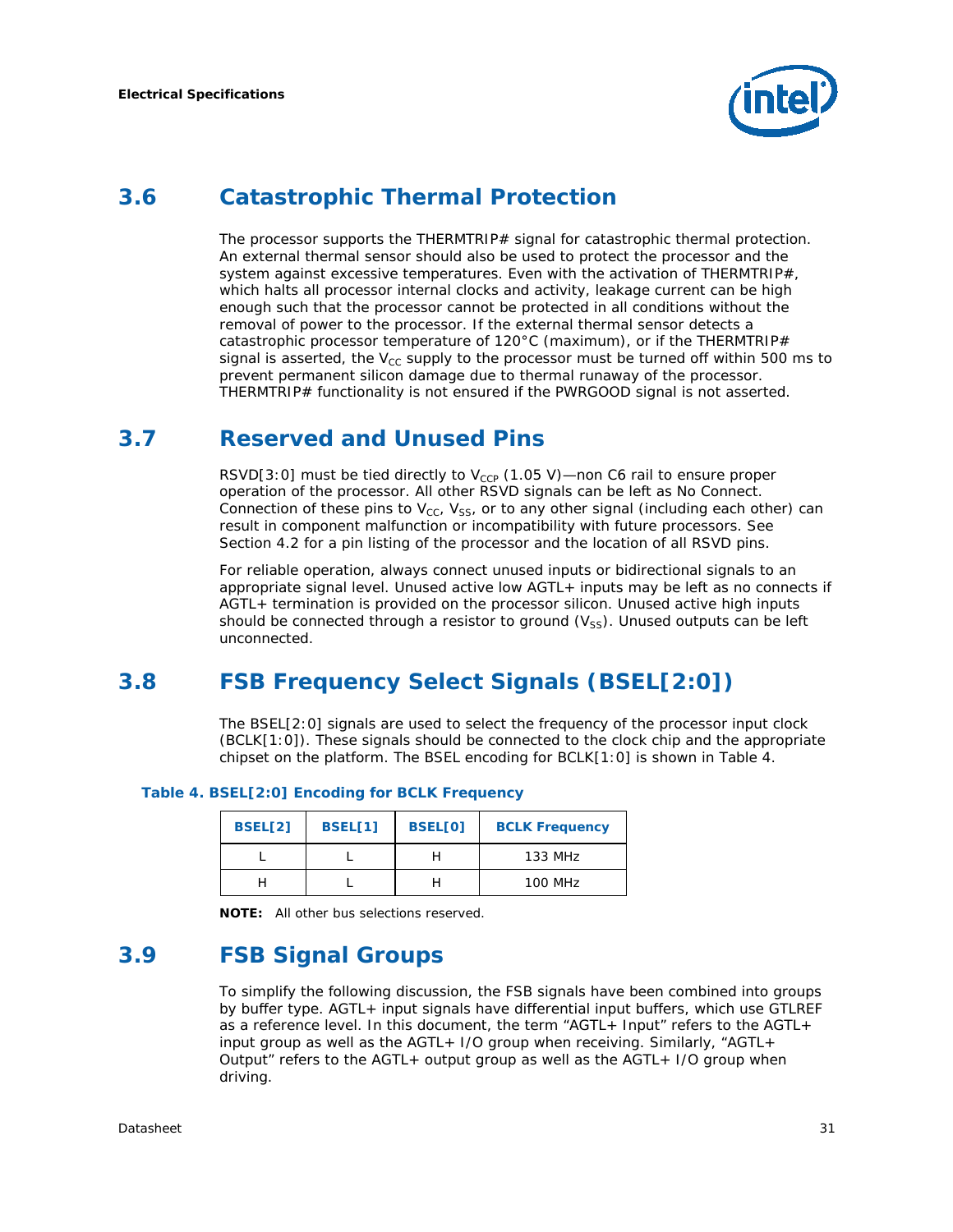

Implementation of a source synchronous data bus determines the need to specify two sets of timing parameters. One set is for common clock signals which are dependent upon the rising edge of BCLK0 (ADS#, HIT#, HITM#, and so on.) and the second set is for the source synchronous signals which are relative to their respective strobe lines (data and address) as well as the rising edge of BCLK0. Asynchronous signals are still present (A20M#, IGNNE#, and so on.) and can become active at any time during the clock cycle. [Table 5](#page-31-0) identifies which signals are common clock, source synchronous, and asynchronous.

### <span id="page-31-0"></span>**Table 5. FSB Pin Groups**

| <b>Signal Group</b>                   | <b>Type</b>                        | Signals1                                                                                                                              |                                                                                                                                                                                   |  |  |
|---------------------------------------|------------------------------------|---------------------------------------------------------------------------------------------------------------------------------------|-----------------------------------------------------------------------------------------------------------------------------------------------------------------------------------|--|--|
| AGTL+ Common<br>Clock Input           | Synchronous<br>to BCLK[1:0]        | BPRI#, DEFER#, PREQ#4, RESET#, RS[2:0]#,<br>TRDY#, DPWR#                                                                              |                                                                                                                                                                                   |  |  |
| AGTL+ Common<br>Clock I/O             | Synchronous<br>to BCLK[1:0]        | ADS#, BNR#, BPM[3:0]#, BR0#, DBSY#, DRDY#,<br>HIT#, HITM#, LOCK#, PRDY#                                                               |                                                                                                                                                                                   |  |  |
| <b>CMOS Source</b><br>Synchronous I/O | Synchronous<br>to assoc.<br>strobe | <b>Signals</b><br>$REQ[4:0]$ #, A[16:3]#<br>$A[31:17]$ #<br>$D[15:0]$ #<br>$D[31:16]$ #<br>$D[47:32]$ #<br>$D[63:48]$ #<br>CMOS only. | <b>Associated Strobe</b><br>ADSTB0#<br>ADSTB1#<br>DSTBP0#, DSTBN0#<br>DSTBP1#, DSTBN1#<br>DSTBP2#, DSTBN2#<br>DSTBP3#, DSTBN3#<br>Strobes always use AGTL signaling-data pins are |  |  |
| AGTL+ Strobes                         | Synchronous<br>to $BCLK[1:0]$      | ADSTB[1:0]#, DSTBP[3:0]#, DSTBN[3:0]#                                                                                                 |                                                                                                                                                                                   |  |  |
| CMOS Input                            | Asynchronous                       | DPRSTP#, DPSLP#, IGNNE#, INIT#, LINTO/INTR,<br>LINT1/ NMI, PWRGOOD, SMI#, SLP#, STPCLK#                                               |                                                                                                                                                                                   |  |  |
| Open Drain Output                     | Asynchronous                       | FERR#, THERMTRIP#, IERR#                                                                                                              |                                                                                                                                                                                   |  |  |
| Open Drain I/O                        | Asynchronous                       | PROCHOT#3                                                                                                                             |                                                                                                                                                                                   |  |  |
| <b>CMOS Output</b>                    | Asynchronous                       | VID[6:0], BSEL[2:0]                                                                                                                   |                                                                                                                                                                                   |  |  |
| <b>CMOS Input</b>                     | Synchronous<br>to TCK              | TCK, TDI, TMS, TRST#                                                                                                                  |                                                                                                                                                                                   |  |  |
| Open Drain Output                     | Synchronous<br>to TCK              | <b>TDO</b>                                                                                                                            |                                                                                                                                                                                   |  |  |
| <b>FSB Clock</b>                      | Clock                              | BCLK[1:0]                                                                                                                             |                                                                                                                                                                                   |  |  |
| Power/Other                           |                                    | THERMDA, THERMDC, VCC, VCCA, VCCP,                                                                                                    | COMP[3:0], HFPLL, CMREF, GTLREF, /DCLK, /ADK,<br>VCC_SENSE, VSS, VSS_SENSE, VCCFUSE, VCCPC6                                                                                       |  |  |

#### **NOTES:**

- 1. Refer to Chapter [4](#page-46-0) for signal descriptions and termination requirements.
- 2. In processor systems where there is no debug port implemented on the system board, these signals are used to support a debug port interposer. In systems with the debug port implemented on the system board, these signals are no connects.
- 3. PROCHOT# signal type is open drain output and CMOS input.
- 4. On die termination differs from other AGTL+ signals.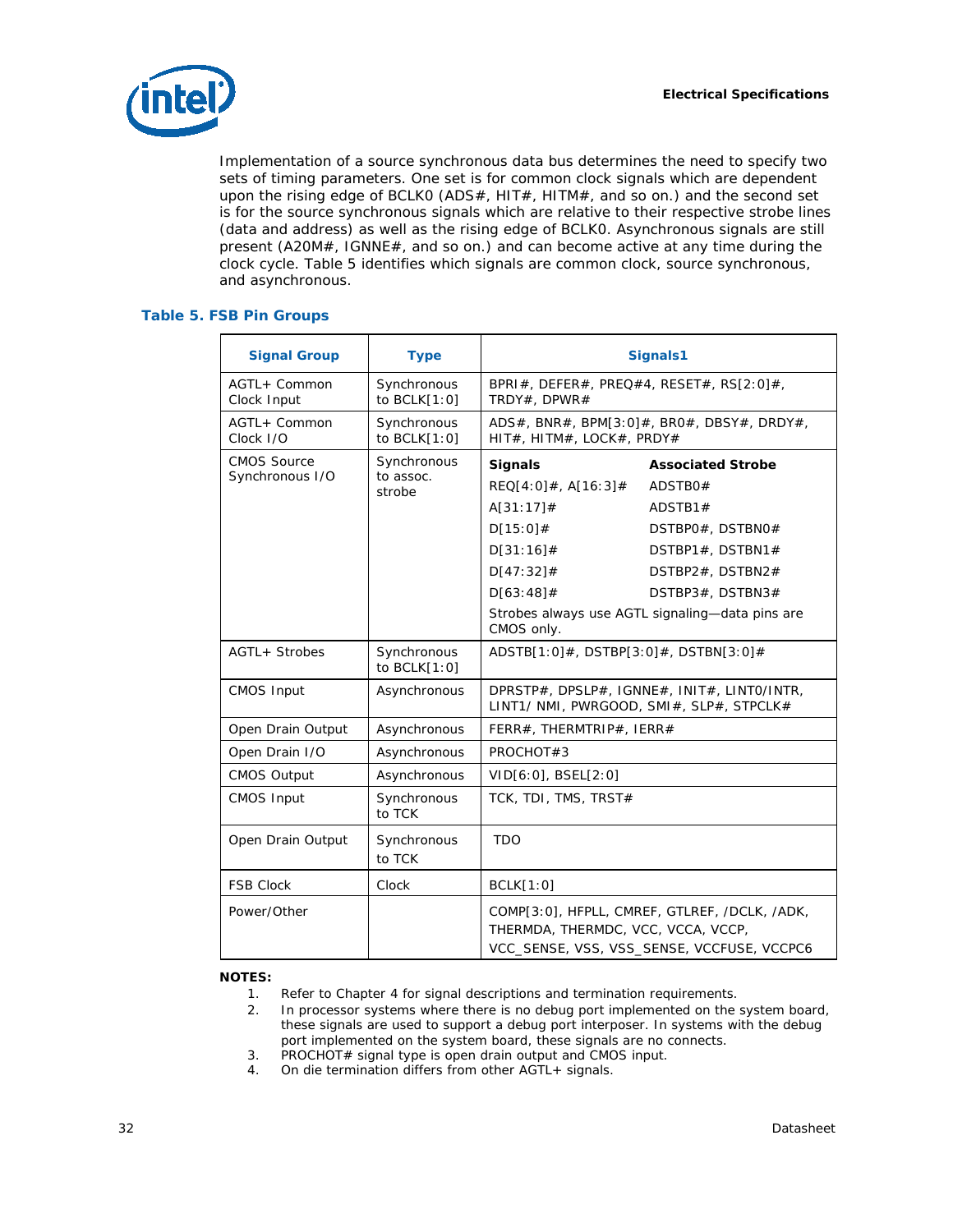

## **3.10 CMOS Asynchronous Signals**

<span id="page-32-0"></span>CMOS input signals are shown in [Table 5.](#page-31-0) Legacy output FERR#, IERR#, and other non- AGTL+ signals (THERMTRIP# and PROCHOT#) use Open Drain output buffers. These signals do not have setup or hold time specifications in relation to BCLK[1:0]. However, all of the CMOS signals are required to be asserted for more than 5 BCLKs for the processor to recognize them. See Section [3.12](#page-33-0) for the DC specifications for the CMOS signal groups.

# **3.11 Maximum Ratings**

<span id="page-32-1"></span>[Table 6](#page-33-1) specifies absolute maximum and minimum ratings. Within functional operation limits, functionality and long-term reliability can be expected.

At conditions outside functional operation condition limits, but within absolute maximum and minimum ratings, neither functionality nor long term reliability can be expected. If a device is returned to conditions within functional operation limits after having been subjected to conditions outside these limits, but within the absolute maximum and minimum ratings, the device may be functional, but with its lifetime degraded depending on exposure to conditions exceeding the functional operation condition limits.

At conditions exceeding absolute maximum and minimum ratings, neither functionality nor long term reliability can be expected. Moreover, if a device is subjected to these conditions for any length of time then, when returned to conditions within the functional operating condition limits, it will either not function or its reliability will be severely degraded.

Although the processor contains protective circuitry to resist damage from static electric discharge, precautions should always be taken to avoid high static voltages or electric fields.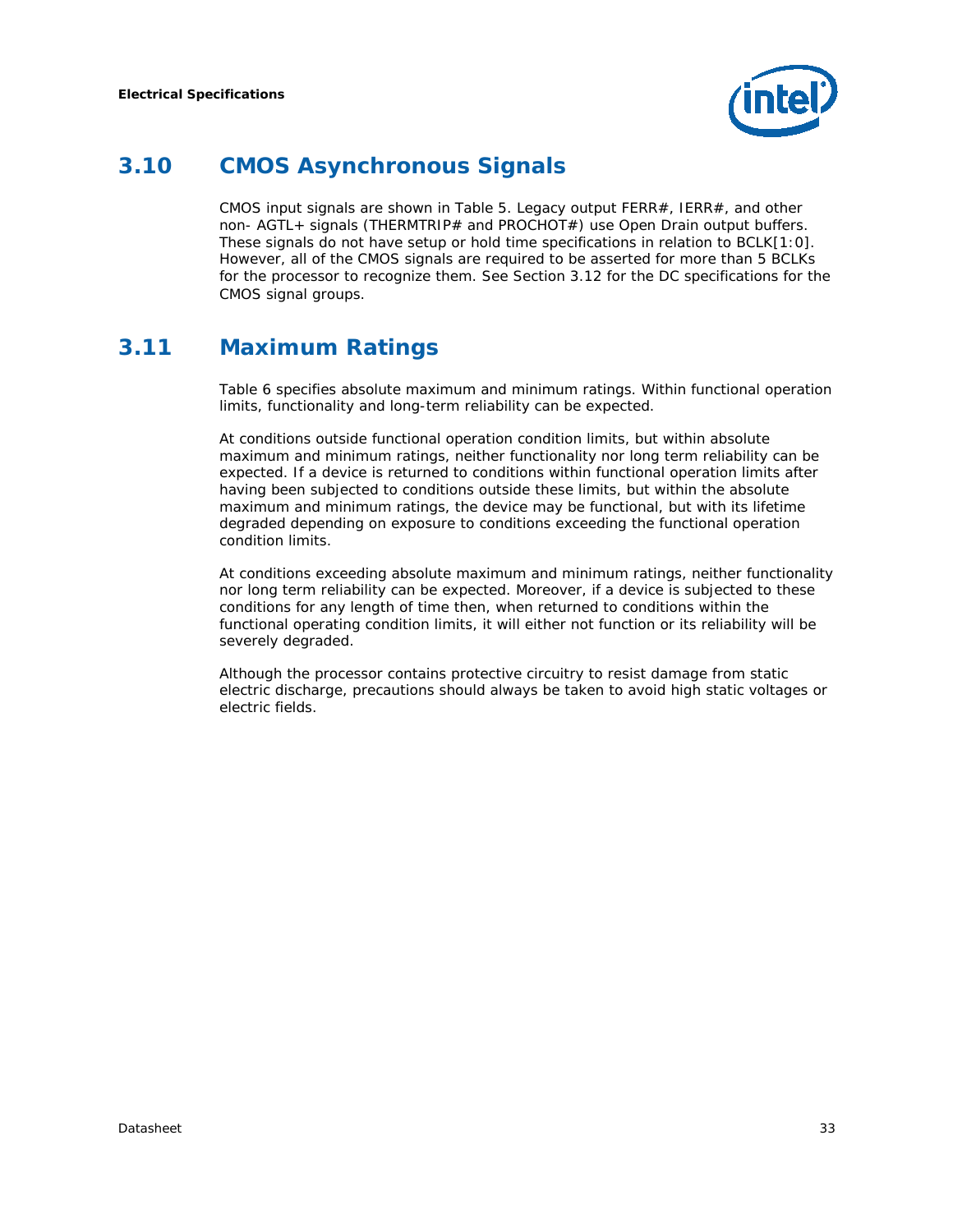

### <span id="page-33-1"></span>**Table 6. Processor Absolute Maximum Ratings**

| <b>Symbol</b>                  | <b>Parameter</b>                                         | Min.   | Max.  | Unit | Notes <sup>1</sup> |
|--------------------------------|----------------------------------------------------------|--------|-------|------|--------------------|
| T <sub>STORAGE</sub>           | Processor Storage Temperature                            | $-40$  | 85    | °€   | 2, 3, 4            |
| V <sub>CC</sub> , VCCP, VCCPC6 | Any Processor Supply Voltage<br>with Respect to $V_{SS}$ | $-0.3$ | 1.10  | V    | 5                  |
| <b>VCCA</b>                    | PLL power supply                                         | $-0.3$ | 1.575 | V    |                    |
| $VinAGTL +$                    | AGTL+ Buffer DC Input Voltage<br>with Respect to Vss     | $-0.1$ | 1.10  | V    |                    |
| VinAsynch_CMOS                 | CMOS Buffer DC Input Voltage<br>with Respect to $V_{SS}$ | $-0.1$ | 1.10  | V    |                    |

#### **NOTES:**

- 1. For functional operation, all processor electrical, signal quality, mechanical and thermal specifications must be satisfied.
- 2. Storage temperature is applicable to storage conditions only. In this scenario, the processor must not receive a clock, and no lands can be connected to a voltage bias. Storage within these limits will not affect the long term reliability of the device. For functional operation, refer to the processor case temperature specifications.
- 3. This rating applies to the processor and does not include any tray or packaging.
- 4. Failure to adhere to this specification can affect the long term reliability of the processor.
- <span id="page-33-0"></span>5. The  $V_{CC}$  maximum supported by the process is 1.2 V but the parameter can change (burn in voltage is higher).

### **3.12 Processor DC Specifications**

The processor DC specifications in this section are defined at the processor core (pads) unless noted otherwise. See Chapter [4](#page-46-0) for the pin signal definitions and signal pin assignments. Most of the signals on the FSB are in the AGTL+ signal group. The DC specifications for these signals are listed in [Table 11.](#page-42-0) DC specifications for the CMOS group are listed in [Table 12.](#page-43-0)

[Table 11](#page-42-0) through [Table 13](#page-43-1) list the DC specifications for the processor and are valid only while meeting specifications for junction temperature, clock frequency, and input voltages. The Highest Frequency Mode (HFM) and Lowest Frequency Mode (LFM) refer to the highest and lowest core operating frequencies supported on the processor. Active mode load line specifications apply in all states except in the Deep Sleep and Deeper Sleep states.  $V_{CC,BOOT}$  is the default voltage driven by the voltage regulator at power up in order to set the VID values. Unless specified otherwise, all specifications for the processor are at  $T_J = 90$  °C. Care should be taken to read all notes associated with each parameter.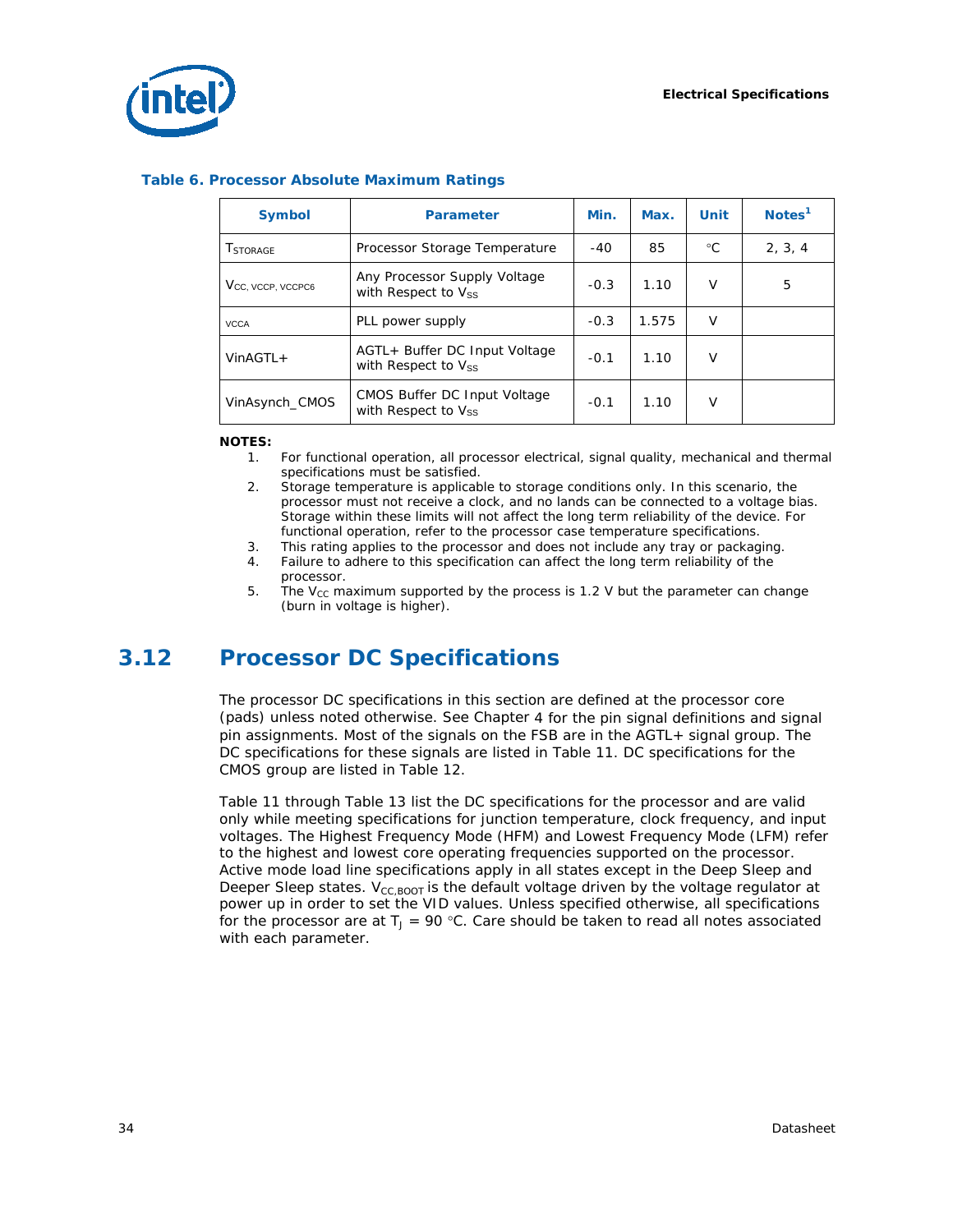

### <span id="page-34-0"></span>**Table 7. Voltage and Current Specifications for the Intel® Atom™ Processor Z560, Z550, Z540, Z530, Z520, and Z510**

| <b>Symbol</b>                     | <b>Parameter</b>                                                                                   |                                                                                                 | Min.        | Typ.              | Max.                                 | Unit       | Notes <sup>11</sup> |
|-----------------------------------|----------------------------------------------------------------------------------------------------|-------------------------------------------------------------------------------------------------|-------------|-------------------|--------------------------------------|------------|---------------------|
| <b>FSB</b><br>Frequency           | <b>BCLK Frequency</b>                                                                              |                                                                                                 | 100.00      |                   | 133.35                               | <b>MHz</b> |                     |
| V <sub>cc</sub> HFM               | V <sub>cc</sub> @ Highest Frequency Mode (HFM)                                                     |                                                                                                 | <b>AVID</b> | $\qquad \qquad -$ | 1.10                                 | $\vee$     | 1, 2, 10            |
| V <sub>CC</sub> LFM               |                                                                                                    | V <sub>CC</sub> @ Lowest Frequency Mode (LFM)                                                   | 0.8         |                   | AVID                                 | V          | 1, 2                |
| $V_{CC,BOOT}$                     |                                                                                                    | Default V <sub>cc</sub> Voltage for Initial Power Up                                            |             | VccLFM            |                                      | V          | 2, 6                |
| $V_{CCP}$                         |                                                                                                    | AGTL+ Termination Voltage                                                                       | 1.00        | 1.05              | 1.15                                 | V          | 12, 14              |
| V <sub>CCPC6</sub>                |                                                                                                    | AGTL+ Termination Voltage                                                                       | 1.00        | 1.05              | 1.15                                 | V          | 12, 14              |
| $\mathsf{V}_{\mathsf{CCA}}$       | PLL Supply voltage                                                                                 |                                                                                                 | 1.425       | 1.5               | 1.575                                | V          |                     |
| <b>VCCDPPWDN</b>                  |                                                                                                    | V <sub>CC</sub> @ Deep Power Down Technology (C6)                                               | 0.30        | 0.35              | 0.40                                 | V          | 13                  |
| <b>VCCDPRSLP</b>                  |                                                                                                    | V <sub>CC</sub> @ Deeper Sleep (C4)                                                             |             |                   | 1.0                                  | V          | 1, 2                |
| $V_{CCF}$                         | <b>Fuse Power Supply</b>                                                                           |                                                                                                 | 1.00        | 1.05              | 1.10                                 | V          |                     |
| <b>I</b> CCDES                    | I <sub>CC</sub> for Processors Recommended Design<br>Target (Estimated) for Z540, Z550, Z560       |                                                                                                 |             |                   | 4.0                                  | Α          |                     |
| <b>I</b> CCDES                    | I <sub>CC</sub> for Processors Recommended Design<br>Target (Estimated) for Z530, Z520, Z510       |                                                                                                 |             |                   | 3.5                                  | Α          |                     |
|                                   | Processor<br>Number                                                                                | Core Frequency/Voltage                                                                          |             |                   |                                      |            |                     |
|                                   | Z560                                                                                               | <b>HFM: 2.13 GHz</b><br>LFM: 0.80 GHz                                                           |             |                   | 3.5<br>1.5                           | Α          | 3, 4                |
|                                   | Z550                                                                                               | <b>HFM: 2.0 GHz</b><br>LFM: 0.80 GHz                                                            |             |                   | 3.5<br>1.5                           | Α          | 3, 4                |
| $I_{\rm CC}$                      | Z540                                                                                               | <b>HFM: 1.86 GHz</b><br>LFM: 0.80 GHz                                                           |             |                   | 3.2<br>1.5                           | Α          | 3, 4                |
|                                   | Z530<br>Z520<br>Z510                                                                               | HFM: 1.60 GHz<br>LFM: 0.80 GHz<br><b>HFM: 1.33 GHz</b><br>LFM: 0.80 GHz<br><b>HFM: 1.10 GHz</b> |             |                   | 2.50<br>1.25<br>2.50<br>1.25<br>2.50 | Α          | 3, 4                |
|                                   |                                                                                                    | LFM: 0.60 GHz                                                                                   |             |                   | 1.25                                 |            |                     |
| I <sub>АН,</sub><br><b>I</b> sgnt | Icc Auto-Halt and Stop-Grant<br>HFM: 1.1 - 2.0 GHz @ 1.10 Volts<br>LFM: 0.6 - 0.8 GHz @ 0.85 Volts |                                                                                                 |             |                   | 2.0<br>1.3                           | Α          | 3, 4                |
| <b>I</b> DPRSLP                   | I <sub>CC</sub> Deeper Sleep (C4)                                                                  |                                                                                                 |             |                   | 0.2                                  | Α          | At 50° C<br>3, 4    |
| $dI_{CC/dt}$                      | V <sub>CC</sub> Power Supply Current Slew Rate at<br>Processor Package Pin (Estimated)             |                                                                                                 |             |                   | 2.5                                  | $A/\mu s$  | 5, 7                |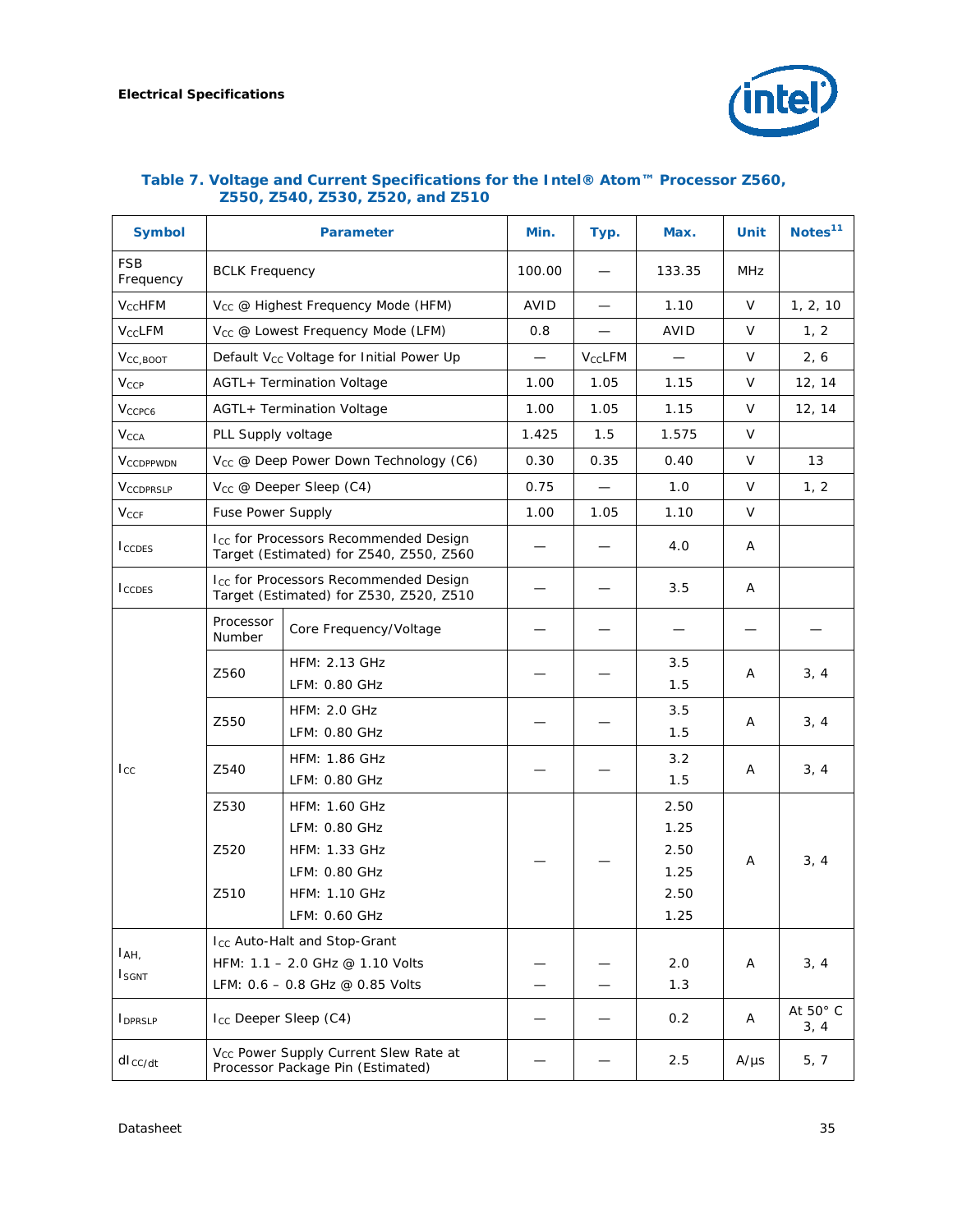

| <b>Symbol</b>         | <b>Parameter</b>                               | Min. | Typ. | Max. | Unit | Notes <sup>11</sup> |
|-----------------------|------------------------------------------------|------|------|------|------|---------------------|
| $I_{\text{CCA}}$      | $I_{CC}$ for $V_{CCA}$ Supply                  |      |      | 130  | mA   |                     |
| $I_{CCP} + I_{CCPC6}$ | $I_{CCP}$ + $I_{CCPC6}$ before $V_{CC}$ Stable |      |      | 2.5  | А    |                     |
| $l_{CCP} + l_{CCPC6}$ | $I_{CCP}$ + $I_{CCPC6}$ after $V_{CC}$ Stable  |      |      | 1.5  | A    |                     |

#### **NOTES:**

- 1. Each processor is programmed with a maximum valid voltage identification value (VID), which is set at manufacturing and cannot be altered. Individual maximum VID values are calibrated during manufacturing such that two processors at the same frequency may have different settings within the VID range. Note that this differs from the VID employed by the processor during a power management event (Thermal Monitor 2, Enhanced Intel SpeedStep technology, or Enhanced Halt State). Typical AVID range is 0.75 V to 1.1 V.
- 2. The voltage specifications are assumed to be measured across VCC\_SENSE and VSS\_SENSE pins at the socket with a 100-MHz bandwidth oscilloscope, 1.5-pF maximum probe capacitance, and 1-MΩ minimum impedance. The maximum length of ground wire on the probe should be less than 5 mm. Ensure external noise from the system is not coupled in the scope probe.
- 
- 3. Specified at  $90^{\circ}$ C T<sub>J</sub>.<br>4. Specified at the nomi
- 4. Specified at the nominal  $V_{CC}$ .<br>5. Measured at the bulk capacite Measured at the bulk capacitors on the motherboard.
- 6. V<sub>CC, BOOT</sub> tolerance is shown in [Figure 6](#page-39-0) and [Figure 7.](#page-40-0)
- 7. Based on simulations and averaged over the duration of any change in current. Specified by design/characterization at nominal  $V_{CC}$ . Not 100% tested.
- 8. This is a power-up peak current specification, which is applicable when  $V_{CCP}$  is high and  $V_{CC\_CORE}$  is low.
- 9. This is a steady-state  $I_{CC}$  current specification, which is applicable when both  $V_{CCP}$  and V<sub>CC</sub> core are high.
- 10. The  $V_{CC}$  maximum supported by the process is 1.1 V but the parameter can change (burn in voltage is higher).
- 11. Unless otherwise noted, all specifications in this table are based on estimates and simulations or empirical data. These specifications will be updated with characterized data from silicon measurements at a later date.
- 12.  $V_{CCP}$  may be turned off during C6 power state—  $V_{CCPC6}$  must always be powered on to 1.05 V -5/+10% on all power states.
- 13. The  $V_{CC}$  power supply needs to be set to 0.3V during C6 power state.
- 14. V<sub>CCP</sub> (voltage rail which is turned off in C6, with SPLIT VTT Enabled) should ramp to 1.05 V while exiting C6 (Deep Power Down Technology State) at least 5µs before  $V_{CC-CORE}$  ramps to LFM VID. In addition,  $V_{CCPC6}$  rail should remain at 1.05 -5/+10% during V<sub>CCP</sub> ramp coming out of C6.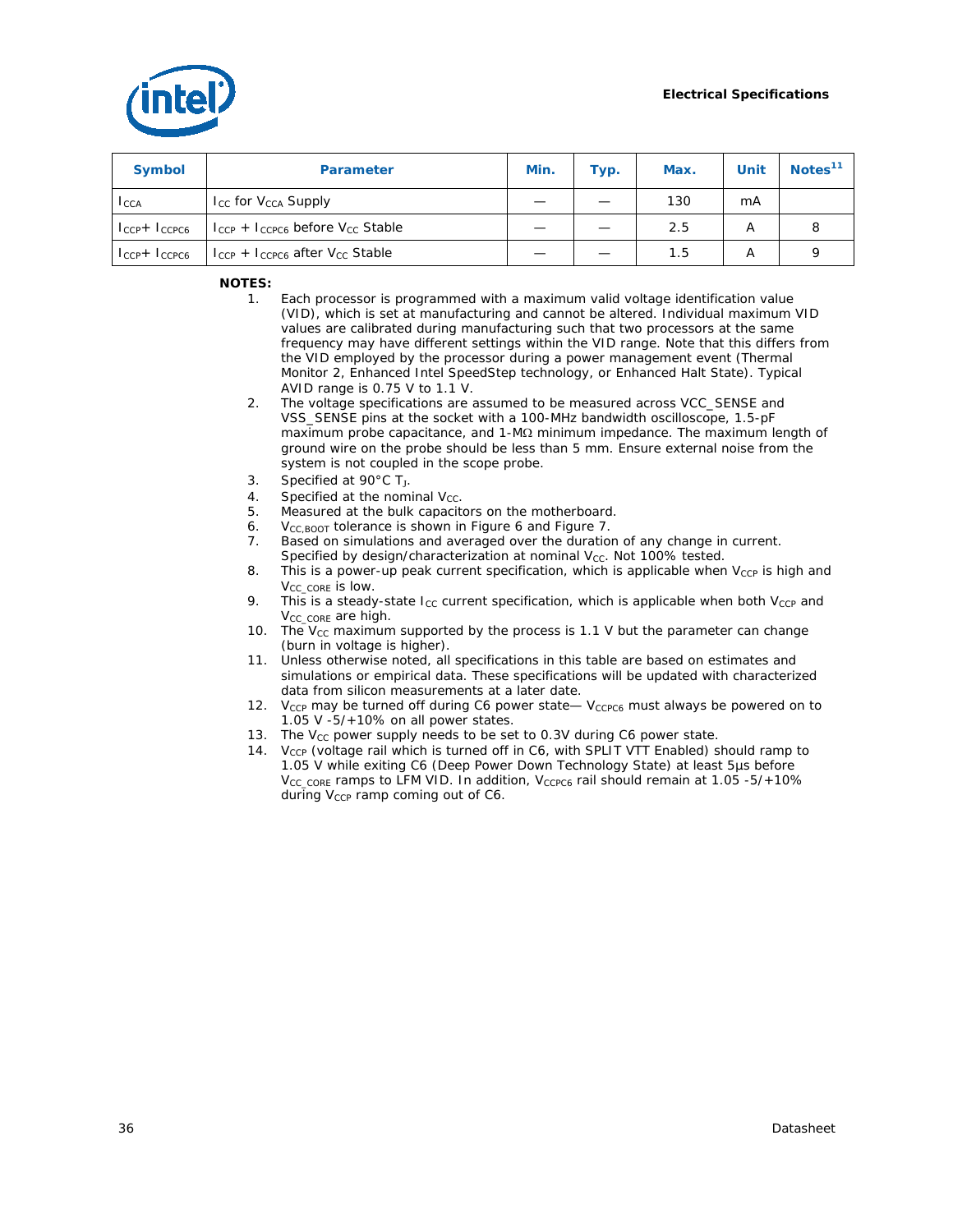

| <b>Symbol</b>                  |                                                                                        | <b>Parameter</b>                                       | Min.  | Typ.                     | Max.        | <b>Unit</b> | Notes <sup>11</sup>       |
|--------------------------------|----------------------------------------------------------------------------------------|--------------------------------------------------------|-------|--------------------------|-------------|-------------|---------------------------|
| <b>FSB</b><br>Frequency        | <b>BCLK Frequency</b>                                                                  |                                                        |       | 100.0                    |             | MHz         |                           |
| <b>V<sub>CC</sub>HFM</b>       |                                                                                        | V <sub>CC</sub> @ Highest Frequency Mode (HFM)         | AVID  | $\overline{\phantom{0}}$ | 0.85        | V           | 1, 2, 10                  |
| VccLFM                         |                                                                                        | V <sub>CC</sub> @ Lowest Frequency Mode (LFM)          | 0.75  |                          | <b>AVID</b> | V           | 1, 2                      |
| $V_{\text{CC,BOOT}}$           |                                                                                        | Default V <sub>cc</sub> Voltage for Initial Power Up   |       | VccLFM                   |             | V           | 2, 6                      |
| $V_{CCP}$                      |                                                                                        | AGTL+ Termination Voltage                              | 1.00  | 1.05                     | 1.15        | V           | 12, 14                    |
| V <sub>CCPC6</sub>             |                                                                                        | AGTL+ Termination Voltage                              | 1.00  | 1.05                     | 1.15        | $\vee$      | 12, 14                    |
| $V_{\text{CCA}}$               | PLL Supply Voltage                                                                     |                                                        | 1.425 | 1.5                      | 1.575       | $\vee$      |                           |
| VCCDPPWDN                      |                                                                                        | V <sub>cc</sub> at Deep Power Down Technology (C6)     | 0.30  | 0.35                     | 0.40        | $\vee$      | 13                        |
| <b>VCCDPRSLP</b>               |                                                                                        | V <sub>CC</sub> at Deeper Sleep (C4)                   | 0.75  |                          | 0.85        | $\vee$      | 1, 2                      |
| <b>I</b> CCDES                 | I <sub>CC</sub> for Processors Recommended Design Target<br>(Estimated)                |                                                        |       |                          | 2.0         | A           |                           |
|                                | Processor<br>Number                                                                    | Core Frequency/Voltage                                 |       |                          |             |             |                           |
| $_{\rm{Lcc}}$                  | Z500                                                                                   | <b>HFM: 0.8 GHz</b><br>LFM: 0.6 GHz                    |       |                          | 0.8<br>0.6  | Α           | 3, 4                      |
| I <sub>АН.</sub><br>$I_{SGNT}$ |                                                                                        | HFM: 0.8 GHz @ 0.85 Volts<br>LFM: 0.6 GHz @ 0.75 Volts |       |                          | 0.7<br>0.5  | A           | 3, 4                      |
| <b>IDPRSLP</b>                 | I <sub>CC</sub> Deeper Sleep (C4)                                                      |                                                        |       |                          | 0.11        | Α           | At $50^{\circ}$ C<br>3, 4 |
| $dlc$ <sub>C/dt</sub>          | V <sub>cc</sub> Power Supply Current Slew Rate at<br>Processor Package Pin (Estimated) |                                                        |       |                          | 2.5         | $A/\mu s$   | 5, 7                      |
| $I_{\text{CCA}}$               | Icc for V <sub>CCA</sub> Supply                                                        |                                                        |       |                          | 130         | mA          |                           |
| $I_{CCP} + I_{CCPC6}$          |                                                                                        | $I_{CCP}$ + $I_{CCP}$ C6 before $V_{CC}$ Stable        |       |                          | 2.5         | A           | 8                         |
| $I_{CCP}$ + $I_{CCPC6}$        |                                                                                        | $I_{CCP}$ + $I_{CCP}C6$ after $V_{CC}$ Stable          |       |                          | 1.5         | Α           | 9                         |

## **Table 8. Voltage and Current Specifications for the Intel® Atom™ Processor Z500**

- 1. Each processor is programmed with a maximum valid voltage identification value (VID), which is set at manufacturing and cannot be altered. Individual maximum VID values are calibrated during manufacturing such that two processors at the same frequency may have different settings within the VID range. Note that this differs from the VID employed by the processor during a power management event (Thermal Monitor 2, Enhanced Intel SpeedStep technology, or Enhanced Halt State). Typical AVID range is 0.75 V to 0.85 V.
- 2. The voltage specifications are assumed to be measured across VCC\_SENSE and VSS\_SENSE pins at socket with a 100-MHz bandwidth oscilloscope, 1.5-pF maximum probe capacitance, and  $1-M\Omega$  minimum impedance. The maximum length of ground wire on the probe should be less than 5 mm. Ensure external noise from the system is not coupled in the scope probe.
- 3. Specified at 90 $^{\circ}$ C T<sub>J</sub>.<br>4. Specified at the nominum 5. Measured at the bulk
- Specified at the nominal  $V_{CC}$ .
- Measured at the bulk capacitors on the motherboard.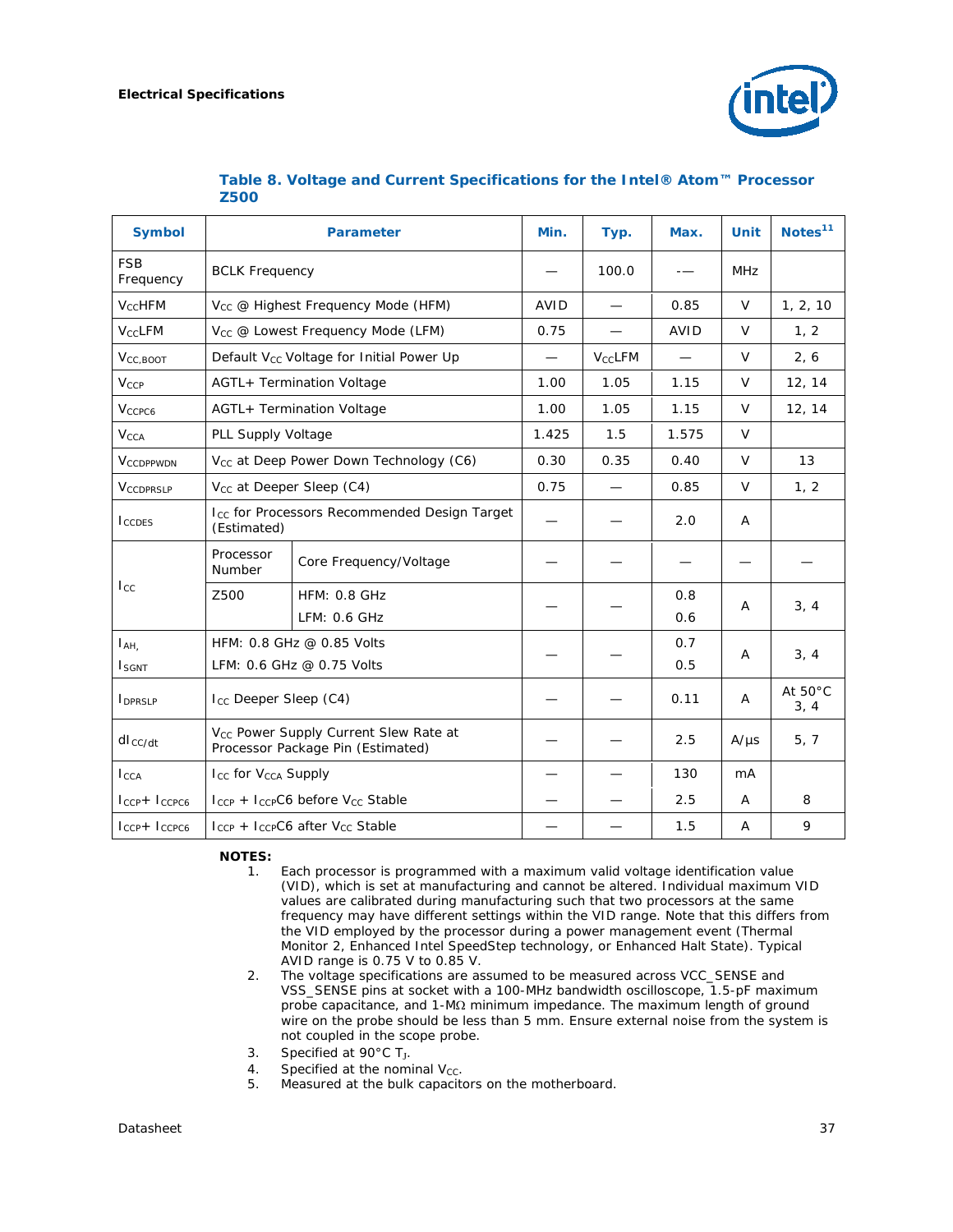

- 6. V<sub>CC,BOOT</sub> tolerance is shown in [Figure 6](#page-39-0) and [Figure 7.](#page-40-0)
- 7. Based on simulations and averaged over the duration of any change in current. Specified by design/characterization at nominal  $V_{\text{CC}}$ . Not 100% tested.
- 8. This is a power-up peak current specification, which is applicable when V<sub>CCP</sub> is high and V<sub>CC\_CORE</sub> is low.
- 9. This is a steady-state  $I_{CC}$  current specification, which is applicable when both V<sub>CCP</sub> and V<sub>CC\_CORE</sub> are high.
- 10. The  $V_{CC}$  maximum supported by the process is 1.1 V but the parameter can change (burn in voltage is higher).
- 11. Unless otherwise noted, all specifications in this table are based on estimates and simulations or empirical data. These specifications will be updated with characterized data from silicon measurements at a later date.
- 12. V<sub>CCP</sub> may be turned off during C6 power state—V<sub>CCPC6</sub> must always be powered on to 1.05 V  $\pm$  5% on all power states.
- 13. The V<sub>CC</sub> power supply needs to be set to  $0.3 0.4$  V during C6 power state.
- 14. V<sub>CCP</sub> (voltage rail which is turned off in C6, with SPLIT VTT Enabled) should ramp to 1.05 V while exiting C6 (Deep Power Down Technology State) at least 5 µs before  $V_{CC\_CORE}$  ramps to LFM VID. In addition,  $V_{CCPC6}$  rail should remain at 1.05 (-5/+10%) during V<sub>CCP</sub> ramp coming out of C6.

| <b>Symbol</b>             |                                   | <b>Parameter</b>                                     | Min.  | Typ.                     | Max.  | <b>Unit</b>    | Notes <sup>11</sup> |
|---------------------------|-----------------------------------|------------------------------------------------------|-------|--------------------------|-------|----------------|---------------------|
| <b>FSB</b><br>Frequency   | <b>BCLK Frequency</b>             |                                                      |       | 100.0                    |       | <b>MHz</b>     |                     |
| $V_{CC}$ BFM              |                                   | V @ Burst Frequency Mode (BFM)                       | AVID  |                          | 1.1   | $\vee$         | 1, 2, 10            |
| <b>V<sub>cc</sub>HFM</b>  |                                   | V @ Highest Frequency Mode (HFM)                     | AVID  | $\overline{\phantom{0}}$ | 1.1   | $\vee$         | 1, 2, 10            |
| VccLFM                    |                                   | V @ Lowest Frequency Mode (LFM)                      | 0.75  |                          | AVID  | $\vee$         | 1, 2                |
| <b>VCCBOOT</b>            |                                   | Default V <sub>cc</sub> Voltage for Initial Power Up |       | V <sub>CC</sub> LFM      |       | $\vee$         | 2, 6                |
| $V_{CCP}$                 |                                   | AGTL+ Termination Voltage                            | 1.00  | 1.05                     | 1.15  | $\vee$         | 12, 14              |
| <b>VCCPC6</b>             |                                   | AGTL+ Termination Voltage                            | 1.00  | 1.05                     | 1.15  | $\vee$         | 12, 14              |
| $V_{\text{CCA}}$          | PLL Supply Voltage                |                                                      | 1.425 | 1.5                      | 1.575 | $\vee$         |                     |
| V <sub>CCDPPWDN</sub>     |                                   | V @ Deep Power Down Technology (C6)                  | 0.30  | 0.35                     | 0.40  | $\vee$         | 13                  |
| <b>VCCPRSLP</b>           | V @ Deeper Sleep (C4)             |                                                      | 0.75  | $\qquad \qquad -$        | 0.85  | $\vee$         | 1, 2                |
| <b>I</b> CCDES            | (Estimated)                       | I for Processors Recommended Design Target           |       |                          | 2.0   | A              |                     |
|                           | Processor<br>Number               | Core Frequency/Voltage                               |       |                          |       |                |                     |
| $I_{\rm CC}$              | Z515                              | <b>BFM: 1.2 GHz</b>                                  |       |                          | 2.5   |                |                     |
|                           |                                   | <b>HFM: 0.8 GHz</b>                                  |       |                          | 0.8   | $\overline{A}$ | 3, 4, 15            |
|                           |                                   | LFM: 0.6 GHz                                         |       |                          | 0.6   |                |                     |
| $I_{AH}$                  | BFM: 1.2 GHz @ AVID Volts         |                                                      |       | 0.9                      |       |                |                     |
| <b>I</b> SGNT             | HFM: 0.8 GHz @ AVID Volts         |                                                      |       | 0.7                      | A     | 3, 4           |                     |
| LFM: 0.6 GHz @ AVID Volts |                                   |                                                      |       | 0.5                      |       |                |                     |
| <b>IDPRSLP</b>            | I <sub>CC</sub> Deeper Sleep (C4) |                                                      |       |                          | 0.11  | A              | @ 50°C<br>3, 4      |

#### **Table 9. Voltage and Current Specifications for the Intel® Atom™ Processor Z515**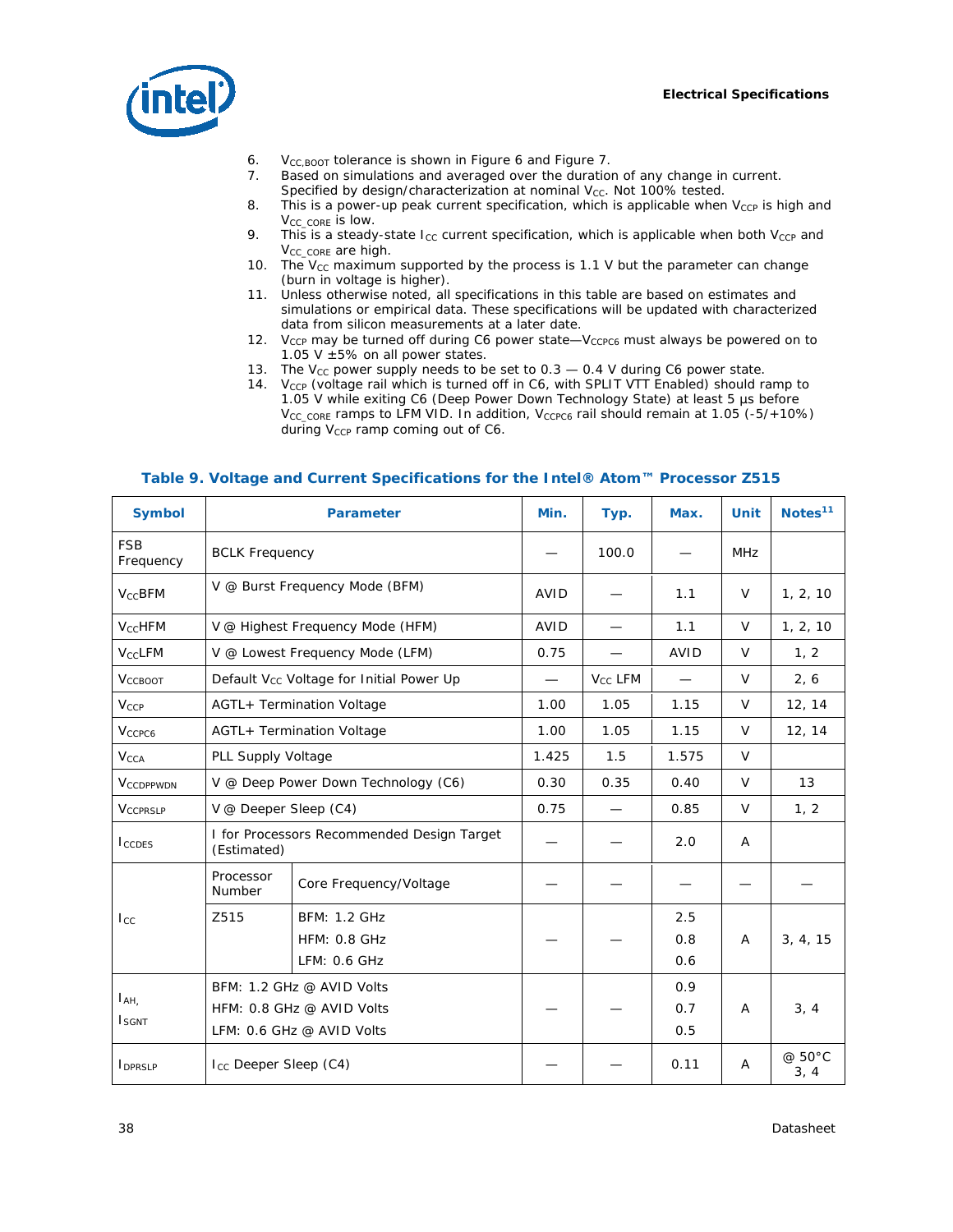#### *Electrical Specifications*



| <b>Symbol</b>           | <b>Parameter</b>                                                        |  | Typ. | Max. | <b>Unit</b> | Notes <sup>11</sup> |
|-------------------------|-------------------------------------------------------------------------|--|------|------|-------------|---------------------|
| $dI_{CC/dt}$            | V Power Supply Current Slew Rate @ Processor<br>Package Pin (Estimated) |  |      | 2.5  | $A/ \mu s$  | 5, 7                |
| ICCA                    | $I_{\text{CCA}}$ for V Supply                                           |  |      | 130  | mA          |                     |
| $I_{CCP} + I_{CCPC6}$   | $I_{CCP}$ + $I_{CCPC6}$ before V Stable                                 |  |      | 2.5  | А           | 8                   |
| $l_{CCP}$ + $l_{CCPCA}$ | $I_{CCP}$ + $I_{CCPC6}$ after V Stable                                  |  |      | 1.5  | Α           |                     |

- 1. Each processor is programmed with a maximum valid voltage identification value (VID), which is set at manufacturing and cannot be altered. Individual maximum VID values are calibrated during manufacturing such that two processors at the same frequency may have different settings within the VID range. Note that this differs from the VID employed by the processor during a power management event (Thermal Monitor 2, Enhanced Intel SpeedStep technology, or Enhanced Halt State). Typical AVID range is 0.75 V to 0.85 V.
- 2. The voltage specifications are assumed to be measured across VCC\_SENSE and VSS\_SENSE pins at socket with a 100-MHz bandwidth oscilloscope, 1.5-pF maximum probe capacitance, and 1-MΩ minimum impedance. The maximum length of ground wire on the probe should be less than 5 mm. Ensure external noise from the system is not coupled in the scope probe.
- 3. Specified at 90°C T<sub>J</sub>.
- 4. Specified at the nominal  $V_{\text{CC}}$ .<br>5. Measured at the bulk capacite
- Measured at the bulk capacitors on the motherboard.
- 6.  $V_{CC,BOOT}$  tolerance is shown in [Figure 6](#page-39-0) and [Figure 7.](#page-40-0)<br>7. Based on simulations and averaged over the duration
- Based on simulations and averaged over the duration of any change in current. Specified by design/characterization at nominal  $V_{CC}$ . Not 100% tested.
- 8. This is a power-up peak current specification, which is applicable when  $V_{CCP}$  is high and V<sub>CC\_CORE</sub> is low.
- 9. This is a steady-state  $I_{CC}$  current specification, which is applicable when both V<sub>CCP</sub> and V<sub>CC\_CORE</sub> are high.
- 10. The  $V_{CC}$  maximum supported by the process is 1.1 V but the parameter can change (burn in voltage is higher).
- 11. Unless otherwise noted, all specifications in this table are based on estimates and simulations or empirical data. These specifications will be updated with characterized data from silicon measurements at a later date.
- 12. V<sub>CCP</sub> and V<sub>CCPC6</sub> must always be powered on to 1.05 V  $\pm$ 5% on all power states.
- 13. The V<sub>CC</sub> power supply needs to be set to 0.3 to 0.4 V during C6 power state.
- 14. The Intel Atom processor Z515 enables Intel® Burst Performance Technology (Intel® BPT).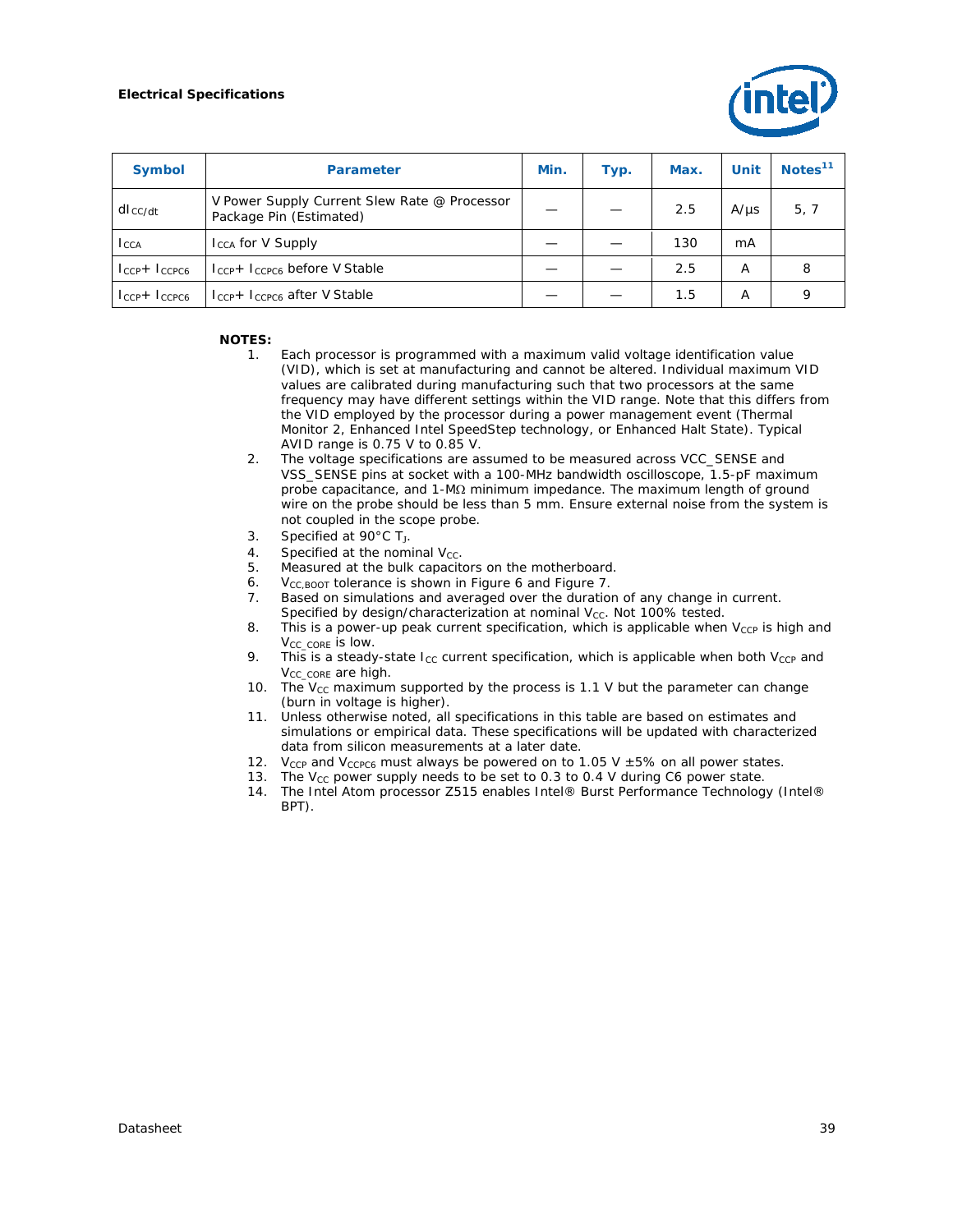

# <span id="page-39-0"></span>**Figure 6. Active V<sub>cc</sub> and I<sub>cc</sub> Loadline**

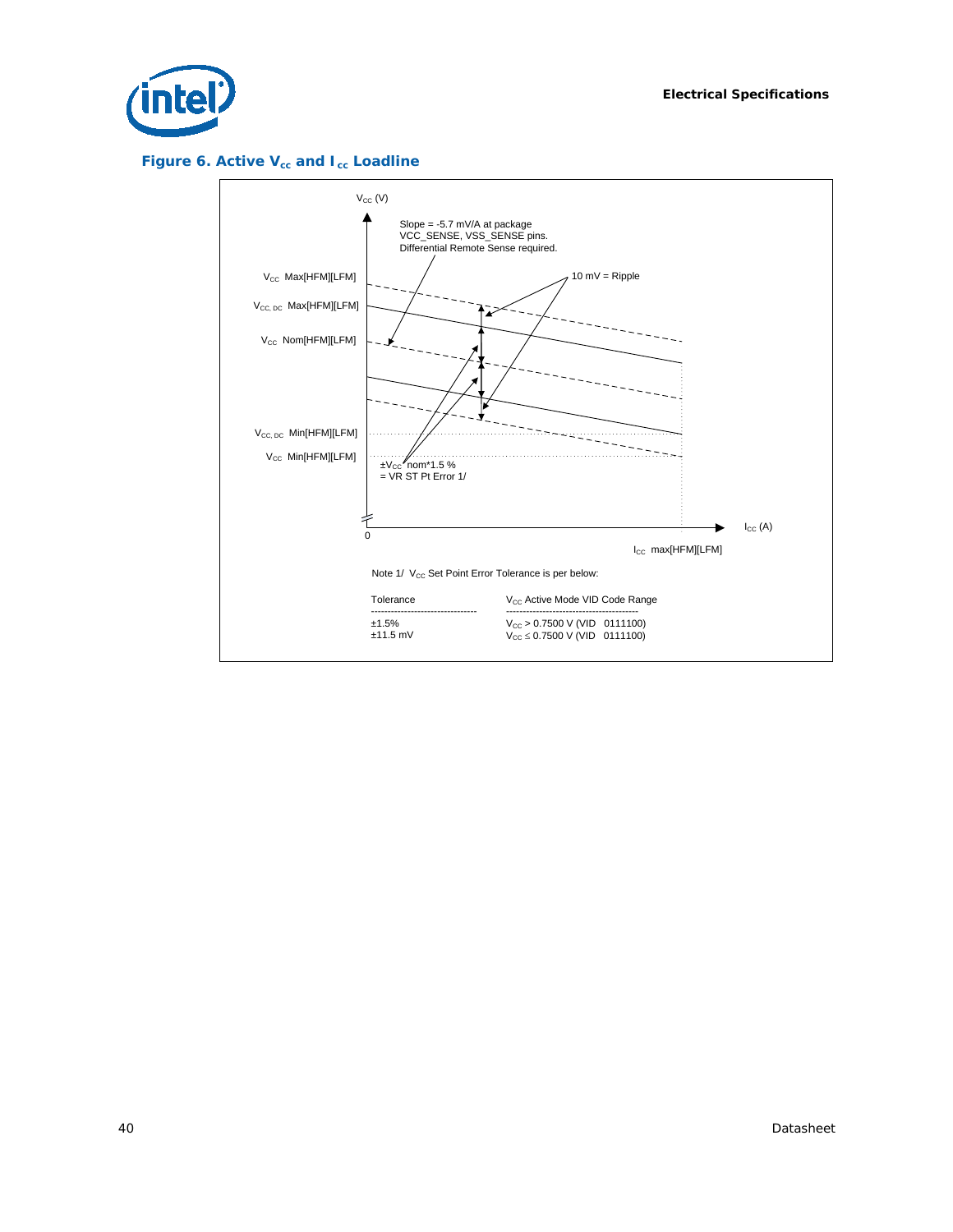

# <span id="page-40-0"></span>**Figure 7. Deeper Sleep V<sub>cc</sub> and I<sub>cc</sub> Loadline**

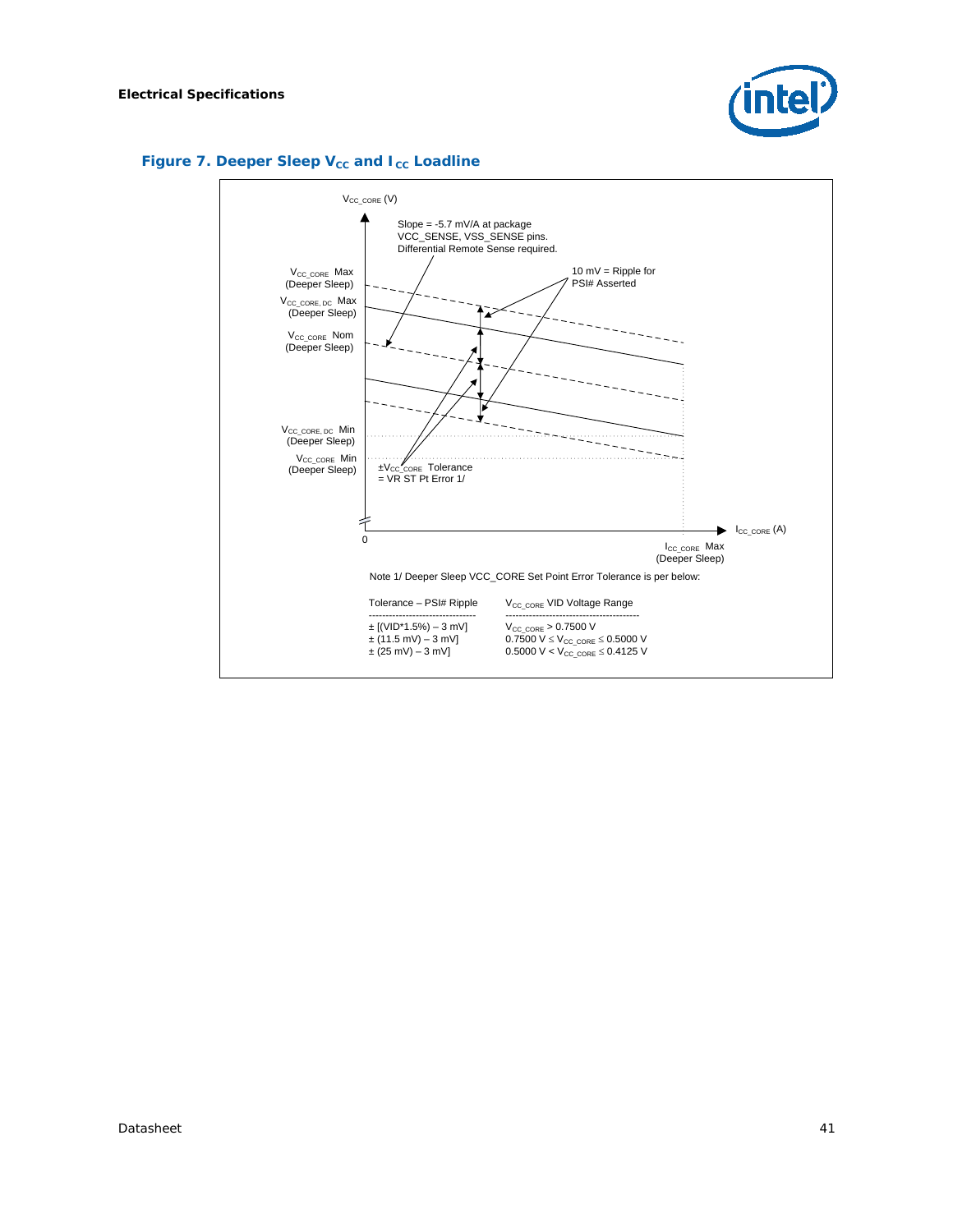

## **Table 10. FSB Differential BCLK Specifications**

| <b>Symbol</b>    | <b>Parameter</b>          | Min. | Typ. | Max.   | Unit   | <b>Figure</b> | Notes <sup>1</sup> |
|------------------|---------------------------|------|------|--------|--------|---------------|--------------------|
| V <sub>IH</sub>  | Input High Voltage        |      |      | 1.15   | $\vee$ |               | 7,8                |
| V <sub>IL</sub>  | Input Low Voltage         |      |      | $-0.3$ | $\vee$ |               | 7,8                |
| <b>V</b> CROSS   | <b>Crossing Voltage</b>   | 0.3  |      | 0.55   | $\vee$ |               | 2, 7, 9            |
| $\Delta V$ CROSS | Range of Crossing Points  |      |      | 140    | mV     |               | 2, 7, 5            |
| <b>V</b> swing   | Differential Output Swing | 300  |      |        | mV     |               | 6                  |
| Īц               | Input Leakage Current     | -5   |      | $+5$   | μA     |               | 3                  |
| Cpad             | Pad Capacitance           | 1.2  | 1.45 | 2.0    | pF     |               | 4                  |

- 1. Unless otherwise noted, all specifications in this table apply to all processor frequencies.
- 2. Crossing Voltage is defined as absolute voltage where rising edge of BCLK0 is equal to the falling edge of BCLK1.
- 3. For Vin between 0 V and  $V_{\text{H}}$ .<br>4. Cpad includes die capacitance
- 
- 4. Cpad includes die capacitance only. No package parasitics are included.<br>5.  $\Delta V_{CROS}$  is defined as the total variation of all crossing voltages as define ∆V<sub>CROSS</sub> is defined as the total variation of all crossing voltages as defined in note 2.
- 6. Measurement taken from differential waveform.
- Measurement taken from single-ended waveform.
- 8. "Steady state" voltage, not including Overshoots or Undershoots.<br>9. Only applies to the differential rising edge (BCLKO rising and BCLK
- Only applies to the differential rising edge (BCLK0 rising and BCLK1 falling).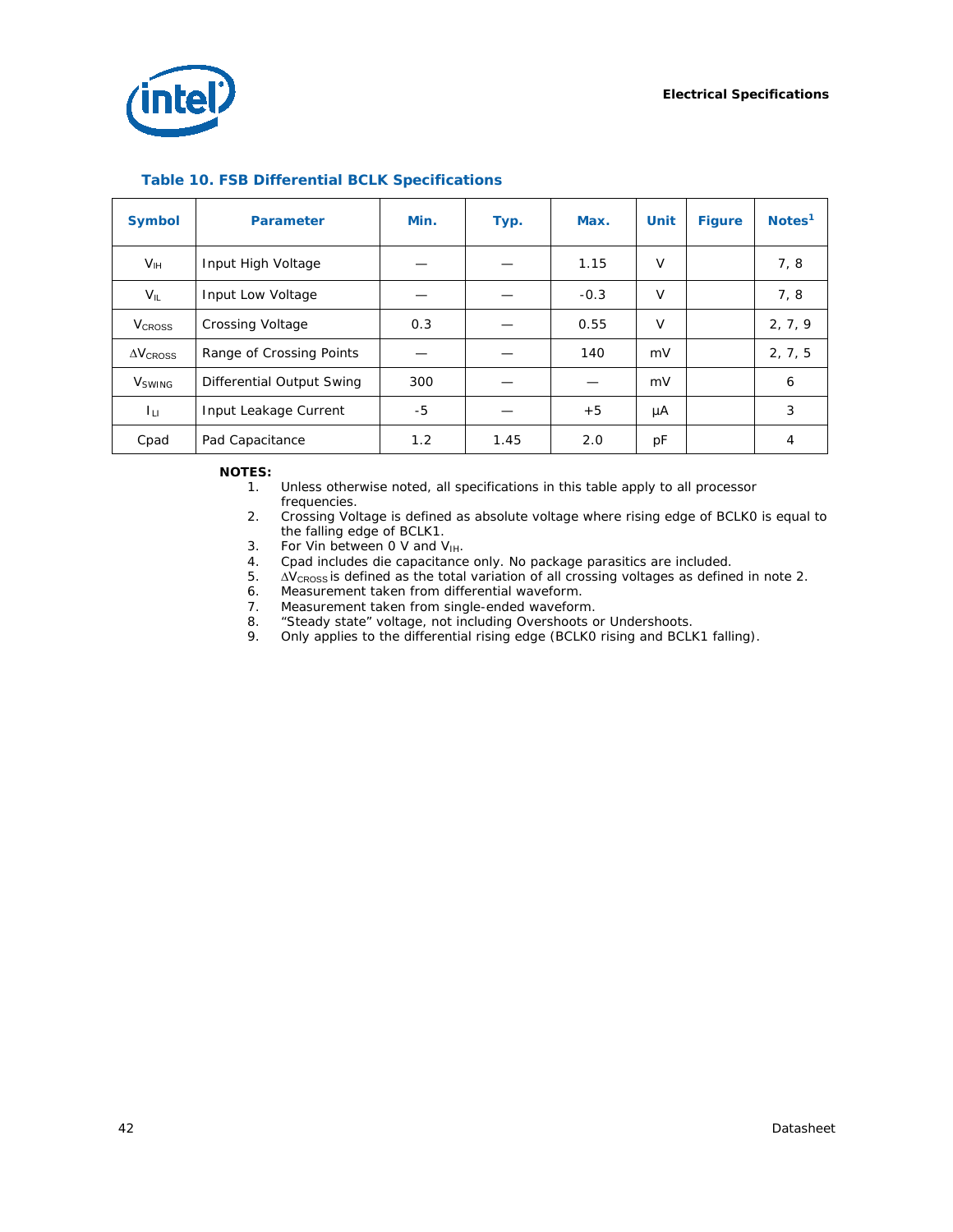

| <b>Symbol</b>                  | <b>Parameter</b>                 | Min.                                | Typ.                   | Max.                            | <b>Unit</b> | Notes <sup>1</sup> |
|--------------------------------|----------------------------------|-------------------------------------|------------------------|---------------------------------|-------------|--------------------|
| $V_{CCP}$                      | I/O Voltage                      | 1.00                                | 1.05                   | 1.10                            | $\vee$      | 12                 |
| V <sub>CCPC6</sub>             | I/O Voltage for C6               | 1.00                                | 1.05                   | 1.10                            | $\vee$      | 12                 |
| <b>GTLREF</b>                  | <b>GTL Reference Voltage</b>     |                                     | $2/3$ $V_{CCP}$        |                                 | $\vee$      | 6                  |
| <b>CMREF</b>                   | <b>CMOS Reference Voltage</b>    |                                     | $1/2$ $V_{CCP}$        |                                 | $\vee$      | 6                  |
| R <sub>COMP</sub>              | <b>Compensation Resistor</b>     | 27.23                               | 27.5                   | 27.78                           | $\Omega$    | 10 <sup>°</sup>    |
| RODT                           | <b>Termination Resistor</b>      |                                     | 55                     |                                 | $\Omega$    | 11                 |
| V <sub>IH</sub>                | Input High Voltage               | $GTLREF+0.10$<br>or<br>$CMREF+0.10$ | <b>V<sub>CCP</sub></b> | $V_{CCP}+0.10$                  | $\vee$      | 3, 6               |
| $V_{IL}$                       | Input Low Voltage                | $-0.10$                             | $\mathbf 0$            | GTLREF-0.10<br>or<br>CMREF-0.10 | $\vee$      | 2, 4               |
| $V_{OH}$                       | Output High Voltage              | $V_{CCP}$ <sub>-0.10</sub>          | $V_{CCP}$              | $V_{CCP}$                       | $\vee$      | 6                  |
| $R_{TT}$                       | <b>Termination Resistance</b>    | 46 [SS]<br>46 [CC]                  | 55                     | 61 [SS]<br>64 [CC]              | $\Omega$    | 7, 13              |
| R <sub>ON</sub> (GTL<br>mode)  | <b>GTL Buffer on Resistance</b>  | 21                                  | 25                     | 29                              | $\Omega$    | 5                  |
| R <sub>ON</sub> (CMOS<br>mode) | <b>CMOS Buffer on Resistance</b> | 42 [SS]<br>42 [CC]                  | 50                     | 55 [SS]<br>58 [CC]              | $\Omega$    | 5, 13              |
| Īц                             | Input Leakage Current            |                                     |                        | ±100                            | μA          | 8                  |
| Cpad                           | Pad Capacitance                  | 1.8                                 | 2.1                    | 2.75                            | pF          | 9                  |

### <span id="page-42-0"></span>**Table 11. AGTL+/CMOS Signal Group DC Specifications**

- 1. Unless otherwise noted, all specifications in this table apply to all processor frequencies.
- 2.  $V_{II}$  is defined as the maximum voltage level at a receiving agent that will be interpreted as a logical low value.
- 3.  $V_{\text{IH}}$  is defined as the minimum voltage level at a receiving agent that will be interpreted as a logical high value.
- 4. V<sub>IH</sub> and V<sub>OH</sub> may experience excursions above V<sub>CCP</sub>. However, input signal drivers must comply with the signal quality specifications.
- 5. This is the pull-down driver resistance. Measured at  $0.31*V_{CCP}$ . R<sub>ON</sub> (minimum) =  $0.4*R_{TT}$ , R<sub>ON</sub> (typical) =  $0.455*R_{TT}$ , R<sub>ON</sub> (maximum) =  $0.51*R_{TT}$ . R<sub>TT</sub> typical value of 55 Ω is used for  $R_{ON}$  typical/minimum/maximum calculations.
- 6. GTLREF and CMREF should be generated from  $V_{CCP}$  with a 1% tolerance resistor divider. The  $V_{CCP}$  referred to in these specifications is the instantaneous  $V_{CCP}$ .
- 7. R<sub>TT</sub> is the on-die termination resistance measured at  $V_{OL}$  of the AGTL+ output driver. Measured at  $0.31*V_{CCP}$ . R<sub>TT</sub> is connected to  $V_{CCP}$  on die.
- 8. Specified with on die R<sub>TT</sub> and R<sub>ON</sub> are turned off. Vin between 0 and V<sub>CCP</sub>.
- 9. Cpad includes die capacitance only. No package parasitics are included.
- 10. There is an external resistor on the comp0 and comp2 pins.
- 11. On die termination resistance, measured at  $0.33*V_{CCP}$ .
- 12.  $V_{CCP} = V_{CCP}C6$  during normal operation. When in C6 state,  $V_{CCP} = 0$  V while  $V_{CCP}C6=1.05$  V.
- 13. SS: source synchronous pins such as quad-pumped data bus and double-pumped address bus which require a clock strobe. CC: Common clock pins.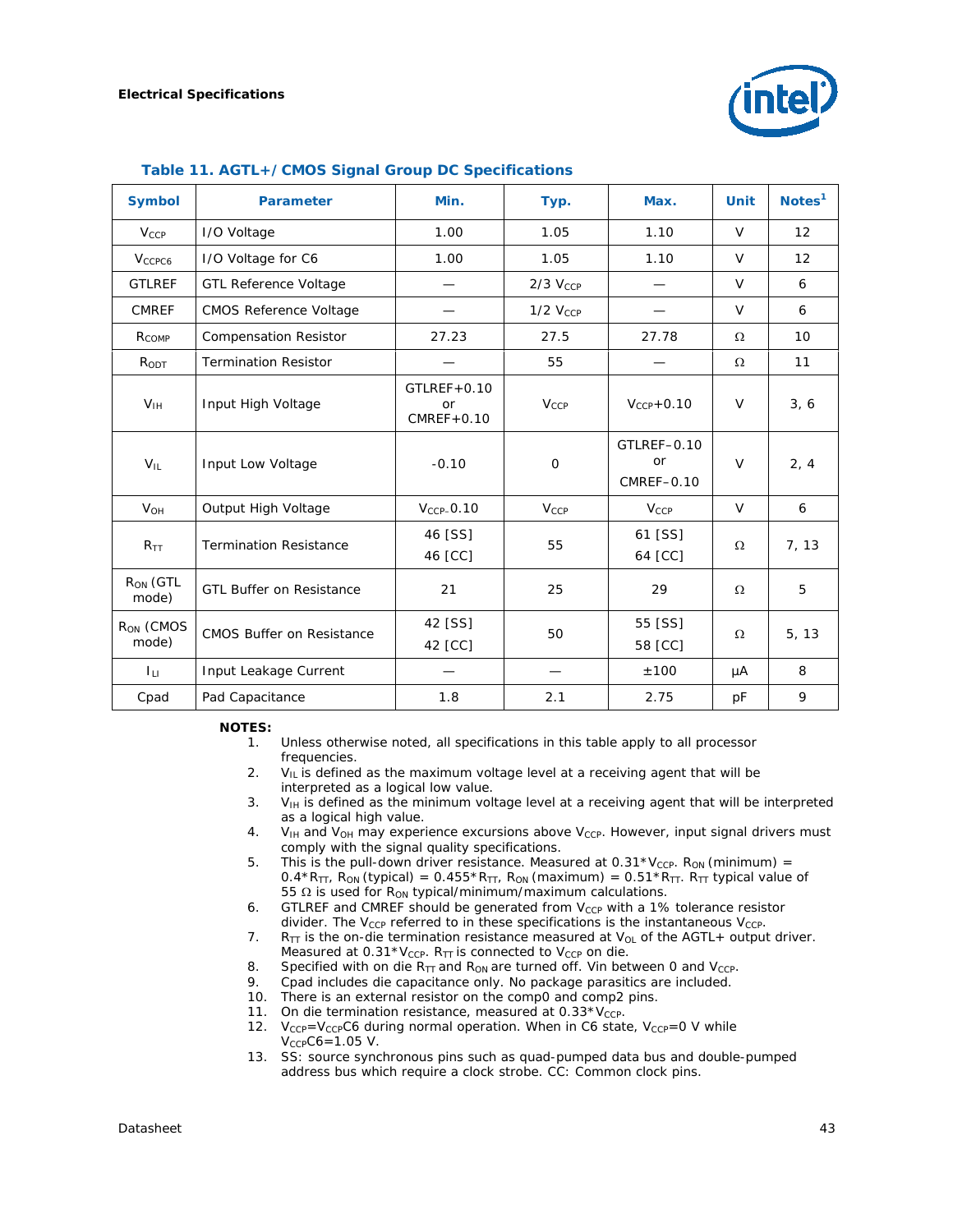

# **Table 12. Legacy CMOS Signal Group DC Specifications**

| <b>Symbol</b>     | <b>Parameter</b>                  | Min.          | Typ.      | Max.           | <b>Unit</b> | Notes <sup>1</sup> |
|-------------------|-----------------------------------|---------------|-----------|----------------|-------------|--------------------|
| $V_{CCP}$         | I/O Voltage                       | 1.00          | 1.05      | 1.10           | $\vee$      | 8                  |
| $V_{CCP}$ $C6$    | I/O Voltage for C6                | 1.00          | 1.05      | 1.10           | $\vee$      | 8                  |
| $V_{\text{IH}}$   | Input High Voltage                | $0.7*V_{CCP}$ | $V_{CCP}$ | $VCCP+0.1$     | $\vee$      | $\overline{2}$     |
| $V_{IL}$          | Input Low Voltage CMOS            | $-0.10$       | 0.00      | $0.3*V_{CCP}$  | $\vee$      | $\overline{2}$     |
| $V_{OH}$          | Output High Voltage               | $0.9*V_{CCP}$ | $V_{CCP}$ | $V_{CCP}$ +0.1 | $\vee$      | 2                  |
| $V_{\Omega L}$    | Output Low Voltage                | $-0.10$       | $\Omega$  | $0.1*V_{CCP}$  | $\vee$      | $\overline{2}$     |
| I <sub>OH</sub>   | Output High Current               | 1.5           |           | 4.1            | mA          | 4                  |
| $I_{OL}$          | <b>Output Low Current</b>         | 1.5           |           | 4.1            | mA          | 3                  |
| Ιu.               | Input Leakage Current             |               |           | ± 100          | μA          | 5                  |
| Cpad1             | Pad Capacitance                   | 1.6           | 2.1       | 2.55           | pF          | 6                  |
| Cpad <sub>2</sub> | Pad Capacitance for CMOS<br>Input | 0.95          | 1.2       | 1.45           |             | 7                  |

#### **NOTES:**

- 1. Unless otherwise noted, all specifications in this table apply to all processor frequencies.
- 2. The  $V_{CCP}$  referred to in these specifications refers to instantaneous  $V_{CCP}$ .<br>3. Measured at 0.1\*V<sub>CCP</sub>.
- 
- 3. Measured at  $0.1*V_{CCP}$ .<br>4. Measured at  $0.9*V_{CCP}$ . Measured at  $0.9*V_{CCP}$ .
- 5. For Vin between OV and  $V_{CCP}$ . Measured when the driver is tri-stated.
- 6. Cpad1 includes die capacitance only for DPRSTP#, DPSLP#, PWRGOOD. No package parasitics are included.
- 7. Cpad2 includes die capacitance for all other CMOS input signals. No package parasitics are included.
- 8. V<sub>CCP</sub>C6 = V<sub>CCP</sub> during normal operation and a specific tolerance may be added for this later.

## **Table 13. Open Drain Signal Group DC Specifications**

| <b>Symbol</b> | <b>Parameter</b>          | Min.          | Typ.      | Max.            | <b>Unit</b> | Note <sup>1</sup> |
|---------------|---------------------------|---------------|-----------|-----------------|-------------|-------------------|
| $V_{OH}$      | Output High Voltage       | $V_{CCP}$ -5% | $V_{CCP}$ | $V_{CCP} + 5\%$ |             |                   |
| $V_{OL}$      | Output Low Voltage        |               |           | 0.20            |             |                   |
| lol.          | <b>Output Low Current</b> | 16            |           | 50              | mA          |                   |
| $I_{LO}$      | Output Leakage Current    |               |           | ±200            | μA          |                   |
| Cpad          | Pad Capacitance           | 1.9           | 2.2       | 2.45            | рF          | 5                 |

- 1. Unless otherwise noted, all specifications in this table apply to all processor frequencies.
- 2. Measured at 0.2 V.
- 3.  $V_{OH}$  is determined by value of the external pull-up resistor to  $V_{CCP}$ .<br>4. For Vin between 0 V and V<sub>OH</sub>.
- 4. For Vin between 0 V and  $V_{OH}$ .<br>5. Cpad includes die capacitance
- 5. Cpad includes die capacitance only. No package parasitics are included.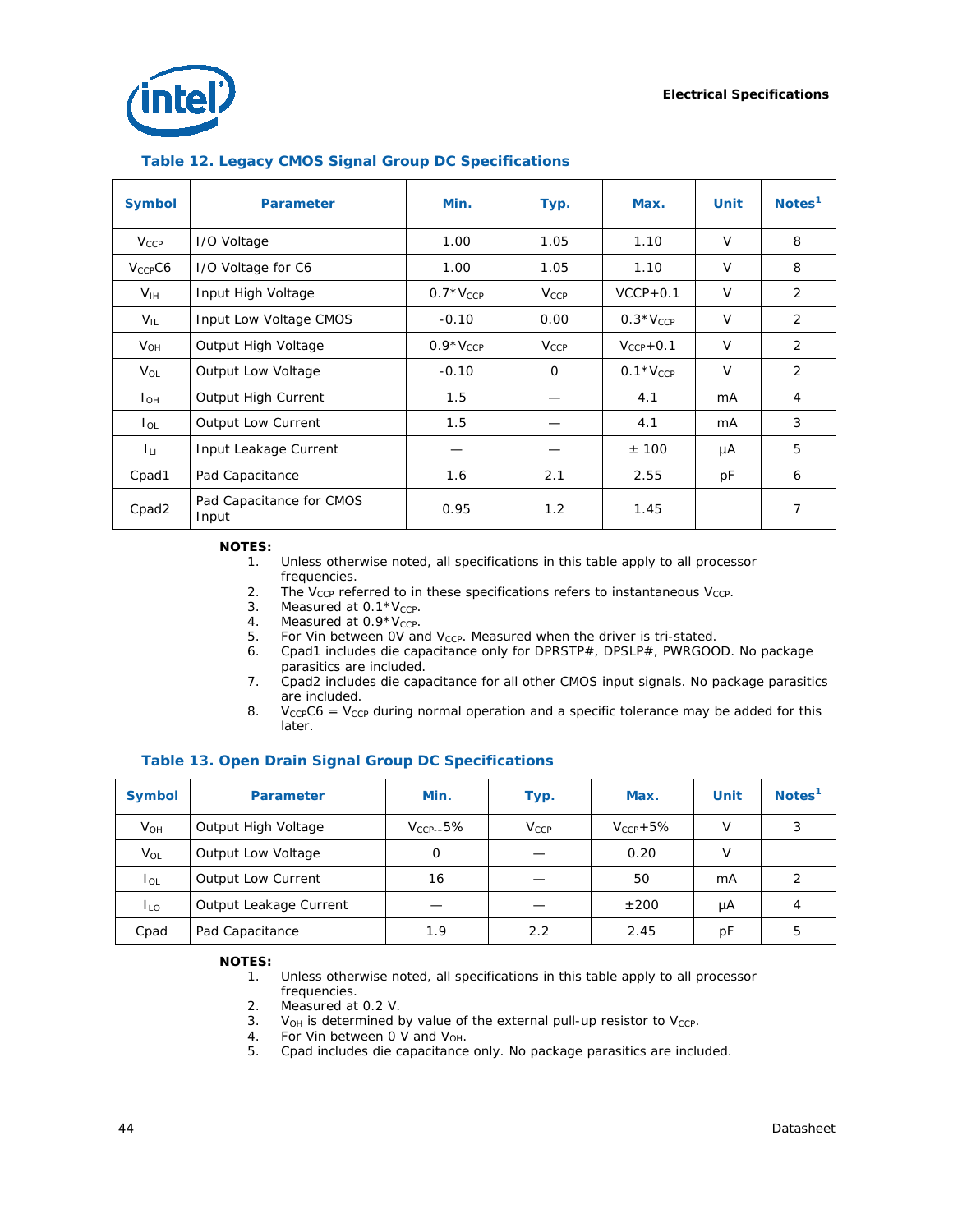

# **3.13 AGTL+ FSB Specifications**

Termination resistors are not required for most AGTL+ signals, as these are integrated into the processor silicon.

Valid high and low levels are determined by the input buffers which compare a signal's voltage with a reference voltage called GTLREF (known as  $V_{RFF}$  in previous documentation).

[Table 11](#page-42-0) lists the GTLREF and CMREF specifications. The AGTL+ and CMOS reference voltages (GTLREF and CMREF) should be generated on the system board using high precision voltage divider circuits. It is important that the system board impedance is held to the specified tolerance, and that the intrinsic trace capacitance for the AGTL+ signal group traces is known and well- controlled.

**§**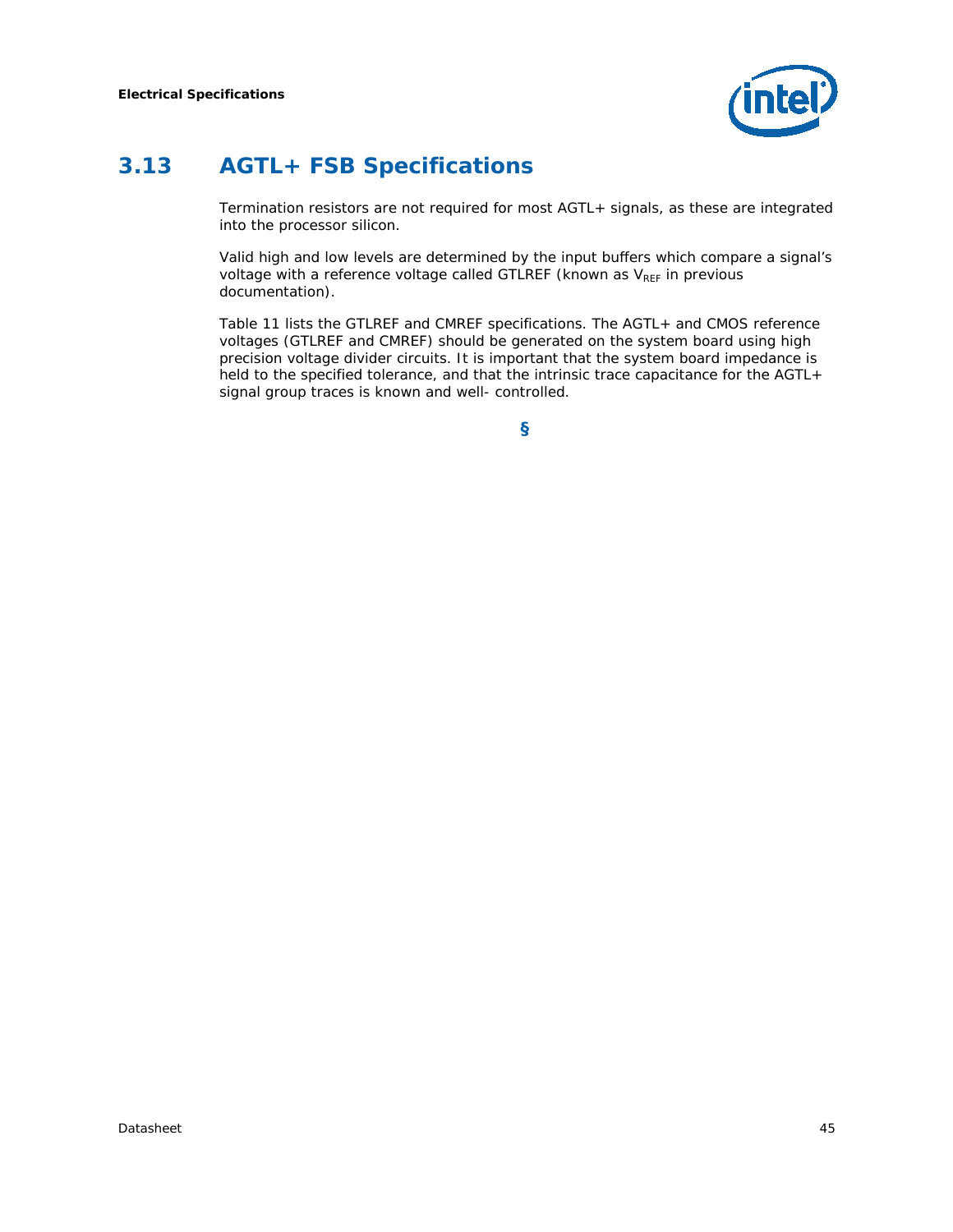*Electrical Specifications*



This page intentionally left blank.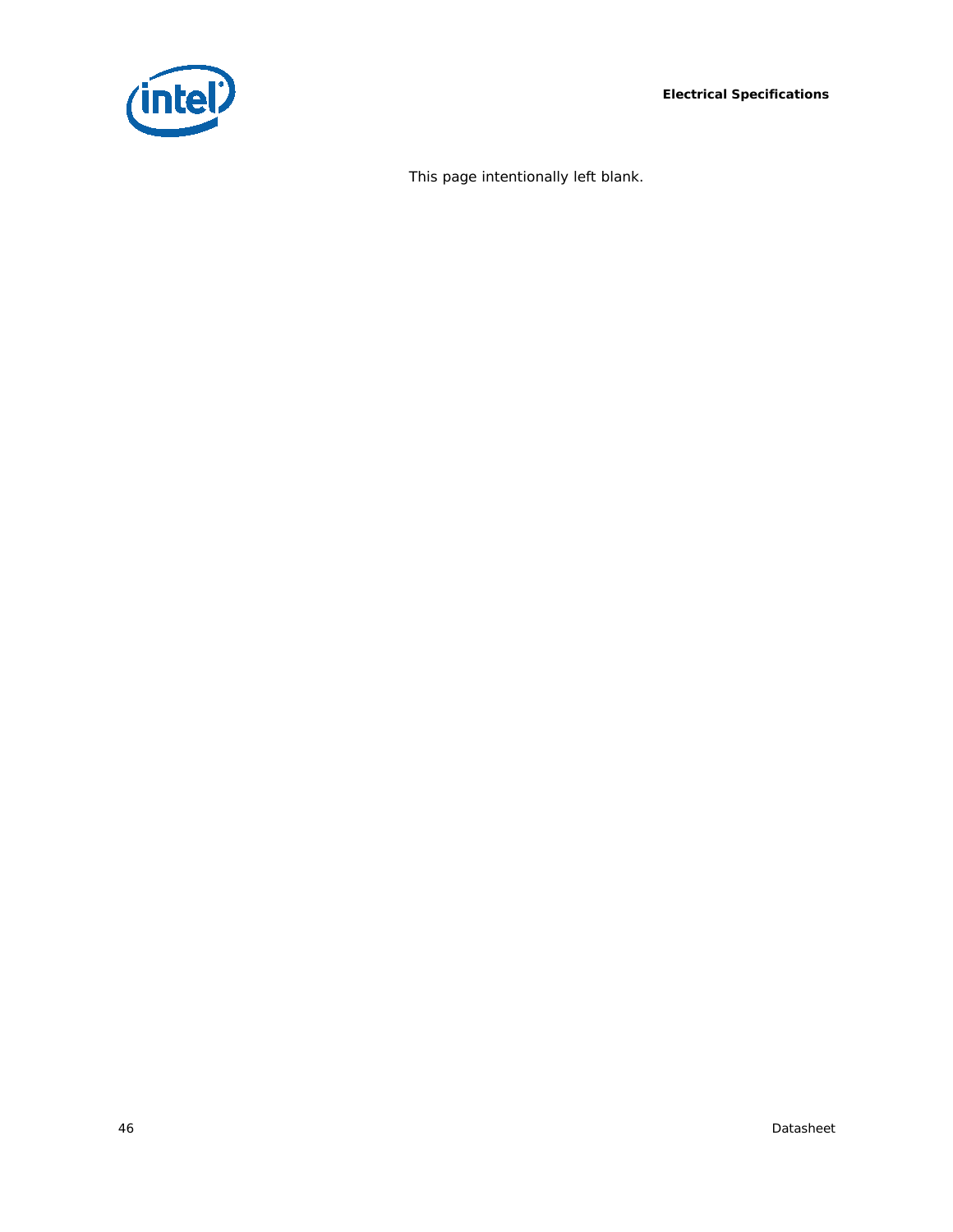

# *4 Package Mechanical Specifications and Pin Information*

This chapter describes the package specifications, pinout assignments, and signal descriptions.

# **4.1 Package Mechanical Specifications**

The processor will be available in 512 KB, 441 pins in FCBGA8 package. The package dimensions are shown in [Figure 8.](#page-47-0)

# **4.1.1 Processor Package Weight**

The Intel Atom processor Z5xx series package weight is 0.475 g.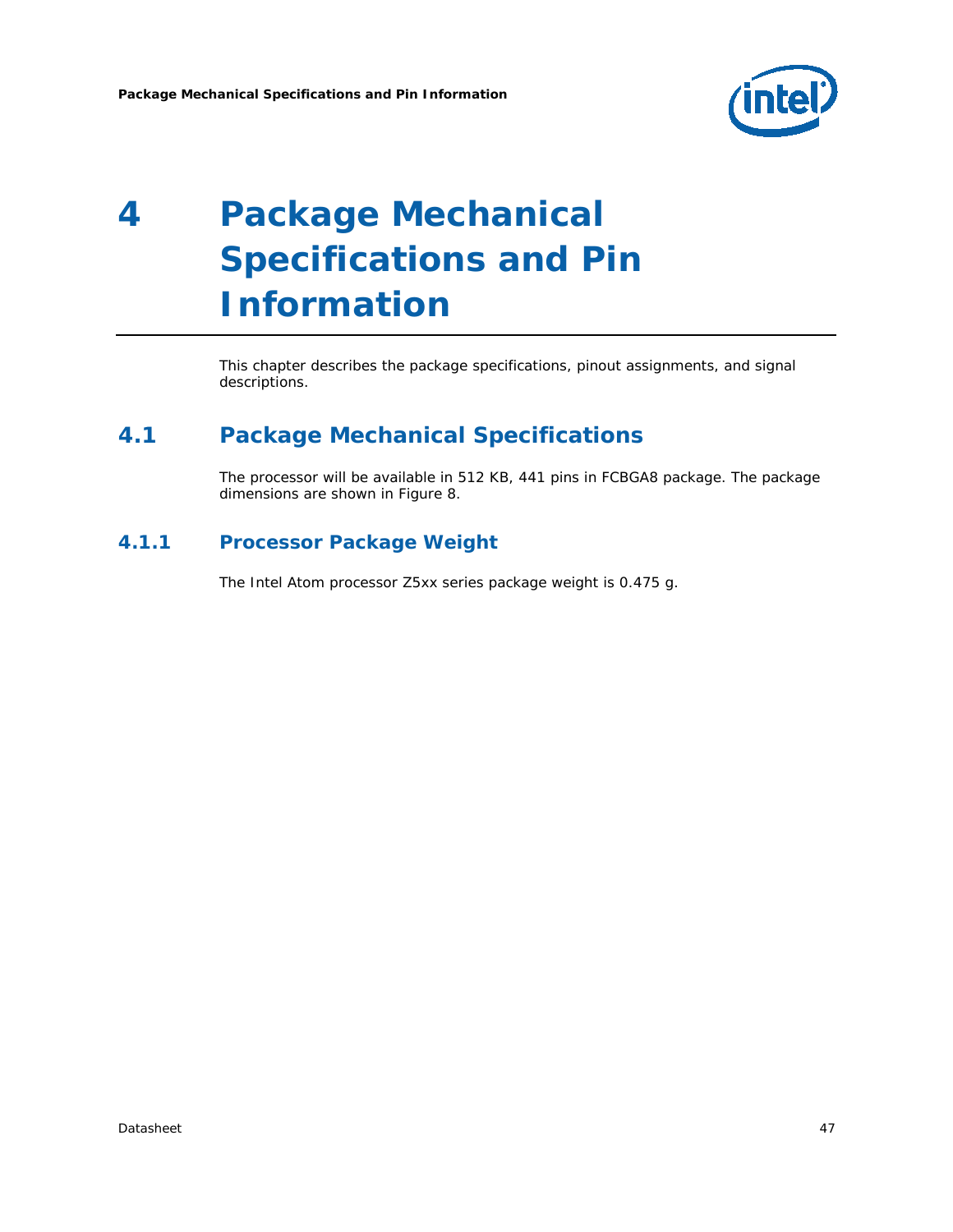

<span id="page-47-0"></span>**Figure 8. Package Mechanical Drawing**

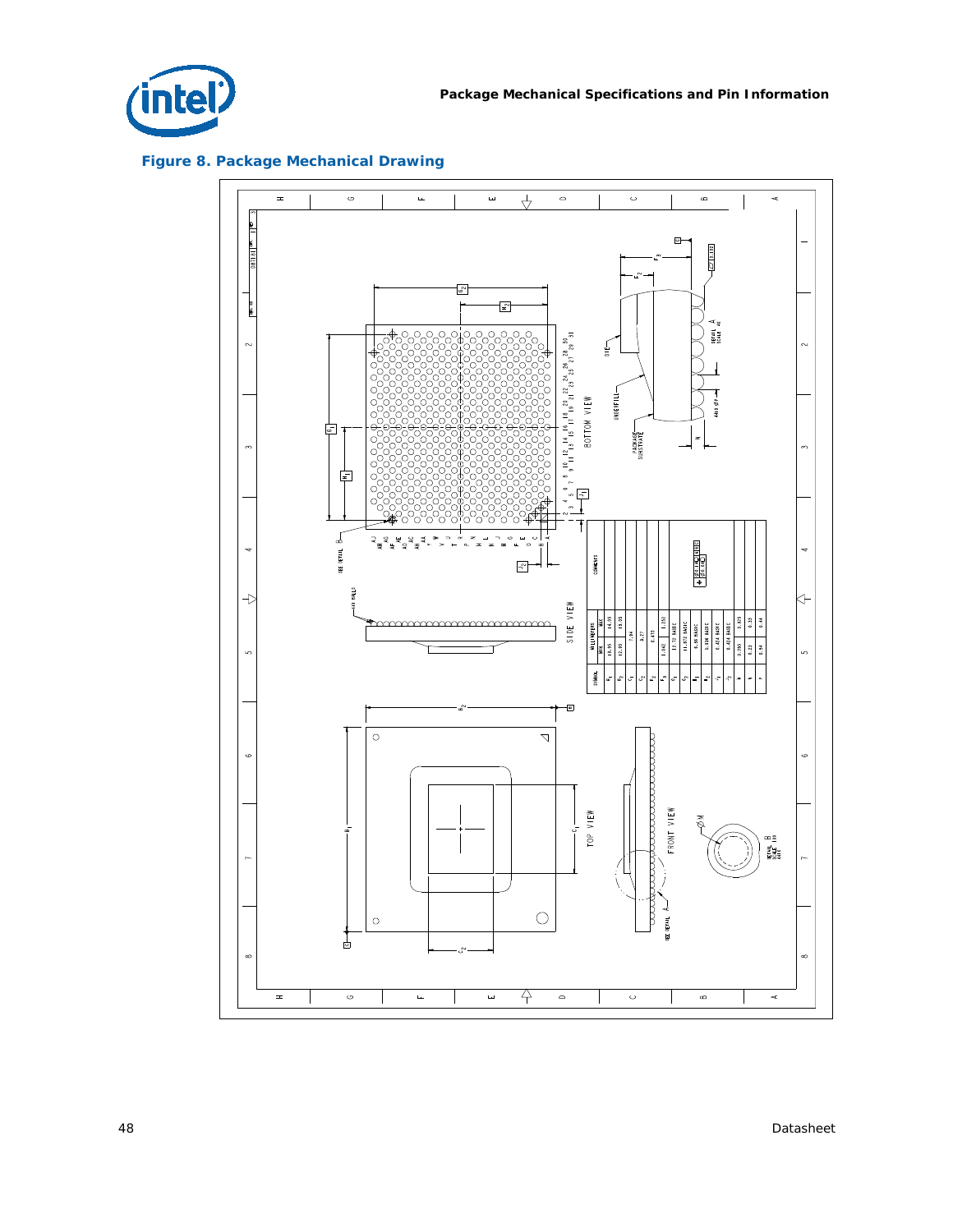

# **4.2 Processor Pinout Assignment**

[Figure 9](#page-48-0) and [Figure 10](#page-49-0) are graphic representations of the processor pinout assignments. [Table 14](#page-50-0) lists the pinout by signal name.

|                  | AJ            | AH               | AG         | AF               | AE          | <b>AD</b>   | AC         | AB          | AA          | Y           | w           | $\mathsf{v}$ | U           | $\mathsf{T}$      |
|------------------|---------------|------------------|------------|------------------|-------------|-------------|------------|-------------|-------------|-------------|-------------|--------------|-------------|-------------------|
| $\mathbf{1}$     |               |                  |            | VSS/NCTF         |             | $D[61]$ #   |            | DSTBN[3]#   |             | $D[51]$ #   |             | <b>VSS</b>   |             | THERMTRIP#        |
| $\overline{2}$   |               |                  | VSS/NCTF   |                  | $D[60]$ #   |             | $D[59]$ #  |             | $D[62]$ #   |             | <b>VCC</b>  |              | VID[6]      |                   |
| 3                |               | VSS/NCTF         |            | $D[54]$ #        |             | <b>VSS</b>  |            | <b>VSS</b>  |             | <b>VSS</b>  |             | <b>VSS</b>   |             | <b>VSS</b>        |
| 4                | VSS/NCTF      |                  | $D[53]$ #  |                  | $D[57]$ #   |             | $D[63]$ #  |             | DSTBP[3]#   |             | $D[58]$ #   |              | THRMDC      |                   |
| 5                |               | $D[48]$ #        |            | $D[52]$ #        |             | <b>VSS</b>  |            | $D[49]$ #   |             | $DINV[3]$ # |             | <b>VSS</b>   |             | THRMDA            |
| 6                | $D[50]$ #     |                  | <b>VSS</b> |                  | $D[56]$ #   |             | $D[55]$ #  |             | <b>VSS</b>  |             | <b>VSS</b>  |              | VCC         |                   |
| $\boldsymbol{7}$ |               | $D[45]$ #        |            | $D[40]$ #        |             | $D[33]$ #   |            | VCCP        |             | <b>VSS</b>  |             | <b>VSS</b>   |             | <b>VSS</b>        |
| 8                | $D[46]$ #     |                  | <b>VSS</b> |                  | $D[32]$ #   |             | <b>VSS</b> |             | <b>VCCP</b> |             | <b>VCC</b>  |              | <b>VCC</b>  |                   |
| 9                |               | $D[36]$ #        |            | $D[35]$ #        |             | <b>VSS</b>  |            | <b>VCCP</b> |             | <b>VSS</b>  |             | <b>VSS</b>   |             | <b>VSS</b>        |
| 10               | $D[47]$ #     |                  | <b>VSS</b> |                  | $D[37]$ #   |             | <b>VSS</b> |             | <b>VCCP</b> |             | VCC         |              | <b>VCC</b>  |                   |
| 11               |               | DSTBN[2]<br>$\#$ |            | DSTBP[2]<br>$\#$ |             | <b>VSS</b>  |            | <b>VCCP</b> |             | <b>VSS</b>  |             | <b>VSS</b>   |             | <b>VSS</b>        |
| 12               | $D[44]$ #     |                  | <b>VSS</b> |                  | $DINV[2]\#$ |             | <b>VSS</b> |             | <b>VCCP</b> |             | VCC         |              | VCC         |                   |
| 13               |               | $D[42]$ #        |            | $D[39]$ #        |             | COMP[1]     |            | <b>VCCP</b> |             | <b>VSS</b>  |             | <b>VSS</b>   |             | <b>VSS</b>        |
| 14               | $D[43]$ #     |                  | <b>VSS</b> |                  | COMP[0]     |             | <b>VSS</b> |             | VCCP        |             | VCC         |              | VCC         |                   |
| 15               |               | $D[34]$ #        |            | $D[41]$ #        |             | <b>RSVD</b> |            | <b>VCCP</b> |             | <b>VSS</b>  |             | <b>VSS</b>   |             | <b>VSS</b>        |
| 16               | $D[38]$ #     |                  | <b>VSS</b> |                  | <b>RSVD</b> |             | <b>VSS</b> |             | VCCP        |             | VCC         |              | VCC         |                   |
| 17               |               | $D[27]$ #        |            | <b>RSVD</b>      |             | <b>RSVD</b> |            | <b>VCCP</b> |             | <b>VSS</b>  |             | <b>VSS</b>   |             | <b>VSS</b>        |
| 18               | $D[30]$ #     |                  | <b>VSS</b> |                  | $D[26]$ #   |             | VSS        |             | <b>VCCP</b> |             | VCC         |              | VCC         |                   |
| 19               |               | $D[24]$ #        |            | $D[31]$ #        |             | $D[28]$ #   |            | <b>VCCP</b> |             | <b>VSS</b>  |             | <b>VSS</b>   |             | <b>VSS</b>        |
| 20               | $D[18]$ #     |                  | <b>VSS</b> |                  | $D[19]$ #   |             | <b>VSS</b> |             | <b>VCCP</b> |             | <b>VCC</b>  |              | VCC         |                   |
| 21               |               | DSTBP[1]#        |            | DSTBN[1]<br>$\#$ |             | <b>VSS</b>  |            | VCCP        |             | <b>VSS</b>  |             | <b>VSS</b>   |             | <b>VSS</b>        |
| 22               | $D[20]$ #     |                  | <b>VSS</b> |                  | $DINV[1]\#$ |             | <b>VSS</b> |             | <b>VCCP</b> |             | VCC         |              | VCC         |                   |
| 23               |               | $D[23]$ #        |            | $D[25]$ #        |             | <b>VSS</b>  |            | <b>VCCP</b> |             | <b>VSS</b>  |             | <b>VSS</b>   |             | <b>VSS</b>        |
| 24               | $D[29]$ #     |                  | <b>VSS</b> |                  | $D[16]$ #   |             | $D[17]$ #  |             | <b>VSS</b>  |             | <b>VCC</b>  |              | <b>VCC</b>  |                   |
| 25               |               | $D[22]$ #        |            | $D[21]$ #        |             | <b>VSS</b>  |            | $D[14]$ #   |             | <b>VSS</b>  |             | <b>VSS</b>   |             | <b>VSS</b>        |
| 26               | <b>GTLREF</b> |                  | <b>VSS</b> |                  | CMREF       |             | $D[15]$ #  |             | $D[6]$ #    |             | <b>VCCP</b> |              | <b>VCCP</b> |                   |
| 27               |               | $D[1]$ #         |            | $D[11]$ #        |             | $D[12]$ #   |            | <b>VSS</b>  |             | $D[0]$ #    |             | TEST3        |             | <b>VSS</b>        |
| 28               | VSS/NCTF      |                  | $D[13]$ #  |                  | $DINV[0]$ # |             | $D[9]$ #   |             | DSTBN[0]#   |             | DRDY#       |              | BSEL[2]     |                   |
| 29               |               | VSS/NCTF         |            | $D[5]$ #         |             | <b>VSS</b>  |            | <b>VSS</b>  |             | <b>VSS</b>  |             | <b>VSS</b>   |             | VSS               |
| 30               |               |                  | VSS/NCTF   |                  | $D[4]$ #    |             | $D[3]$ #   |             | DSTBP[0]#   |             | $D[8]$ #    |              | TEST4       |                   |
| 31               |               |                  |            | VSS/NCTF         |             | $D[10]$ #   |            | $D[7]$ #    |             | $D[2]$ #    |             | DPWR#        |             | TEST <sub>2</sub> |
|                  | <b>AJ</b>     | AH               | AG         | AF               | AE          | <b>AD</b>   | AC         | AB          | AA          | Y           | w           | $\mathsf{v}$ | U           | $\mathbf T$       |

# <span id="page-48-0"></span>**Figure 9. Pinout Diagram (Top View, Left Side)**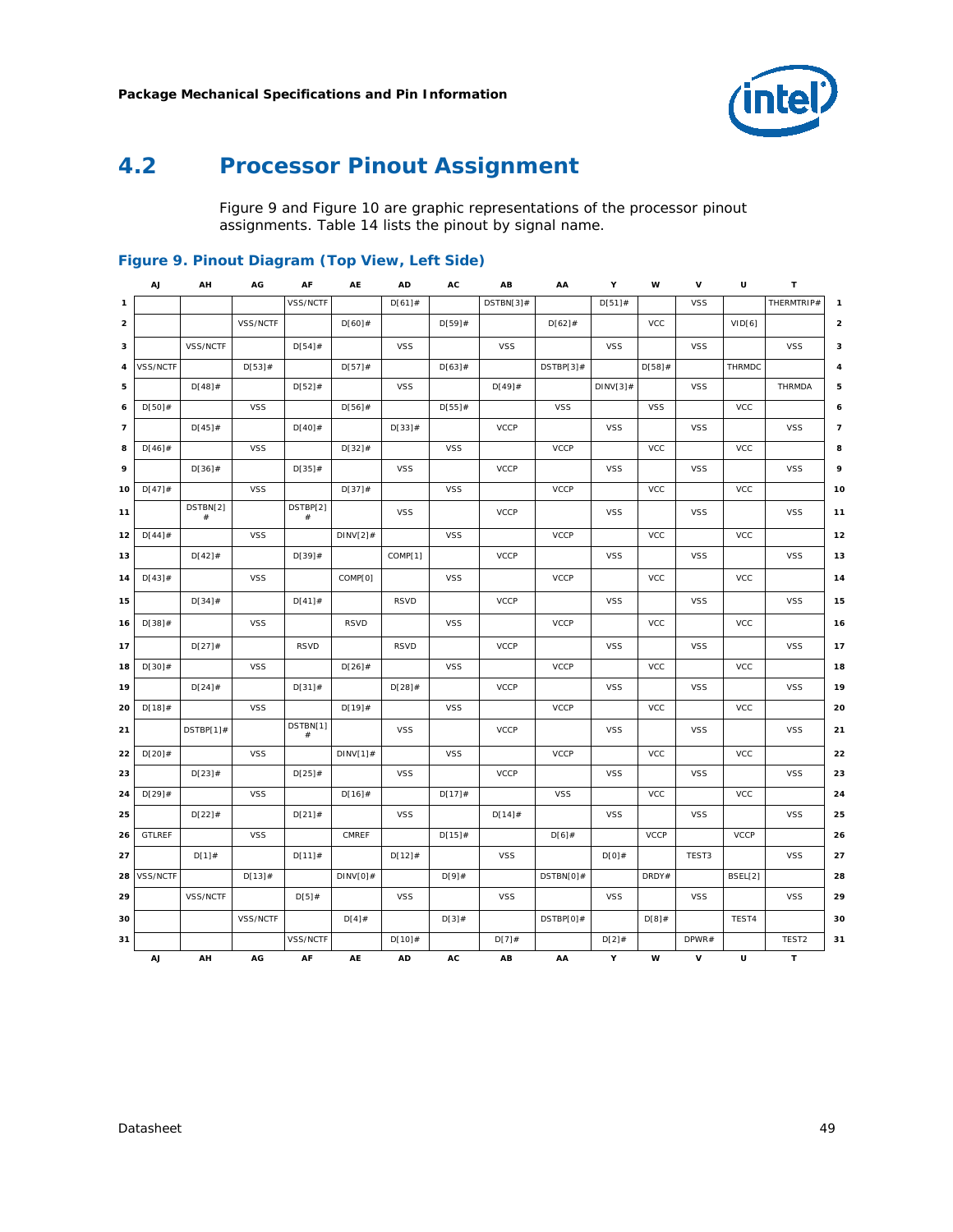

|      | R           | P          | Ν           | М            | L           | κ           | J           | н           | G              | F          | Е                   | D             | с            | в          | Α           |
|------|-------------|------------|-------------|--------------|-------------|-------------|-------------|-------------|----------------|------------|---------------------|---------------|--------------|------------|-------------|
|      |             | <b>TMS</b> |             | <b>TDO</b>   |             | STPCLK#     |             | IERR#       |                | BPM[0]#    |                     | VSS/NCTF      |              |            |             |
|      | VID[5]      |            | TDI         |              | <b>TCK</b>  |             | SLP#        |             | DPRSTP#        |            | $\mathsf{BPM}[1]\#$ |               | VSS/NCT<br>F |            |             |
|      |             | <b>VSS</b> |             | <b>VSS</b>   |             | VSS         |             | <b>VSS</b>  |                | <b>VSS</b> |                     | BPM[3]#       |              | VSS/NCTF   |             |
|      | VID[1]      |            | VID[2]      |              | VID[4]      |             | TRST#       |             | <b>PWRGOOD</b> |            | PRDY#               |               | $A[29]$ #    |            | VSS/NCTF    |
| 5    |             | VID[0]     |             | RESET#       |             | VID[3]      |             | PROCHOT#    |                | BPM[2]#    |                     | A[19]#        |              | $A[17]$ #  |             |
|      | VCC         |            | <b>VCC</b>  |              | <b>VSS</b>  |             | <b>VSS</b>  |             | DPSLP#         |            | <b>RSVD</b>         |               | <b>VSS</b>   |            | $A[22]$ #   |
|      |             | <b>VSS</b> |             | <b>VSS</b>   |             | <b>VSS</b>  |             | VCCPC6      |                | PREQ#      |                     | <b>RSVD</b>   |              | $A[26]$ #  |             |
|      | VCC         |            | <b>VCC</b>  |              | <b>VCC</b>  |             | VCCPC6      |             | <b>VSS</b>     |            | <b>RSVD</b>         |               | <b>VSS</b>   |            | $A[28]$ #   |
| 9    |             | <b>VSS</b> |             | <b>VSS</b>   |             | VSS         |             | VCCPC6      |                | <b>VSS</b> |                     | <b>RSVD</b>   |              | $A[21]$ #  |             |
| 10   | <b>VCC</b>  |            | <b>VCC</b>  |              | <b>VCC</b>  |             | <b>VCCP</b> |             | <b>VSS</b>     |            | <b>RSVD</b>         |               | <b>VSS</b>   |            | $A[25]$ #   |
| 11   |             | <b>VSS</b> |             | VSS          |             | <b>VSS</b>  |             | <b>VCCP</b> |                | <b>VSS</b> |                     | ADSTB[1]#     |              | $A[31]$ #  |             |
| $12$ | VCC         |            | VCC         |              | VCC         |             | VCCP        |             | <b>VSS</b>     |            | $A[20]$ #           |               | <b>VSS</b>   |            | $A[18]$ #   |
| 13   |             | <b>VSS</b> |             | <b>VSS</b>   |             | VSS         |             | <b>VCCP</b> |                | <b>VSS</b> |                     | $A[27]$ #     |              | $A[23]$ #  |             |
| 14   | <b>VCC</b>  |            | <b>VCC</b>  |              | <b>VCC</b>  |             | <b>VCCP</b> |             | <b>VSS</b>     |            | $A[24]$ #           |               | <b>VSS</b>   |            | $A[30]$ #   |
| 15   |             | <b>VSS</b> |             | <b>VSS</b>   |             | <b>VSS</b>  |             | <b>VCCP</b> |                | COMP[3]    |                     | $A[12]$ #     |              | $A[16]$ #  |             |
| 16   | VCC         |            | VCC         |              | VCC         |             | VCCP        |             | <b>VSS</b>     |            | COMP[2]             |               | VSS          |            | $A[10]$ #   |
| 17   |             | <b>VSS</b> |             | <b>VSS</b>   |             | <b>VSS</b>  |             | <b>VCCP</b> |                | <b>VSS</b> |                     | $A[15]$ #     |              | $A[7]$ #   |             |
| 18   | <b>VCC</b>  |            | <b>VCC</b>  |              | <b>VCC</b>  |             | <b>VCCP</b> |             | <b>VSS</b>     |            | $A[11]$ #           |               | <b>VSS</b>   |            | $A[8]$ #    |
| 19   |             | <b>VSS</b> |             | <b>VSS</b>   |             | <b>VSS</b>  |             | <b>VCCP</b> |                | <b>VSS</b> |                     | ADSTB[0]#     |              | $A[13]$ #  |             |
| 20   | VCC         |            | VCC         |              | <b>VCC</b>  |             | <b>VCCP</b> |             | <b>VSS</b>     |            | $REQ[2]\#$          |               | <b>VSS</b>   |            | $A[14]$ #   |
| 21   |             | <b>VSS</b> |             | <b>VSS</b>   |             | VSS         |             | <b>VCCP</b> |                | <b>VSS</b> |                     | $A[5]$ #      |              | $REQ[4]\#$ |             |
| 22   | <b>VCC</b>  |            | <b>VCC</b>  |              | <b>VCC</b>  |             | <b>VCCP</b> |             | <b>VSS</b>     |            | $A[3]$ #            |               | <b>VSS</b>   |            | $A[4]$ #    |
| 23   |             | <b>VSS</b> |             | <b>VSS</b>   |             | VSS         |             | <b>VCCP</b> |                | <b>VSS</b> |                     | REQ[1]#       |              | $A[9]$ #   |             |
| 24   | VCC         |            | VCC         |              | VCC         |             | <b>VSS</b>  |             | BPRI#          |            | $A[6]$ #            |               | VSS          |            | $REQ[3]$ #  |
| 25   |             | <b>VSS</b> |             | <b>VSS</b>   |             | <b>VSS</b>  |             | BNR#        |                | TRDY#      |                     | LOCK#         |              | $REQ[0]$ # |             |
| 26   | <b>VCCP</b> |            | <b>VCCP</b> |              | <b>VCCP</b> |             | SMI#        |             | <b>RSVD</b>    |            | $RS[2]$ #           |               | ADS#         |            | <b>RSVD</b> |
| 27   |             | <b>VSS</b> |             | VCCPC6       |             | <b>RSVD</b> |             | IGNNE#      |                | <b>VSS</b> |                     | $RS[0]\#$     |              | DEFER#     |             |
| 28   | BCLK[1]     |            | <b>VSS</b>  |              | LINT1       |             | FERR#       |             | <b>RSVD</b>    |            | $RS[1]\#$           |               | BRO#         |            | VSS/NCTF    |
| 29   |             | BCLK[0]    |             | <b>VSS</b>   |             | <b>RSVD</b> |             | <b>VSS</b>  |                | HITM#      |                     | DBSY#         |              | VSS/NCTF   |             |
| 30   | BSEL[0]     |            | <b>VCCA</b> |              | <b>RSVD</b> |             | <b>RSVD</b> |             | A20M#          |            | HIT#                |               | VSS/NCT<br>F |            |             |
| 31   |             | TEST1<br>P | N           | BSEL[1]<br>M | L           | VSS<br>К    | J           | LINTO       |                | INIT#      |                     | VSS/NCTF<br>D | c            | в          | А           |

# <span id="page-49-0"></span>**Figure 10. Pinout Diagram (Top View, Right Side)**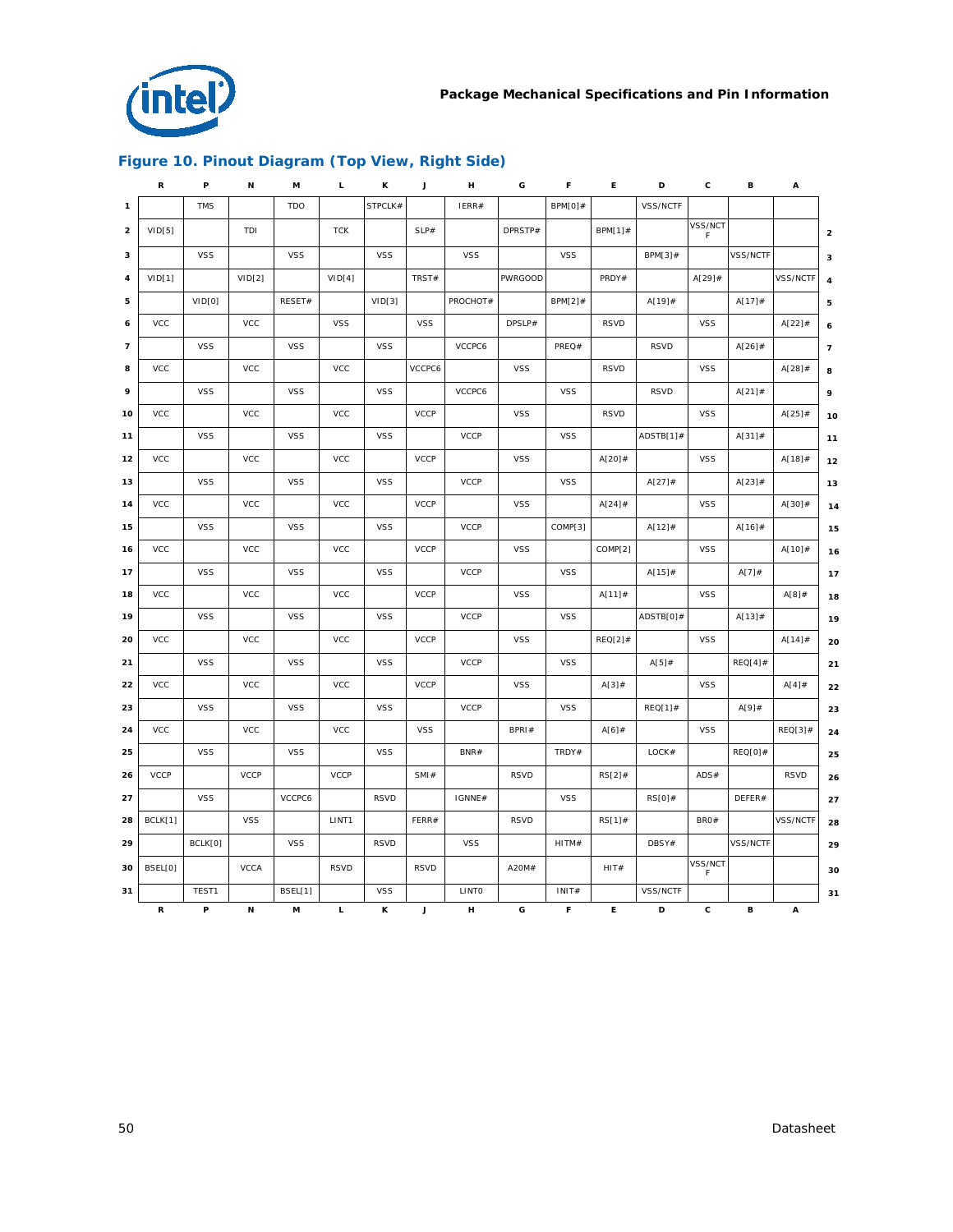

| .                  | ٠,<br>- 9 |
|--------------------|-----------|
| <b>Signal Name</b> | Ball #    |
| $A[3]$ #           | E22       |
| $A[4]\#$           | A22       |
| A[5]#              | D21       |
| $A[6]$ #           | E24       |
| A[7]#              | B17       |
| $A[8]$ #           | A18       |
| A[9]#              | B23       |
| A[10]#             | A16       |
| A[11]#             | E18       |
| A[12]#             | D15       |
| A[13]#             | B19       |
| $A[14]$ #          | A20       |
| A[15]#             | D17       |
| $A[16]$ #          | B15       |
| A[17]#             | B5        |
| $A[18]$ #          | A12       |
| A[19]#             | D5        |
| $A[20]$ #          | E12       |
| A[21]#             | B9        |
| $A[22]$ #          | Α6        |
| $A[23]$ #          | B13       |
| $A[24]$ #          | E14       |
| A[25]#             | A10       |
| $A[26]$ #          | Β7        |
| A[27]#             | D13       |
| $A[28]$ #          | A8        |
| $A[29]$ #          | C4        |
| $A[30]$ #          | A14       |
| $A[31]$ #          | B11       |

<span id="page-50-0"></span>

|  |  | <b>Table 14. Pinout Arranged by Signal Name</b> |  |  |  |
|--|--|-------------------------------------------------|--|--|--|
|--|--|-------------------------------------------------|--|--|--|

| <b>Signal Name</b> | Ball #          |
|--------------------|-----------------|
| A20M#              | G30             |
| ADS#               | C <sub>26</sub> |
| $ADSTB[0]\#$       | D19             |
| $ADSTB[1]\#$       | D11             |
| BCLK[0]            | P29             |
| BCLK[1]            | R28             |
| BNR#               | H25             |
| BPM[0]#            | F1              |
| BPM[1]#            | E2              |
| $BPM[2]\#$         | F5              |
| BPM $[3]$ #        | D <sub>3</sub>  |
| BPRI#              | G24             |
| BRO#               | C <sub>28</sub> |
| <b>RSVD</b>        | G26             |
| BSEL[0]            | R30             |
| BSEL[1]            | M31             |
| BSEL[2]            | U28             |
| CMREF[1]           | AE26            |
| COMP[0]            | AE14            |
| COMP[1]            | AD13            |
| COMP[2]            | E16             |
| COMP[3]            | F15             |
| D[0]#              | Y27             |
| $D[1]$ #           | AH27            |
| $D[2]$ #           | Y31             |
| D[3]#              | AC30            |
| $D[4]$ #           | AE30            |
| D[5]#              | AF29            |
| $D[6]$ #           | AA26            |
|                    |                 |

| <b>Signal Name</b> | Ball #      |
|--------------------|-------------|
| D[7]#              | AB31        |
| D[8]#              | W30         |
| D[9]#              | AC28        |
| D[10]#             | AD31        |
| D[11]#             | AF27        |
| $D[12]$ #          | AD27        |
| D[13]#             | AG28        |
| D[14]#             | AB25        |
| D[15]#             | AC26        |
| $D[16]$ #          | AE24        |
| D[17]#             | AC24        |
| $D[18]$ #          | AJ20        |
| D[19]#             | AE20        |
| $D[20]$ #          | AJ22        |
| $D[21]$ #          | AF25        |
| D[22]#             | AH25        |
| $D[23]$ #          | AH23        |
| D[24]#             | AH19        |
| $D[25]$ #          | AF23        |
| D[26]#             | <b>AE18</b> |
| D[27]#             | AH17        |
| $D[28]$ #          | AD19        |
| D[29]#             | AJ24        |
| $D[30]$ #          | AJ18        |
| $D[31]$ #          | AF19        |
| $D[32]$ #          | AE8         |
| $D[33]$ #          | AD7         |
| D[34]#             | AH15        |
| $D[35]$ #          | AF9         |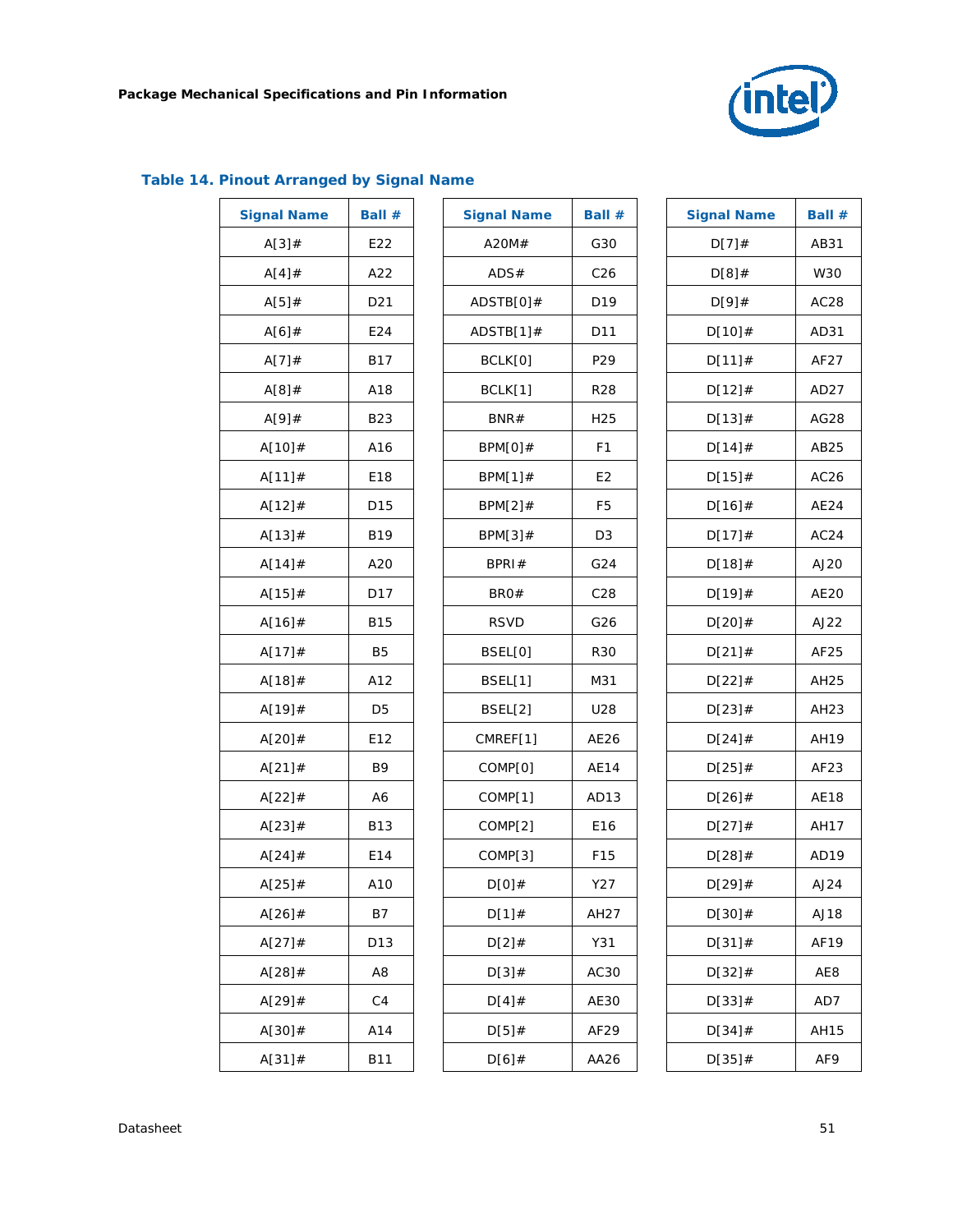

| <b>Signal Name</b> | Ball #          |
|--------------------|-----------------|
| $D[36]$ #          | AH9             |
| $D[37]$ #          | AE10            |
| $D[38]$ #          | AJ16            |
| $D[39]$ #          | AF13            |
| $D[40]$ #          | AF7             |
| D[41]#             | AF15            |
| $D[42]$ #          | AH13            |
| $D[43]$ #          | AJ14            |
| $D[44]$ #          | AJ12            |
| $D[45]$ #          | AH7             |
| $D[46]$ #          | AJ8             |
| $D[47]$ #          | AJ10            |
| D[48]#             | AH5             |
| $D[49]$ #          | AB5             |
| $D[50]$ #          | AJ6             |
| $D[51]$ #          | Υ1              |
| D[52]#             | AF5             |
| $D[53]$ #          | AG4             |
| $D[54]$ #          | AF3             |
| D[55]#             | AC6             |
| $D[56]$ #          | AE6             |
| D[57]#             | AE4             |
| $D[58]$ #          | W <sub>4</sub>  |
| D[59]#             | AC <sub>2</sub> |
| D[60]#             | AE <sub>2</sub> |
| $D[61]$ #          | AD1             |
| D[62]#             | AA2             |
| $D[63]$ #          | AC4             |
| DBSY#              | D29             |
| $\mathsf{DEFER}\#$ | B27             |
| DINV[0]#           | AE28            |

| <b>Signal Name</b>    | Ball # |
|-----------------------|--------|
| $DINV[1]\#$           | AE22   |
| $DINV[2]$ #           | AE12   |
| $DINV[3]$ #           | Y5     |
| DPRSTP#               | G2     |
| DPSLP#                | G6     |
| DPWR#                 | V31    |
| DRDY#                 | W28    |
| $DSTBN[0]\#$          | AA28   |
| DSTBN[1]#             | AF21   |
| $DSTBN[2]\#$          | AH11   |
| DSTBN[3]#             | AB1    |
| DSTBP[0]#             | AA30   |
| $DSTBP[1]\#$          | AH21   |
| DSTBP[2]#             | AF11   |
| $\mathsf{DSTBP}[3]\#$ | AA4    |
| FERR#                 | J28    |
| RSVD                  | G28    |
| GTLREF                | AJ26   |
| HIT#                  | E30    |
| HITM#                 | F29    |
| IERR#                 | Η1     |
| IGNNE#                | H27    |
| INIT#                 | F31    |
| LINTO                 | H31    |
| LINT1                 | L28    |
| LOCK#                 | D25    |
| PRDY#                 | E4     |
| PREQ#                 | F7     |
| PROCHOT#              | H5     |
| PWRGOOD               | G4     |
| REQ[0]#               | B25    |

| <b>Signal Name</b> | Ball #           |
|--------------------|------------------|
| $REQ[1]\#$         | D23              |
| REQ[2]#            | E20              |
| REQ[3]#            | A24              |
| $REQ[4]\#$         | B21              |
| RESET#             | M <sub>5</sub>   |
| RS[0]#             | D27              |
| RS[1]#             | E28              |
| RS[2]#             | E26              |
| RSVD               | K29              |
| <b>RSVD</b>        | D9               |
| <b>RSVD</b>        | D7               |
| <b>RSVD</b>        | E8               |
| RSVD               | E <sub>10</sub>  |
| <b>RSVD</b>        | L30              |
| RSVD               | J30              |
| <b>RSVD</b>        | E6               |
| RSVD               | AE16             |
| RSVD               | AF17             |
| <b>RSVD</b>        | AD <sub>15</sub> |
| RSVD               | AD17             |
| <b>RSVD</b>        | A26              |
| RSVD               | K27              |
| SLP#               | J <sub>2</sub>   |
| SMI#               | J26              |
| STPCLK#            | К1               |
| <b>TCK</b>         | L <sub>2</sub>   |
| TDI                | N2               |
| TDO                | M1               |
| TEST1              | P31              |
| TEST <sub>2</sub>  | T31              |
| TEST3              | V27              |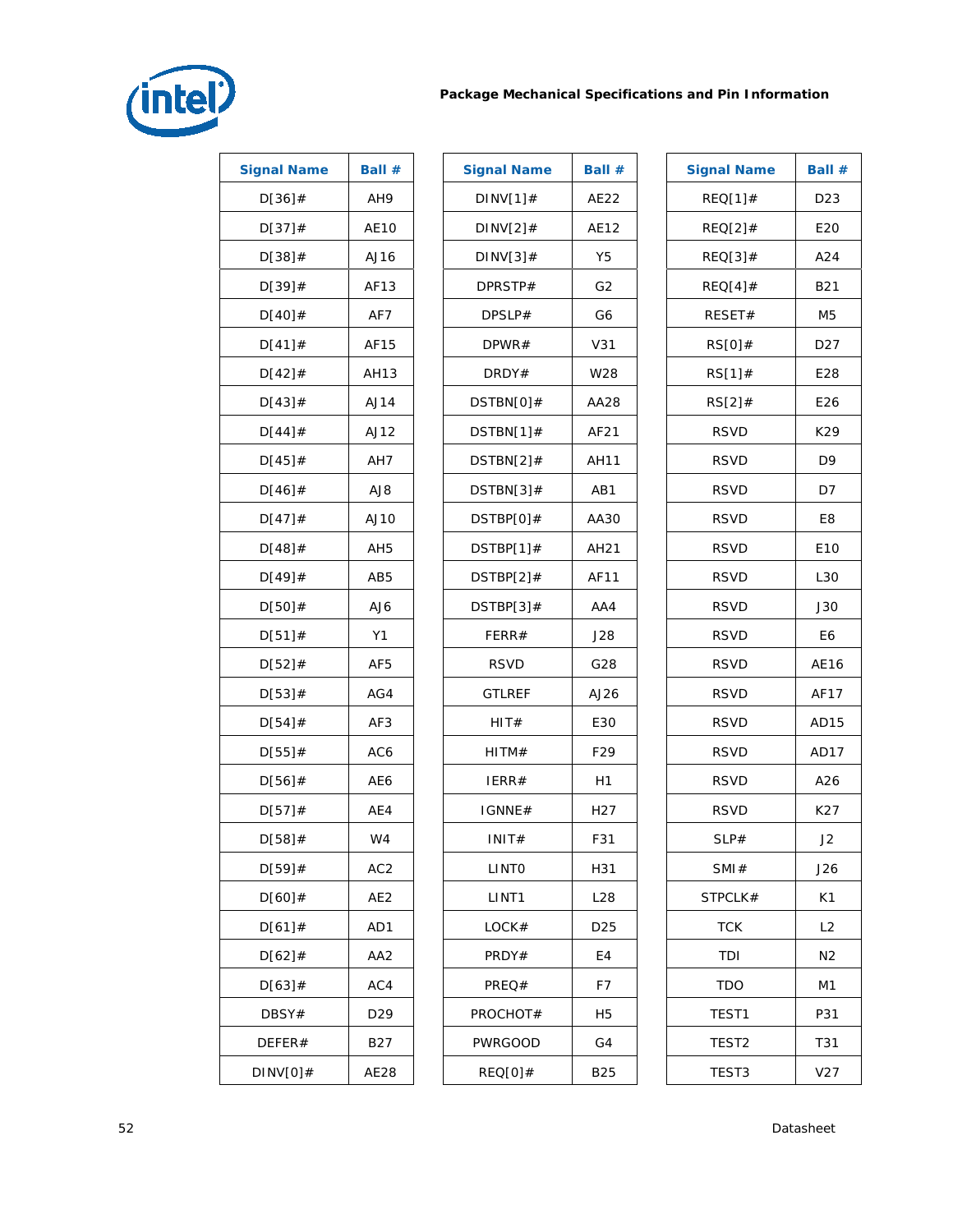

| <b>Signal Name</b> | Ball #          |
|--------------------|-----------------|
| TEST4              | U30             |
| THERMTRIP#         | T1              |
| THRMDA             | T <sub>5</sub>  |
| THRMDC             | U4              |
| <b>TMS</b>         | P1              |
| TRDY#              | F25             |
| TRST#              | J4              |
| VCC                | L8              |
| VCC                | L <sub>10</sub> |
| VCC                | L12             |
| VCC                | L14             |
| VCC                | L16             |
| VCC                | L18             |
| VCC                | L20             |
| VCC                | L22             |
| VCC                | L24             |
| <b>VCC</b>         | Ν6              |
| VCC                | N8              |
| VCC                | N10             |
| VCC                | N12             |
| VCC                | N14             |
| VCC                | N16             |
| VCC                | N18             |
| <b>VCC</b>         | N20             |
| VCC                | N22             |
| VCC                | N24             |
| VCC                | R6              |
| VCC                | R8              |
| VCC                | R10             |
| VCC                | R12             |
| VCC                | R14             |

| <b>Signal Name</b> | Ball #     |
|--------------------|------------|
| <b>VCC</b>         | R16        |
| <b>VCC</b>         | R18        |
| <b>VCC</b>         | R20        |
| <b>VCC</b>         | R22        |
| VCC                | <b>R24</b> |
| <b>VCC</b>         | U6         |
| <b>VCC</b>         | U8         |
| <b>VCC</b>         | U10        |
| <b>VCC</b>         | U12        |
| <b>VCC</b>         | U14        |
| <b>VCC</b>         | U16        |
| VCC                | U18        |
| VCC                | U20        |
| <b>VCC</b>         | U22        |
| VCC                | U24        |
| VCC                | W8         |
| <b>VCC</b>         | W10        |
| <b>VCC</b>         | W12        |
| <b>VCC</b>         | W14        |
| <b>VCC</b>         | W16        |
| VCC                | W18        |
| VCC                | W20        |
| VCC                | W22        |
| VCC                | W24        |
| <b>VCCA</b>        | N30        |
| <b>VCCP</b>        | AA8        |
| VCCP               | AA10       |
| <b>VCCP</b>        | AA12       |
| <b>VCCP</b>        | AA16       |
| <b>VCCP</b>        | AA18       |
| VCCP               | AA20       |
|                    |            |

| <b>Signal Name</b> | Ball #     |
|--------------------|------------|
| <b>VCCP</b>        | AA22       |
| <b>VCCP</b>        | AB7        |
| VCCP               | AB9        |
| <b>VCCP</b>        | AB11       |
| VCCP               | AB13       |
| <b>VCCP</b>        | AB15       |
| <b>VCCP</b>        | AB17       |
| <b>VCCP</b>        | AB19       |
| <b>VCCP</b>        | AB21       |
| <b>VCCP</b>        | AB23       |
| <b>VCCP</b>        | H11        |
| <b>VCCP</b>        | H13        |
| <b>VCCP</b>        | H15        |
| <b>VCCP</b>        | H17        |
| <b>VCCP</b>        | H19        |
| <b>VCCP</b>        | H21        |
| <b>VCCP</b>        | H23        |
| <b>VCCP</b>        | J10        |
| VCCP               | J12        |
| VCCP               | J14        |
| VCCP               | J18        |
| <b>VCCP</b>        | J20        |
| VCCP               | J22        |
| VCCP               | L26        |
| VCCP               | N26        |
| <b>VCCP</b>        | <b>R26</b> |
| <b>VCCP</b>        | U26        |
| VCCP               | W26        |
| VCCP               | AA14       |
| VCCP               | J16        |
| VCCPC6             | Η7         |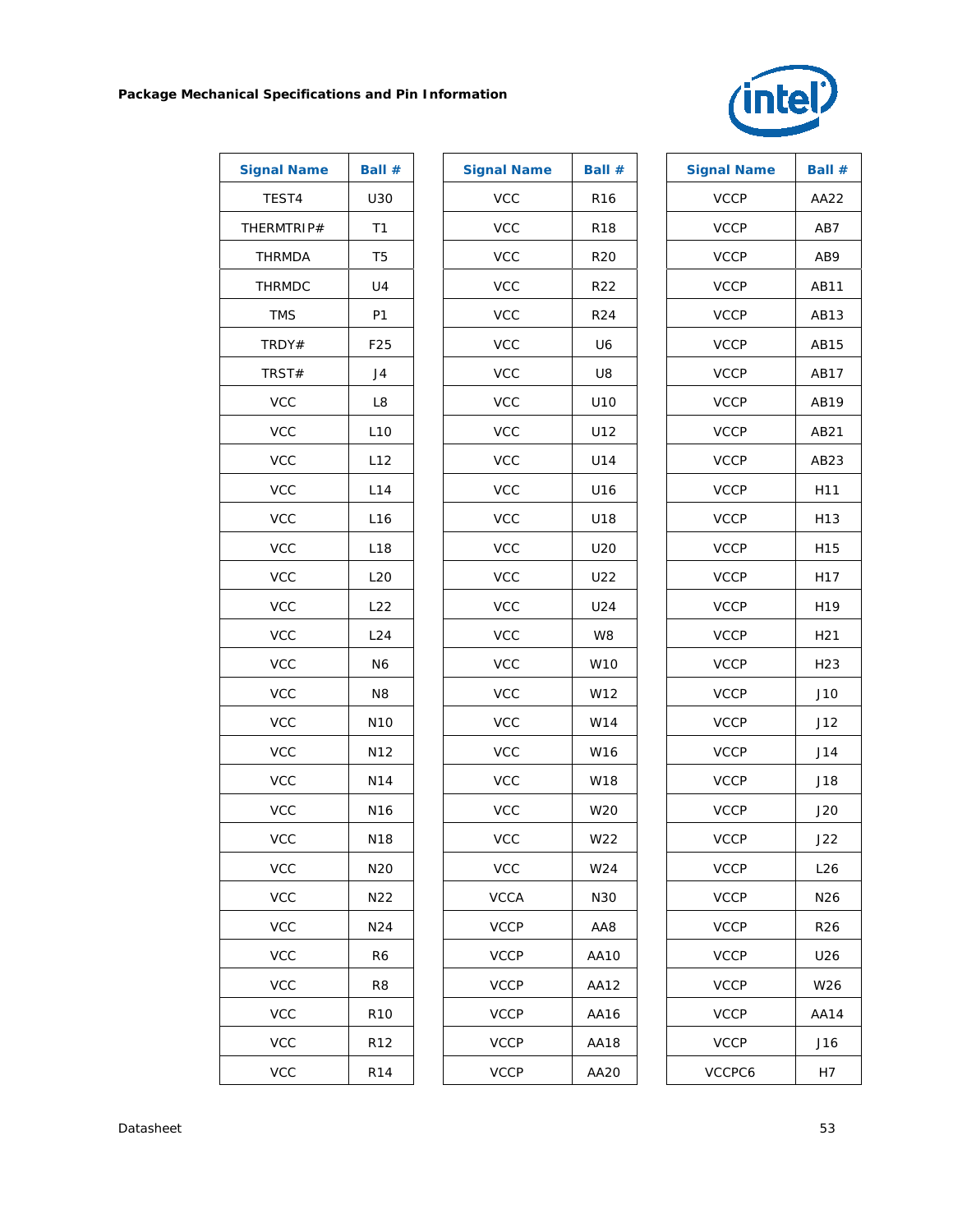

| <b>Signal Name</b> | Ball #         |
|--------------------|----------------|
| VCCPC6             | Η9             |
| VCCPC6             | J8             |
| VCCPC6             | M27            |
| VCC_SENSE          | W <sub>2</sub> |
| VID[0]             | P <sub>5</sub> |
| VID[1]             | R4             |
| VID[2]             | N4             |
| VID[3]             | K5             |
| VID[4]             | L4             |
| VID[5]             | R2             |
| VID[6]             | U <sub>2</sub> |
| VSS                | K31            |
| VSS/NCTF           | A4             |
| VSS/NCTF           | A28            |
| <b>VSS</b>         | AA6            |
| VSS                | AA24           |
| VSS                | AB3            |
| VSS                | AB27           |
| vss                | AB29           |
| vss                | AC8            |
| <b>VSS</b>         | AC10           |
| vss                | AC12           |
| <b>VSS</b>         | AC14           |
| <b>VSS</b>         | AC16           |
| vss                | AC18           |
| vss                | AC20           |
| VSS                | AC22           |
| vss                | AD3            |
| vss                | AD5            |
| VSS                | AD9            |
| vss                | AD11           |

| <b>Signal Name</b> | Ball #           |
|--------------------|------------------|
| VSS                | AD21             |
| VSS                | AD23             |
| <b>VSS</b>         | AD25             |
| <b>VSS</b>         | AD <sub>29</sub> |
| VSS/NCTF           | AF1              |
| VSS/NCTF           | AF31             |
| <b>VSS/NCTF</b>    | AG2              |
| <b>VSS</b>         | AG6              |
| <b>VSS</b>         | AG8              |
| <b>VSS</b>         | AG10             |
| VSS                | AG12             |
| VSS                | AG14             |
| VSS                | AG16             |
| VSS                | AG18             |
| <b>VSS</b>         | AG20             |
| <b>VSS</b>         | AG22             |
| <b>VSS</b>         | AG24             |
| <b>VSS</b>         | AG26             |
| <b>VSS/NCTF</b>    | AG30             |
| VSS/NCTF           | AH3              |
| VSS/NCTF           | AH29             |
| VSS/NCTF           | AJ4              |
| VSS/NCTF           | AJ28             |
| <b>VSS/NCTF</b>    | B3               |
| <b>VSS/NCTF</b>    | B29              |
| <b>VSS/NCTF</b>    | C <sub>2</sub>   |
| VSS                | C6               |
| VSS                | C8               |
| vss                | C10              |
| VSS                | C12              |
| VSS                | C14              |

| <b>Signal Name</b> | Ball #          |
|--------------------|-----------------|
| <b>VSS</b>         | C16             |
| <b>VSS</b>         | C18             |
| <b>VSS</b>         | C <sub>20</sub> |
| <b>VSS</b>         | C <sub>22</sub> |
| <b>VSS</b>         | C <sub>24</sub> |
| <b>VSS/NCTF</b>    | C <sub>30</sub> |
| <b>VSS/NCTF</b>    | D1              |
| VSS/NCTF           | D31             |
| <b>VSS</b>         | F3              |
| <b>VSS</b>         | F9              |
| <b>VSS</b>         | F11             |
| VSS                | F13             |
| VSS                | F17             |
| <b>VSS</b>         | F19             |
| <b>VSS</b>         | F21             |
| <b>VSS</b>         | F23             |
| <b>VSS</b>         | F27             |
| <b>VSS</b>         | G8              |
| VSS                | G10             |
| <b>VSS</b>         | G12             |
| VSS                | G14             |
| VSS                | G16             |
| <b>VSS</b>         | G18             |
| <b>VSS</b>         | G20             |
| VSS                | G22             |
| <b>VSS</b>         | H <sub>3</sub>  |
| <b>VSS</b>         | H29             |
| <b>VSS</b>         | J6              |
| VSS                | J24             |
| <b>VSS</b>         | K3              |
| <b>VSS</b>         | K7              |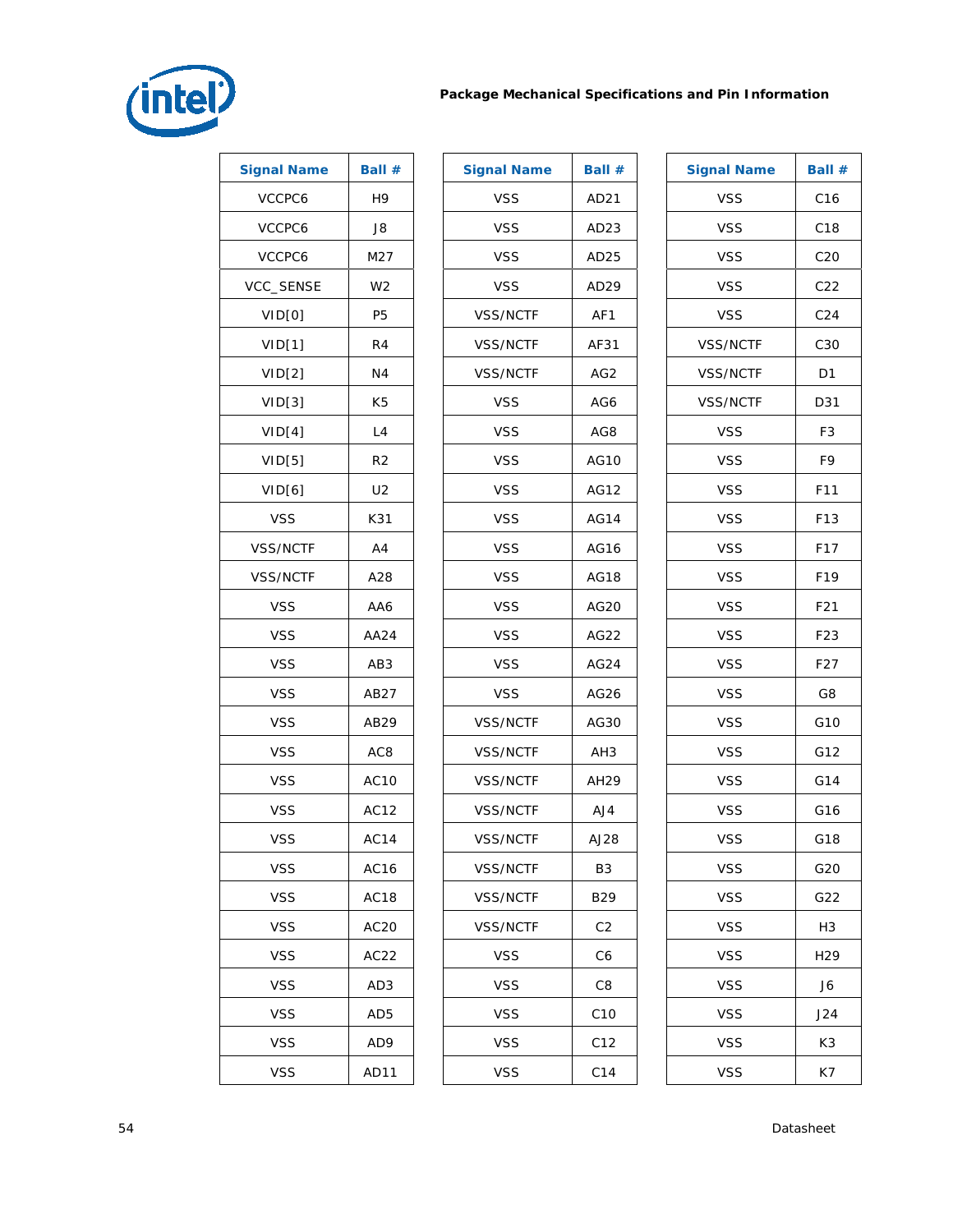

| <b>Signal Name</b> | Ball # |
|--------------------|--------|
| <b>VSS</b>         | K9     |
| <b>VSS</b>         | K11    |
| VSS                | K13    |
| vss                | K15    |
| <b>VSS</b>         | K17    |
| <b>VSS</b>         | K19    |
| VSS                | K21    |
| <b>VSS</b>         | K23    |
| <b>VSS</b>         | K25    |
| <b>VSS</b>         | L6     |
| VSS                | MЗ     |
| <b>VSS</b>         | M7     |
| <b>VSS</b>         | M9     |
| <b>VSS</b>         | M11    |
| VSS                | M13    |
| <b>VSS</b>         | M15    |
| <b>VSS</b>         | M17    |
| <b>VSS</b>         | M19    |
| <b>VSS</b>         | M21    |
| VSS                | M23    |
| <b>VSS</b>         | M25    |
| <b>VSS</b>         | M29    |
| VSS                | N28    |
| VSS                | P3     |
| VSS                | P7     |
| VSS                | P9     |

| <b>Signal Name</b> | Ball #           |
|--------------------|------------------|
| VSS                | P11              |
| <b>VSS</b>         | P13              |
| <b>VSS</b>         | P15              |
| VSS                | P17              |
| VSS                | P19              |
| <b>VSS</b>         | P21              |
| <b>VSS</b>         | P23              |
| VSS                | P <sub>25</sub>  |
| VSS                | P27              |
| VSS                | T3               |
| <b>VSS</b>         | T7               |
| <b>VSS</b>         | T9               |
| <b>VSS</b>         | T11              |
| vss                | T13              |
| <b>VSS</b>         | T15              |
| <b>VSS</b>         | T17              |
| VSS                | T19              |
| VSS                | T21              |
| VSS                | T <sub>23</sub>  |
| <b>VSS</b>         | T25              |
| <b>VSS</b>         | T <sub>2</sub> 7 |
| VSS                | T29              |
| <b>VSS</b>         | V3               |
| <b>VSS</b>         | V <sub>5</sub>   |
| <b>VSS</b>         | V7               |
| <b>VSS</b>         | V9               |

| <b>Signal Name</b> | Ball #          |
|--------------------|-----------------|
| <b>VSS</b>         | V11             |
| <b>VSS</b>         | V13             |
| <b>VSS</b>         | V15             |
| <b>VSS</b>         | V17             |
| <b>VSS</b>         | V19             |
| <b>VSS</b>         | V <sub>21</sub> |
| <b>VSS</b>         | V23             |
| <b>VSS</b>         | V25             |
| <b>VSS</b>         | V29             |
| <b>VSS</b>         | W6              |
| <b>VSS</b>         | Y3              |
| <b>VSS</b>         | Υ7              |
| <b>VSS</b>         | Υ9              |
| <b>VSS</b>         | Y11             |
| <b>VSS</b>         | Y13             |
| <b>VSS</b>         | Y15             |
| <b>VSS</b>         | Y17             |
| <b>VSS</b>         | Y19             |
| <b>VSS</b>         | Y21             |
| <b>VSS</b>         | Y23             |
| <b>VSS</b>         | Y25             |
| <b>VSS</b>         | Y29             |
| VSS_SENSE          | V <sub>1</sub>  |
|                    |                 |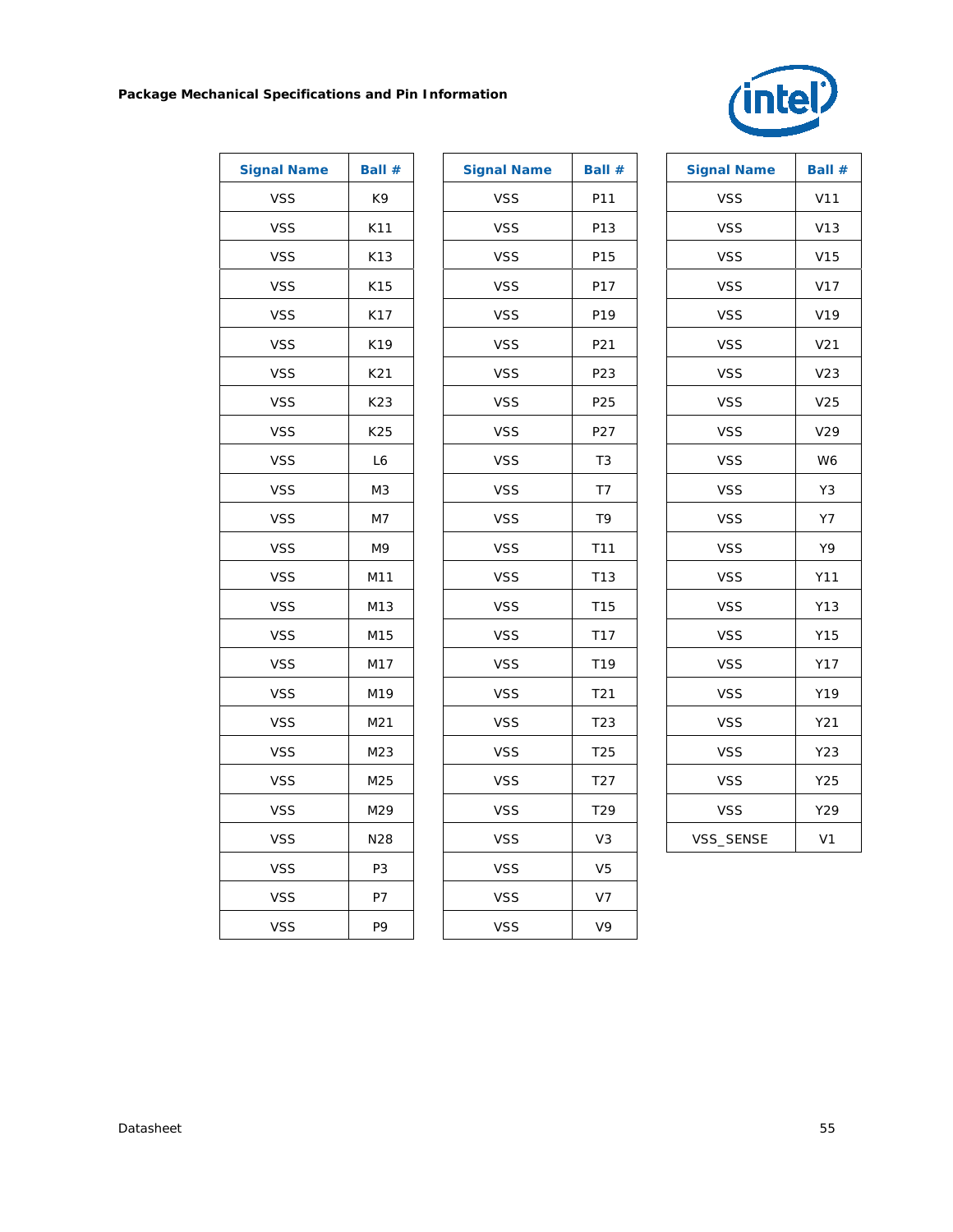# **4.3 Signal Description**

# **Table 15. Signal Description**

| <b>Signal Name</b> | <b>Type</b> | <b>Description</b>                                                                                                                                                                                                                                                                                                                                             |  |  |  |
|--------------------|-------------|----------------------------------------------------------------------------------------------------------------------------------------------------------------------------------------------------------------------------------------------------------------------------------------------------------------------------------------------------------------|--|--|--|
|                    | 1/O         | A[31:3]# (Address) defines a $2^{32}$ -byte physical memory address<br>space. In subphase 1 (one) of the address phase, these pins<br>transmit the address of a transaction.                                                                                                                                                                                   |  |  |  |
| $A[31:3]$ #        |             | In sub-phase 2, these pins transmit transaction type information.<br>These signals must connect the appropriate pins of both agents<br>on the processor FSB. $A[31:3]$ # are source synchronous signals<br>and are latched into the receiving buffers by ADSTB[1:0]#.<br>Address signals are used as straps which are sampled before<br>RESET# is de-asserted. |  |  |  |
| A20M#<br>T         |             | If A20M# (Address-20 Mask) is asserted, the processor masks<br>physical address bit 20 (A20#) before looking up a line in any<br>internal cache and before driving a read/write transaction on the<br>bus. Asserting A20M# emulates the 8086 processor's address<br>wrap-around at the 1-MB boundary. Assertion of A20M# is only<br>supported in real mode.    |  |  |  |
|                    |             | A20M# is an asynchronous signal. However, to ensure<br>recognition of this signal following an input/output write<br>instruction, it must be valid along with the TRDY# assertion of<br>the corresponding input/output Write bus transaction.                                                                                                                  |  |  |  |
| ADS#               | 1/O         | ADS# (Address Strobe) is asserted to indicate the validity of the<br>transaction address on the A[31:3]# and REQ[4:0]# pins. All bus<br>agents observe the ADS# activation to begin parity checking,<br>protocol checking, address decode, internal loop, or deferred<br>reply ID match operations associated with the new transaction.                        |  |  |  |
|                    |             | Address strobes are used to latch $A[31:3]$ # and REQ[4:0]# on<br>their rising and falling edges. Strobes are associated with signals<br>as shown below.                                                                                                                                                                                                       |  |  |  |
| $ADSTB[1:0]$ #     | 1/O         | <b>Signals</b><br><b>Associated Strobe</b><br>$REQ[4:0]$ #, A[16:3]#<br>$ADSTB[0]$ #<br>$A[31:17]$ #<br>$ADSTB[1]$ #                                                                                                                                                                                                                                           |  |  |  |
| BCLK[1:0]          | T           | The differential pair BCLK (Bus Clock) determines the FSB<br>frequency. All FSB agents must receive these signals to drive<br>their outputs and latch their inputs.                                                                                                                                                                                            |  |  |  |
|                    |             | All external timing parameters are specified with respect to the<br>rising edge of BCLK0 crossing VCROSS.                                                                                                                                                                                                                                                      |  |  |  |
| BNR#               | 1/O         | BNR# (Block Next Request) is used to assert a bus stall by any<br>bus agent who is unable to accept new bus transactions. During<br>a bus stall, the current bus owner cannot issue any new<br>transactions.                                                                                                                                                   |  |  |  |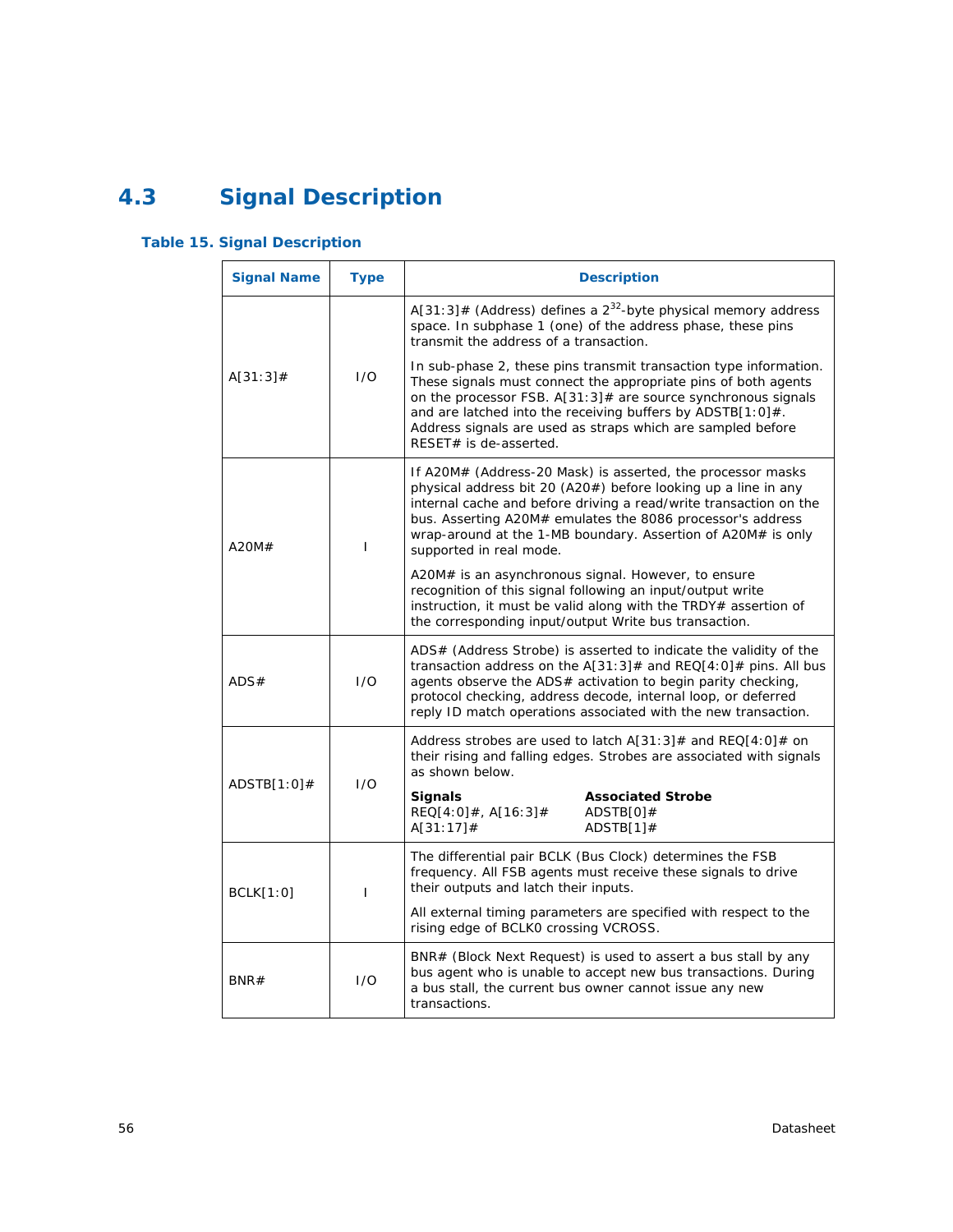

| <b>Signal Name</b> | <b>Type</b> | <b>Description</b>                                                                                                                                                                                                                                                                                                                                                                                                                                                                                                                                                                                                                                                                                                                                                                                                                                                                                                                  |  |  |  |  |
|--------------------|-------------|-------------------------------------------------------------------------------------------------------------------------------------------------------------------------------------------------------------------------------------------------------------------------------------------------------------------------------------------------------------------------------------------------------------------------------------------------------------------------------------------------------------------------------------------------------------------------------------------------------------------------------------------------------------------------------------------------------------------------------------------------------------------------------------------------------------------------------------------------------------------------------------------------------------------------------------|--|--|--|--|
| $BPM[0]$ #         | O           | BPM[3:0]# (Breakpoint Monitor) are breakpoint and performance                                                                                                                                                                                                                                                                                                                                                                                                                                                                                                                                                                                                                                                                                                                                                                                                                                                                       |  |  |  |  |
| BPM $[1]$ #        | 1/O         | monitor signals. They are outputs from the processor which<br>indicate the status of breakpoints and programmable counters<br>used for monitoring processor performance. BPM[3:0]# should<br>connect the appropriate pins of all FSB agents. This includes                                                                                                                                                                                                                                                                                                                                                                                                                                                                                                                                                                                                                                                                          |  |  |  |  |
| BPM $[2]$ #        | O           |                                                                                                                                                                                                                                                                                                                                                                                                                                                                                                                                                                                                                                                                                                                                                                                                                                                                                                                                     |  |  |  |  |
| BPM $[3]$ #        | 1/O         | debug or performance monitoring tools.                                                                                                                                                                                                                                                                                                                                                                                                                                                                                                                                                                                                                                                                                                                                                                                                                                                                                              |  |  |  |  |
| BPRI#              | ı           | BPRI# (Bus Priority Request) is used to arbitrate for ownership of<br>the FSB. It must connect the appropriate pins of both FSB<br>agents. Observing BPRI# active (as asserted by the priority<br>agent) causes the other agent to stop issuing new requests,<br>unless such requests are part of an ongoing locked operation.<br>The priority agent keeps BPRI# asserted until all of its requests<br>are completed then releases the bus by de-asserting BPRI#.                                                                                                                                                                                                                                                                                                                                                                                                                                                                   |  |  |  |  |
| BRO#               | 1/O         | BR0# is used by the processor to request the bus. The<br>arbitration is done between the processor (Symmetric Agent) and<br>Intel® SCH (High Priority Agent).                                                                                                                                                                                                                                                                                                                                                                                                                                                                                                                                                                                                                                                                                                                                                                       |  |  |  |  |
| BSEL[2:0]          | O           | BSEL[2:0] (Bus Select) are used to select the processor input<br>clock frequency. Table 4 defines the possible combinations of the<br>signals and the frequency associated with each combination. The<br>required frequency is determined by the processor, chipset and<br>clock synthesizer. All agents must operate at the same<br>frequency. The processor operates at 400-MHz or 533-MHz<br>system bus frequency100-MHz or 133-MHz BCLK frequency,<br>respectively).                                                                                                                                                                                                                                                                                                                                                                                                                                                            |  |  |  |  |
| COMP[3:0]          | <b>PWR</b>  | COMP[3:0] must be terminated on the system board using<br>precision (1% tolerance) resistors.                                                                                                                                                                                                                                                                                                                                                                                                                                                                                                                                                                                                                                                                                                                                                                                                                                       |  |  |  |  |
| $D[63:0]$ #        | 1/O         | $D[63:0]$ # (Data) are the data signals. These signals provide a<br>64-bit data path between the FSB agents, and must connect the<br>appropriate pins on both agents. The data driver asserts DRDY#<br>to indicate a valid data transfer.<br>$D[63:0]$ # are quad-pumped signals and will thus be driven four<br>times in a common clock period. $D[63:0]$ # are latched off the<br>falling edge of both DSTBP[3:0]# and DSTBN[3:0]#. Each group<br>of 16 data signals correspond to a pair of one DSTBP# and one<br>DSTBN#. The following table shows the grouping of data signals<br>to data strobes and DINV#.<br>Quad-Pumped Signal Groups<br>Data Group<br>DSTBN#/DSTBP#<br>DI NV#<br>$D[15:0]$ #<br>0<br>0<br>$D[31:16]$ #<br>1<br>1<br>2<br>$D[47:32]$ #<br>2<br>3<br>3<br>$D[63:48]$ #<br>Furthermore, the DINV# pins determine the polarity of the data<br>signals. Each group of 16 data signals corresponds to one DINV# |  |  |  |  |
|                    |             | signal. When the DINV# signal is active, the corresponding data<br>group is inverted and therefore sampled active high.                                                                                                                                                                                                                                                                                                                                                                                                                                                                                                                                                                                                                                                                                                                                                                                                             |  |  |  |  |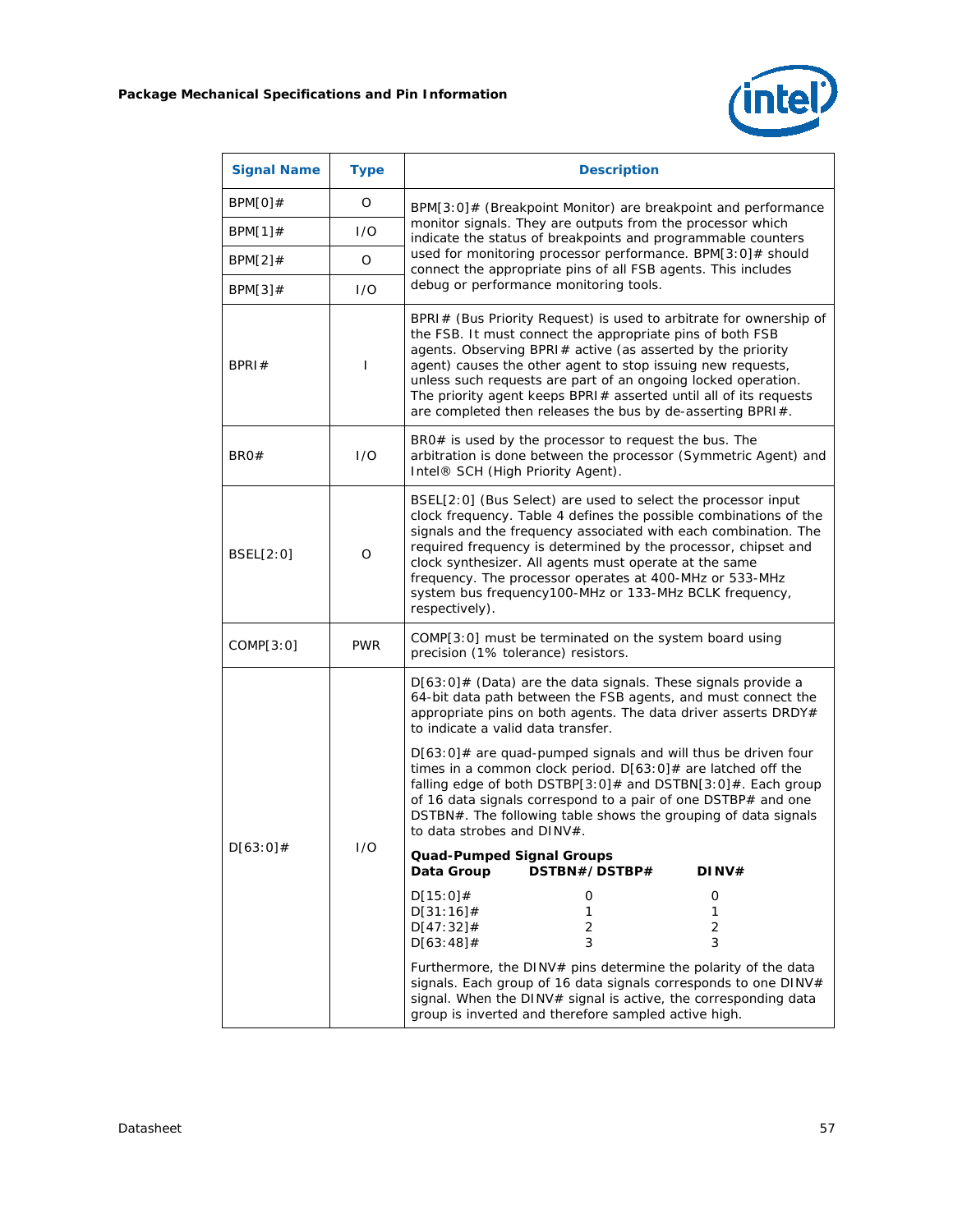| <b>Signal Name</b> | <b>Type</b> | <b>Description</b>                                                                                                                                                                                                                                                                                                                                                                                                      |  |  |  |  |
|--------------------|-------------|-------------------------------------------------------------------------------------------------------------------------------------------------------------------------------------------------------------------------------------------------------------------------------------------------------------------------------------------------------------------------------------------------------------------------|--|--|--|--|
| DBSY#              | 1/O         | DBSY# (Data Bus Busy) is asserted by the agent responsible for<br>driving data on the FSB to indicate that the data bus is in use.<br>The data bus is released after DBSY# is de-asserted. This signal<br>must connect the appropriate pins on both FSB agents.                                                                                                                                                         |  |  |  |  |
| DEFER#             | т           | DEFER# is asserted by an agent to indicate that a transaction<br>cannot be guaranteed in-order completion. Assertion of DEFER#<br>is normally the responsibility of the addressed memory or<br>Input/Output agent. This signal must connect the appropriate<br>pins of both FSB agents.                                                                                                                                 |  |  |  |  |
| $DINV[3:0]$ #      | т           | DINV[3:0]# (Data Bus Inversion) are source synchronous and<br>indicates the polarity of the $D[63:0]$ # signals. The $DINV[3:0]$ #<br>signals are activated when the data on the data bus is inverted.<br>The bus agent will invert the data bus signals if more than half<br>the bits, within the covered group, would change level in the next<br>cycle. DINV[3:0]# assignment to data bus signals is shown<br>below. |  |  |  |  |
|                    |             | <b>Bus Signal</b><br>Data Bus Signals                                                                                                                                                                                                                                                                                                                                                                                   |  |  |  |  |
|                    |             | $DINV[3]$ #<br>$D[63:48]$ #<br>$DINV[2]$ #<br>$D[47:32]$ #<br>$DINV[1]\#$<br>$D[31:16]$ #<br>$DINV[0]$ #<br>$D[15:0]$ #                                                                                                                                                                                                                                                                                                 |  |  |  |  |
| DPRSTP#            | т           | DPRSTP# when asserted on the platform causes the processor to<br>transition from the Deep Sleep State to the Deeper Sleep state.<br>In order to return to the Deep Sleep State, DPRSTP# must be<br>de-asserted. DPRSTP# is driven by the SCH chipset.                                                                                                                                                                   |  |  |  |  |
| DPSLP#             | т           | DPSLP# when asserted on the platform causes the processor to<br>transition from the Sleep State to the Deep Sleep state. In order<br>to return to the Sleep State, DPSLP# must be de-asserted.<br>DPSLP# is driven by the SCH chipset.                                                                                                                                                                                  |  |  |  |  |
| DPWR#              | L           | DPWR# is a control signal from the Intel® SCH used to reduce<br>power on the processor data bus input buffers.                                                                                                                                                                                                                                                                                                          |  |  |  |  |
| DRDY#              | 1/O         | DRDY# (Data Ready) is asserted by the data driver on each data<br>transfer, indicating valid data on the data bus. In a multi-<br>common clock data transfer, DRDY# may be de-asserted to<br>insert idle clocks. This signal must connect the appropriate pins<br>of both FSB agents.                                                                                                                                   |  |  |  |  |
|                    |             | Data strobe used to latch in $D[63:0]$ #.                                                                                                                                                                                                                                                                                                                                                                               |  |  |  |  |
| $DSTBN[3:0]$ #     | 1/O         | <b>Signals</b><br><b>Associated Strobe</b><br>$D[15:0]$ #<br>$DINV[0]$ #, DSTBN $[0]$ #<br>$D[31:16]$ #<br>DINV[1]#, DSTBN[1]#<br>$D[47:32]$ #<br>$DINV[2]\#$ , DSTBN[2]#<br>$D[63:48]$ #<br>DINV[3]#, DSTBN[3]#                                                                                                                                                                                                        |  |  |  |  |
|                    |             | Data strobe used to latch in $D[63:0]$ #.                                                                                                                                                                                                                                                                                                                                                                               |  |  |  |  |
| $DSTBP[3:0]$ #     | 1/O         | <b>Signals</b><br><b>Associated Strobe</b><br>$DINV[0]\#$ , DSTBP[0]#<br>$D[15:0]$ #<br>$D[31:16]$ #<br>$DINV[1]\#$ , $DSTBP[1]\#$<br>$D[47:32]$ #<br>DINV[2]#, DSTBP[2]#<br>$D[63:48]$ #<br>$DINV[3]$ #, DSTBP[3]#                                                                                                                                                                                                     |  |  |  |  |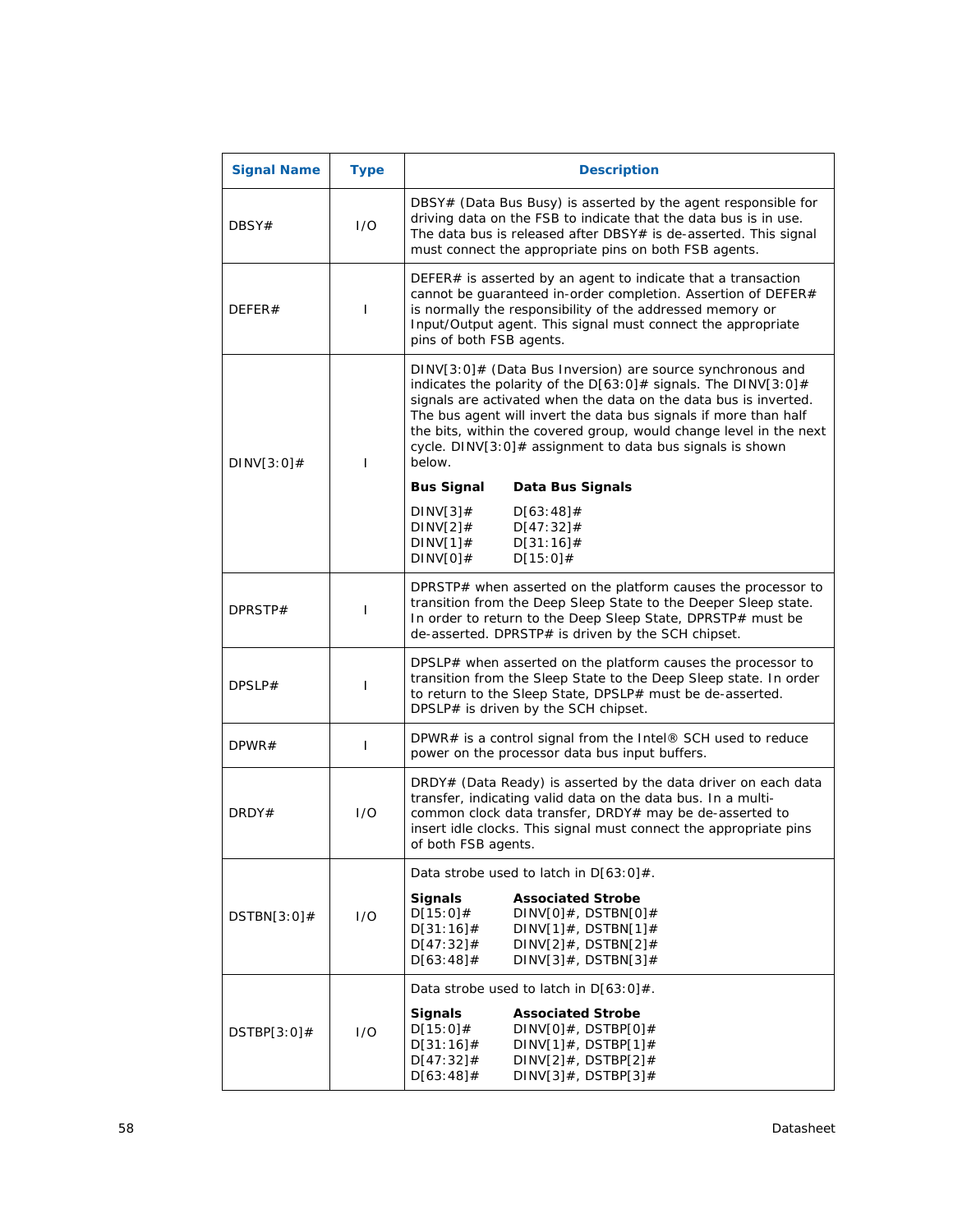

| <b>Signal Name</b> | <b>Type</b> | <b>Description</b>                                                                                                                                                                                                                                                                                                                                                                                                                                                                                                                                                                                                                                                                                                                                                                                                                                                                                      |
|--------------------|-------------|---------------------------------------------------------------------------------------------------------------------------------------------------------------------------------------------------------------------------------------------------------------------------------------------------------------------------------------------------------------------------------------------------------------------------------------------------------------------------------------------------------------------------------------------------------------------------------------------------------------------------------------------------------------------------------------------------------------------------------------------------------------------------------------------------------------------------------------------------------------------------------------------------------|
| FERR#/PBE#         | Ο           | FERR# (Floating-point Error) PBE# (Pending Break Event) is a<br>multiplexed signal and its meaning is qualified with STPCLK#.<br>When STPCLK# is not asserted, FERR#/PBE# indicates a floating<br>point when the processor detects an unmasked floating-point<br>error. FERR# is similar to the ERROR# signal on the Intel 387<br>coprocessor, and is included for compatibility with systems using<br>MSDOS*- type floating-point error reporting. When STPCLK# is<br>asserted, an assertion of FERR#/PBE# indicates that the<br>processor has a pending break event waiting for service. The<br>assertion of FERR#/PBE# indicates that the processor should be<br>returned to the Normal state. When FERR#/PBE# is asserted,<br>indicating a break event, it will remain asserted until STPCLK# is<br>de-asserted. Assertion of PREQ# when STPCLK# is active will<br>also cause an FERR# break event. |
|                    |             | For additional information on the pending break event<br>functionality, including identification of support of the feature and<br>enable/disable information, refer to Volume 3 of the Intel® 64<br>and IA-32 Architectures Software Developer's Manuals and the<br>Intel® Processor Identification and CPUID Instruction Application<br>Note.                                                                                                                                                                                                                                                                                                                                                                                                                                                                                                                                                          |
| <b>CMRFF</b>       | <b>PWR</b>  | CMREF determines the signal reference level for CMOS input<br>pins. CMREF should be set at 1/2 V <sub>CCP</sub> . CMREF is used by the<br>CMOS receivers to determine if a signal is a logical 0 or logical 1.                                                                                                                                                                                                                                                                                                                                                                                                                                                                                                                                                                                                                                                                                          |
|                    |             | If not using CMOS, then all CMREF and GTLREF should be<br>provided with 2/3 V <sub>CCP</sub> .                                                                                                                                                                                                                                                                                                                                                                                                                                                                                                                                                                                                                                                                                                                                                                                                          |
| <b>GTLREF</b>      | <b>PWR</b>  | GTLREF determines the signal reference level for AGTL+ input<br>pins. GTLREF should be set at 2/3 V <sub>CCP</sub> . GTLREF is used by the<br>AGTL+ receivers to determine if a signal is a logical 0 or logical                                                                                                                                                                                                                                                                                                                                                                                                                                                                                                                                                                                                                                                                                        |
| HIT#<br>HITM#      | 1/O         | HIT# (Snoop Hit) and HITM# (Hit Modified) convey transaction<br>snoop operation results. Either FSB agent may assert both HIT#<br>and HITM# together to indicate that it requires a snoop stall,<br>which can be continued by reasserting HIT# and HITM#<br>together.                                                                                                                                                                                                                                                                                                                                                                                                                                                                                                                                                                                                                                   |
| IERR#              | O           | IERR# (Internal Error) is asserted by a processor as the result of<br>an internal error. Assertion of IERR# is usually accompanied by a<br>SHUTDOWN transaction on the FSB. This transaction may<br>optionally be converted to an external error signal (for example,<br>NMI) by system core logic. The processor will keep IERR#<br>asserted until the assertion of RESET# or INIT#.                                                                                                                                                                                                                                                                                                                                                                                                                                                                                                                   |
| IGNNE#             | T           | IGNNE# (Ignore Numeric Error) is asserted to force the<br>processor to ignore a numeric error and continue to execute non-<br>control floating-point instructions. If IGNNE# is de-asserted, the<br>processor generates an exception on a non-control floating-point<br>instruction if a previous floating-point instruction caused an<br>error. IGNNE# has no effect when the NE bit in control register 0<br>(CRO) is set.                                                                                                                                                                                                                                                                                                                                                                                                                                                                            |
|                    |             | IGNNE# is an asynchronous signal. However, to ensure<br>recognition of this signal following an Input/Output write<br>instruction, it must be valid along with the TRDY# assertion of<br>the corresponding Input/Output Write bus transaction.                                                                                                                                                                                                                                                                                                                                                                                                                                                                                                                                                                                                                                                          |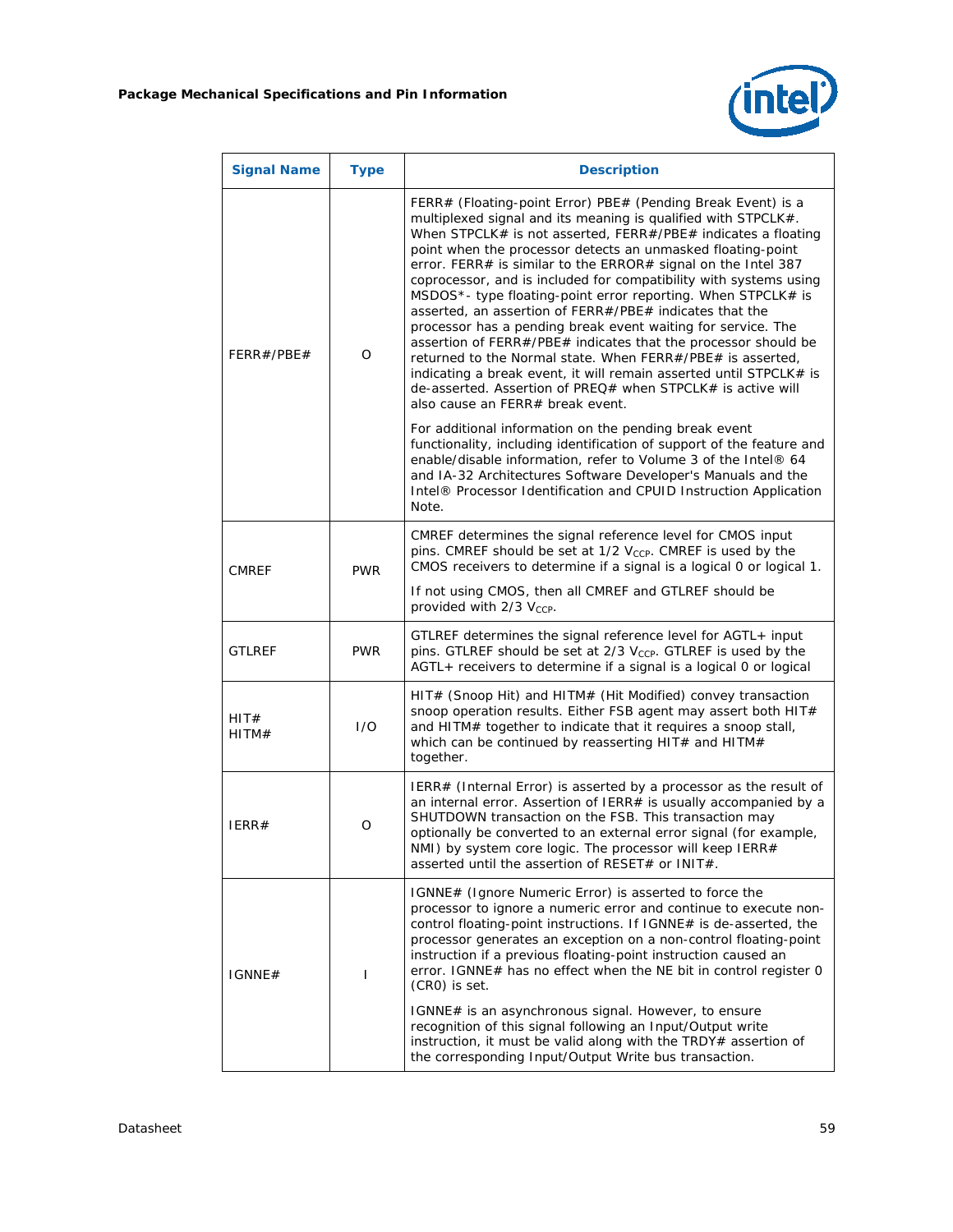| <b>Signal Name</b>  | <b>Type</b>  | <b>Description</b>                                                                                                                                                                                                                                                                                                                                                                                                                                                                                                                                                                                                                                                         |  |  |
|---------------------|--------------|----------------------------------------------------------------------------------------------------------------------------------------------------------------------------------------------------------------------------------------------------------------------------------------------------------------------------------------------------------------------------------------------------------------------------------------------------------------------------------------------------------------------------------------------------------------------------------------------------------------------------------------------------------------------------|--|--|
| INT#                | т            | INIT# (Initialization), when asserted, resets integer registers<br>inside the processor without affecting its internal caches or<br>floating-point registers. The processor then begins execution at<br>the power-on Reset vector configured during power-on<br>configuration. The processor continues to handle snoop requests<br>during INIT# assertion. INIT# is an asynchronous signal.<br>However, to ensure recognition of this signal following an<br>Input/Output Write instruction, it must be valid along with the<br>TRDY# assertion of the corresponding Input/Output Write bus<br>transaction. INIT# must connect the appropriate pins of both<br>FSB agents. |  |  |
|                     |              | If INIT# is sampled active on the active to inactive transition of<br>RESET#, the processor reverses its FSB data and address signals<br>internally to ease mother board layout for systems where the<br>chipset is on the other side of the mother board.                                                                                                                                                                                                                                                                                                                                                                                                                 |  |  |
|                     |              | $D[63:0]$ = > $D[0:63]$                                                                                                                                                                                                                                                                                                                                                                                                                                                                                                                                                                                                                                                    |  |  |
|                     |              | $A[31:3] = > A[3:31]$                                                                                                                                                                                                                                                                                                                                                                                                                                                                                                                                                                                                                                                      |  |  |
|                     |              | $DINV[3:0]$ # is also reversed.                                                                                                                                                                                                                                                                                                                                                                                                                                                                                                                                                                                                                                            |  |  |
| LINT[1:0]           | т            | LINT[1:0] (Local APIC Interrupt) must connect the appropriate<br>pins of all APIC Bus agents. When the APIC is disabled, the LINTO<br>signal becomes INTR, a maskable interrupt request signal, and<br>LINT1 becomes NMI, a non-maskable interrupt. INTR and NMI<br>are backward compatible with the signals of those names on the<br>Pentium processor. Both signals are asynchronous.                                                                                                                                                                                                                                                                                    |  |  |
|                     |              | Both of these signals must be software configured using BIOS<br>programming of the APIC register space to be used either as<br>NMI/INTR or LINT[1:0]. Because the APIC is enabled by default<br>after Reset, operation of these pins as LINT[1:0] is the default<br>configuration.                                                                                                                                                                                                                                                                                                                                                                                         |  |  |
| LOCK#               | 1/O          | LOCK# indicates to the system that a transaction must occur<br>automatically. This signal must connect the appropriate pins of<br>both FSB agents. For a locked sequence of transactions, LOCK#<br>is asserted from the beginning of the first transaction to the end<br>of the last transaction.                                                                                                                                                                                                                                                                                                                                                                          |  |  |
|                     |              | When the priority agent asserts BPRI# to arbitrate for ownership<br>of the FSB, it will wait until it observes LOCK# deasserted. This<br>enables symmetric agents to retain ownership of the FSB<br>throughout the bus locked operation and ensure the automatic<br>operation of the lock.                                                                                                                                                                                                                                                                                                                                                                                 |  |  |
| PRDY#               | O            | The Probe Ready Signal used by debug tools to request debug<br>operation of the processor.                                                                                                                                                                                                                                                                                                                                                                                                                                                                                                                                                                                 |  |  |
| PREQ#               | $\mathbf{I}$ | Probe Request Signal used by debug tools to request debug<br>operation of the processor.                                                                                                                                                                                                                                                                                                                                                                                                                                                                                                                                                                                   |  |  |
| PROCHOT#<br>$I/O$ , |              | As an output, PROCHOT# (Processor Hot) will go active when the<br>processor temperature monitoring sensor detects that the<br>processor has reached its maximum safe operating temperature.<br>This indicates that the processor Thermal Control Circuit (TCC)<br>has been activated, if enabled. As an input, assertion of<br>PROCHOT# by the system will activate the TCC, if enabled. The<br>TCC will remain active until the system de-asserts PROCHOT#.                                                                                                                                                                                                               |  |  |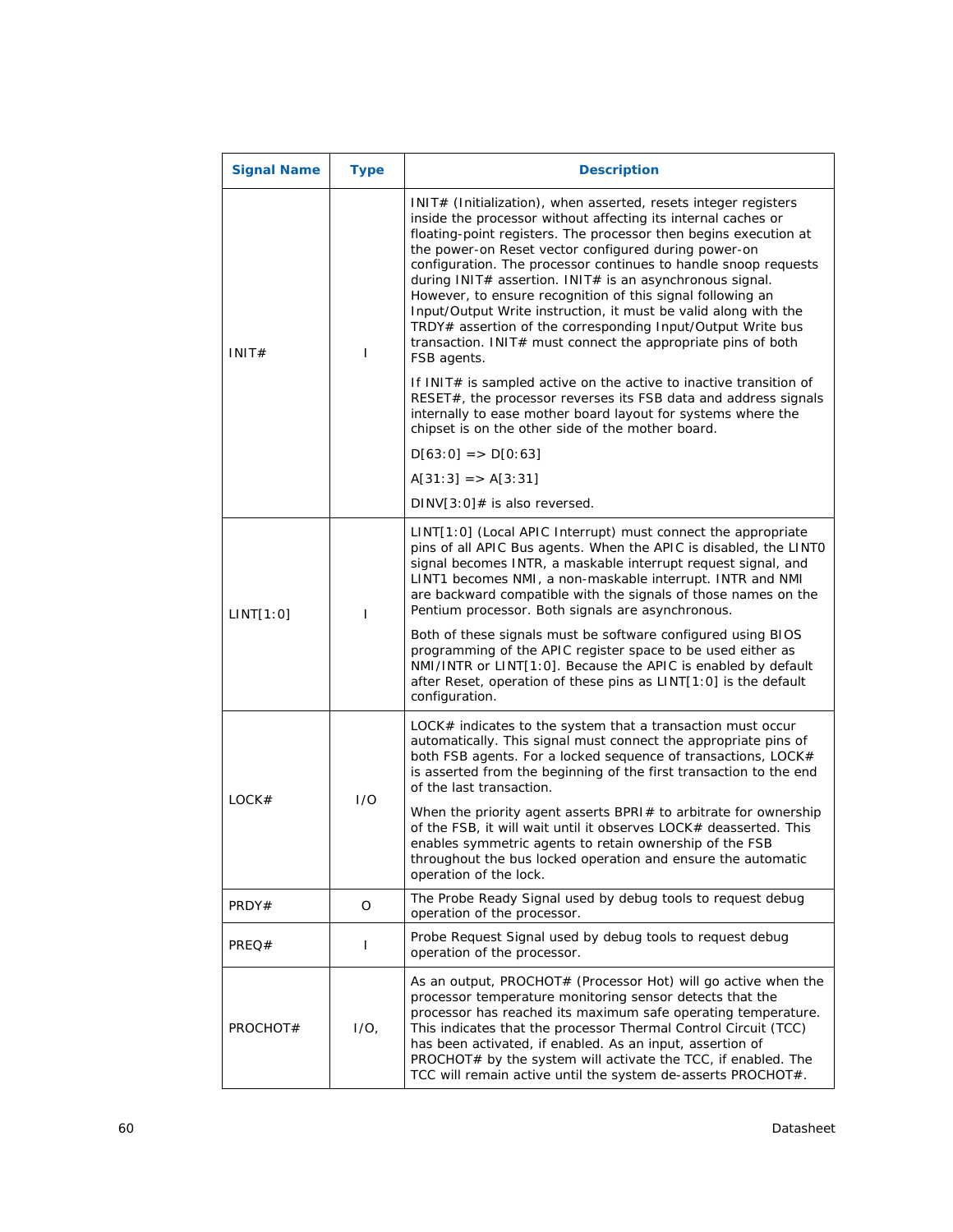

| <b>Signal Name</b> | <b>Type</b> | <b>Description</b>                                                                                                                                                                                                                                                                                                                                                                                                                                                                                                                                                                                                                                                                                                                                                                                  |
|--------------------|-------------|-----------------------------------------------------------------------------------------------------------------------------------------------------------------------------------------------------------------------------------------------------------------------------------------------------------------------------------------------------------------------------------------------------------------------------------------------------------------------------------------------------------------------------------------------------------------------------------------------------------------------------------------------------------------------------------------------------------------------------------------------------------------------------------------------------|
| <b>PWRGOOD</b>     | ı           | PWRGOOD (Power Good) is a processor input. The processor<br>requires this signal to be a clean indication that the clocks and<br>power supplies are stable and within their specifications. "Clean"<br>implies that the signal will remain low (capable of sinking leakage<br>current), without glitches, from the time that the power supplies<br>are turned on until they come within specification. The signal<br>must then transition monotonically to a high state. PWRGOOD<br>can be driven inactive at any time, but clocks and power must<br>again be stable before a subsequent rising edge of PWRGOOD.                                                                                                                                                                                    |
|                    |             | The PWRGOOD signal must be supplied to the processor-it is<br>used to protect internal circuits against voltage sequencing<br>issues. It should be driven high throughout boundary scan<br>operation.                                                                                                                                                                                                                                                                                                                                                                                                                                                                                                                                                                                               |
| $REQ[4:0]$ #       | 1/O         | REQ[4:0]# (Request Command) must connect the appropriate<br>pins of both FSB agents. They are asserted by the current bus<br>owner to define the currently active transaction type. These<br>signals are source synchronous to ADSTB[0]#.                                                                                                                                                                                                                                                                                                                                                                                                                                                                                                                                                           |
| RESET#             | T           | Asserting the RESET# signal resets the processor to a known<br>state and invalidates its internal caches without writing back any<br>of their contents. For a power-on Reset, RESET# must stay<br>active for at least two milliseconds after V <sub>CC</sub> and BCLK have<br>reached their proper specifications. On observing active RESET#,<br>both FSB agents will de-assert their outputs within two clocks. All<br>processor straps must be valid within the specified setup time<br>before RESET# is de-asserted.                                                                                                                                                                                                                                                                            |
| $RS[2:0]$ #        | ı           | $RS[2:0]$ # (Response Status) are driven by the response agent<br>(the agent responsible for completion of the current transaction),<br>and must connect the appropriate pins of both FSB agents.                                                                                                                                                                                                                                                                                                                                                                                                                                                                                                                                                                                                   |
| <b>RSVD</b>        | Reserved    | RSVD[3:0] pins E10, E8, D7 and D9 must be tied directly to $V_{CCP}$<br>to ensure proper operation of the processor. All other RSVD<br>signals can be left as No Connects.                                                                                                                                                                                                                                                                                                                                                                                                                                                                                                                                                                                                                          |
| SLP#               |             | SLP# (Sleep), when asserted in Stop-Grant state, causes the<br>processor to enter the Sleep state. During Sleep state, the<br>processor stops providing internal clock signals to all units,<br>leaving only the Phase-Locked Loop (PLL) still operating.<br>Processors in this state will not recognize snoops or interrupts.<br>The processor will recognize only assertion of the RESET# signal,<br>de-assertion of SLP#, and removal of the BCLK input while in<br>Sleep state. If SLP# is de-asserted, the processor exits Sleep<br>state and returns to Stop-Grant state, restarting its internal clock<br>signals to the bus and processor core units. If DPSLP# is<br>asserted while in the Sleep state, the processor will exit the<br>Sleep state and transition to the Deep Sleep state. |
| SMI#               | ı           | SMI# (System Management Interrupt) is asserted<br>asynchronously by system logic. On accepting a System<br>Management Interrupt, the processor saves the current state and<br>enters System Management Mode (SMM). An SMI Acknowledge<br>transaction is issued, and the processor begins program<br>execution from the SMM handler. If SMI $#$ is asserted during the<br>de-assertion of RESET# the processor will tri-state its outputs.                                                                                                                                                                                                                                                                                                                                                           |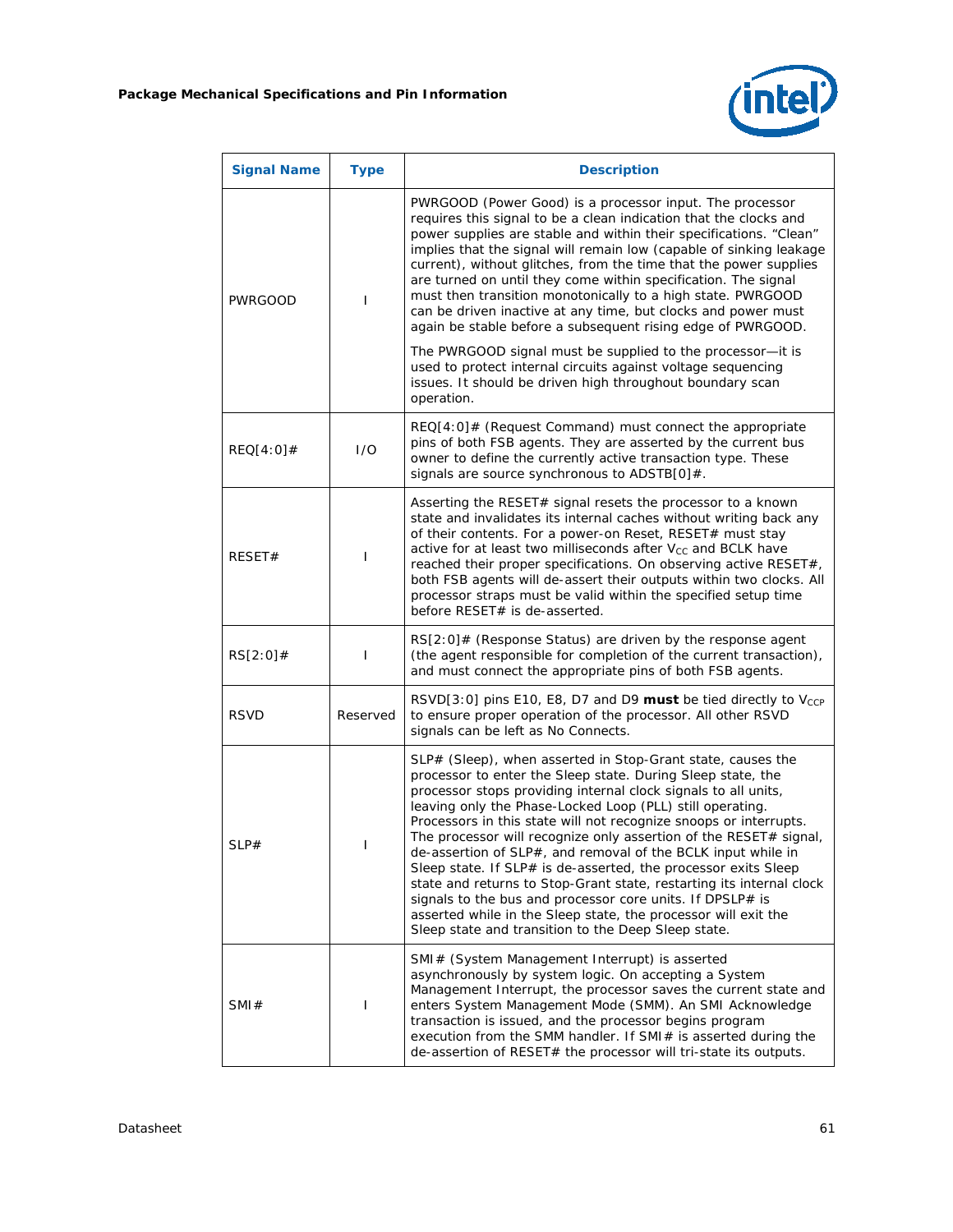| <b>Signal Name</b> | <b>Type</b> | <b>Description</b>                                                                                                                                                                                                                                                                                                                                                                                                                                                                                                                                                                                  |  |  |
|--------------------|-------------|-----------------------------------------------------------------------------------------------------------------------------------------------------------------------------------------------------------------------------------------------------------------------------------------------------------------------------------------------------------------------------------------------------------------------------------------------------------------------------------------------------------------------------------------------------------------------------------------------------|--|--|
| STPCLK#            | ı           | STPCLK# (Stop Clock), when asserted, causes the processor to<br>enter a low power Stop-Grant state. The processor issues a Stop-<br>Grant Acknowledge transaction, and stops providing internal<br>clock signals to all processor core units except the FSB and APIC<br>units. The processor continues to snoop bus transactions and<br>service interrupts while in Stop-Grant state. When STPCLK# is<br>de-asserted, the processor restarts its internal clock to all units<br>and resumes execution. The assertion of STPCLK# has no effect<br>on the bus clock-STPCLK# is an asynchronous input. |  |  |
| <b>TCK</b>         | т           | TCK (Test Clock) provides the clock input for the processor Test<br>Bus (also known as the Test Access Port).                                                                                                                                                                                                                                                                                                                                                                                                                                                                                       |  |  |
| tdi                | ı           | TDI (Test Data In) transfers serial test data into the processor.<br>TDI provides the serial input needed for JTAG specification<br>support.                                                                                                                                                                                                                                                                                                                                                                                                                                                        |  |  |
| TDO                | O           | TDO (Test Data Out) transfers serial test data out of the<br>processor. TDO provides the serial output needed for JTAG<br>specification support.                                                                                                                                                                                                                                                                                                                                                                                                                                                    |  |  |
| TEST[1:4]          |             | Test Signals. All TEST signals can be left as No Connects.                                                                                                                                                                                                                                                                                                                                                                                                                                                                                                                                          |  |  |
| THRMTRIP#          | O           | The processor protects itself from catastrophic overheating by<br>use of an internal thermal sensor. This sensor is set well above<br>the normal operating temperature to ensure that there are no<br>false trips. The processor will stop all execution when the<br>junction temperature exceeds approximately 120°C. This<br>condition is signaled to the system by the THERMTRIP# (Thermal<br>Trip) pin.                                                                                                                                                                                         |  |  |
| THRMDA             | <b>PWR</b>  | Thermal Diode - Anode                                                                                                                                                                                                                                                                                                                                                                                                                                                                                                                                                                               |  |  |
| THRMDC             | <b>PWR</b>  | Thermal Diode - Cathode                                                                                                                                                                                                                                                                                                                                                                                                                                                                                                                                                                             |  |  |
| TMS                | ı           | TMS (Test Mode Select) is a JTAG specification support signal<br>used by debug tools.                                                                                                                                                                                                                                                                                                                                                                                                                                                                                                               |  |  |
| TRDY#              | ı           | TRDY# (Target Ready) is asserted by the target to indicate that<br>it is ready to receive a write or implicit writeback data transfer.<br>TRDY# must connect the appropriate pins of both FSB agents.                                                                                                                                                                                                                                                                                                                                                                                               |  |  |
| TRST#              | ı           | TRST# (Test Reset) resets the Test Access Port (TAP) logic.<br>TRST# must be driven low during power on Reset.                                                                                                                                                                                                                                                                                                                                                                                                                                                                                      |  |  |
| <b>VCCA</b>        | <b>PWR</b>  | VCCA provides isolated power for the internal processor core<br>PLLs.                                                                                                                                                                                                                                                                                                                                                                                                                                                                                                                               |  |  |
| <b>VCC</b>         | <b>PWR</b>  | Processor core power supply                                                                                                                                                                                                                                                                                                                                                                                                                                                                                                                                                                         |  |  |
| VSS                | <b>GND</b>  | Processor core ground node.                                                                                                                                                                                                                                                                                                                                                                                                                                                                                                                                                                         |  |  |
| <b>VSS/NCTF</b>    | GND         | Non Critical to Function                                                                                                                                                                                                                                                                                                                                                                                                                                                                                                                                                                            |  |  |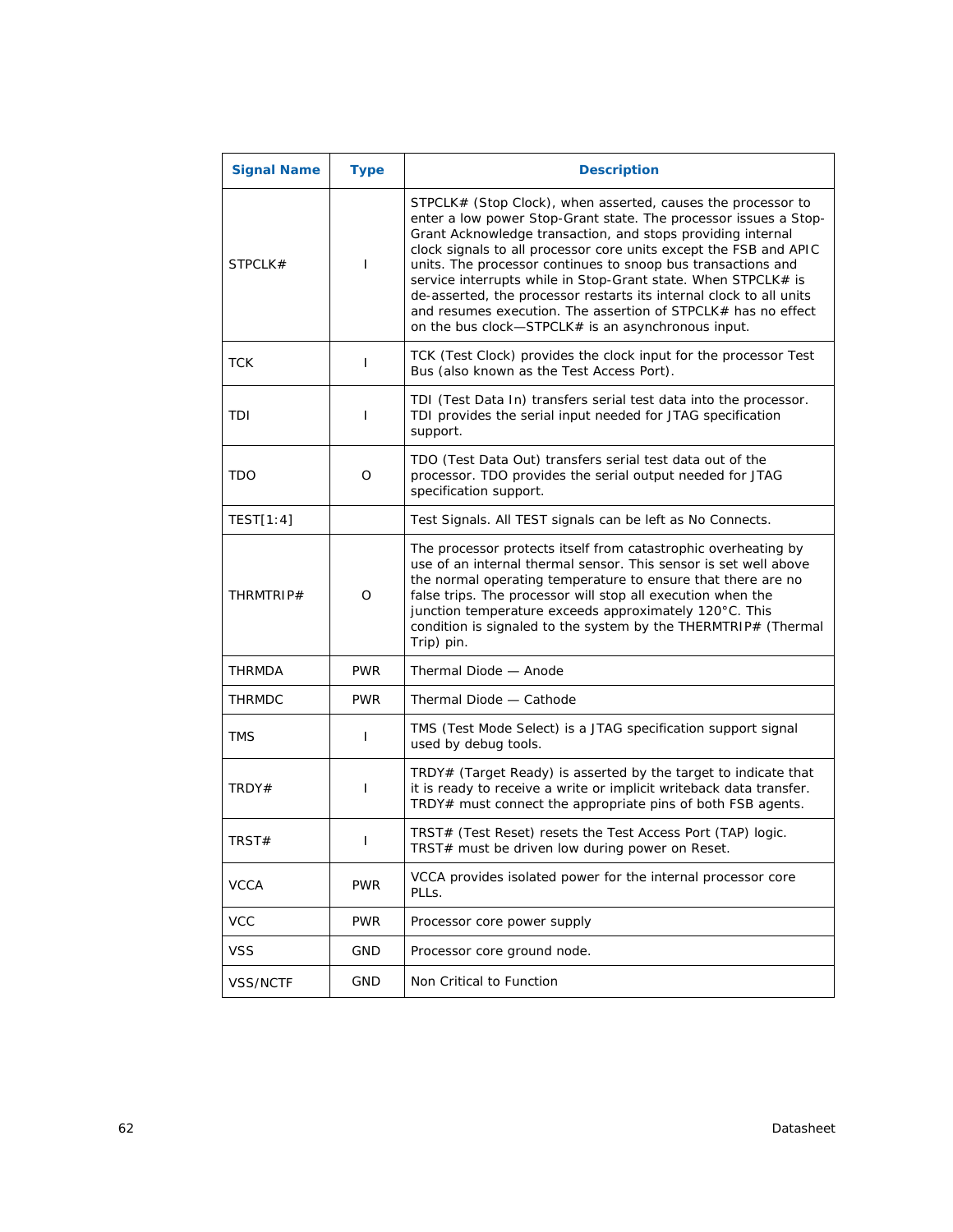

| <b>Signal Name</b> | <b>Type</b> | <b>Description</b>                                                                                                                                                                                                                                                                                                                                                                                                                                                                                                                                                                                                                                                  |
|--------------------|-------------|---------------------------------------------------------------------------------------------------------------------------------------------------------------------------------------------------------------------------------------------------------------------------------------------------------------------------------------------------------------------------------------------------------------------------------------------------------------------------------------------------------------------------------------------------------------------------------------------------------------------------------------------------------------------|
| VID[6:0]           | O           | VID[6:0] (Voltage ID) pins are used to support automatic<br>selection of power supply voltages $(V_{cc})$ . Unlike some previous<br>generations of processors, these are CMOS signals that are<br>driven by the processor. The voltage supply for these pins must<br>be valid before the VR can supply $V_{CC}$ to the processor.<br>Conversely, the VR output must be disabled until the voltage<br>supply for the VID pins becomes valid. The VID pins are needed<br>to support the processor voltage specification variations. See<br>Table 3 for definitions of these pins. The VR must supply the<br>voltage that is requested by the pins, or disable itself. |
| <b>VCCP</b>        | <b>PWR</b>  | Processor I/O Power Supply which needs to remain on in Deep<br>Power Down Technology (C6) state.                                                                                                                                                                                                                                                                                                                                                                                                                                                                                                                                                                    |
| <b>VCCPC6</b>      | <b>PWR</b>  | Processor I/O Power Supply which needs to remain on in Deep<br>Power Down Technology (C6) state.                                                                                                                                                                                                                                                                                                                                                                                                                                                                                                                                                                    |
| <b>VCC SENSE</b>   | $\Omega$    | VCC_SENSE is an isolated low impedance connection to the<br>processor core power $(V_{cc})$ . It can be used to sense or measure<br>power near the silicon with little noise.                                                                                                                                                                                                                                                                                                                                                                                                                                                                                       |
| VSS_SENSE          | $\Omega$    | VSS_SENSE is an isolated low impedance connection to<br>processor core V <sub>ss</sub> . It can be used to sense or measure ground<br>near the silicon with little noise.                                                                                                                                                                                                                                                                                                                                                                                                                                                                                           |

**§**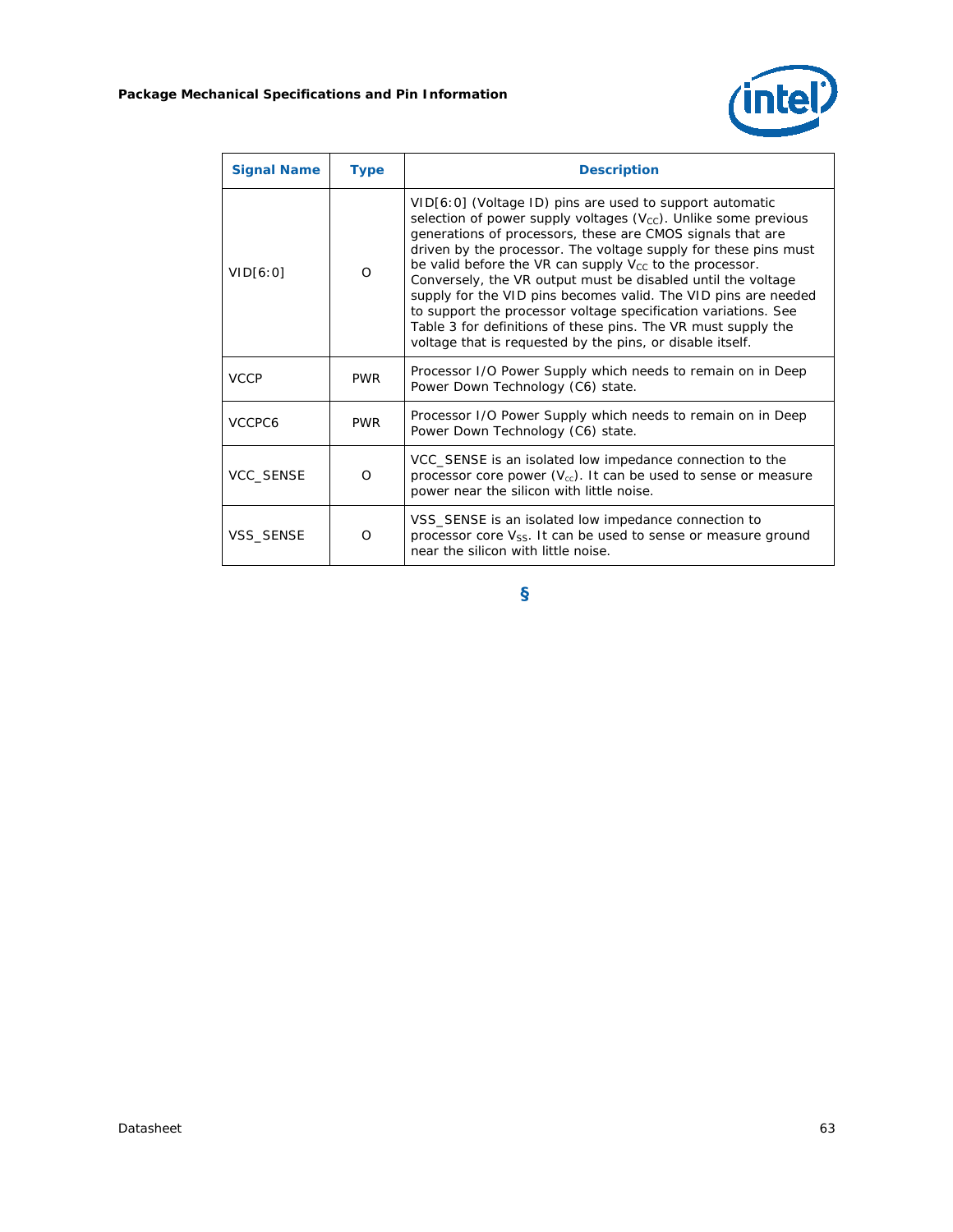This page intentionally left blank.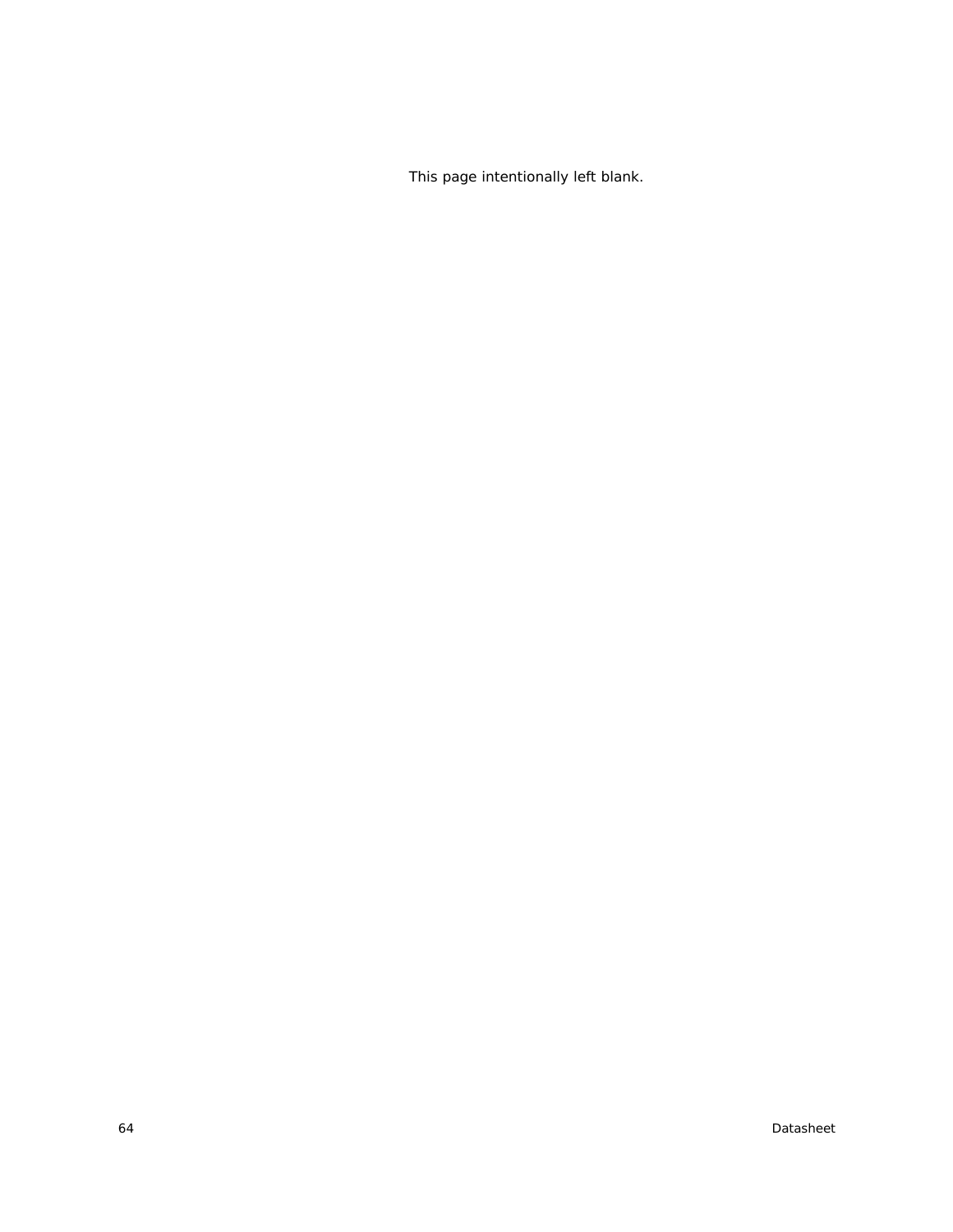

# *5 Thermal Specifications and Design Considerations*

The processor requires a thermal solution to maintain temperatures within operating limits as set forth in Section [5.1.](#page-67-0) Any attempt to operate the processor outside these operating limits may result in permanent damage to the processor and potentially other components in the system. As processor technology changes, thermal management becomes increasingly crucial when building computer systems. Maintaining the proper thermal environment is critical to reliable, long-term system operation. A complete thermal solution includes both component and system level thermal management features. Component level thermal solutions include active or passive heat spreaders or heat exchangers attached to the exposed processor die. The solution should make firm contact to the die while maintaining processor mechanical specifications such as pressure. A typical system level thermal solution may consist of a system fan used to evacuate or pull air through the system in conjunction with a multi-component heat spreader used to reduce the temperature of the processor and other components while maintaining as uniform a skin temperature as possible. Alternatively, the processor may be in a fan-less system, but would likely still use a multi-component heat spreader.

*Note:* Trading thermal solutions also involves trading performance.

To allow for the optimal operation and long-term reliability of Intel processor-based systems, the system/processor thermal solution should be designed such that the processor remains within the minimum and maximum junction temperature  $(T<sub>1</sub>)$ specifications at the corresponding thermal design power (TDP) value listed in [Table 16](#page-65-0) and [Table 17.](#page-66-0) Thermal solutions not designed to provide this level of thermal capability may affect the long-term reliability of the processor and system.

Refer to the *Intel Centrino Atom Platform Thermal Application Note* document for more details on processor and system level cooling approaches.

The maximum junction temperature is defined by an activation of the processor Intel Thermal Monitor. Refer to Section [5.1.2](#page-69-0) for more details. Analysis indicates that real applications are unlikely to cause the processor to consume the theoretical maximum power dissipation for sustained time periods. Intel recommends that complete thermal solution designs target the TDP indicated in [Table 16](#page-65-0) and [Table 17.](#page-66-0) The Intel Thermal Monitor feature is designed to help protect the processor in the unlikely event that an application exceeds the TDP recommendation for a sustained period of time. For more details on the usage of this feature, refer to Section [5.1.2.](#page-69-0) In all cases the Intel Thermal Monitor feature must be enabled for the processor to remain within specification.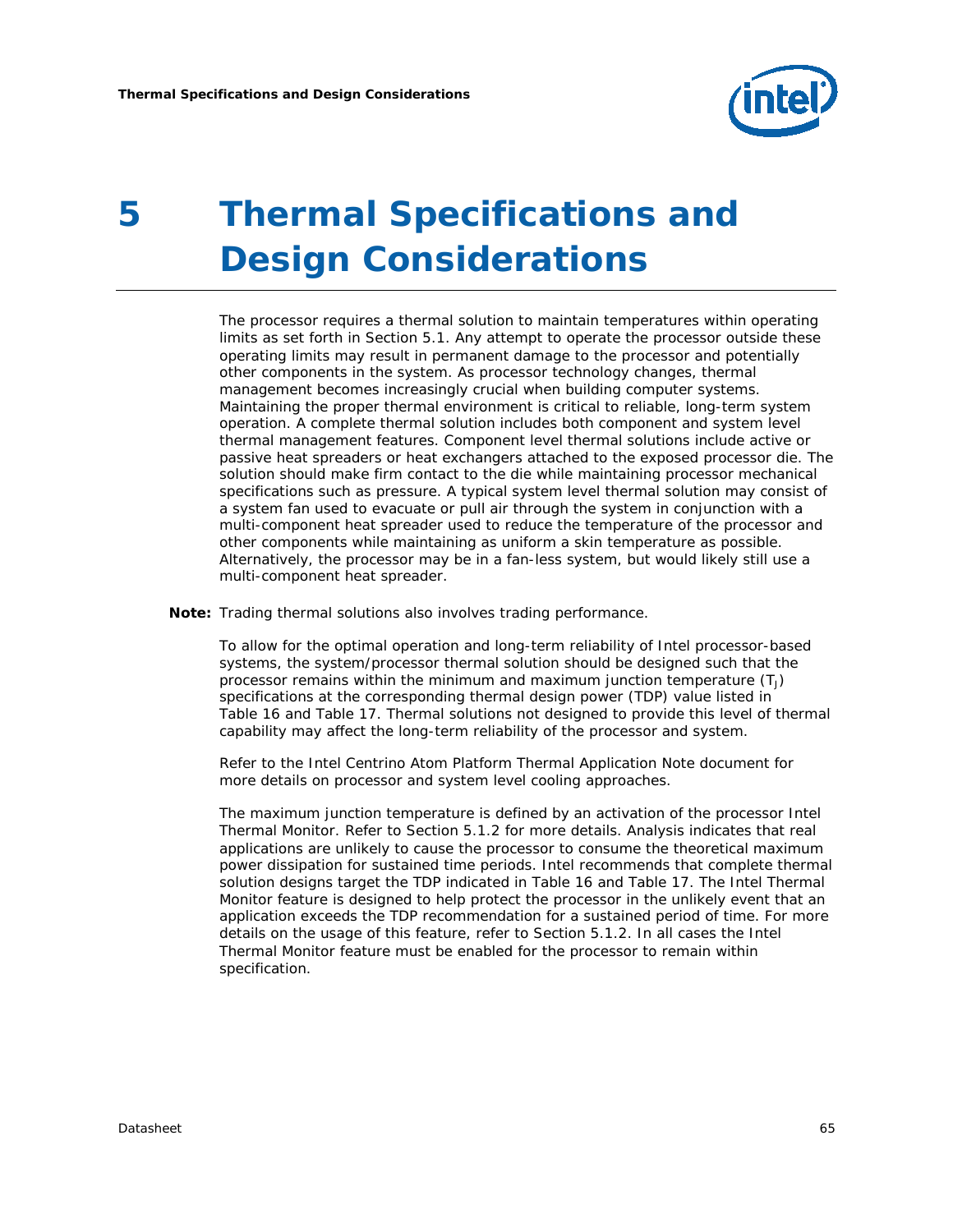| <b>Symbol</b>    | <b>Processor</b><br><b>Number</b> | <b>Core Frequency and</b><br><b>Voltage</b> | <b>Thermal Design</b><br><b>Power</b> |                        |             | <b>Unit</b>  | <b>Notes</b> |
|------------------|-----------------------------------|---------------------------------------------|---------------------------------------|------------------------|-------------|--------------|--------------|
|                  | Z510                              | 1.1 GHz and HFM $V_{CC}$                    |                                       | 2.0 W                  |             | W            | @ 90°C       |
|                  |                                   | 0.6 GHZ and LFM V <sub>CC</sub>             |                                       |                        |             |              | 1, 4         |
|                  | Z520                              | 1.33 GHz and HFM Vcc.                       |                                       | 2.0 W                  |             | W            | @ 90°C       |
|                  |                                   | 0.8 GHZ and LFM V <sub>CC</sub>             |                                       | 2.2 W with HT enabled  |             |              | 1, 4, 6      |
|                  | Z530                              | 1.60 GHz and HFM $V_{CC}$                   |                                       | 2.0 W                  |             | W            | @ 90°C       |
| <b>TDP</b>       |                                   | 0.8 GHZ and LFM $V_{CC}$                    |                                       | 2.2 W with HT enabled  |             |              | 1, 4, 6      |
|                  | Z540                              | 1.86 GHz and HFM Vcc.                       |                                       | 2.4 W                  |             | W            | @ 90°C       |
|                  |                                   | 0.8 GHZ and LFM V <sub>CC</sub>             |                                       | 2.64 W with HT enabled |             |              | 1, 4, 6      |
|                  | Z550                              | 2.00 GHz and HFM Vcc.                       | 2.4 W                                 |                        | W           | @ 90°C       |              |
|                  |                                   | 0.8 GHZ and LFM $V_{CC}$                    | 2.64 W with HT enabled                |                        |             | 1, 4, 6      |              |
|                  | Z560                              | 2.13 GHz and HFM V <sub>CC</sub>            | 2.5W                                  |                        | W           | @ 90°C       |              |
|                  |                                   | 0.8 GHZ and LFM $V_{CC}$                    |                                       | 2.75 W with HT enabled |             |              | 1, 4, 6      |
| <b>Symbol</b>    |                                   | Min.                                        | Typ.                                  | Max.                   | <b>Unit</b> | <b>Notes</b> |              |
| $P_{AH}$         |                                   | Auto Halt, Stop Grant Power                 |                                       |                        |             |              | @ 70°C       |
| PSGNT            | @ HFM V <sub>CC</sub>             |                                             |                                       |                        | 1.0         | W            | 2            |
|                  | @ LFM V <sub>CC</sub>             |                                             |                                       | 0.7                    | W           |              |              |
| <b>PDPRSLP</b>   | Deeper Sleep Power                |                                             |                                       |                        | 0.5         | W            | @ 50°C       |
|                  |                                   |                                             |                                       |                        |             |              | 2, 5         |
| P <sub>DC6</sub> | Deep Power Down Technology (C6)   |                                             |                                       |                        | 0.1         | W            | @ 50°C       |
|                  |                                   |                                             |                                       |                        |             |              | 2            |
| $T_{\rm J}$      |                                   | Junction Temperature                        |                                       |                        | 90          | $\circ$ C    | 3, 4         |

## <span id="page-65-0"></span>**Table 16. Power Specifications for Intel® Atom™ Processors Z560, Z550, Z540, Z530, Z520, and Z510**

- 1. The TDP specification should be used to design the processor thermal solution. The TDP is not the maximum theoretical power the processor can generate.
- 2. Not 100% tested. These power specifications are determined by characterization of the processor currents at higher temperatures and extrapolating the values for the temperature indicated.
- 3. As measured by the activation of the on-die Intel Thermal Monitor. The Intel Thermal Monitor's automatic mode is used to indicate that the maximum  $T_J$  has been reached. Refer to Section [5.1](#page-67-0) for more details.
- 4. The Intel Thermal Monitor automatic mode must be enabled for the processor to operate within specifications.
- 5. Deep Sleep state is mapped to Deeper Sleep State.
- 6. Intel Hyper-Threading Technology requires a computer system with an Intel processor supporting Hyper-Threading Technology and an HT Technology enabled chipset, BIOS and operating system. Hyper-threading technology is available on select Intel Atom™ processor components (Z520, Z530, Z540, Z550, and Z560). HT Technology can add 200 mW of power above TDP.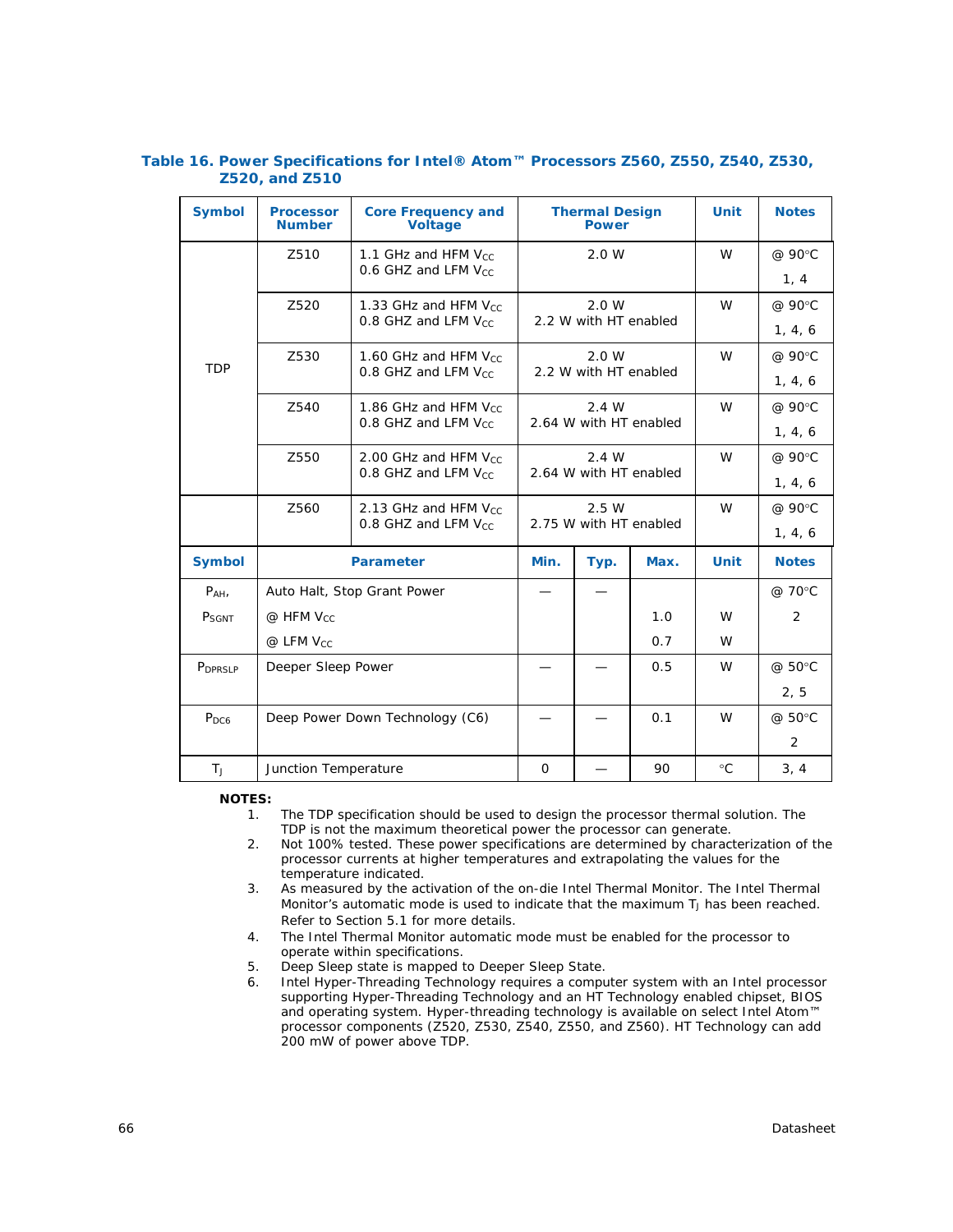

| <b>Symbol</b>                 | <b>Processor</b><br><b>Number</b>                                                            | <b>Core Frequency and</b><br><b>Voltage</b> |      | <b>Thermal Design</b><br><b>Power</b> |            | <b>Unit</b>          | <b>Notes</b>      |
|-------------------------------|----------------------------------------------------------------------------------------------|---------------------------------------------|------|---------------------------------------|------------|----------------------|-------------------|
| <b>TDP</b>                    | Z500/Z515<br>0.8 GHz and HFM $V_{\text{CC}}$<br>Z500/Z515<br>0.6 GHz and LFM $V_{\text{CC}}$ |                                             | 0.65 |                                       | W          | @ 90°C<br>1, 4, 6, 7 |                   |
| <b>Symbol</b>                 | <b>Parameter</b>                                                                             |                                             | Min. | Typ.                                  | Max.       | <b>Unit</b>          | <b>Notes</b>      |
| $P_{AH}$<br>P <sub>SGNT</sub> | Auto Halt, Stop Grant Power<br>@ HFM V <sub>CC</sub><br>@ LFM VCC                            |                                             |      |                                       | 0.6<br>0.5 | W<br>W               | @ 70°C<br>2, 6, 7 |
| P <sub>DPRSLP</sub>           | Deeper Sleep Power                                                                           |                                             |      |                                       | 0.3        | W                    | 2, 5              |
| $P_{DC6}$                     | Deep Power Down Technology (C6)                                                              |                                             |      |                                       | 0.08       | W                    | 2                 |
| T,                            | Junction Temperature                                                                         |                                             | 0    |                                       | 90         | °€                   | 3, 4              |

# <span id="page-66-0"></span>**Table 17. Power Specifications for Intel® Atom™ Processors Z515 and Z500**

- 1. The TDP specification should be used to design the processor thermal solution. The TDP is not the maximum theoretical power the processor can generate.
- 2. Not 100% tested. These power specifications are determined by characterization of the processor currents at higher temperatures and extrapolating the values for the temperature indicated.
- 3. As measured by the activation of the on-die Intel Thermal Monitor. The Intel Thermal Monitor's automatic mode is used to indicate that the maximum T<sub>J</sub> has been reached. Refer to Section [5.1](#page-67-0) for more details.
- 4. The Intel Thermal Monitor automatic mode must be enabled for the processor to operate within specifications.
- 5. Deep Sleep state is mapped to Deeper Sleep State.
- 6. Intel Atom processor Z515 enables Intel® Burst Performance Technology.
- 7. Intel® HT Technology requires a computer system with an Intel processor supporting Hyper-Threading Technology and an Intel® HT Technology enabled chipset, BIOS, and operating system. The Intel Atom processor Z500 does not support Intel® HT Technology while the Intel Atom processor Z515 does support Intel® HT Technology.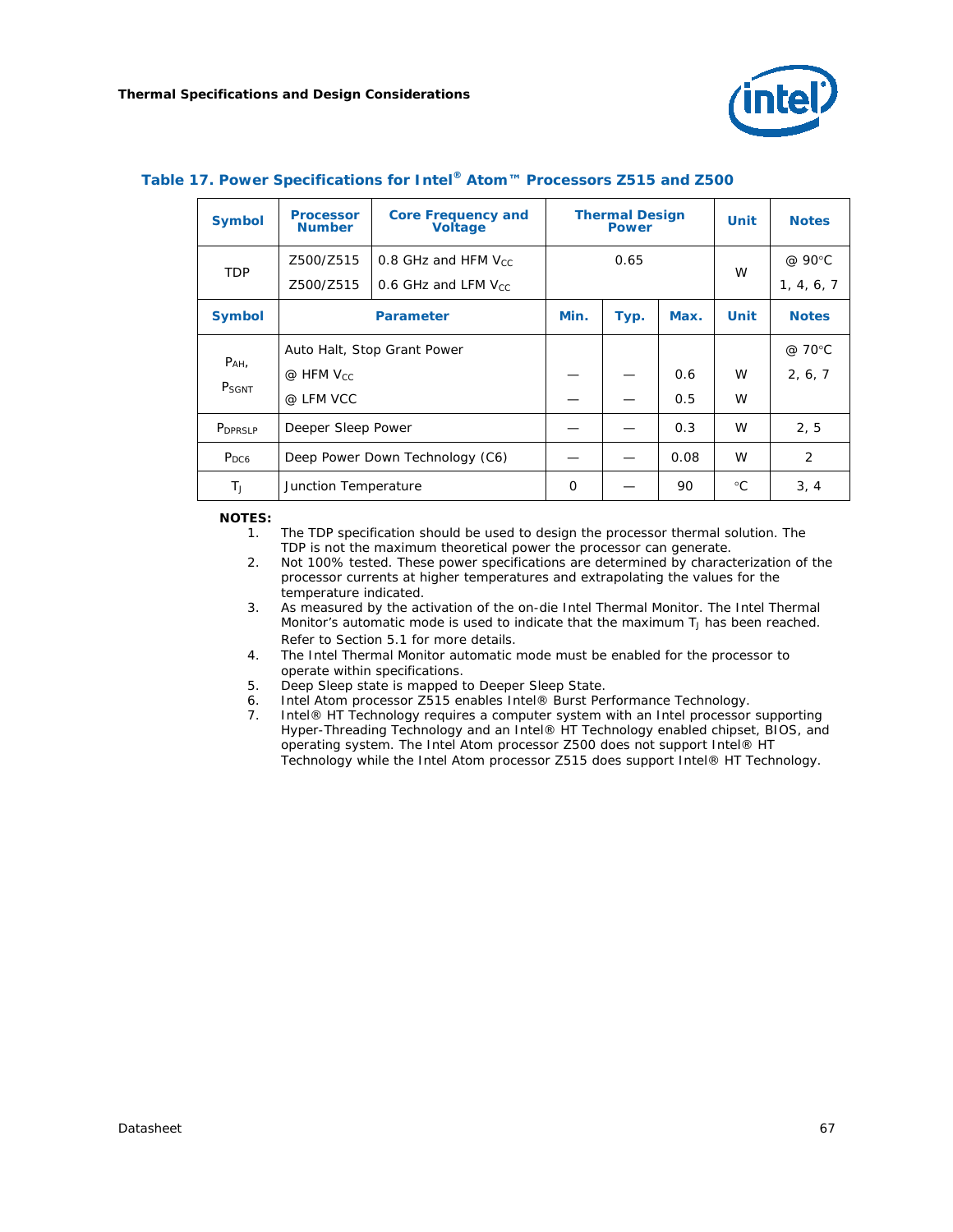# **5.1 Thermal Specifications**

<span id="page-67-0"></span>The processor incorporates three methods of monitoring die temperature—Digital Thermal Sensor, Intel Thermal Monitor, and the Thermal Diode. The Intel Thermal Monitor (detailed in Section [5.1.2\)](#page-69-0) must be used to determine when the maximum specified processor junction temperature has been reached.

# **5.1.1 Thermal Diode**

The processor incorporates an on-die PNP transistor whose base emitter junction is used as a thermal "diode", with its collector shorted to ground. The thermal diode can be read by an off-die analog/digital converter (a thermal sensor) located on the motherboard or a stand-alone measurement kit. The thermal diode may be used to monitor the die temperature of the processor for thermal management or instrumentation purposes but is not a reliable indication that the maximum operating temperature of the processor has been reached. When using the thermal diode, a temperature offset value must be read from a processor MSR and applied. See Section [5.1.2](#page-69-0) for more details. See Section [5.1.3](#page-71-0) for thermal diode usage recommendation when the PROCHOT# signal is not asserted.

The reading of the external thermal sensor (on the motherboard) connected to the processor thermal diode signals will not necessarily reflect the temperature of the hottest location on the die. This is due to inaccuracies in the external thermal sensor, on-die temperature gradients between the location of the thermal diode and the hottest location on the die, and time based variations in the die temperature measurement. Time based variations can occur when the sampling rate of the thermal diode (by the thermal sensor) is slower than the rate at which the  $T_J$  temperature can change.

Offset between the thermal diode based temperature reading and the Intel Thermal Monitor reading may be characterized using the Intel Thermal Monitor's Automatic mode activation of the thermal control circuit. This temperature offset must be taken into account when using the processor thermal diode to implement power management events. This offset is different than the diode  $T_{OFFSFT}$  value programmed into the processor Model Specific Register (MSR).

[Table 18.](#page-68-0) and [Table 19](#page-68-1) provide the diode interface and specifications. Transistor model parameters shown in [Table 19](#page-68-1) provide more accurate temperature measurements when the diode ideality factor is closer to the maximum or minimum limits. Contact your external sensor supplier for their recommendation. The thermal diode is separate from the Thermal Monitor's thermal sensor and cannot be used to predict the behavior of the Thermal Monitor.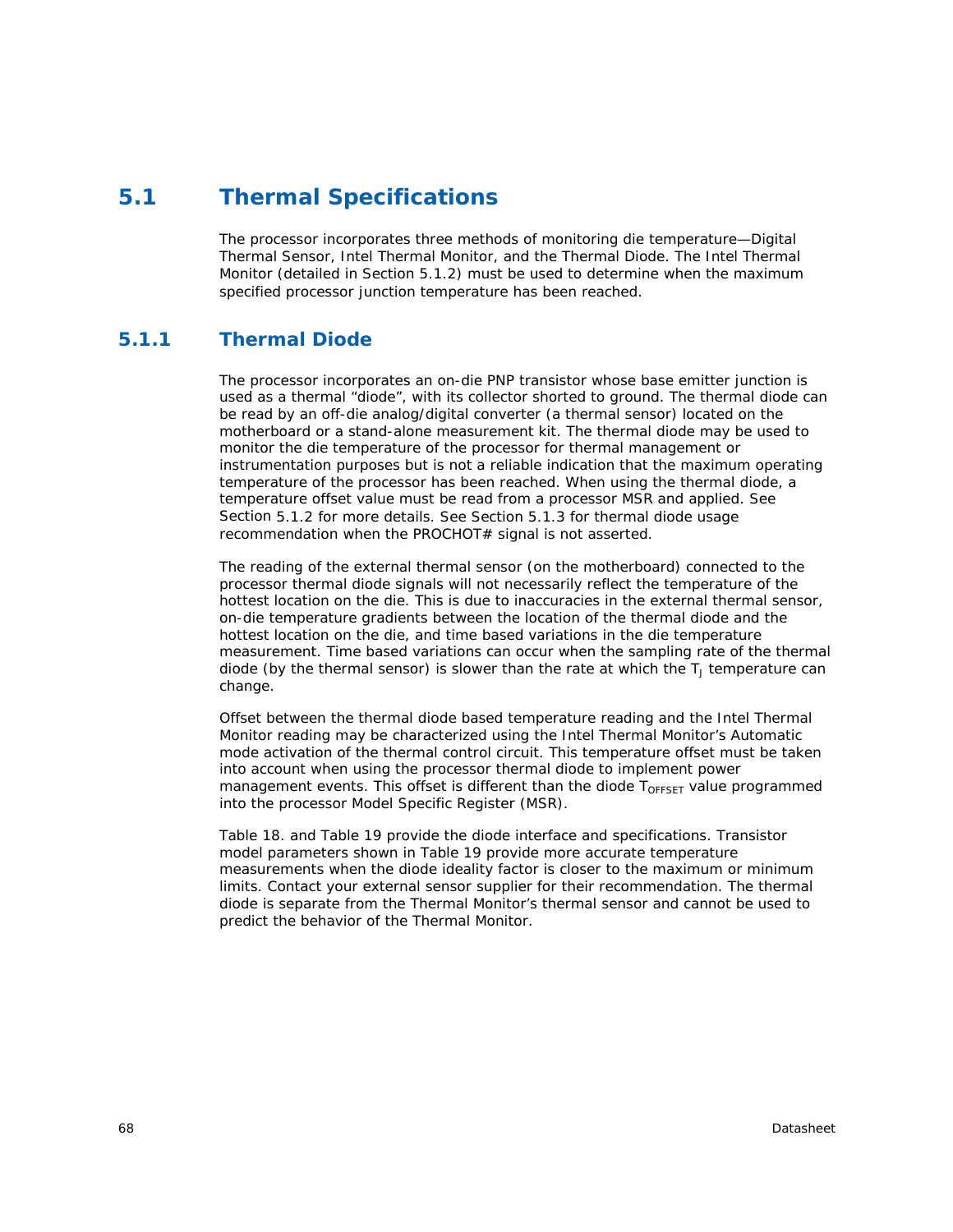

#### <span id="page-68-0"></span>**Table 18. Thermal Diode Interface**

| <b>Signal Name</b> | Pin/Ball Number | <b>Signal Description</b> |
|--------------------|-----------------|---------------------------|
| THERMDA            | Τ5              | Thermal diode anode       |
| <b>THERMDC</b>     | U4              | Thermal diode cathode     |

## <span id="page-68-1"></span>**Table 19. Thermal Diode Parameters Using Transistor Model**

| <b>Symbol</b> | <b>Parameter</b>            | Min.  | Typ.  | Max.  | <b>Unit</b> | <b>Note</b><br>s |
|---------------|-----------------------------|-------|-------|-------|-------------|------------------|
| <b>IFW</b>    | <b>Forward Bias Current</b> | 5     |       | 200   | μA          |                  |
| IE            | <b>Emitter Current</b>      | 5     |       | 200   | μA          |                  |
| nQ            | Transistor Ideality         | 0.997 | 1.001 | 1.015 |             | 2, 3, 4          |
| Beta          |                             | 0.25  |       | 0.65  |             | 2, 3             |
| $R_T$         | Series Resistance           | 2.79  | 4.52  | 6.24  | Ω           | 2, 5             |

#### **NOTES:**

- 1. Intel does not support or recommend operation of the thermal diode under reverse bias.
- 2. Characterized across a temperature range of 50–100 °C.<br>3. Not 100% tested. Specified by design characterization.
- 
- 3. Not 100% tested. Specified by design characterization.<br>4. The ideality factor, nQ, represents the deviation from io The ideality factor, nQ, represents the deviation from ideal transistor model behavior as exemplified by the equation for the collector current:

$$
I_c = I_s * (e^{qV_{BE}/n_0kT} - 1)
$$

Where  $I_S$  = saturation current,  $q$  = electronic charge,  $V_{BE}$  = voltage across the transistor base emitter junction (same nodes as VD),  $k =$  Boltzmann Constant, and  $T =$  absolute temperature (Kelvin).

5. The series resistance,  $R_T$ , provided in the Diode Model Table [\(Table 19\)](#page-68-1) can be used for more accurate readings as needed.

When calculating a temperature based on the thermal diode measurements, a number of parameters must be either measured or assumed. Most devices measure the diode ideality and assume a series resistance and ideality trim value, although are capable of also measuring the series resistance. Calculating the temperature is then accomplished using the equation listed under [Table 19.](#page-68-1) In most sensing devices, an expected value for the diode ideality is designed-in to the temperature calculation equation. If the designer of the temperature sensing device assumes a perfect diode, the ideality value (also called  $n_{\text{trim}}$ ) will be 1.000. Given that most diodes are not perfect, the designers usually select an  $n_{\text{trim}}$  value that more closely matches the behavior of the diodes in the processor. If the processor diode ideality deviates from that of the  $n_{\text{trim}}$ , each calculated temperature will be offset by a fixed amount. This temperature offset can be calculated with the equation:

 $T_{error(nf)} = Tmeasured * (1 - n_{actual}/n_{trim})$ 

Where  $T_{error(nf)}$  is the offset in degrees C,  $T_{measured}$  is in Kelvin,  $n_{actual}$  is the measured ideality of the diode, and  $n_{\text{trim}}$  is the diode ideality assumed by the temperature sensing device.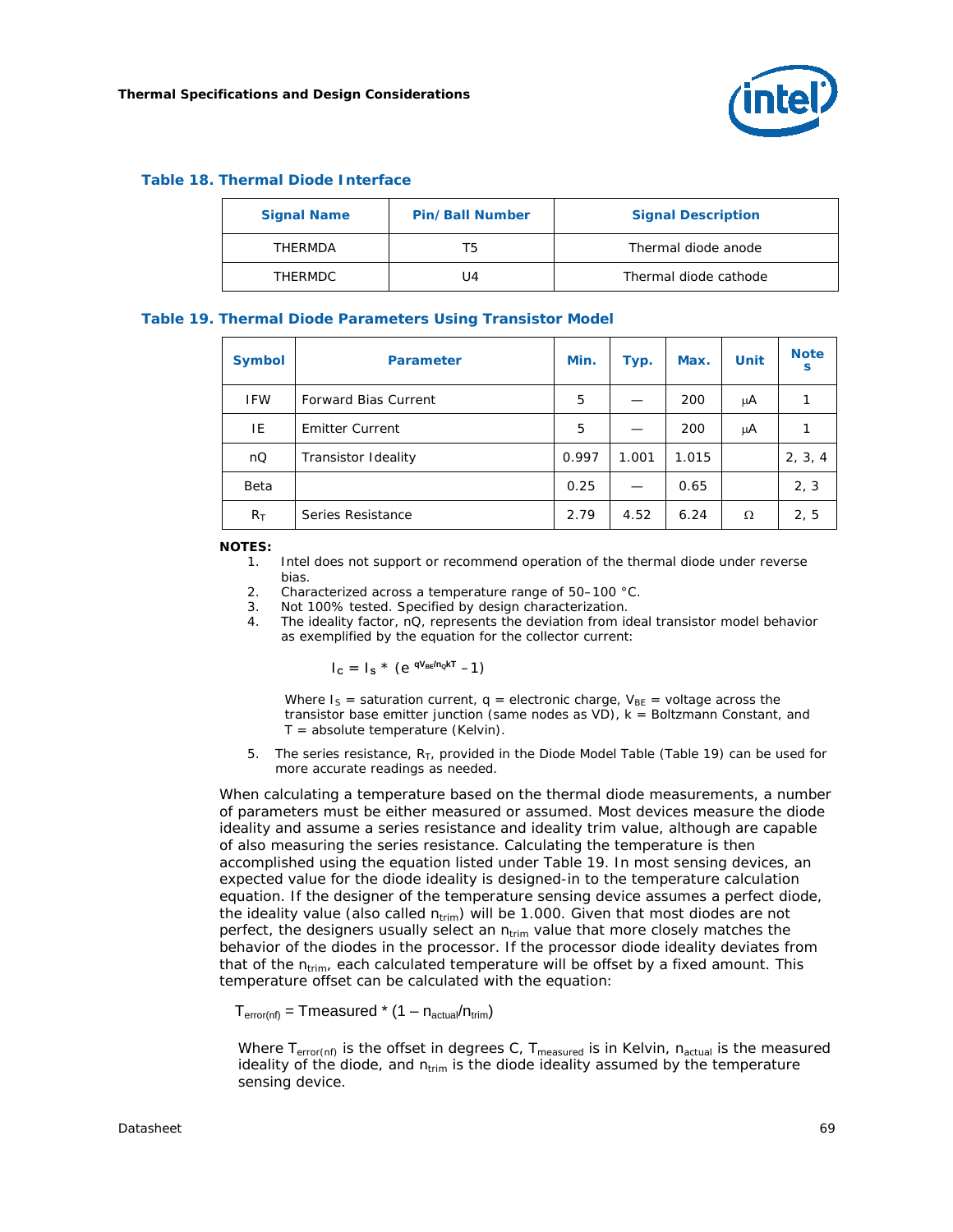# **5.1.2 Intel® Thermal Monitor**

<span id="page-69-0"></span>The Intel Thermal Monitor helps control the processor temperature by activating the TCC (Thermal Control Circuit) when the processor silicon reaches its maximum operating temperature. The temperature at which the Intel Thermal Monitor activates the TCC is not user configurable. Bus traffic is snooped in the normal manner and interrupt requests are latched (and serviced during the time that the clocks are on) while the TCC is active.

With a properly designed and characterized thermal solution, it is anticipated that the TCC would only be activated for very short periods of time when running the most power intensive applications. The processor performance impact due to these brief periods of TCC activation is expected to be minor and hence not detectable. An underdesigned thermal solution that is not able to prevent excessive activation of the TCC in the anticipated ambient environment may cause a noticeable performance loss and may affect the long-term reliability of the processor. In addition, a thermal solution that is significantly under designed may not be capable of cooling the processor even when the TCC is active continuously.

The Intel Thermal Monitor controls the processor temperature by modulating (starting and stopping) the processor core clocks or by initiating an Enhanced Intel SpeedStep Technology transition when the processor silicon reaches its maximum operating temperature. The Intel Thermal Monitor uses two modes to activate the TCC: automatic mode and on-demand mode. If both modes are activated, automatic mode takes precedence.

There are two automatic modes called Intel Thermal Monitor 1 (TM1) and Intel Thermal Monitor 2 (TM2). These modes are selected by writing values to the MSRs of the processor. After automatic mode is enabled, the TCC will activate only when the internal die temperature reaches the maximum allowed value for operation.

The Intel Thermal Monitor automatic mode must be enabled through BIOS for the processor to be operating within specifications. Intel recommends TM1 and TM2 be enabled on the processor.

When TM1 is enabled and a high temperature situation exists, the clocks will be modulated by alternately turning the clocks off and on at a 50% duty cycle. Cycle times are processor speed dependent and will decrease linearly as processor core frequencies increase. Once the temperature has returned to a non-critical level, modulation ceases and TCC goes inactive. A small amount of hysteresis has been included to prevent rapid active/inactive transitions of the TCC when the processor temperature is near the trip point. The duty cycle is factory configured and cannot be modified. Also, automatic mode does not require any additional hardware, software drivers, or interrupt handling routines. Processor performance will be decreased by the same amount as the duty cycle when the TCC is active.

When TM2 is enabled and a high temperature situation exists, the processor will perform an Enhanced Intel SpeedStep Technology transition to the LFM. When the processor temperature drops below the critical level, the processor will make an Enhanced Intel SpeedStep Technology transition to the last requested operating point.

### **The Intel Thermal Monitor automatic mode must be enabled through BIOS for the processor to be operating within specifications. Intel recommends TM1 and TM2 be enabled on the processors.**

TM1 and TM2 can co-exist within the processor. If both TM1 and TM2 bits are enabled in the auto-throttle MSR, TM2 will take precedence over TM1. However, if Force TM1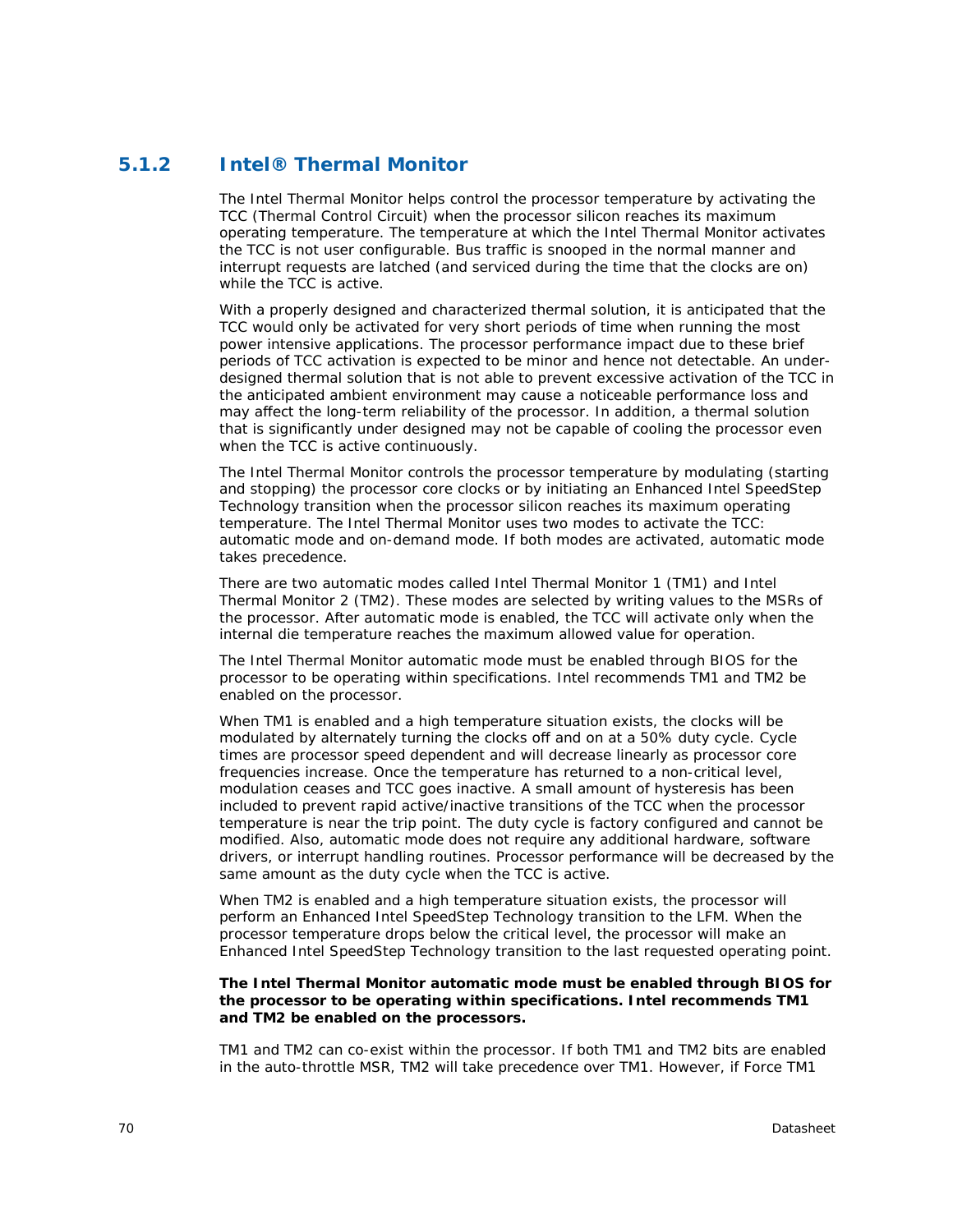

over TM2 is enabled in MSRs using BIOS and TM2 is not sufficient to cool the processor below the maximum operating temperature, then TM1 will also activate to help cool down the processor.

If a processor load based Enhanced Intel SpeedStep Technology transition (through MSR write) is initiated when a TM2 period is active, there are two possible results:

- If the processor load based Enhanced Intel SpeedStep Technology transition target frequency is **higher** than the TM2 transition based target frequency, the processor load-based transition will be deferred until the TM2 event has been completed.
- If the processor load-based Enhanced Intel SpeedStep Technology transition target frequency is **lower** than the TM2 transition based target frequency, the processor will transition to the processor load-based Enhanced Intel SpeedStep Technology target frequency point.

The TCC may also be activated using on-demand mode. If bit 4 of the ACPI Intel Thermal Monitor control register is written to a 1, the TCC will be activated immediately independent of the processor temperature. When using on-demand mode to activate the TCC, the duty cycle of the clock modulation is programmable using bits 3:1 of the same ACPI Intel Thermal Monitor control register. In automatic mode, the duty cycle is fixed at 50% on, 50% off, however in on-demand mode, the duty cycle can be programmed from 12.5% on/ 87.5% off, to 87.5% on/12.5% off in 12.5% increments. On-demand mode may be used at the same time automatic mode is enabled—however, if the system tries to enable the TCC using on-demand mode at the same time automatic mode is enabled and a high temperature condition exists, automatic mode will take precedence.

An external signal, PROCHOT# (processor hot) is asserted when the processor detects that its temperature is above the thermal trip point. Bus snooping and interrupt latching are also active while the TCC is active.

Besides the thermal sensor and thermal control circuit, the Intel Thermal Monitor also includes one ACPI register, one performance counter register, three MSR, and one I/O pin (PROCHOT#). All are available to monitor and control the state of the Intel Thermal Monitor feature. The Intel Thermal Monitor can be configured to generate an interrupt upon the assertion or de-assertion of PROCHOT#.

PROCHOT# will not be asserted when the processor is in the Stop Grant, Sleep, Deep Sleep, and Deeper Sleep low power states—hence, the thermal diode reading must be used as a safeguard to maintain the processor junction temperature within maximum specification. If the platform thermal solution is not able to maintain the processor junction temperature within the maximum specification, the system must initiate an orderly shutdown to prevent damage. If the processor enters one of the above low power states with PROCHOT# already asserted, PROCHOT# will remain asserted until the processor exits the low power state and the processor junction temperature drops below the thermal trip point.

If Intel Thermal Monitor automatic mode is disabled, the processor will operate out of specification. Regardless of enabling the automatic or on-demand modes, in the event of a catastrophic cooling failure, the processor will automatically shut down when the silicon has reached a temperature of approximately 120 °C. At this point the THERMTRIP# signal will go active. THERMTRIP# activation is independent of processor activity and does not generate any bus cycles. When THERMTRIP $#$  is asserted, the processor core voltage must shut down within the time specified in Chapter [0.](#page-25-0)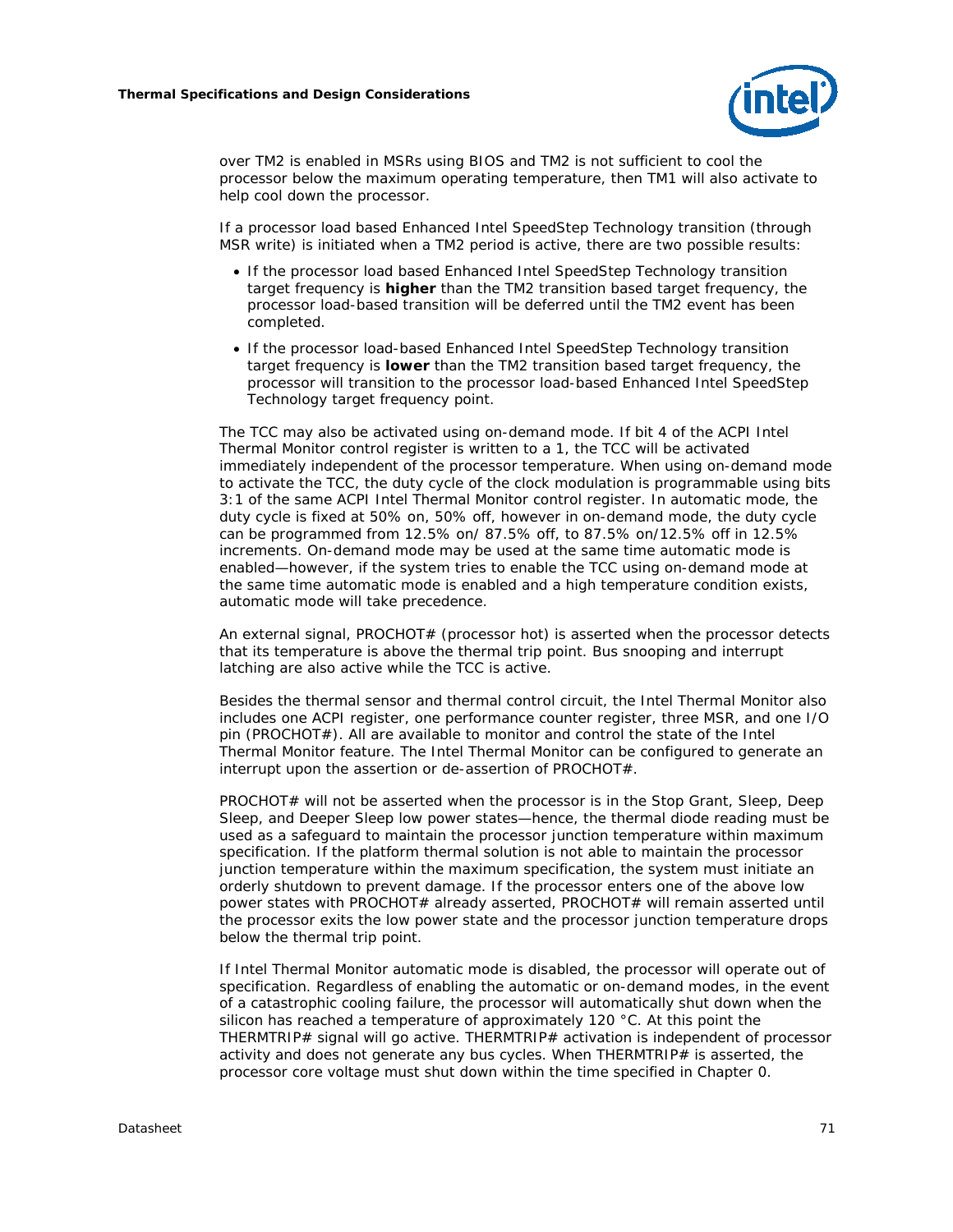# **5.1.3 Digital Thermal Sensor**

<span id="page-71-0"></span>The processor also contains an on die Digital Thermal Sensor (DTS) that is read using an MSR (no I/O interface). The processor has a unique digital thermal sensor that's temperature is accessible using the processor MSRs. The DTS is the preferred method of reading the processor die temperature since it can be located much closer to the hottest portions of the die and can thus more accurately track the die temperature and potential activation of processor core clock modulation using the Thermal Monitor. The DTS is only valid while the processor is in the normal operating state (the Normal package level low power state).

Unlike traditional thermal devices, the DTS outputs a temperature relative to the maximum supported operating temperature of the processor  $(T_{J,max})$ . It is the responsibility of software to convert the relative temperature to an absolute temperature. The temperature returned by the DTS will always be at or below  $T_{J,max}$ . Catastrophic temperature conditions are detectable using an Out Of Spec status bit. This bit is also part of the DTS MSR. When this bit is set, the processor is operating out of specification and immediate shutdown of the system should occur. The processor operation and code execution is not ensured once the activation of the "Out of Spec" status bit is set.

The DTS-relative temperature readout corresponds to the Thermal Monitor (TM1/TM2) trigger point. When the DTS indicates maximum processor core temperature has been reached, the TM1 or TM2 hardware thermal control mechanism will activate. The DTS and TM1/TM2 temperature may not correspond to the thermal diode reading since the thermal diode is located in a separate portion of the die and thermal gradient from the core DTS. Additionally, the thermal gradient from DTS to thermal diode can vary substantially due to changes in processor power, mechanical and thermal attach, and software application. The system designer is required to use the DTS to ensure proper operation of the processor within its temperature operating specifications.

Changes to the temperature can be detected using two programmable thresholds located in the processor MSRs. These thresholds have the capability of generating interrupts using the core's local APIC. Refer to the *Intel® 64 and IA-32 Architectures Software Developer's Manuals* for specific register and programming details.

# **5.1.4 Out of Specification Detection**

Overheat detection is performed by monitoring the processor temperature and temperature gradient. This feature is intended for graceful shut down before the THERMTRIP# is activated. If the processor's TM1 or TM2 are triggered and the temperature remains high, an "Out Of Spec" status and sticky bit are latched in the status MSR register and generates thermal interrupt*.*

# **5.1.5 PROCHOT# Signal Pin**

An external signal, PROCHOT# (processor hot), is asserted when the processor die temperature has reached its maximum operating temperature. If TM1 or TM2 is enabled, then the TCC will be active when PROCHOT $#$  is asserted. The processor can be configured to generate an interrupt upon the assertion or de-assertion of PROCHOT#. Refer to the *Intel® 64 and IA-32 Architectures Software Developer's Manuals*.